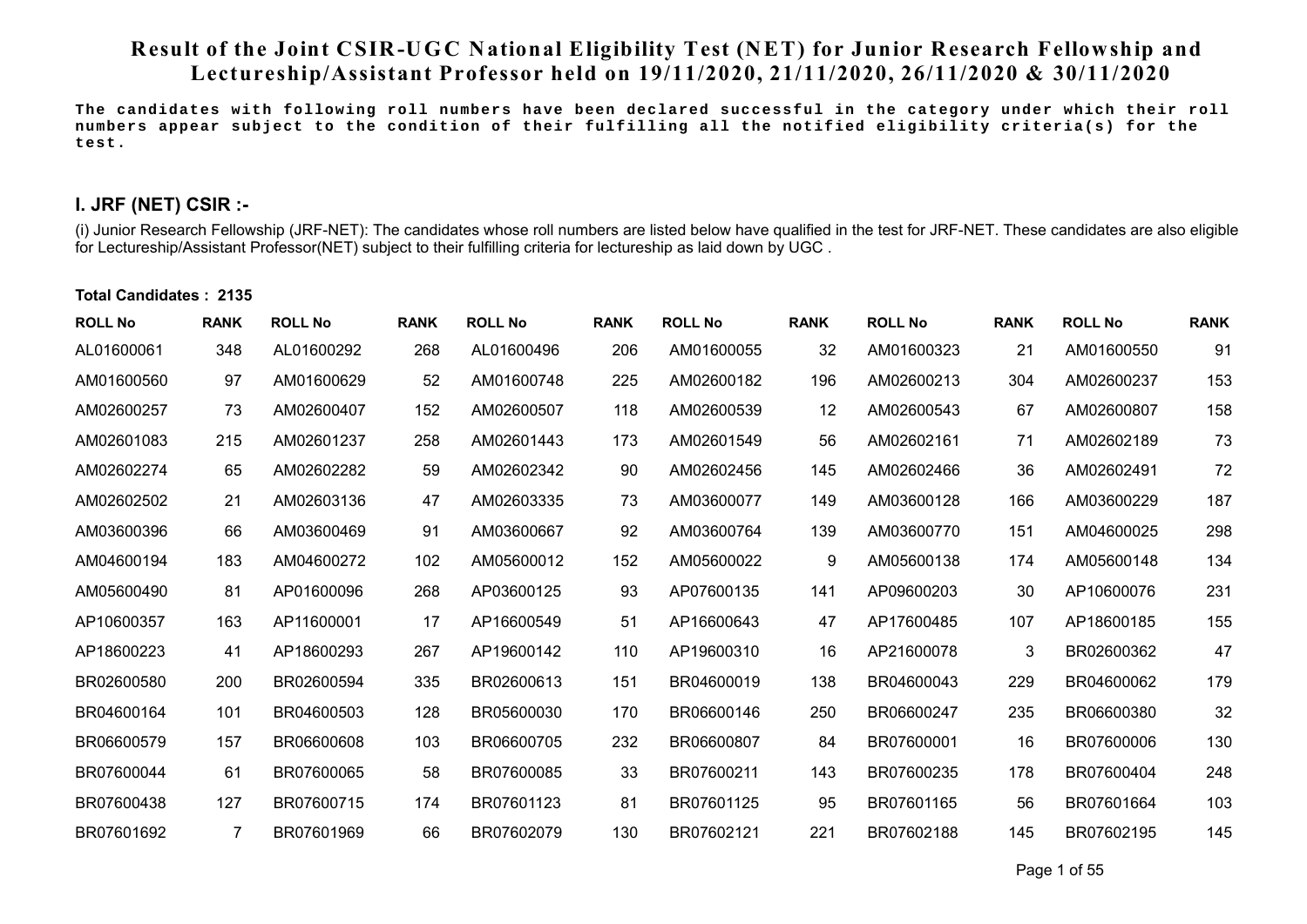| <b>ROLL No</b> | <b>RANK</b> | <b>ROLL No</b> | <b>RANK</b> | <b>ROLL No</b> | <b>RANK</b> | <b>ROLL No</b> | <b>RANK</b> | <b>ROLL No</b> | <b>RANK</b> | <b>ROLL No</b> | <b>RANK</b> |
|----------------|-------------|----------------|-------------|----------------|-------------|----------------|-------------|----------------|-------------|----------------|-------------|
| BR07602214     | 85          | BR07602233     | 141         | BR07602544     | 172         | BR07602556     | 115         | BR07602708     | 113         | BR07602807     | 51          |
| CG01600018     | 168         | CG01600162     | 84          | CG01600230     | 120         | CG02600138     | 138         | CG02600268     | 235         | CG02600817     | 58          |
| CG02600994     | 139         | CG02601042     | 90          | CG02601269     | 265         | CG02601449     | 240         | CG02601454     | 157         | CG03600696     | 256         |
| CG03601416     | 56          | CH01600006     | 256         | CH01600079     | 186         | CH01600097     | 323         | CH01600186     | 231         | CH01600241     | 110         |
| CH01600257     | 24          | CH01600273     | 78          | CH01600422     | 51          | CH01600613     | 196         | CH01600614     | 186         | CH01600619     | 208         |
| CH01600696     | 133         | CH01600790     | 244         | CH01600859     | 114         | CH01600978     | 94          | CH01601078     | 62          | CH01601150     | 54          |
| CH01601162     | 82          | CH01601209     | 6           | CH01601360     | 170         | CH01601439     | 133         | CH01601681     | 141         | CH01601719     | 122         |
| CH01601743     | 131         | CH01601762     | 26          | CH01601905     | 121         | CH01601927     | 66          | CH01602068     | 151         | CH01602090     | 20          |
| CH01602294     | 69          | CH01602296     | 181         | CH01602507     | 177         | CH01602544     | 272         | CH01602584     | 167         | CH01602736     | 120         |
| CH01602788     | 145         | CH01602888     | 159         | CH01603039     | 71          | CH01603213     | 58          | CH01603241     | 151         | CH01603244     | 105         |
| CH01603458     | 173         | CH01603522     | 133         | CH01603554     | 115         | CH01603557     | 85          | DD02600004     | 101         | DL01600024     | 170         |
| DL01600045     | 254         | DL01600046     | 143         | DL01600068     | 30          | DL01600133     | 55          | DL01600249     | 114         | DL01600342     | 98          |
| DL01600353     | 44          | DL01600373     | 211         | DL01600379     | 44          | DL01600416     | 101         | DL01600439     | 101         | DL01600472     | 52          |
| DL01600526     | 77          | DL01600548     | 111         | DL01600634     | 209         | DL01600678     | 63          | DL01600711     | 84          | DL01600766     | 175         |
| DL01600849     | 87          | DL01600890     | 133         | DL01600891     | 100         | DL01600992     | 127         | DL01601023     | 17          | DL01601031     | 39          |
| DL01601035     | 23          | DL01601038     | 38          | DL01601055     | 57          | DL01601099     | 96          | DL01601104     | 68          | DL01601182     | 89          |
| DL01601183     | 47          | DL01601190     | 104         | DL01601219     | 63          | DL01601286     | 61          | DL01601316     | 73          | DL01601368     | 219         |
| DL01601390     | 83          | DL01601398     | 95          | DL01601724     | 120         | DL01601727     | 28          | DL01601804     | 305         | DL01601971     | 96          |
| DL01601972     | 77          | DL01601985     | 120         | DL01602011     | 105         | DL01602030     | 174         | DL01602061     | 40          | DL01602069     | 83          |
| DL01602143     | 92          | DL01602197     | 93          | DL01602214     | 59          | DL01602224     | 113         | DL01602229     | 143         | DL01602240     | 133         |
| DL01602333     | 15          | DL01602448     | 93          | DL01602471     | 103         | DL01602474     | 95          | DL01602478     | 87          | DL01602487     | 120         |
| DL01602517     | 66          | DL01602603     | 70          | DL01602959     | 254         | DL01603015     | 307         | DL01603018     | 301         | DL01603042     | 109         |
| DL01603212     | 239         | DL01603217     | 120         | DL01603424     | 65          | DL01603478     | 153         | DL01603567     | 163         | DL01603675     | 87          |
| DL01603685     | 102         | DL01603710     | 69          | DL01603817     | 67          | DL01604002     | 100         | DL01604162     | 250         | DL01604164     | 218         |
| DL01604184     | 208         | DL01604186     | 149         | DL01604201     | 155         | DL01604225     | 16          | DL01604292     | 171         | DL01604373     | 60          |
| DL01604456     | 156         | DL01604487     | 225         | DL01604494     | 90          | DL01604519     | 94          | DL01604620     | 174         | DL01604623     | 171         |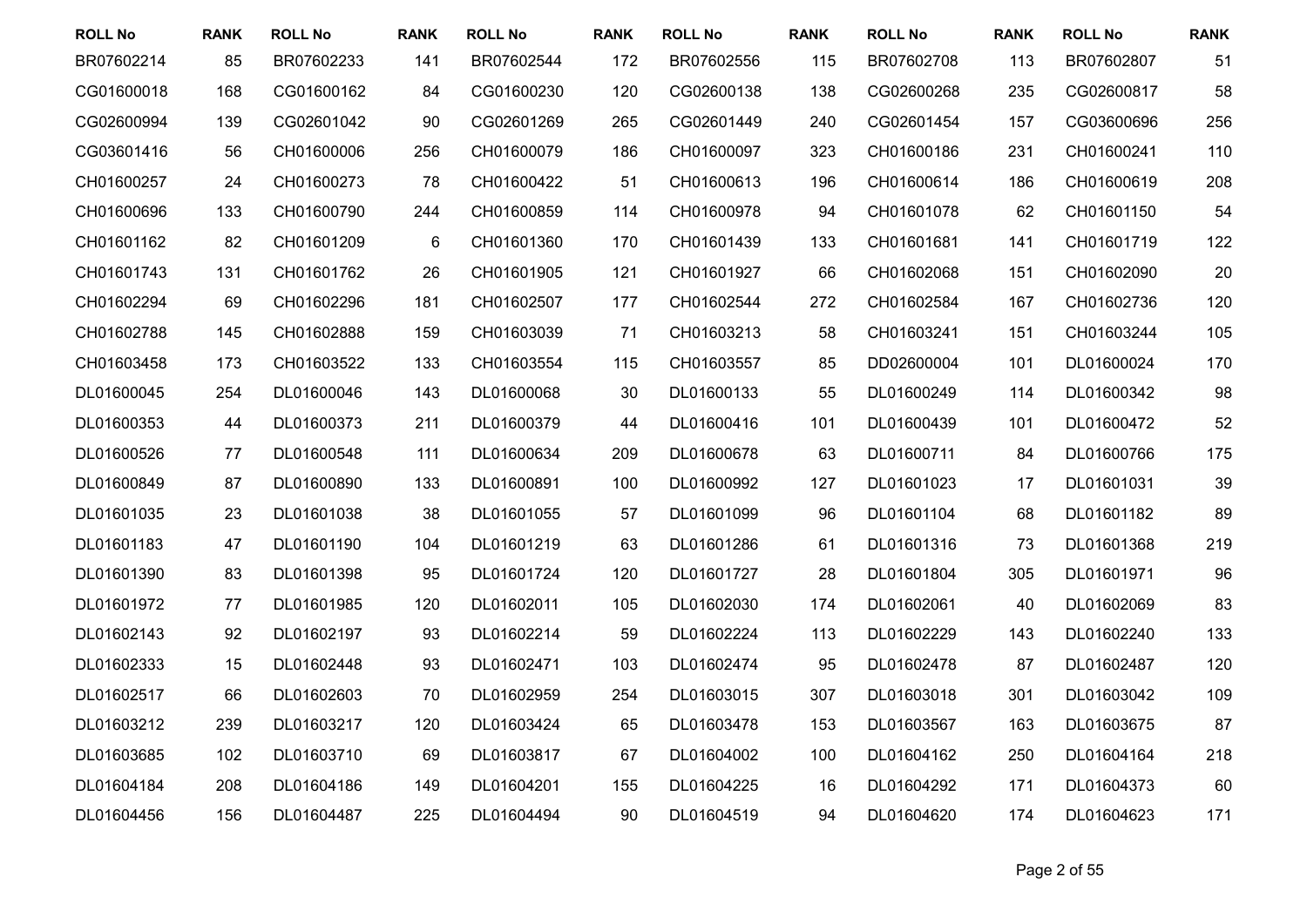| <b>ROLL No</b> | <b>RANK</b> | <b>ROLL No</b> | <b>RANK</b>    | <b>ROLL No</b> | <b>RANK</b>              | <b>ROLL No</b> | <b>RANK</b> | <b>ROLL No</b> | <b>RANK</b> | <b>ROLL No</b> | <b>RANK</b>    |
|----------------|-------------|----------------|----------------|----------------|--------------------------|----------------|-------------|----------------|-------------|----------------|----------------|
| DL01604642     | 179         | DL01604674     | 263            | DL01604687     | 175                      | DL01604697     | 48          | DL01604877     | 64          | DL01604898     | 74             |
| DL01604916     | 36          | DL01605140     | 186            | DL01605164     | 51                       | DL01605168     | 230         | DL01605349     | 117         | DL01605369     | 103            |
| DL01605437     | 346         | DL01605618     | 285            | DL01605649     | 60                       | DL01605666     | 224         | DL01605691     | 82          | DL01605807     | 94             |
| DL01605808     | 86          | DL01605819     | 235            | DL01605821     | 68                       | DL01605836     | 138         | DL01606122     | 181         | DL01606200     | 174            |
| DL01606253     | 17          | DL01606268     | 188            | DL01606318     | 89                       | DL01606343     | 118         | DL01606368     | 163         | DL01606529     | 135            |
| DL01606548     | 93          | DL01606720     | 141            | DL01606735     | 49                       | DL01606773     | 143         | DL01606790     | 116         | DL01606799     | 74             |
| DL01606826     | 74          | DL01606928     | 45             | DL01606934     | 56                       | DL01606960     | 87          | DL01606970     | 92          | DL01607199     | 85             |
| DL01607204     | 203         | DL01607272     | 59             | DL01607280     | 115                      | DL01607358     | 135         | DL01607440     | 152         | DL01607611     | 101            |
| DL01607633     | 99          | DL01607724     | 40             | DL01607775     | $\overline{\mathcal{A}}$ | DL01607900     | 106         | DL01608014     | 98          | DL01608017     | 168            |
| DL01608104     | 178         | DL01608128     | 101            | DL01608134     | 203                      | DL01608155     | 83          | DL01608194     | 187         | DL01608224     | 88             |
| DL01608233     | 94          | DL01608319     | 4              | DL01608338     | 199                      | DL01608339     | 243         | DL01608395     | 183         | DL01608591     | 146            |
| DL01608606     | 99          | DL01608664     | 61             | DL01608696     | 82                       | DL01608816     | 34          | DL01608859     | 101         | DL01609061     | 208            |
| DL01609098     | 25          | DL01609125     | 15             | DL01609342     | 139                      | DL01609399     | 162         | DL01609436     | 263         | DL01609445     | 118            |
| DL01609532     | 133         | DL01609646     | 121            | DL01609672     | 37                       | DL01609683     | 116         | DL01609859     | 119         | DL01609860     | 105            |
| DL01609887     | 256         | DL01609977     | 29             | DL01609988     | 122                      | DL01610043     | 118         | DL01610076     | 149         | DL01610099     | 142            |
| DL01610177     | 66          | DL01610196     | 75             | DL01610253     | 50                       | DL01610257     | 76          | DL01610283     | 152         | DL01610319     | 123            |
| DL01610356     | 67          | DL01610372     | 66             | DL01610380     | 53                       | DL01610391     | 76          | DL01610514     | 111         | DL01610573     | 186            |
| DL01610871     | 49          | DN01600127     | 142            | GJ01600107     | 120                      | GJ01600451     | 277         | GJ01600472     | 233         | GJ01601271     | 66             |
| GJ01601479     | 107         | GJ01601555     | 6              | GJ01601584     | 95                       | GJ02600001     | 69          | GJ02600350     | 58          | GJ02600463     | 98             |
| GJ03600012     | 82          | GJ03600087     | 51             | GJ03600209     | 161                      | GJ06600072     | 68          | GJ07600233     | 97          | GJ08600159     | 216            |
| GJ08600194     | 131         | GJ10600210     | 88             | GJ10600510     | 196                      | GJ10600692     | 81          | GJ11600085     | 64          | GJ11600136     | 11             |
| GJ11600298     | 168         | GJ11600437     | 76             | GJ11600686     | 78                       | GJ11600862     | 129         | GJ12600520     | 239         | GJ12600603     | 105            |
| GJ12600732     | 139         | GJ12600917     | 66             | GJ13600384     | 98                       | GO01600419     | 126         | GO01600472     | 63          | GO01600556     | 67             |
| GO01600738     | 114         | GO01600793     | 156            | HP01600055     | 198                      | HP01600221     | 41          | HP03600234     | 95          | HP03600258     | 74             |
| HP03600318     | 214         | HP03600536     | $\overline{2}$ | HP04600070     | 343                      | HP04600112     | 91          | HP04600204     | 27          | HP04600229     | 38             |
| HP04600271     | 239         | HP04600289     | 211            | HP04600336     | 168                      | HP04600357     | 198         | HP04600479     | 104         | HP04600497     | $\overline{7}$ |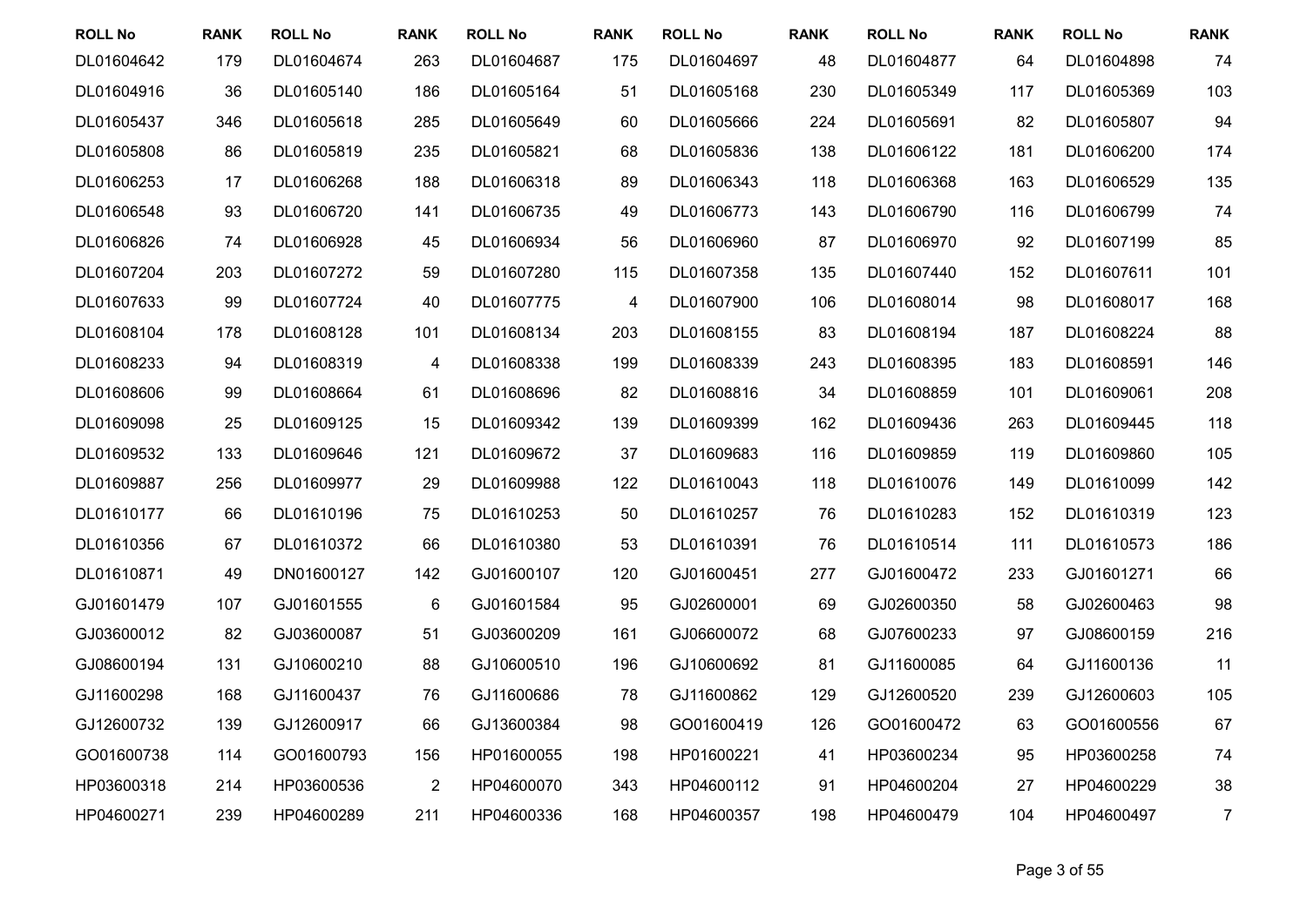| <b>ROLL No</b> | <b>RANK</b> | <b>ROLL No</b> | <b>RANK</b> | <b>ROLL No</b> | <b>RANK</b> | <b>ROLL No</b> | <b>RANK</b> | <b>ROLL No</b> | <b>RANK</b> | <b>ROLL No</b> | <b>RANK</b> |
|----------------|-------------|----------------|-------------|----------------|-------------|----------------|-------------|----------------|-------------|----------------|-------------|
| HP04600804     | 103         | HP04600842     | 69          | HP04600941     | 87          | HP04600972     | 68          | HP04600990     | 68          | HP04601033     | 76          |
| HP06600287     | 79          | HP06600393     | 74          | HP06600591     | 221         | HP06600693     | 117         | HP09600073     | 150         | HP09600096     | 73          |
| HP09600283     | 81          | HP10600107     | 163         | HR01600010     | 102         | HR01600022     | 286         | HR01600137     | 73          | HR03600024     | 254         |
| HR03600269     | 166         | HR03600296     | 180         | HR03600503     | 104         | HR03600520     | 165         | HR03600524     | 84          | HR03600585     | 65          |
| HR03600599     | 91          | HR03600619     | 110         | HR03600803     | 84          | HR03600805     | 167         | HR03600807     | 37          | HR03600824     | 68          |
| HR03600840     | 49          | HR03600938     | 146         | HR03601070     | 82          | HR03601178     | 41          | HR03601179     | 36          | HR03601280     | 78          |
| HR03601325     | 28          | HR04600364     | 237         | HR04600369     | 36          | HR04600388     | 207         | HR04600785     | 234         | HR04600814     | 173         |
| HR04600899     | 167         | HR04601121     | 82          | HR04601372     | 134         | HR04601825     | 263         | HR04601922     | 193         | HR04602072     | 201         |
| HR04602077     | 150         | HR04602088     | 138         | HR04602094     | 105         | HR04602295     | 234         | HR04602409     | 113         | HR04602433     | 73          |
| HR04602439     | 56          | HR04602715     | 102         | HR04602728     | 140         | HR04602986     | 234         | HR04603073     | 33          | HR04603113     | 99          |
| HR04603342     | 101         | HR04603647     | 40          | HR04603782     | 134         | HR04603851     | 32          | HR05600440     | 107         | HR05600551     | 120         |
| HR05600635     | 88          | HR05600730     | 179         | HR05600732     | 100         | HR05600777     | 153         | HR05600789     | 66          | HR05601003     | 73          |
| HR05601026     | 74          | HR05601030     | 58          | HR05601643     | 248         | HR05601767     | 92          | HR05601778     | 126         | HR05601789     | 109         |
| HR05601860     | 205         | HR05601954     | 93          | HR05601993     | 74          | HR05601997     | 110         | HR05602382     | 216         | HR05602391     | 322         |
| HR05602405     | 95          | HR05602519     | 240         | HR05602629     | 88          | HR05602678     | 91          | HR05602760     | 47          | HR05603023     | 119         |
| HR05603465     | 28          | HR05603514     | 78          | HR05603524     | 29          | HR05603566     | 49          | HR05603903     | 293         | HR05603939     | 310         |
| HR05604244     | 52          | HR05604336     | 56          | HR05604444     | 96          | HR05604509     | 131         | HR05604689     | 189         | HR05604708     | 87          |
| HR05605141     | 231         | HR05605194     | 164         | HR05605392     | 95          | HR05605443     | 91          | HR05605538     | 74          | HR05605737     | 140         |
| HR06600029     | 182         | HR06600166     | 39          | HR06600171     | 66          | HR06600366     | 54          | HR06600626     | 26          | HR06600759     | 78          |
| HR07600018     | 64          | HR07600089     | 55          | HR07600090     | 214         | HR07600277     | 120         | HR07600317     | 170         | HR07600327     | 83          |
| HR07600336     | 242         | HR07600424     | 116         | HR07600428     | 110         | HR07600445     | 186         | HR07600470     | 122         | HR07600505     | 85          |
| HR07600557     | 47          | HR07600638     | 62          | HR07600672     | 14          | HR07600929     | 141         | HR07600948     | 136         | HR07601036     | 220         |
| HR07601104     | 71          | HR07601111     | 50          | HR07601118     | 35          | HR07601181     | 33          | HR07601222     | 74          | HR07601279     | 100         |
| HR07601290     | 80          | HR07601303     | 146         | HR07601311     | 109         | HR07601372     | 96          | HR07601498     | 146         | HR07601510     | 84          |
| HR07601551     | 116         | HR08600158     | 244         | HR08600164     | 237         | HR08600268     | 91          | HR08600308     | 159         | HR08600373     | 52          |
| HR08600398     | 71          | HR08600561     | 54          | HR08600854     | 46          | HR08600889     | 66          | HR09600012     | 73          | HR09600049     | 65          |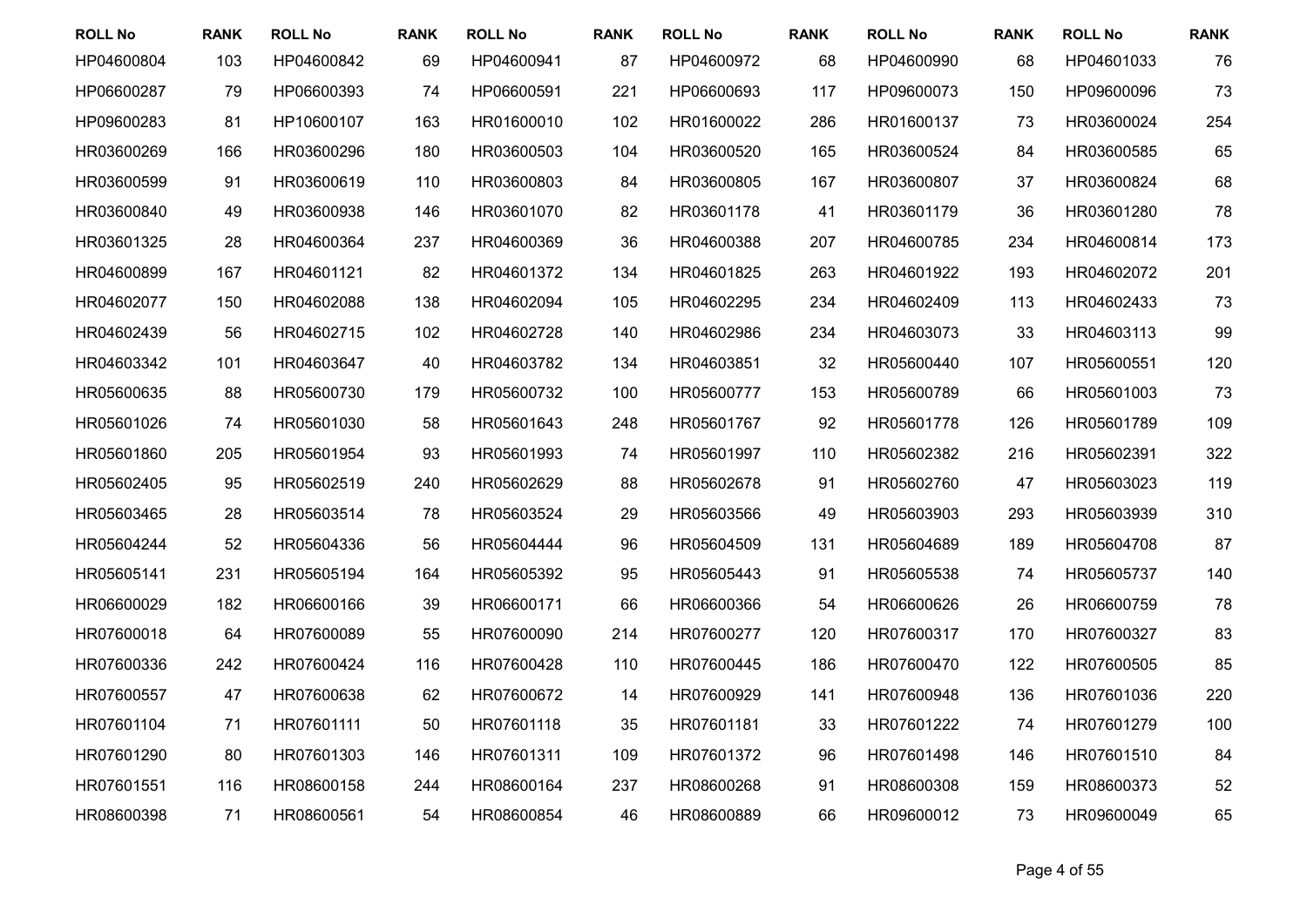| <b>ROLL No</b> | <b>RANK</b>    | <b>ROLL No</b> | <b>RANK</b> | <b>ROLL No</b> | <b>RANK</b> | <b>ROLL No</b> | <b>RANK</b> | <b>ROLL No</b> | <b>RANK</b> | <b>ROLL No</b> | <b>RANK</b> |
|----------------|----------------|----------------|-------------|----------------|-------------|----------------|-------------|----------------|-------------|----------------|-------------|
| HR09600159     | 219            | HR09600160     | 141         | HR09600282     | 73          | HR09600290     | 242         | HR09600316     | 168         | HR09600324     | 172         |
| HR09600338     | 141            | HR09600342     | 17          | HR09600527     | 102         | HR09600532     | 11          | HR09600563     | 74          | HR09600631     | 122         |
| HR09600676     | 153            | HR09600698     | 122         | HR09600967     | 52          | HR09601122     | 108         | HR09601236     | 31          | HR09601307     | 45          |
| HR09601316     | 45             | HR09601322     | 51          | HR09601524     | 168         | HR09601579     | 96          | HR09601716     | 82          | HR09601738     | 86          |
| HR09601799     | 97             | HR09601833     | 84          | HR09601977     | 66          | HR09602107     | 95          | HR10600016     | 13          | HR10600084     | 198         |
| HR10600142     | 51             | HR10600157     | 66          | JH01600005     | 84          | JH01600218     | 60          | JH01600225     | 76          | JH02600048     | 66          |
| JH02600117     | 126            | JH03600215     | 115         | JH03600301     | 247         | JH03600485     | 98          | JH04600237     | 94          | JH04600257     | 141         |
| JH04600306     | 292            | JH04600544     | 282         | JH04601022     | 147         | JH04601035     | 50          | JH04601178     | 210         | JH04601248     | 165         |
| JH04601484     | 92             | JH04601591     | 102         | JH04601598     | 54          | JH04601810     | 69          | JH04601823     | 75          | JH04601875     | 105         |
| JH05600053     | 147            | JH05600195     | 116         | JH05600246     | 74          | JH05600270     | 95          | JH05600281     | 89          | JH05600335     | 70          |
| JK01600151     | 174            | JK02600571     | 170         | JK02601012     | 41          | JK02601257     | 275         | JK02601372     | 251         | JK02601599     | 57          |
| JK02601747     | 141            | JK02601774     | 66          | JK02601810     | 132         | JK02602077     | 96          | JK02602535     | 104         | JK02602574     | 221         |
| JK02602705     | 172            | JK02602873     | 102         | JK03600278     | 62          | JK04600179     | 92          | JK04600303     | 102         | JK04600478     | 226         |
| JK04600756     | 79             | JK04600945     | 149         | JK04601093     | 106         | JK04601392     | 151         | JK04601923     | 331         | JK04601958     | 173         |
| JK04602010     | 71             | JK04602380     | 223         | JK04602539     | 104         | JK04602896     | 284         | KK02600034     | 147         | KK02600195     | 122         |
| KK02600242     | 80             | KK03600066     | 168         | KK04600209     | 58          | KK04600233     | 82          | KK04600333     | 180         | KK04600508     | 262         |
| KK04600585     | 79             | KK04600776     | 161         | KK04600777     | 161         | KK04600819     | 92          | KK04600861     | 91          | KK04601210     | 11          |
| KK04601252     | 5              | KK04601261     | 32          | KK04601689     | 75          | KK04601905     | 6           | KK04602066     | 118         | KK04602284     | 152         |
| KK04602620     | 64             | KK04603017     | 101         | KK04603114     | 96          | KK04603158     | 216         | KK04603338     | 146         | KK04603401     | 235         |
| KK04603423     | 105            | KK04603469     | 123         | KK04603480     | 115         | KK06600118     | 239         | KK10600136     | 332         | KK10600179     | 275         |
| KK10600272     | 342            | KK10600347     | 174         | KK10600533     | 157         | KK12600487     | 38          | KK14600020     | 115         | KK14600276     | 172         |
| KK14600502     | 236            | KK14600787     | 151         | KK15600202     | 125         | KK16600306     | 129         | KK17600252     | 44          | KL01600013     | 101         |
| KL01600527     | 224            | KL01600961     | 63          | KL04600733     | 244         | KL04600976     | 154         | KL04601171     | 108         | KL04601714     | 96          |
| KL04601750     | 73             | KL04602394     | 97          | KL04602816     | 87          | KL04602828     | 63          | KL07600069     | 254         | KL07600173     | 170         |
| KL07600174     | 154            | KL07600298     | 177         | KL07600302     | 175         | KL07600532     | 129         | KL07600566     | 22          | KL07600574     | 150         |
| KL07600803     | $\overline{2}$ | KL07600898     | 121         | KL07600993     | 70          | KL08600025     | 82          | KL08600236     | 160         | KL08600319     | 147         |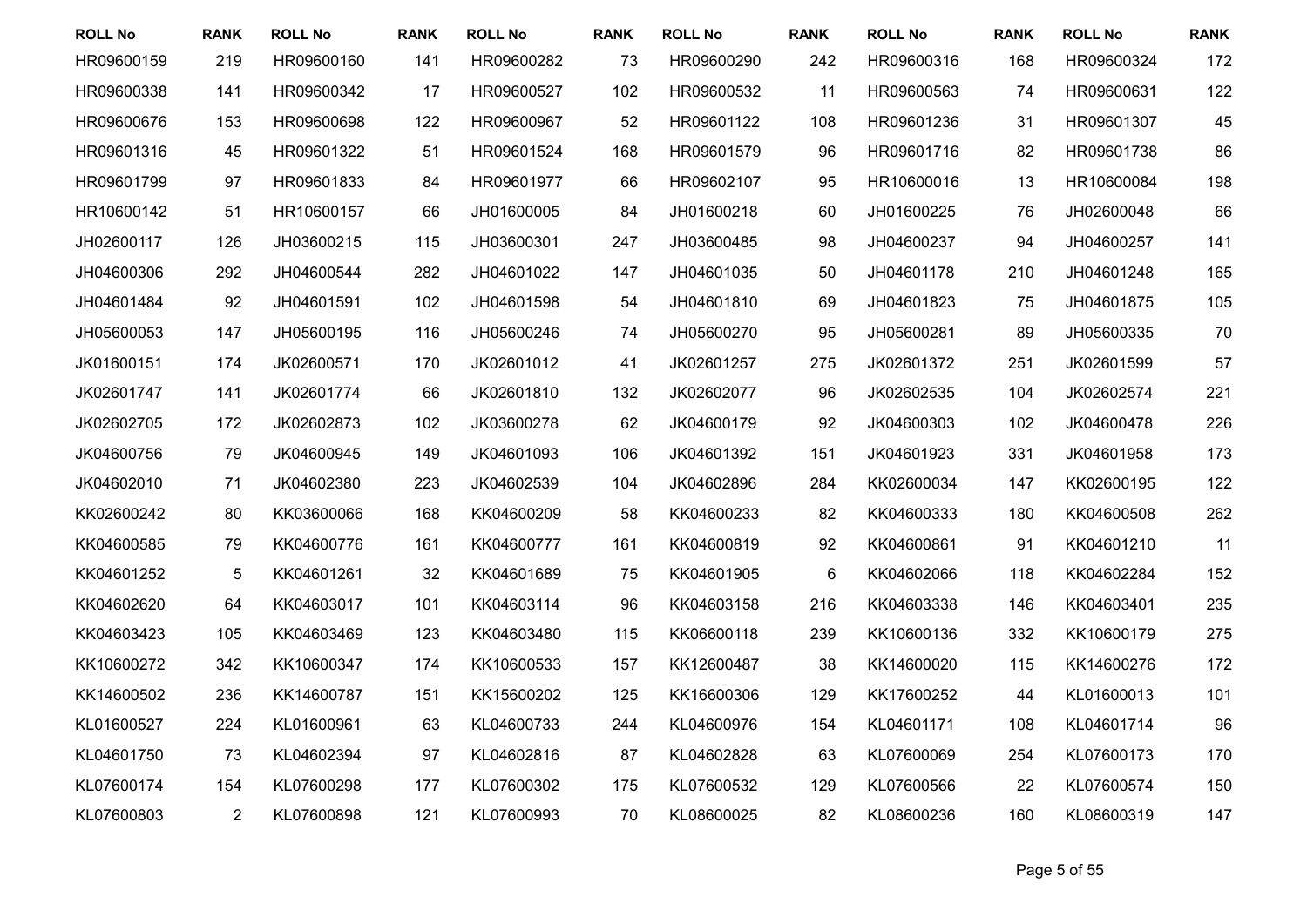| <b>ROLL No</b> | <b>RANK</b> | <b>ROLL No</b> | <b>RANK</b>    | <b>ROLL No</b> | <b>RANK</b> | <b>ROLL No</b> | <b>RANK</b> | <b>ROLL No</b> | <b>RANK</b> | <b>ROLL No</b> | <b>RANK</b> |
|----------------|-------------|----------------|----------------|----------------|-------------|----------------|-------------|----------------|-------------|----------------|-------------|
| KL08600367     | 154         | KL08600379     | 101            | KL08600580     | 149         | KL09600039     | 100         | KL09600239     | 204         | KL09600448     | 174         |
| KL09600464     | 270         | KL11600311     | 8              | KL11600326     | 123         | KL11600362     | 90          | KL11600770     | 110         | KL11600784     | 163         |
| KL11601023     | 59          | KL11601071     | 120            | KL11601168     | 87          | KL11601281     | 89          | KL11601284     | 134         | KL11601416     | 56          |
| KL12600005     | 42          | KL12600083     | 257            | KL12600136     | 261         | KL12600226     | 130         | KL12600253     | 184         | KL12600323     | 183         |
| KL12600495     | 102         | KL12600577     | 43             | KL12600727     | 265         | KL12600863     | 161         | KL12601144     | 154         | KL12601177     | 117         |
| KL12601311     | 18          | KL12601454     | 160            | KL12601972     | 151         | KL12601989     | 222         | KL12602135     | 56          | KL12602399     | 48          |
| KL12602582     | 91          | KL13600031     | 53             | KL13600041     | $\bf 8$     | KL13600170     | 105         | KL13600483     | 263         | KL13600533     | 83          |
| KL13600555     | 166         | KL13600855     | 261            | KL15600519     | 117         | KL15600623     | 107         | KL15601240     | 101         | KL17600006     | 114         |
| KL17600108     | 105         | KL17600243     | 90             | KL17600885     | 167         | KL17600910     | 41          | KL17600940     | 79          | KL17600945     | 51          |
| KL17600993     | 104         | KL17601198     | $\overline{7}$ | KL17601230     | 119         | KL17601242     | 229         | KL17601277     | 218         | KL17601322     | 233         |
| KL17601441     | 33          | KL17601537     | 139            | KL17601669     | 118         | KL17602358     | 35          | KL17602362     | 215         | KL17602405     | 176         |
| KL17602526     | 66          | KL18600023     | 91             | KL18600108     | 240         | KL18600221     | 72          | KL18600354     | 107         | KL18600359     | 25          |
| KL18600711     | 179         | KL18600713     | 93             | KL18600966     | 101         | KL18601087     | 88          | KL18601417     | 117         | KL18601433     | 58          |
| KL18601786     | 141         | KL18601974     | 22             | LL01600135     | 193         | LL01600256     | 204         | MG01600078     | 347         | MG01600145     | 253         |
| MG01600226     | 270         | MG01600560     | 227            | MG01600615     | 222         | MG01600684     | 274         | MG01600731     | 257         | MN01600149     | 339         |
| MN01600207     | 204         | MN01600290     | 185            | MN01600308     | 258         | MN01600494     | 137         | MN01601014     | 239         | MN02600030     | 250         |
| MN02600040     | 249         | MN02600055     | 126            | MP02600189     | 145         | MP03600004     | 26          | MP03600012     | 121         | MP03600102     | 161         |
| MP03600139     | 68          | MP03600220     | 134            | MP03600228     | 135         | MP03600323     | 99          | MP03600438     | 70          | MP03600634     | 167         |
| MP03600692     | 104         | MP03600706     | 74             | MP03600752     | 97          | MP03600775     | 76          | MP03600778     | 179         | MP03600815     | 254         |
| MP03601054     | 72          | MP03601103     | 78             | MP03601131     | 80          | MP06600309     | 177         | MP06600314     | 140         | MP06600623     | 113         |
| MP07600011     | 313         | MP07600393     | 220            | MP07600800     | 186         | MP07600802     | 143         | MP07600811     | 143         | MP07600900     | 230         |
| MP07601607     | 228         | MP08600024     | 45             | MP08600063     | 135         | MP08600139     | 172         | MP12600026     | 87          | MP12600051     | 78          |
| MP12600097     | 207         | MP12600330     | 106            | MP12600473     | 38          | MP15600361     | 135         | MR01600214     | 100         | MR01600325     | 124         |
| MR02600318     | 177         | MR03600211     | 243            | MR03600231     | 215         | MR03600749     | 76          | MR04600067     | 123         | MR04600082     | 204         |
| MR04600172     | 140         | MR04600254     | 117            | MR04600559     | 94          | MR09600066     | 237         | MR09600309     | 97          | MR10600340     | 161         |
| MR13600080     | 265         | MR13600090     | 201            | MR13600193     | 162         | MR14600354     | 153         | MR14600506     | 85          | MR14600706     | 95          |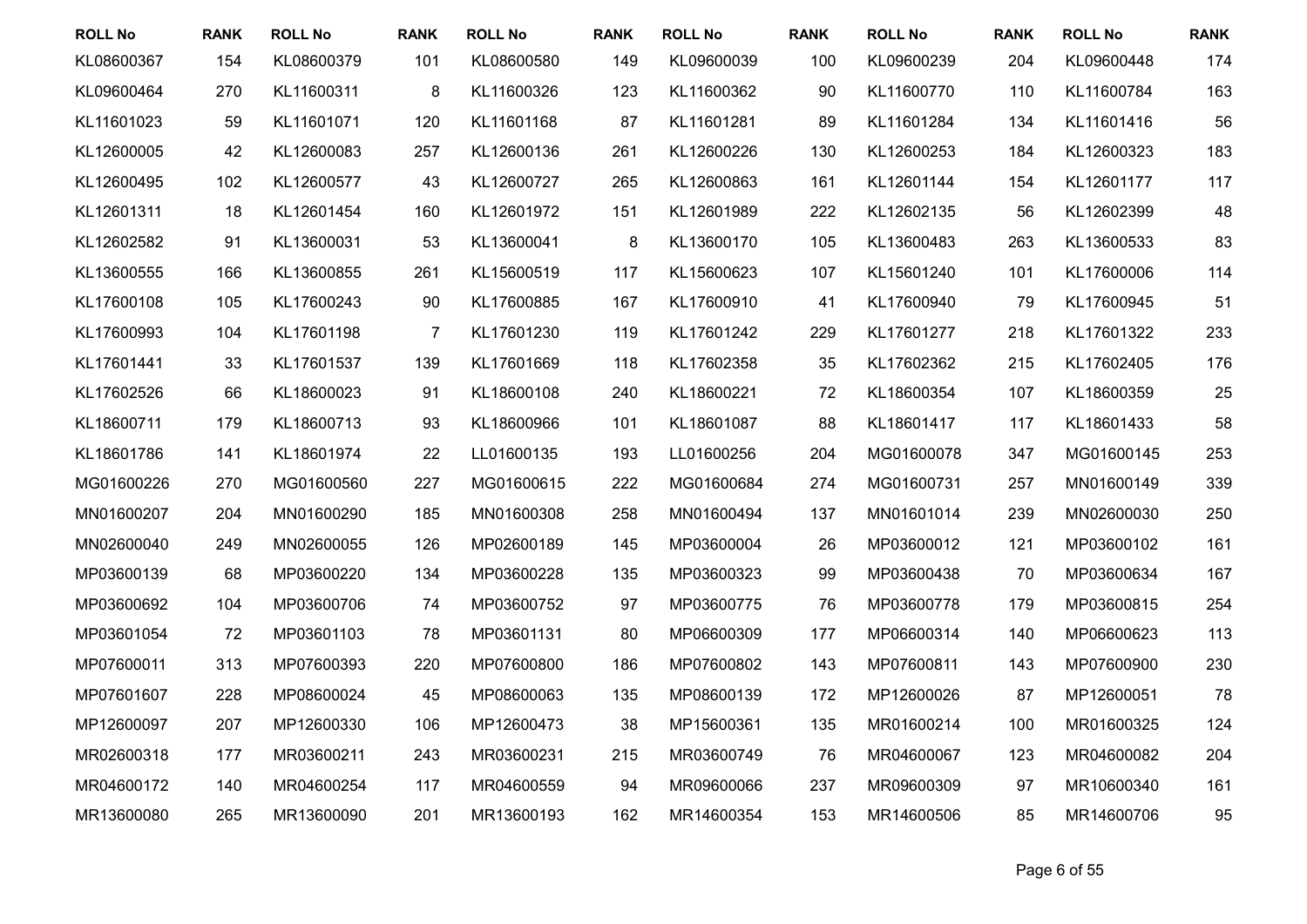| <b>ROLL No</b> | <b>RANK</b> | <b>ROLL No</b> | <b>RANK</b> | <b>ROLL No</b> | <b>RANK</b> | <b>ROLL No</b> | <b>RANK</b> | <b>ROLL No</b> | <b>RANK</b> | <b>ROLL No</b> | <b>RANK</b> |
|----------------|-------------|----------------|-------------|----------------|-------------|----------------|-------------|----------------|-------------|----------------|-------------|
| MR15600209     | 171         | MR16600029     | 10          | MR16600057     | 44          | MR16600135     | 243         | MR16600166     | 342         | MR16600468     | 29          |
| MR16600541     | 133         | MR16600705     | 83          | MR16601113     | 176         | MR16601329     | 91          | MR16601527     | 137         | MR16601570     | 15          |
| MR16601794     | 74          | MR16601866     | 199         | MR16602089     | 84          | MR16602756     | 202         | MR16603110     | 50          | MR16603150     | 65          |
| MR17600154     | 133         | MR17600806     | 169         | MR17601059     | 108         | MR17601801     | 229         | MR18600198     | 160         | MR18600542     | 186         |
| MR18600666     | 76          | MR19600034     | 348         | MR19600572     | 182         | MR19600689     | 101         | MR19600812     | 227         | MR19601316     | 101         |
| MR19601377     | 158         | MR22600031     | 56          | MR22600040     | 116         | MR22600274     | 273         | MR22600385     | 86          | MR22600452     | 117         |
| MR22600917     | 118         | MR22601151     | 78          | MR22601549     | 179         | MR22601755     | 36          | MR22601798     | 51          | MR22601829     | 55          |
| MR22601830     | 81          | MR22601846     | 43          | MR22602166     | 120         | MR22602178     | 94          | MR22602435     | 101         | MR22602474     | 84          |
| MR22603004     | 64          | MR22603685     | 89          | MR22603823     | 84          | MR23600005     | 221         | MR24600031     | 135         | MR24600080     | 21          |
| MR25600065     | 229         | MR26600092     | 244         | MR27600102     | 168         | MR27600282     | 80          | MR28600607     | 256         | MR28600697     | 195         |
| MR28600766     | 108         | MR28600845     | 95          | MR28600878     | 183         | MZ01600165     | 266         | MZ01600263     | 220         | MZ01600306     | 185         |
| NL01600036     | 336         | NL01600135     | 202         | OR02600189     | 247         | OR02600214     | 82          | OR02600367     | 275         | OR02600476     | 98          |
| OR02600721     | 313         | OR02600856     | 98          | OR02600865     | 64          | OR02600951     | 217         | OR02600959     | 225         | OR03600087     | 118         |
| OR03600229     | 6           | OR03600393     | 119         | OR03600402     | 144         | OR03600460     | 167         | OR03600551     | 137         | OR03600558     | 112         |
| OR03600596     | 112         | OR04600013     | 20          | OR04600020     | 80          | OR04600041     | 53          | OR04600082     | 132         | OR04600103     | 83          |
| OR04600178     | 53          | OR04600309     | 71          | OR04600323     | 14          | OR04600532     | 228         | OR04600644     | 278         | OR04600674     | 47          |
| OR04600723     | 151         | OR04600746     | 98          | OR04600785     | 230         | OR04600811     | 215         | OR04600905     | 209         | OR04600913     | 155         |
| OR04601033     | 178         | OR04601045     | 196         | OR04601070     | 155         | OR04601104     | 345         | OR04601108     | 105         | OR04601289     | 236         |
| OR04601295     | 280         | OR04601304     | 109         | OR04601390     | 270         | OR04601414     | 185         | OR04601487     | 42          | OR04601579     | 154         |
| OR04601658     | 166         | OR04601723     | 180         | OR04601969     | 144         | OR04602079     | 105         | OR04602096     | 96          | OR04602210     | 145         |
| OR04602241     | 175         | OR04602264     | 97          | OR04602272     | 116         | OR04602274     | 137         | OR04602329     | 102         | OR04602537     | 79          |
| OR04602565     | 133         | OR04602578     | 236         | OR04602591     | 226         | OR04602725     | 249         | OR04602738     | 169         | OR04602809     | 208         |
| OR04603028     | 106         | OR04603135     | 118         | OR04603171     | 122         | OR04603202     | 147         | OR04603218     | 63          | OR04603219     | 55          |
| OR04603265     | 119         | OR04603286     | 64          | OR04603297     | 128         | OR04603345     | 71          | OR04603415     | 122         | OR04603561     | 44          |
| OR04603635     | 69          | OR04603687     | 122         | OR04603743     | 77          | OR04603845     | 111         | OR04603911     | 77          | OR04604073     | 85          |
| OR04604209     | 200         | OR05600022     | 49          | OR05600087     | 48          | OR05600099     | 29          | OR05600191     | 237         | OR05600224     | 85          |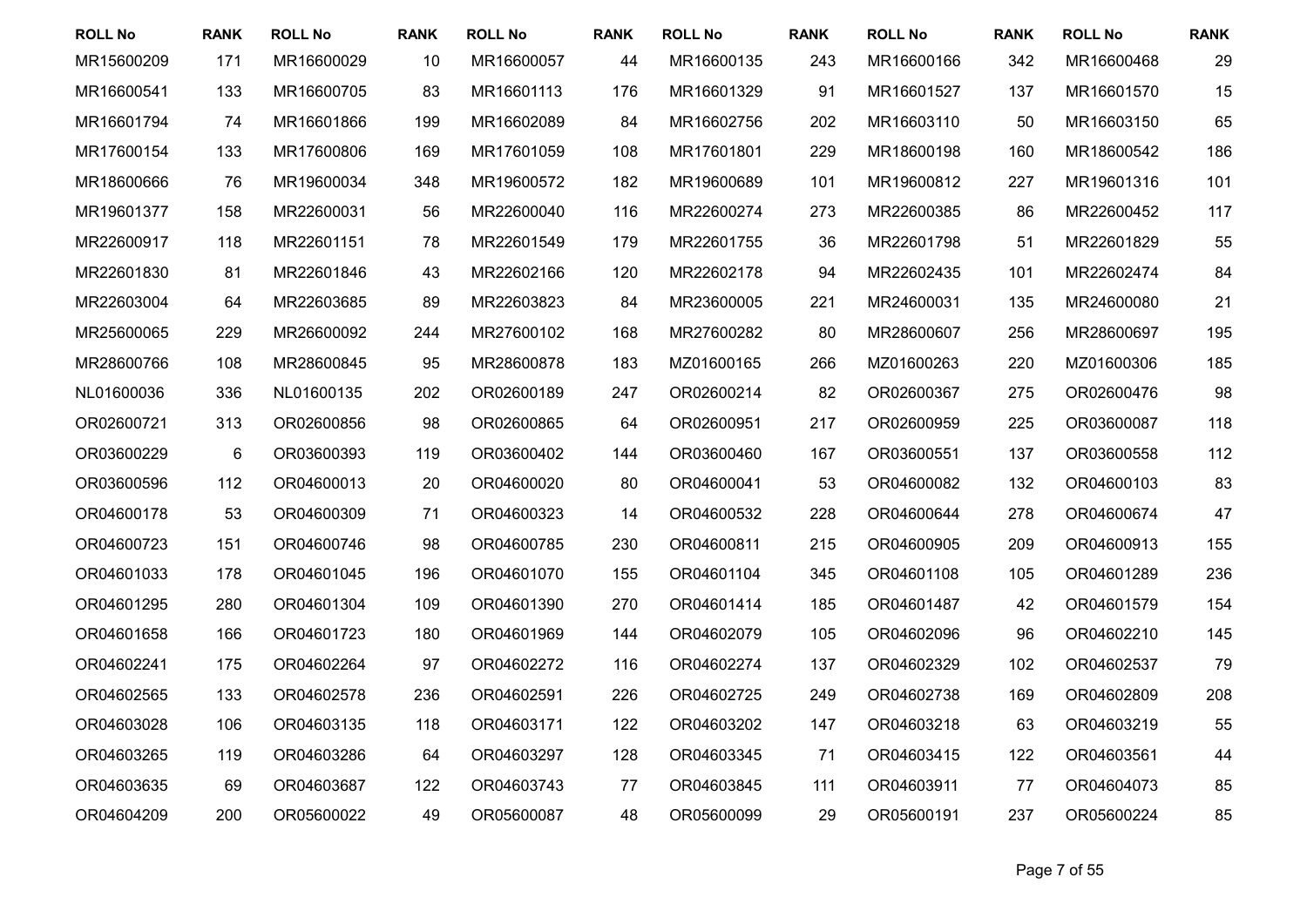| <b>ROLL No</b> | <b>RANK</b> | <b>ROLL No</b> | <b>RANK</b> | <b>ROLL No</b> | <b>RANK</b>    | <b>ROLL No</b> | <b>RANK</b> | <b>ROLL No</b> | <b>RANK</b> | <b>ROLL No</b> | <b>RANK</b> |
|----------------|-------------|----------------|-------------|----------------|----------------|----------------|-------------|----------------|-------------|----------------|-------------|
| OR05600226     | 86          | OR05600243     | 329         | OR05600381     | 115            | OR05600739     | 74          | OR05600755     | 164         | OR05600784     | 5           |
| OR05600792     | 80          | OR05600860     | 158         | OR06600042     | 132            | OR06600046     | 150         | OR06600135     | 114         | OR06600211     | 55          |
| OR08600016     | 49          | OR08600377     | 58          | OR08600405     | 65             | OR08600543     | 208         | OR09600108     | 73          | OR09600110     | 55          |
| OR09600193     | 178         | OR09600236     | 106         | OR09600354     | 56             | OR09600515     | 142         | OR09600519     | 75          | OR09600566     | 102         |
| OR09600667     | 250         | OR09600685     | 111         | OR09600831     | 171            | OR09600868     | 153         | OR09601197     | 221         | OR09601205     | 252         |
| OR09601310     | 92          | OR09601317     | 163         | OR09601343     | 83             | OR09601410     | 56          | PB01600058     | 104         | PB01600455     | 71          |
| PB01600486     | 24          | PB02600022     | 231         | PB02600059     | 74             | PB02600301     | 75          | PB02600302     | 144         | PB02600307     | 101         |
| PB02600374     | 141         | PB02600453     | 39          | PB02600590     | 57             | PB02600606     | 89          | PB02600630     | 69          | PB02600633     | 75          |
| PB02600650     | 69          | PB02600736     | 128         | PB02600784     | $\overline{2}$ | PB02600807     | 4           | PB02600908     | 103         | PB02600945     | 135         |
| PB02600968     | 87          | PB02600992     | 9           | PB02600998     | 84             | PB02601011     | 128         | PB02601037     | 15          | PB02601094     | 132         |
| PB02601097     | 50          | PB04600067     | 86          | PB04600263     | 12             | PB04600349     | 93          | PB05600101     | 169         | PB05600205     | 151         |
| PB05600208     | 80          | PB05600391     | 114         | PB05600454     | 175            | PB05600457     | 74          | PB05600563     | 70          | PB05600645     | 42          |
| PB07600061     | 61          | PB07600107     | 172         | PB07600127     | 267            | PB07600134     | 77          | PB07600245     | 123         | PB08600043     | 161         |
| PB08600060     | 194         | PB08600173     | 112         | PB08600175     | 180            | PB08600297     | 204         | PB08600345     | 73          | PB08600359     | 92          |
| PB08600369     | 69          | PB08600676     | 141         | PB11600213     | 94             | PB11600237     | 61          | PB11600266     | 104         | PO01600030     | 13          |
| PO01600108     | 117         | PO01600161     | 125         | PO01600293     | 304            | PO01600341     | 213         | PO01600404     | 87          | RJ01600033     | 209         |
| RJ01600123     | 54          | RJ01600188     | 234         | RJ01600306     | 160            | RJ01600550     | 106         | RJ01600723     | 133         | RJ01600729     | 88          |
| RJ01600807     | 134         | RJ01600822     | 186         | RJ01600897     | 144            | RJ02600041     | 5           | RJ02600043     | 289         | RJ02600071     | 224         |
| RJ02600315     | 168         | RJ02600336     | 220         | RJ02600537     | 45             | RJ02600681     | 64          | RJ02600801     | 140         | RJ02600990     | 88          |
| RJ02601008     | 224         | RJ02601022     | 211         | RJ02601039     | 218            | RJ02601147     | 28          | RJ02601194     | 197         | RJ05600067     | 256         |
| RJ05600080     | 113         | RJ05600164     | 168         | RJ05600311     | 116            | RJ05600470     | $\mathbf 1$ | RJ05600580     | 118         | RJ05600633     | 49          |
| RJ05600635     | 140         | RJ05600649     | 14          | RJ06600003     | 163            | RJ06600008     | 170         | RJ06600372     | 164         | RJ06600630     | 60          |
| RJ06600814     | 180         | RJ06600955     | 122         | RJ06601210     | 286            | RJ06601223     | 313         | RJ06601240     | 195         | RJ06601353     | 210         |
| RJ06601389     | 218         | RJ06601420     | 279         | RJ06601483     | 115            | RJ06601506     | 83          | RJ06601513     | 166         | RJ06601534     | 156         |
| RJ06601537     | 198         | RJ06601565     | 112         | RJ06601603     | 115            | RJ06601677     | 209         | RJ06601687     | 178         | RJ06601691     | 86          |
| RJ06601785     | 103         | RJ06601799     | 239         | RJ06601834     | 148            | RJ06602229     | 97          | RJ06602233     | 116         | RJ06602396     | 175         |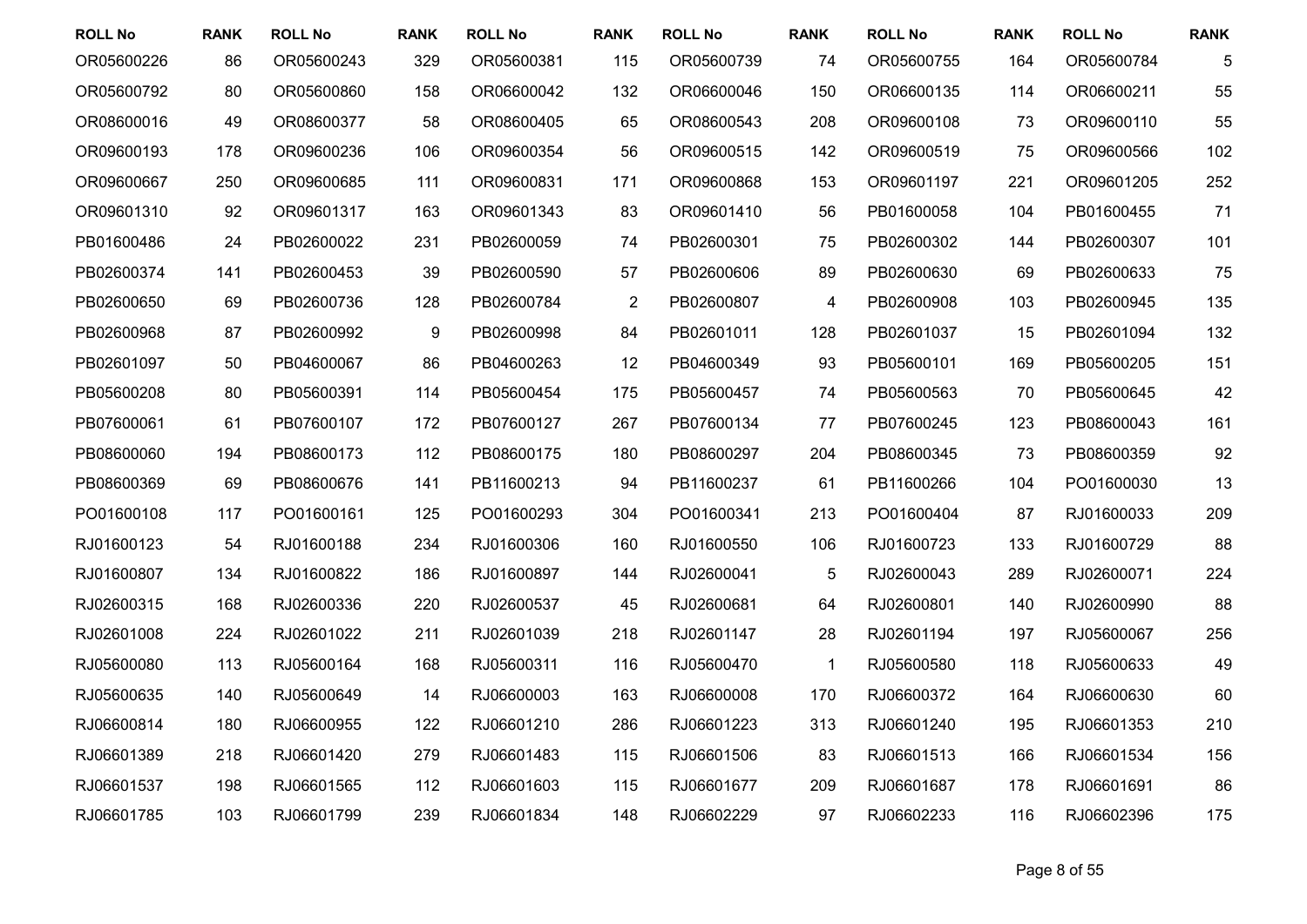| <b>ROLL No</b> | <b>RANK</b>    | <b>ROLL No</b> | <b>RANK</b> | <b>ROLL No</b> | <b>RANK</b> | <b>ROLL No</b> | <b>RANK</b> | <b>ROLL No</b> | <b>RANK</b> | <b>ROLL No</b> | <b>RANK</b> |
|----------------|----------------|----------------|-------------|----------------|-------------|----------------|-------------|----------------|-------------|----------------|-------------|
| RJ06602436     | 224            | RJ06602438     | 202         | RJ06602515     | 152         | RJ06602575     | 177         | RJ06602583     | 121         | RJ06602949     | 160         |
| RJ06602954     | 122            | RJ06602990     | 44          | RJ06603003     | 85          | RJ06603074     | 74          | RJ06603080     | 91          | RJ06603114     | 35          |
| RJ06603199     | 165            | RJ06603278     | 92          | RJ06603761     | 112         | RJ06603837     | 172         | RJ06603840     | 219         | RJ06603902     | 58          |
| RJ06604054     | 90             | RJ06604123     | 138         | RJ06604136     | 203         | RJ06604477     | 272         | RJ06604490     | 277         | RJ06604535     | 333         |
| RJ06604544     | 234            | RJ06604547     | 250         | RJ06604557     | 224         | RJ06604762     | 156         | RJ06604892     | 241         | RJ06605090     | 98          |
| RJ06605402     | 291            | RJ06605421     | 157         | RJ06605455     | 161         | RJ06605486     | 199         | RJ06605498     | 205         | RJ06605810     | 160         |
| RJ06606323     | 143            | RJ06606341     | 227         | RJ06606364     | 185         | RJ06606494     | 191         | RJ06606517     | 180         | RJ06606609     | 93          |
| RJ06606626     | 144            | RJ06606664     | 167         | RJ06606960     | 58          | RJ06607057     | 252         | RJ06607063     | 350         | RJ06607147     | 187         |
| RJ06607152     | 283            | RJ06607161     | 148         | RJ06607203     | 181         | RJ06607225     | 174         | RJ06607559     | 129         | RJ06607853     | 259         |
| RJ06607904     | 324            | RJ06607908     | 250         | RJ06607912     | 255         | RJ06607924     | 243         | RJ06607930     | 262         | RJ06608230     | 89          |
| RJ06608289     | 33             | RJ06608358     | 152         | RJ07600086     | 148         | RJ07600104     | 188         | RJ07600106     | 88          | RJ07600295     | 109         |
| RJ07600335     | 138            | RJ07600741     | 175         | RJ07601298     | 27          | RJ08600040     | 187         | RJ08600157     | 255         | RJ08600831     | 164         |
| RJ08600876     | 82             | RJ08601035     | 125         | RJ08601135     | 114         | RJ09600053     | 27          | RJ09600074     | 189         | RJ09600077     | 185         |
| RJ09600126     | 254            | RJ09600152     | 247         | RJ09600306     | 150         | RJ09600313     | 34          | RJ09600322     | 23          | RJ09600551     | 167         |
| RJ09600570     | 135            | RJ09600638     | 173         | RJ09601016     | 132         | RJ09601065     | 80          | RJ09601276     | 280         | RJ09601285     | 188         |
| RJ09601289     | 218            | RJ09601302     | 173         | RJ09601338     | 199         | RJ09601339     | 143         | RJ09601630     | 175         | RJ09601649     | 121         |
| RJ09601844     | 101            | RJ09601998     | 135         | RJ09602192     | 300         | RJ09602194     | 211         | RJ09602715     | 107         | RJ09602913     | 264         |
| RJ09602986     | 296            | RJ09603010     | 138         | RJ09603019     | 62          | RJ09603045     | 101         | RJ09603228     | 79          | RJ10600055     | 149         |
| RJ10600081     | 208            | RJ10600134     | 115         | RJ10600226     | 204         | RJ10600241     | 113         | RJ10600291     | 105         | RJ10600329     | 184         |
| RJ10600360     | 111            | RJ10600726     | 90          | RJ10600858     | 38          | RJ10600890     | 50          | RJ11600219     | 300         | RJ11600233     | 75          |
| RJ11600337     | 144            | RJ11600390     | 92          | RJ11600611     | 173         | RJ11601030     | 126         | RJ11601114     | 169         | RJ11601134     | 66          |
| RJ11601141     | 47             | RJ11601238     | 10          | SM01600034     | 341         | SM01600060     | 80          | SM01600171     | 200         | SM01600289     | 91          |
| SM01600322     | 41             | TA01600006     | 323         | TA01600187     | 33          | TA01600208     | 108         | TA01600238     | 246         | TA01600294     | 81          |
| TA01600320     | 94             | TA01600335     | 59          | TA01600400     | 35          | TL01600641     | 18          | TL01600650     | 36          | TL01600884     | 134         |
| TL01600996     | 120            | TL01601171     | 220         | TL01601748     | 81          | TL01602840     | 92          | TL01602897     | 103         | TL01603090     | 167         |
| TL01603575     | $\overline{7}$ | TL01603671     | 165         | TL01603907     | 271         | TL01604083     | 92          | TL01604095     | 168         | TL01604737     | 98          |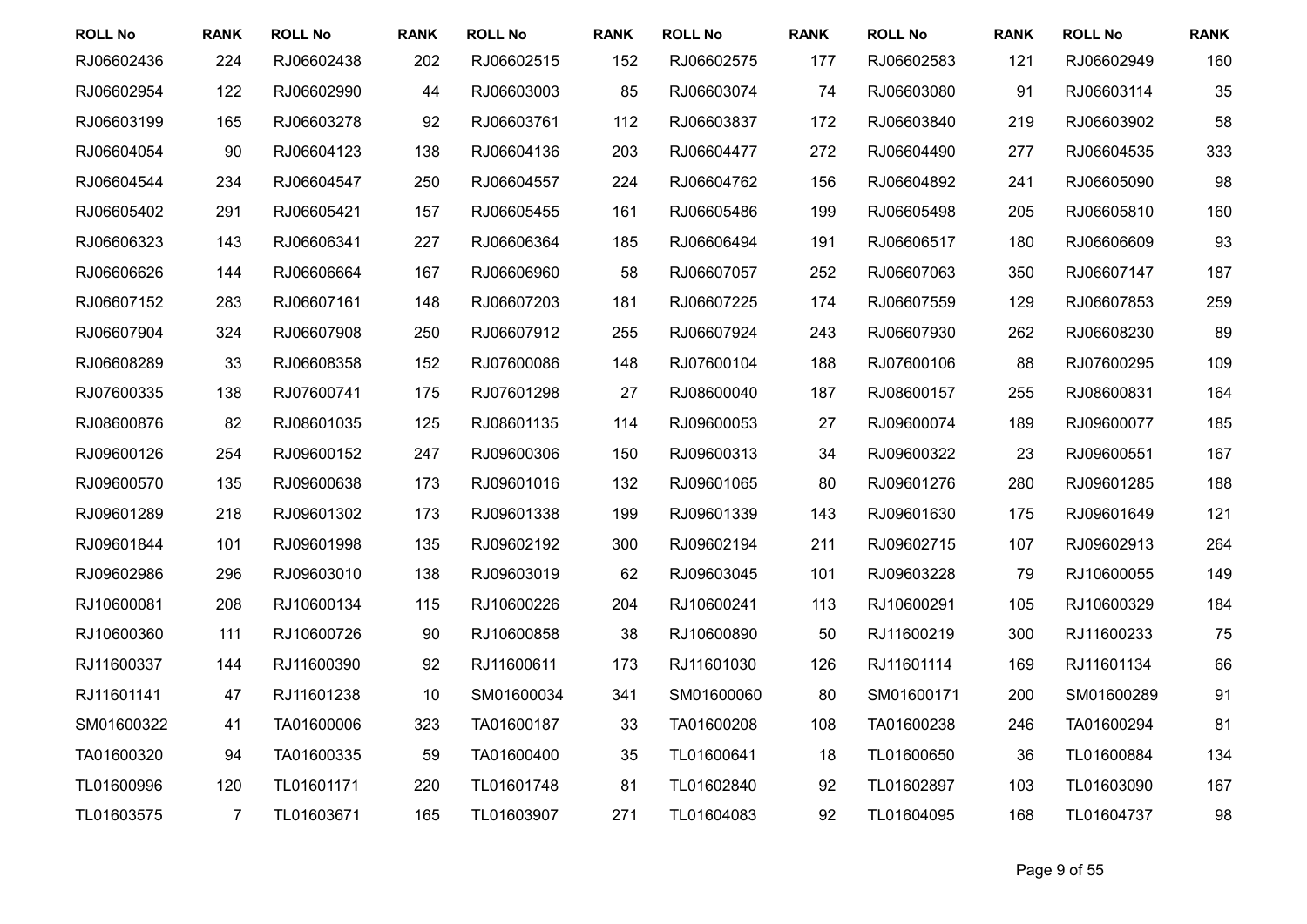| <b>ROLL No</b> | <b>RANK</b> | <b>ROLL No</b> | <b>RANK</b> | <b>ROLL No</b> | <b>RANK</b> | <b>ROLL No</b> | <b>RANK</b> | <b>ROLL No</b> | <b>RANK</b> | <b>ROLL No</b> | <b>RANK</b>    |
|----------------|-------------|----------------|-------------|----------------|-------------|----------------|-------------|----------------|-------------|----------------|----------------|
| TL01604738     | 140         | TL01605593     | 160         | TL01605705     | 161         | TL01606313     | 132         | TL02600073     | 201         | TL02600235     | 134            |
| TL03600222     | 87          | TL03600232     | 236         | TL03600247     | 236         | TL07601053     | 90          | TN01600098     | 338         | TN01600182     | 164            |
| TN01600449     | 320         | TN01600891     | 170         | TN01601121     | 162         | TN01601907     | 95          | TN01602179     | 85          | TN01602205     | 70             |
| TN01602272     | 49          | TN01602297     | 103         | TN01602434     | 84          | TN01602479     | 36          | TN01602568     | 93          | TN01602879     | 134            |
| TN01602974     | 49          | TN01603678     | 36          | TN02600041     | 64          | TN02600125     | 159         | TN02600448     | 14          | TN02600607     | 103            |
| TN02600608     | 146         | TN02600681     | 57          | TN02600741     | 187         | TN02600881     | 128         | TN02600891     | 168         | TN02601038     | 56             |
| TN06600281     | 77          | TN08600166     | 170         | TN08600695     | 84          | TN08600764     | 97          | TN08600795     | 48          | TN08601975     | 211            |
| TN08601980     | 75          | TN10600142     | 141         | TN10600208     | 58          | TN11600079     | 282         | TN13600229     | 86          | TN14600276     | 120            |
| TN14600678     | 91          | TN14600719     | 94          | TN14601197     | 82          | TN15600367     | 76          | TN15600369     | 102         | TN15600543     | 90             |
| TN18600464     | 98          | TN18600480     | 87          | TN20600149     | 57          | UK01600038     | 212         | UK01600162     | 150         | UK01600691     | 123            |
| UK01601044     | 31          | UK01601094     | 61          | UK01601216     | 132         | UK01601886     | 144         | UK01602364     | 61          | UK02600025     | 71             |
| UK02600081     | 224         | UK02600224     | 214         | UK02600237     | 157         | UK02600454     | 120         | UK02600589     | 37          | UK02600637     | 244            |
| UK02600684     | 114         | UK02600739     | 109         | UK02600828     | 172         | UK02600942     | 72          | UK02600972     | 55          | UK02601168     | 157            |
| UK02601196     | 166         | UK03600048     | 184         | UK03600050     | 139         | UK03600228     | 282         | UK03600236     | 153         | UK04600115     | $\overline{7}$ |
| UK05600337     | 83          | UK06600039     | 251         | UK06600092     | 33          | UK06600143     | 239         | UK06600174     | 86          | UK06600188     | 222            |
| UK06600583     | 25          | UK06600615     | 109         | UK06600684     | 88          | UK06600726     | 91          | UK06600933     | 109         | UP01600164     | 41             |
| UP01600504     | 157         | UP01600543     | 91          | UP01601265     | 125         | UP02600001     | 23          | UP02600020     | 50          | UP02600027     | 56             |
| UP02600028     | 28          | UP02600230     | 177         | UP02600248     | 174         | UP02600264     | 182         | UP02600389     | 105         | UP02600448     | 55             |
| UP02600514     | 99          | UP02600610     | 179         | UP02600612     | 182         | UP02600625     | 97          | UP02600643     | 183         | UP02600727     | 29             |
| UP02600760     | 175         | UP02600847     | 94          | UP02600890     | 92          | UP02600907     | 70          | UP02600939     | 94          | UP02601053     | 125            |
| UP02601262     | 144         | UP02601301     | 93          | UP03600057     | 233         | UP03600213     | 230         | UP03600906     | 161         | UP03600965     | 89             |
| UP03600970     | 72          | UP03600972     | 117         | UP03601107     | 77          | UP03601122     | 156         | UP03601188     | 135         | UP03601233     | 116            |
| UP03601300     | 69          | UP03601358     | 71          | UP03601384     | 123         | UP03601460     | 181         | UP03601542     | 142         | UP03601651     | 109            |
| UP03601656     | 86          | UP03601738     | 36          | UP03601761     | 177         | UP03601762     | 133         | UP03601771     | 161         | UP03601923     | 97             |
| UP03601944     | 87          | UP03602133     | 30          | UP03602382     | 155         | UP03602416     | 165         | UP03602588     | 89          | UP03602617     | 101            |
| UP03602709     | 112         | UP03602852     | 111         | UP04600043     | 250         | UP04600134     | 158         | UP04600230     | 150         | UP04600601     | 155            |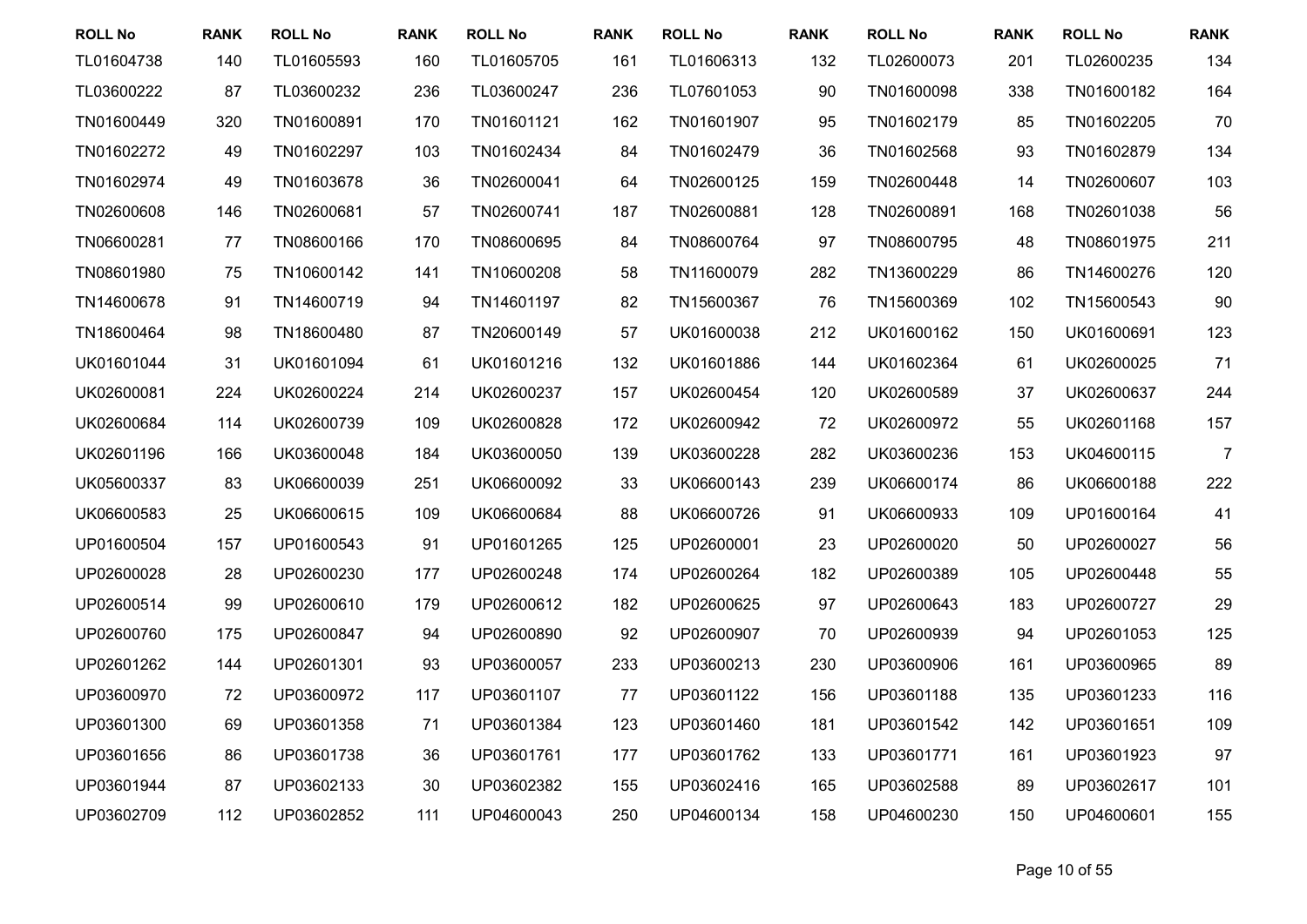| <b>ROLL No</b> | <b>RANK</b> | <b>ROLL No</b> | <b>RANK</b> | <b>ROLL No</b> | <b>RANK</b> | <b>ROLL No</b> | <b>RANK</b> | <b>ROLL No</b> | <b>RANK</b> | <b>ROLL No</b> | <b>RANK</b> |
|----------------|-------------|----------------|-------------|----------------|-------------|----------------|-------------|----------------|-------------|----------------|-------------|
| UP04600654     | 122         | UP04600921     | 98          | UP06600093     | 23          | UP06600190     | 121         | UP06600218     | 41          | UP06600704     | 172         |
| UP06601043     | 102         | UP07600180     | 83          | UP07600411     | 179         | UP07600579     | 111         | UP07600609     | 28          | UP07600686     | 58          |
| UP08600028     | 103         | UP08600040     | 12          | UP08600182     | 28          | UP08600414     | 82          | UP08600427     | 64          | UP08600451     | 158         |
| UP08600550     | 260         | UP08600755     | 114         | UP08600818     | 143         | UP08600910     | 179         | UP08601092     | 90          | UP08601155     | 73          |
| UP08601217     | 83          | UP09600032     | 20          | UP09600054     | 203         | UP09600070     | 3           | UP09600161     | 180         | UP09600185     | 111         |
| UP09600310     | 178         | UP09600439     | 113         | UP09600449     | 142         | UP09600530     | 137         | UP09600770     | 56          | UP09600926     | 139         |
| UP10600060     | 326         | UP10600104     | 233         | UP11600341     | 184         | UP11600350     | 65          | UP11600547     | 74          | UP11601117     | 122         |
| UP11601151     | 151         | UP11601153     | 81          | UP11601161     | 96          | UP11601166     | 145         | UP11601446     | 112         | UP11601519     | 60          |
| UP11601532     | 230         | UP11601582     | 116         | UP12600065     | 122         | UP12600208     | 120         | UP12600458     | 169         | UP12600903     | 93          |
| UP12601190     | 66          | UP12601223     | 301         | UP12601376     | 145         | UP12601414     | 238         | UP12601596     | 152         | UP12601603     | 64          |
| UP12601604     | 145         | UP12601708     | 70          | UP12601780     | 24          | UP12601896     | 21          | UP12601917     | 99          | UP12601921     | 247         |
| UP12601951     | 44          | UP12601962     | 302         | UP12602147     | 80          | UP12602230     | 119         | UP12602417     | 31          | UP12602418     | 177         |
| UP12602591     | 60          | UP12602841     | 140         | UP12602843     | 94          | UP12602922     | 270         | UP12603021     | 167         | UP12603086     | 147         |
| UP12603182     | 81          | UP12603415     | 220         | UP12603425     | 160         | UP12603483     | 121         | UP12603584     | 87          | UP12603622     | 151         |
| UP12603623     | 239         | UP12603826     | 122         | UP12604073     | 155         | UP13600001     | 59          | UP13600010     | 230         | UP13600036     | 201         |
| UP13600128     | 176         | UP13600152     | 95          | UP13600191     | 87          | UP13600286     | 64          | UP13600355     | 14          | UP13600370     | 156         |
| UP14600105     | 62          | UP14600416     | 105         | UP14600658     | 243         | UP14600664     | 216         | UP14600731     | 81          | UP14600963     | 19          |
| UP14600995     | 95          | UP14601266     | 79          | UP14601267     | 170         | UP14601286     | 38          | UP14601302     | 67          | UP14601309     | 116         |
| UP14601325     | 107         | UP14601427     | 65          | UP15600021     | 140         | UP15600024     | 224         | UP15600073     | 80          | UP15600115     | 320         |
| UP15600278     | 61          | UP15600385     | 126         | UP15600471     | 177         | UP15600627     | 68          | UP15600652     | 79          | UP15600909     | 95          |
| UP15601144     | 68          | UP16600086     | 115         | UP16600097     | 160         | UP16600190     | 87          | UP16600509     | 45          | UP16600511     | 6           |
| UP17600010     | 84          | UP17600035     | 70          | UP17600178     | 88          | UP18600119     | 128         | UP18600126     | 170         | UP18600136     | 88          |
| UP18600280     | 165         | UP18600288     | 104         | UP18600369     | 147         | UP18600415     | 73          | UP18600600     | 251         | UP18600659     | 262         |
| UP18600696     | 12          | UP18600711     | 139         | UP18600713     | 178         | UP18600858     | 78          | UP18600871     | 186         | UP18600945     | 87          |
| UP18600994     | 86          | UP18601044     | 135         | UP18601199     | 155         | UP18601240     | 211         | UP18601280     | 119         | UP18601405     | 223         |
| UP18601440     | 116         | UP18601620     | 103         | UP18601853     | 123         | UP18601916     | 112         | UP18601994     | 122         | UP18602042     | 140         |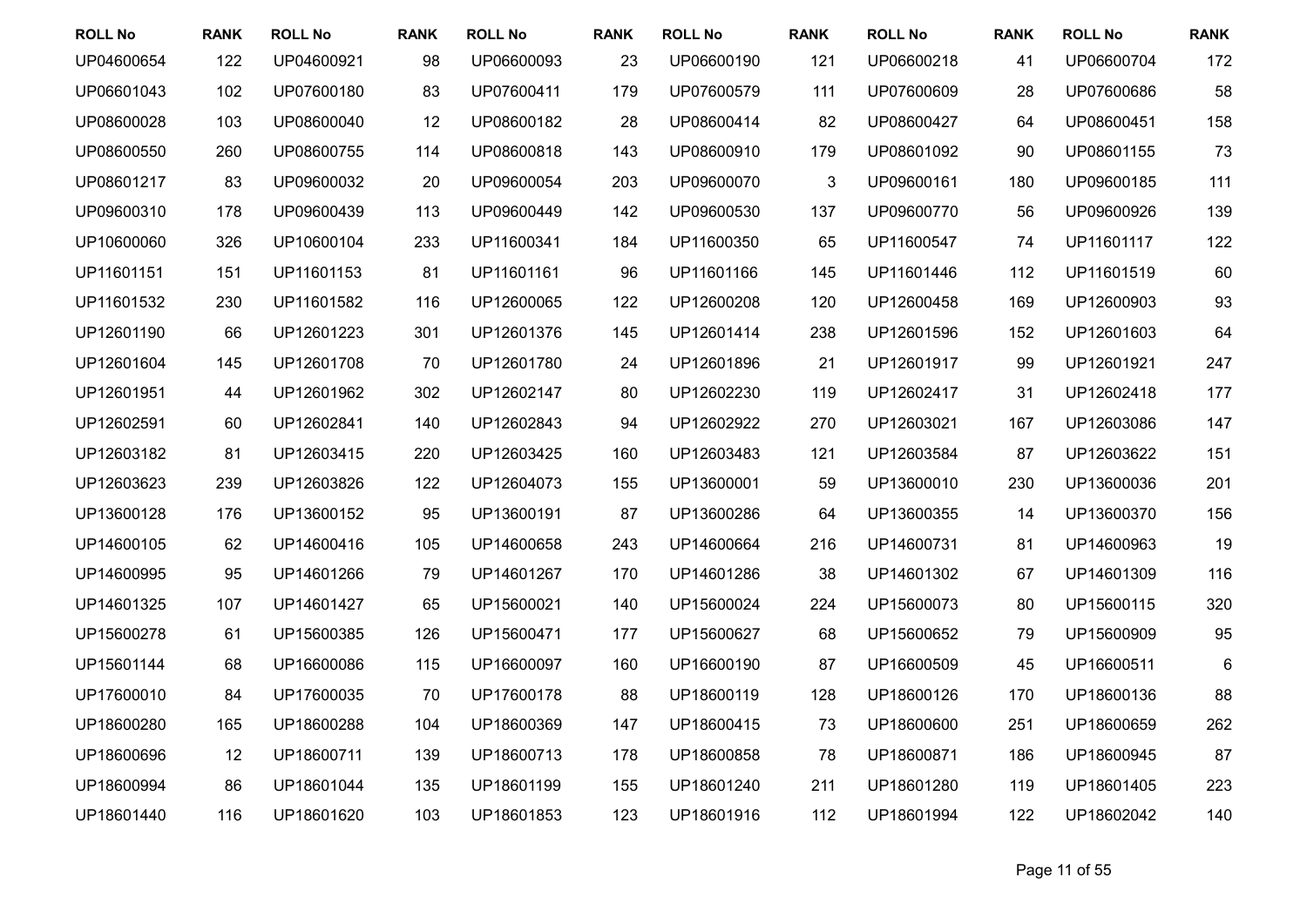| <b>ROLL No</b> | <b>RANK</b> | <b>ROLL No</b> | <b>RANK</b> | <b>ROLL No</b> | <b>RANK</b> | <b>ROLL No</b> | <b>RANK</b> | <b>ROLL No</b> | <b>RANK</b>    | <b>ROLL No</b> | <b>RANK</b> |
|----------------|-------------|----------------|-------------|----------------|-------------|----------------|-------------|----------------|----------------|----------------|-------------|
| UP18602100     | 98          | UP18602172     | 102         | UP18602180     | 51          | UP18602230     | 214         | UP18602465     | 186            | UP18602592     | 86          |
| UP18602664     | 73          | UP18602805     | 105         | UP18603139     | 74          | UP18603260     | 102         | UP18603262     | 81             | UP18603316     | 54          |
| UP18603378     | 86          | UP18603481     | 36          | UP18603546     | 75          | UP18603585     | 62          | UP18603586     | $\overline{5}$ | UP18603607     | 90          |
| UP18603623     | 214         | UP18603844     | 116         | UP18603854     | 32          | UP18603908     | 89          | UP18603958     | 92             | UP18603971     | 63          |
| UP18603972     | 93          | UP18603990     | 70          | UP18604077     | 143         | UP18604084     | 147         | UP18604199     | 22             | UP18604209     | 34          |
| UP18604229     | 79          | UP18604468     | 122         | UP18604475     | 131         | UP18604511     | 177         | UP18604517     | 63             | UP18604616     | 92          |
| WB01600055     | 39          | WB01600162     | 260         | WB01600176     | 314         | WB01600226     | 90          | WB01600293     | 126            | WB01600324     | 183         |
| WB01600338     | 161         | WB01600339     | 87          | WB01600468     | 67          | WB01600485     | 92          | WB01600489     | 106            | WB01600509     | 101         |
| WB01600645     | 142         | WB01600660     | 133         | WB02600007     | 172         | WB02600073     | 184         | WB02600079     | 146            | WB02600115     | 90          |
| WB02600120     | 101         | WB02600240     | 74          | WB02600256     | 60          | WB02600257     | 121         | WB02600277     | 157            | WB02600358     | 48          |
| WB02600361     | 130         | WB02600375     | 18          | WB02600394     | 55          | WB02600419     | 49          | WB02600459     | 96             | WB02600462     | 80          |
| WB02600488     | 199         | WB02600561     | 156         | WB02600587     | 125         | WB02600630     | 99          | WB02600638     | 88             | WB02600647     | 58          |
| WB02600730     | 77          | WB02600759     | 46          | WB02600777     | 95          | WB02600778     | 205         | WB02600788     | 160            | WB02600891     | 259         |
| WB02600903     | 33          | WB02601047     | 69          | WB02601049     | 103         | WB02601077     | 71          | WB02601194     | 234            | WB02601199     | 120         |
| WB02601262     | 110         | WB02601267     | 165         | WB02601303     | 88          | WB02601313     | 70          | WB02601401     | 92             | WB02601587     | 15          |
| WB02601626     | 183         | WB02601629     | 149         | WB02601638     | 114         | WB02601656     | 66          | WB02601696     | 73             | WB02601712     | 29          |
| WB02601798     | 49          | WB04600123     | 353         | WB04600169     | 53          | WB04600227     | 300         | WB04600229     | 79             | WB04600230     | 283         |
| WB04600236     | 107         | WB04600264     | 101         | WB04600412     | 181         | WB04600468     | 122         | WB04600495     | 66             | WB04600574     | 217         |
| WB04600646     | 100         | WB04600651     | 85          | WB04600668     | 123         | WB04600670     | 45          | WB04600730     | 59             | WB04600747     | 78          |
| WB04600781     | 94          | WB04600807     | 58          | WB04600814     | 72          | WB04600976     | 198         | WB04601002     | 125            | WB04601063     | 229         |
| WB04601070     | 127         | WB04601075     | 70          | WB06600061     | 259         | WB06600118     | 120         | WB06600157     | 174            | WB06600209     | 151         |
| WB06600213     | 75          | WB06600222     | 10          | WB06600253     | 70          | WB06600257     | 194         | WB06600417     | 84             | WB06600432     | 219         |
| WB06600577     | 40          | WB06600597     | 72          | WB06600609     | 95          | WB06600646     | 82          | WB06600665     | 40             | WB06600741     | 63          |
| WB06600754     | 82          | WB06600829     | 199         | WB06600831     | 124         | WB06600861     | 7           | WB07600006     | 35             | WB07600089     | 211         |
| WB07600139     | 179         | WB07600187     | 87          | WB07600309     | 312         | WB07600344     | 313         | WB07600346     | 256            | WB07600373     | 59          |
| WB07600495     | 86          | WB07600665     | 163         | WB07600745     | 116         | WB07600830     | 97          | WB07600839     | 44             | WB07600888     | 112         |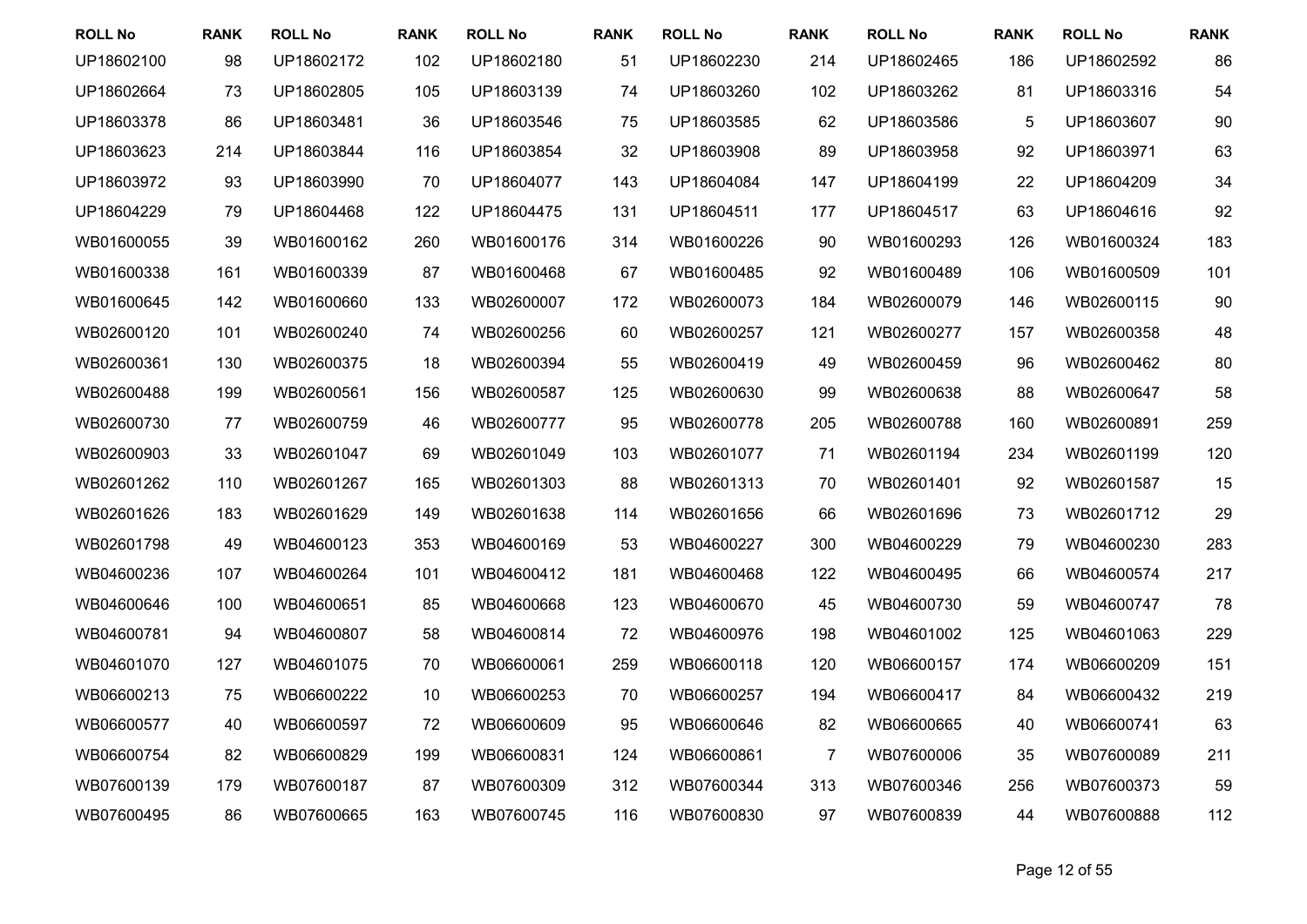| <b>ROLL No</b> | <b>RANK</b>    | <b>ROLL No</b> | <b>RANK</b>  | <b>ROLL No</b> | <b>RANK</b> | <b>ROLL No</b> | <b>RANK</b>     | <b>ROLL No</b> | <b>RANK</b> | <b>ROLL No</b> | <b>RANK</b>             |
|----------------|----------------|----------------|--------------|----------------|-------------|----------------|-----------------|----------------|-------------|----------------|-------------------------|
| WB07600893     | 64             | WB07601115     | 118          | WB07601141     | 198         | WB07601217     | 62              | WB07601237     | 122         | WB07601248     | 146                     |
| WB07601289     | 75             | WB08600032     | 123          | WB08600033     | 45          | WB08600051     | 86              | WB08600113     | 87          | WB08600116     | 156                     |
| WB08600118     | 77             | WB08600128     | 310          | WB08600207     | 139         | WB08600316     | 227             | WB08600336     | 43          | WB08600354     | 231                     |
| WB08600362     | 237            | WB08600374     | 30           | WB08600719     | 102         | WB08600728     | 214             | WB08600782     | 224         | WB08600798     | 121                     |
| WB08600802     | 58             | WB08600808     | 76           | WB08600818     | 96          | WB08600831     | 70              | WB08600847     | 100         | WB08600849     | 68                      |
| WB08600951     | 67             | WB08600969     | 133          | WB08601051     | 158         | WB08601109     | 196             | WB08601257     | 137         | WB08601328     | 107                     |
| WB08601331     | 70             | WB08601398     | 89           | WB08601425     | 10          | WB08601432     | 69              | WB08601451     | 78          | WB08601489     | 136                     |
| WB08601492     | 75             | WB08601554     | 247          | WB08601561     | 83          | WB08601568     | 57              | WB08601585     | 172         | WB08601614     | 186                     |
| WB08601623     | 118            | WB08601669     | 124          | WB08601677     | 34          | WB08601755     | 198             | WB10600052     | 279         | WB10600072     | 163                     |
| WB10600087     | 43             | WB10600097     | 152          | WB10600140     | 254         | WB10600168     | 234             | WB10600182     | 309         | WB10600196     | 26                      |
| WB10600215     | 303            | WB10600284     | 170          | WB10600293     | 127         | WB10600345     | 89              | WB10600363     | 76          | WB10600376     | $\overline{\mathbf{4}}$ |
| WB10600393     | $\overline{2}$ | WB10600453     | 170          | WB10600553     | 181         | WB10600554     | 63              | WB10600620     | 37          | WB10600629     | 78                      |
| WB10600643     | 121            | WB10600655     | 47           | WB10600686     | 19          | WB10600840     | 200             | WB10600864     | 177         | WB10600933     | 72                      |
| WB10600946     | 65             | WB10601058     | $\mathbf{1}$ | WB10601060     | 17          | WB10601062     | 38              | WB10601101     | 90          | WB10601153     | 21                      |
| WB10601226     | 84             | WB10601306     | 151          | WB10601439     | 77          | WB10601482     | 120             | WB10601497     | 96          | WB10601509     | 172                     |
| WB10601511     | 117            | WB10601513     | 158          | WB10601539     | 109         | WB10601546     | 168             | WB10601618     | 235         | WB10601622     | 181                     |
| WB10601770     | 120            | WB10601804     | 20           | WB10601918     | 53          | WB10601945     | 132             | WB10602070     | 178         | WB10602417     | 58                      |
| WB10602474     | 150            | WB10602507     | 115          | WB10602539     | 119         | WB10602981     | 159             | WB10603029     | 85          | WB10603034     | 59                      |
| WB10603053     | 152            | WB10603059     | 100          | WB10603079     | 186         | WB10603099     | 81              | WB10603114     | 238         | WB10603133     | 102                     |
| WB10603137     | 228            | WB10603170     | 155          | WB10603198     | 121         | WB10603202     | 200             | WB10603222     | 167         | WB10603253     | 45                      |
| WB10603254     | 9              | WB10603257     | 59           | WB10603282     | 116         | WB10603307     | 173             | WB10603315     | 116         | WB10603330     | 102                     |
| WB10603338     | 121            | WB10603354     | 81           | WB10603366     | 84          | WB10603367     | 85              | WB10603376     | 56          | WB10603391     | 104                     |
| WB10603611     | 5              | WB10603612     | 122          | WB10603651     | 71          | WB10603685     | 157             | WB10603850     | 110         | WB10603914     | 48                      |
| WB10603987     | 224            | WB10603995     | 76           | WB10604049     | 238         | WB10604083     | 243             | WB10604211     | 153         | WB10604415     | 35                      |
| WB10604445     | 145            | WB10604506     | 84           | WB10604527     | 72          | WB10604554     | $6\phantom{1}6$ | WB10604625     | 60          | WB10604637     | 35                      |
| WB10604668     | 22             | WB10604674     | 61           | WB10604692     | 98          | WB10604713     | 118             | WB10604723     | 37          | WB10604730     | 42                      |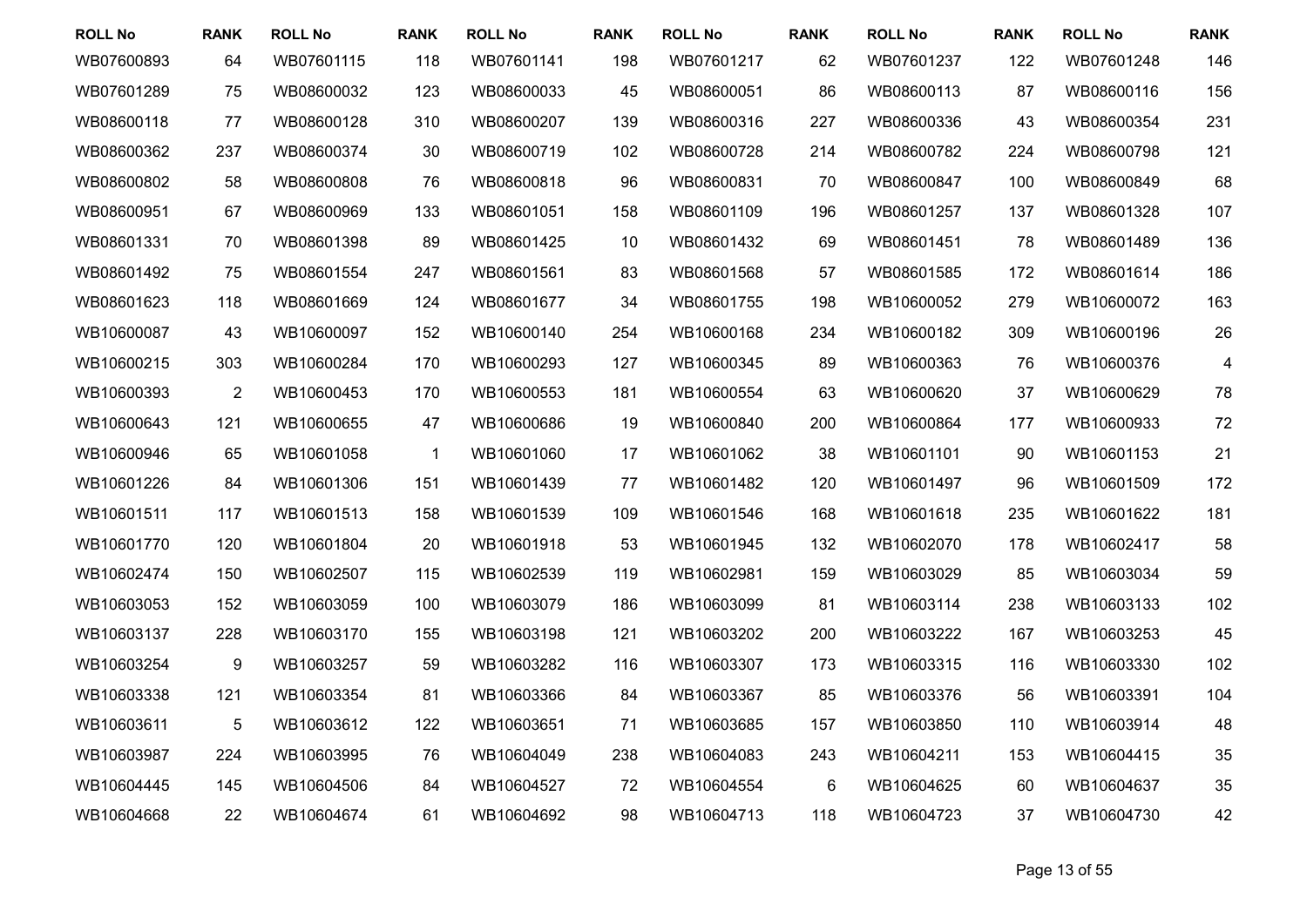| <b>ROLL No</b> | <b>RANK</b> | <b>ROLL No</b> | <b>RANK</b> | <b>ROLL No</b> | <b>RANK</b>    | <b>ROLL No</b> | <b>RANK</b> | <b>ROLL No</b> | <b>RANK</b> | <b>ROLL No</b> | <b>RANK</b>      |
|----------------|-------------|----------------|-------------|----------------|----------------|----------------|-------------|----------------|-------------|----------------|------------------|
| WB10604734     | 73          | WB10604746     | 65          | WB10604787     | 17             | WB10604812     | 58          | WB10604815     | 94          | WB10604841     | 13               |
| WB10604869     | 148         | WB10604911     | 98          | WB10604926     | 52             | WB10604983     | 127         | WB10605038     | 73          | WB10605052     | 136              |
| WB10605129     | 69          | WB10605151     | 119         | WB10605157     | 38             | WB10605208     | 68          | WB10605252     | 91          | WB10605318     | 87               |
| WB10605441     | 66          | WB10605444     | 72          | WB10605455     | 152            | WB10605457     | 56          | WB10605495     | 110         | WB10605550     | 47               |
| WB10605551     | 50          | WB10605556     | 82          | WB10605580     | 122            | WB10605604     | 68          | WB10605611     | 96          | WB10605632     | 98               |
| WB10605675     | 63          | WB10605696     | 65          | WB10605807     | 47             | WB10605841     | 118         | WB10605939     | 144         | WB10605942     | 107              |
| WB10605969     | 131         | WB10605996     | 113         | WB10606004     | 160            | WB10606020     | 103         | WB10606030     | 181         | WB10606052     | 76               |
| WB10606058     | 30          | WB10606067     | 124         | WB10606068     | 18             | WB10606087     | 64          | WB10606115     | 132         | WB10606137     | 78               |
| WB10606178     | 92          | WB10606189     | 3           | WB10606190     | 65             | WB10606211     | 75          | WB10606267     | 97          | WB10606287     | 37               |
| WB10606338     | 12          | WB10606366     | 79          | WB10606417     | 74             | WB10606436     | 74          | WB10606479     | 21          | WB10606503     | 63               |
| WB10606598     | 60          | WB10606639     | 155         | WB10606642     | 133            | WB10606694     | 197         | WB10606719     | 157         | WB10606768     | 76               |
| WB10606846     | 169         | WB10606867     | 29          | WB10606910     | 91             | WB10606996     | 137         | WB10607004     | 86          | WB10607030     | 80               |
| WB10607076     | 83          | WB10607147     | 154         | WB10607155     | 108            | WB10607159     | 171         | WB10607423     | 299         | WB10607453     | 296              |
| WB10607465     | 34          | WB10607474     | 85          | WB10607488     | 185            | WB10607499     | 46          | WB10607507     | 244         | WB10607558     | 75               |
| WB10607626     | 95          | WB10607682     | 69          | WB10607725     | 50             | WB10607741     | 43          | WB10607772     | 69          | WB10607783     | 63               |
| WB10607788     | 123         | WB10607970     | 3           | WB10607974     | 55             | WB10607981     | 15          | WB10608008     | 51          | WB10608014     | $\boldsymbol{9}$ |
| WB10608080     | 323         | WB10608148     | 86          | WB10608257     | 110            | WB10608280     | 78          | WB10608310     | 153         | WB10608422     | 96               |
| WB10608480     | 67          | WB10608511     | 187         | WB10608537     | $\overline{2}$ | WB10608572     | 133         | WB10608617     | 35          | WB10608628     | 112              |
| WB10608632     | 107         | WB10608633     | 28          | WB10608645     | 128            | WB10608650     | 122         | WB10608661     | 111         | WB10608672     | 19               |
| WB10608697     | 67          | WB10608785     | 27          | WB10608899     | 41             | WB10609035     | 29          | WB10609061     | 118         | WB10609078     | 49               |
| WB11600074     | 327         | WB11600148     | 346         | WB11600219     | 231            | WB11600377     | 222         | WB11600380     | 220         | WB11600394     | 258              |
| WB11600421     | 231         | WB11600442     | 70          | WB11600462     | 160            | WB11600467     | 260         | WB11600468     | 68          | WB11600476     | 103              |
| WB11600514     | 30          | WB11600573     | 112         | WB11600648     | 101            | WB11600697     | 177         | WB11600705     | 110         | WB11600707     | 161              |
| WB11600711     | 263         | WB11600727     | 238         | WB11600744     | 228            | WB11600834     | 59          | WB11600858     | 202         | WB11600902     | 173              |
| WB11601011     | 102         | WB11601018     | 96          | WB11601037     | 56             | WB11601082     | 165         | WB11601181     | 127         | WB11601184     | 137              |
| WB11601364     | 141         | WB11601385     | 122         | WB11601532     | 173            | WB11601693     | 323         | WB11601728     | 125         | WB11601734     | 135              |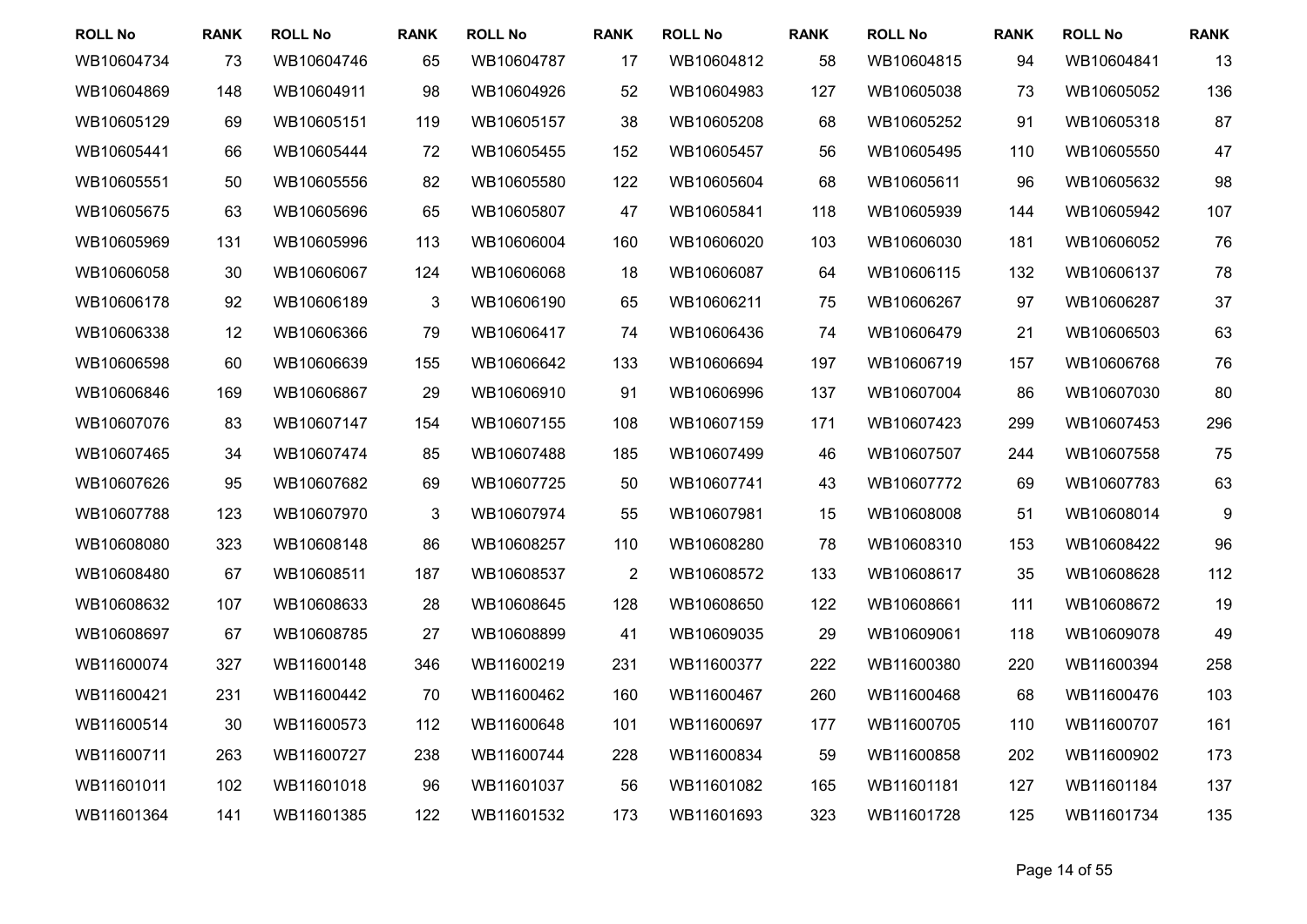| <b>ROLL No</b> | <b>RANK</b> | <b>ROLL No</b> | <b>RANK</b> | <b>ROLL No</b> | <b>RANK</b> | <b>ROLL No</b> | <b>RANK</b> | <b>ROLL No</b> | <b>RANK</b> | <b>ROLL No</b> | <b>RANK</b> |
|----------------|-------------|----------------|-------------|----------------|-------------|----------------|-------------|----------------|-------------|----------------|-------------|
| WB11601741     | 62          | WB11601823     | 84          | WB11601923     | 101         | WB11601982     | 129         | WB11602056     | 144         |                |             |

(ii)The candidates whose roll numbers are listed below have qualified in the test for fellowship (JRF only) as per clause 3.1 of our notification.

| <b>Total Candidates:</b> | 112         |                |             |                |              |                |             |                |             |                |             |
|--------------------------|-------------|----------------|-------------|----------------|--------------|----------------|-------------|----------------|-------------|----------------|-------------|
| <b>ROLL No</b>           | <b>RANK</b> | <b>ROLL No</b> | <b>RANK</b> | <b>ROLL No</b> | <b>RANK</b>  | <b>ROLL No</b> | <b>RANK</b> | <b>ROLL No</b> | <b>RANK</b> | <b>ROLL No</b> | <b>RANK</b> |
| AM02600690               | 155         | AM02600879     | 209         | AM02601065     | 111          | AP07600183     | 117         | AP16600074     | 266         | AP17600119     | 147         |
| AP18600158               | 159         | AP18600227     | 55          | BR02600444     | 234          | BR06600170     | 162         | BR07602064     | 141         | BR07602403     | 8           |
| CG02601366               | 120         | CG02601492     | 95          | DL01600013     | 115          | DL01600754     | 69          | DL01600772     | 72          | DL01601378     | 56          |
| DL01603067               | 273         | DL01604675     | 97          | DL01605680     | 287          | DL01606626     | 183         | DL01608414     | 175         | DL01609284     | 215         |
| GJ11600076               | 337         | HR09600522     | 161         | HR09600650     | 47           | JH01600412     |             | JH03600019     | $\mathbf 1$ | JH04601314     | 152         |
| JH04601932               | 19          | JK02600250     | 128         | KK04600801     | $\mathbf{3}$ | KK04601986     | 117         | KK04602018     | 25          | KK04602047     | 243         |
| KK04603396               | 194         | KK10600983     | 4           | KK12600433     | 70           | KL09600310     | 164         | KL09601186     | 27          | KL12600110     | 199         |
| KL17600039               | 77          | MP01600052     | 235         | MP03600032     | 108          | MP07600203     | 143         | MR02600040     | 191         | MR16600485     | 134         |
| MR22600082               | 122         | MR28600781     | 226         | OR03600314     | 234          | OR04601898     | 52          | OR04602235     | 122         | OR04603032     | 208         |
| OR04604305               | 95          | OR05600121     | 139         | OR09600879     | 155          | PB02600183     | 129         | PB02600377     | 8           | PB07600166     | 179         |
| RJ05600203               | 172         | RJ06600805     | 225         | RJ08600267     | 339          | RJ08600538     | 118         | RJ08601136     | 182         | RJ10600605     | 85          |
| TL01601338               | 102         | TL01603055     | 130         | TL04600053     | 164          | TN14600624     | 149         | UP01600080     | 280         | UP01600185     | 323         |
| UP01600217               | 256         | UP01601029     | 54          | UP03600020     | 89           | UP03600847     | 171         | UP03602257     | 109         | UP04601367     | 133         |
| UP06600361               | 233         | UP08600740     | 157         | UP08601863     | 121          | UP13600008     | 144         | UP14600255     | 266         | UP18600414     | 29          |
| UP18600841               | 219         | UP18601001     | 92          | UP18601126     | 34           | WB01600135     | 102         | WB02600439     | 56          | WB02601731     | 100         |
| WB06600491               | 81          | WB08601373     | 265         | WB08601719     | 42           | WB10600043     | 163         | WB10600102     | 134         | WB10601374     | 79          |
| WB10602841               | 156         | WB10602908     | 68          | WB10603211     | 137          | WB10604887     | 75          | WB10605304     | 3           | *WB10605761    | 92          |
| WB10605837               | 24          | WB10605843     | 53          | WB10605888     | 58           | WB10605892     | 105         | WB10607410     | 157         | WB10607646     | 240         |
| WB10608087               | 92          | WB10608852     | 25          | WB11600559     | 64           | WB11600564     | 184         |                |             |                |             |

 $^\star$  provisionally qualified, subject to verification of documents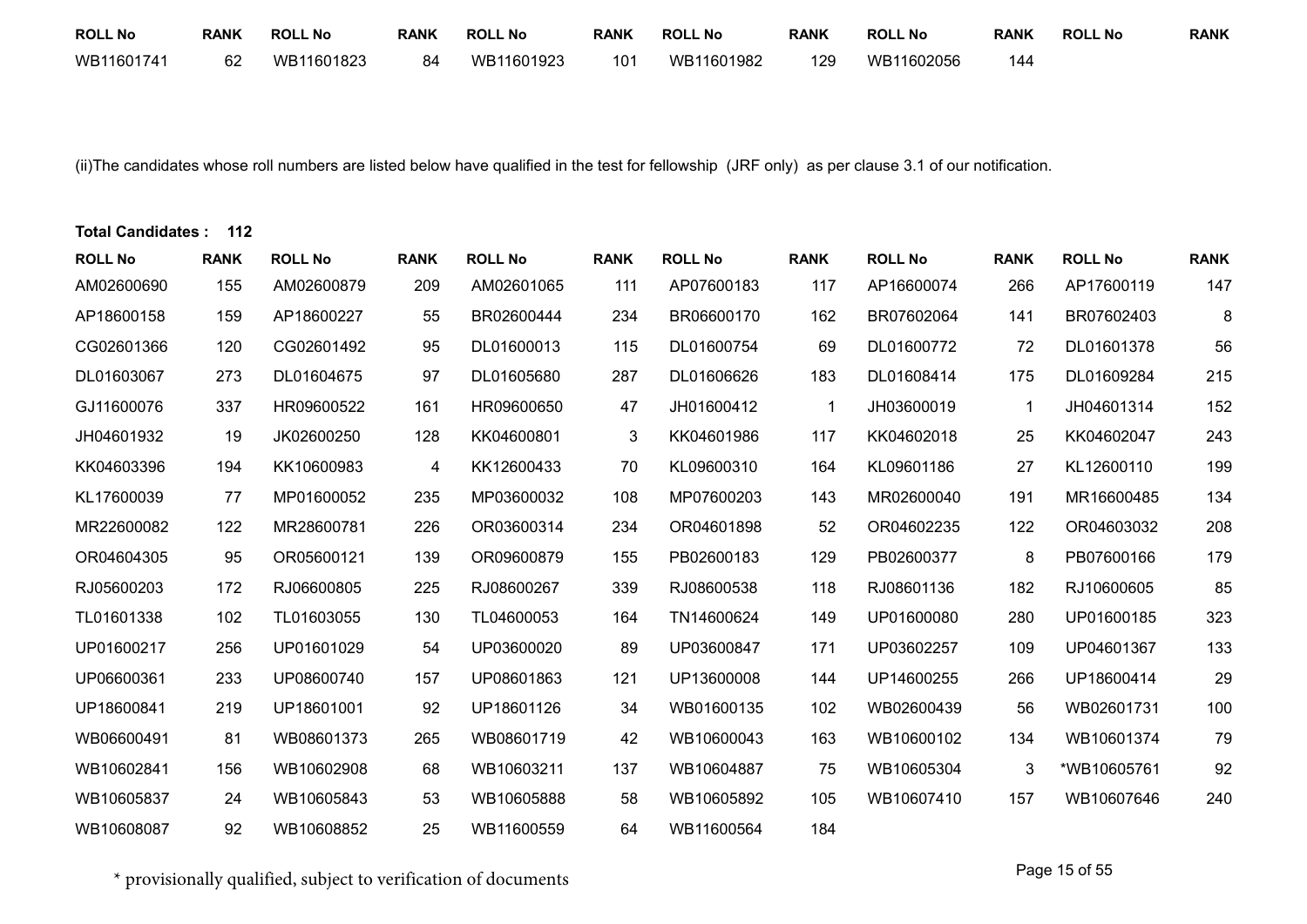## **II. JRF (NET) UGC :-**

The candidates whose roll numbers are listed below have qualified in the test for JRF-NET. These candidates are also eligible for Lectureship/Assistant Professor(NET) subject to their fulfilling criteria for lectureship as laid down by UGC .

#### **Total Candidates : 1638**

| <b>ROLL No</b> | <b>RANK</b> | <b>ROLL No</b> | <b>RANK</b> | <b>ROLL No</b> | <b>RANK</b> | <b>ROLL No</b> | <b>RANK</b> | <b>ROLL No</b> | <b>RANK</b> | <b>ROLL No</b> | <b>RANK</b> |
|----------------|-------------|----------------|-------------|----------------|-------------|----------------|-------------|----------------|-------------|----------------|-------------|
| AL01600297     | 145         | AM01600138     | 247         | AM01600277     | 213         | AM02600064     | 130         | AM02600113     | 135         | AM02600391     | 143         |
| AM02600750     | 264         | AM02600781     | 164         | AM02600896     | 274         | AM02600918     | 111         | AM02601632     | 169         | AM02601840     | 177         |
| AM02602208     | 60          | AM02602221     | 150         | AM02602238     | 97          | AM02602337     | 62          | AM02602357     | 138         | AM02602387     | 72          |
| AM02602769     | 153         | AM02602950     | 207         | AM02602988     | 143         | AM03600011     | 50          | AM03600014     | 88          | AM03600017     | 125         |
| AM03600254     | 209         | AM03600398     | 79          | AM03600514     | 136         | AM03600722     | 273         | AM04600031     | 163         | AM04600061     | 67          |
| AM05600206     | 135         | AM05600409     | 131         | AP01600316     | 119         | AP07600078     | 230         | AP07600376     | 74          | AP09600106     | 98          |
| AP10600327     | 157         | AP13600473     | 28          | AP16600262     | 182         | AP16600520     | 108         | AP17600472     | 172         | AP18600062     | 140         |
| AP18600981     | 50          | AP18601197     | 151         | AP21600054     | 179         | BR02600165     | 234         | BR02600298     | 116         | BR04600170     | 172         |
| BR04600721     | 91          | BR05600399     | 67          | BR06600225     | 136         | BR06600388     | 102         | BR06600571     | 62          | BR06600779     | 131         |
| BR07600111     | 47          | BR07600326     | 323         | BR07600331     | 299         | BR07600439     | 123         | BR07600754     | 170         | BR07600874     | 117         |
| BR07600890     | 124         | BR07601211     | 71          | BR07602024     | 128         | BR07602104     | 145         | BR07602247     | 110         | BR07602432     | 42          |
| BR09600081     | 279         | CG01600564     | 243         | CG02600373     | 148         | CG02600884     | 145         | CG02601108     | 231         | CG02601324     | 318         |
| CG02601364     | 98          | CG02601783     | 116         | CG02601834     | 53          | CG02601915     | 142         | CG02602039     | 219         | CG02602353     | 103         |
| CG03600206     | 146         | CG03600367     | 268         | CG03600518     | 146         | CG03600570     | 120         | CG03600634     | 205         | CG03600661     | 166         |
| CG03600798     | 225         | CG03601305     | 261         | CG03601751     | 160         | CG03601961     | 150         | CG03602142     | 120         | CH01600125     | 237         |
| CH01600285     | 84          | CH01600582     | 55          | CH01600852     | 133         | CH01600962     | 58          | CH01601093     | 95          | CH01601186     | 96          |
| CH01601552     | 117         | CH01601733     | 74          | CH01601809     | 241         | CH01601972     | 159         | CH01602409     | 25          | CH01602827     | 97          |
| CH01602895     | 137         | CH01603051     | 58          | CH01603065     | 61          | CH01603169     | 165         | CH01603321     | 73          | CH01603470     | 173         |
| DL01600034     | 137         | DL01600139     | 296         | DL01600172     | 243         | DL01600302     | 124         | DL01600360     | 185         | DL01600433     | 138         |
| DL01600614     | 189         | DL01600755     | 116         | DL01600765     | 175         | DL01600779     | 91          | DL01600969     | 29          | DL01601092     | 56          |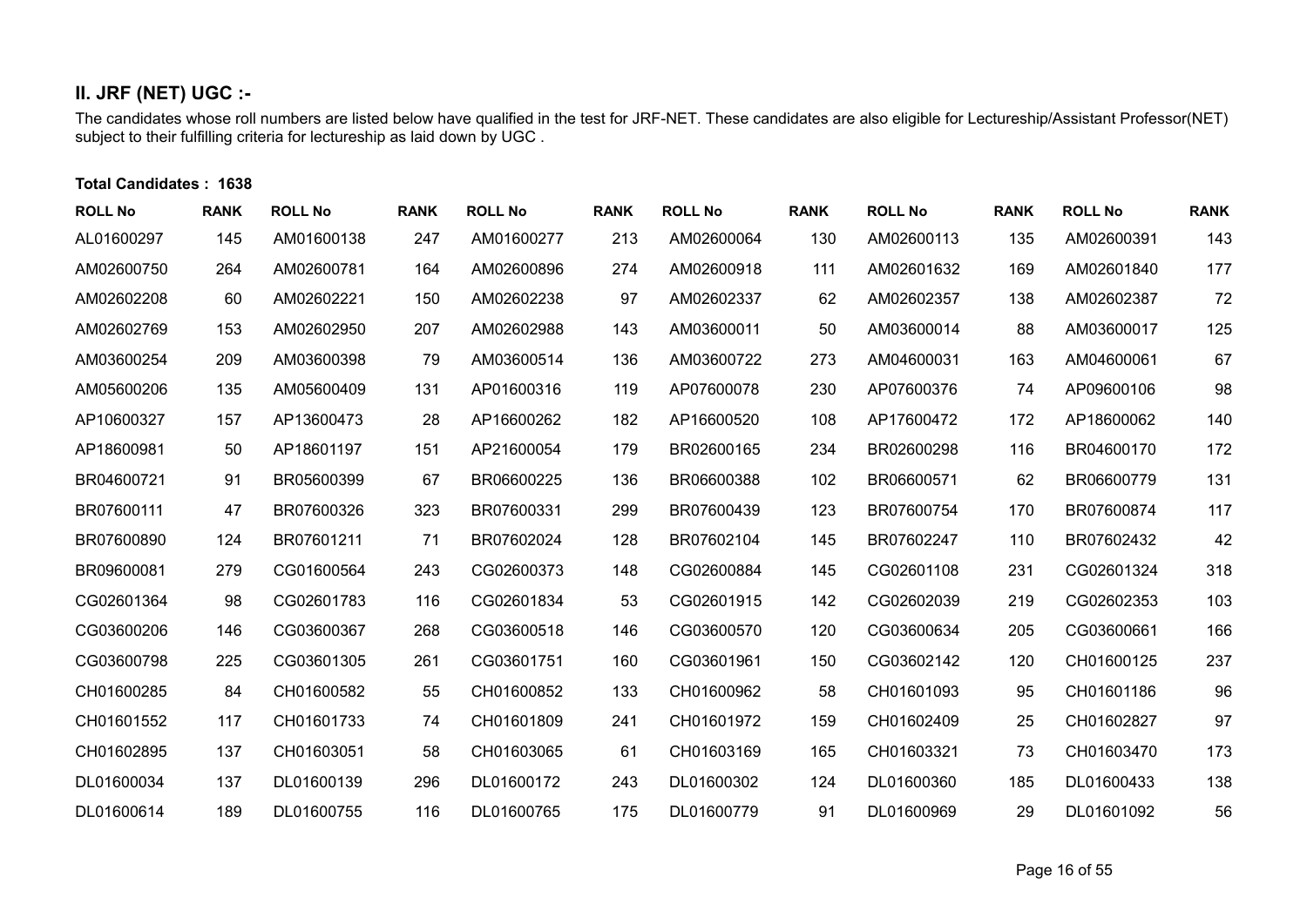| <b>ROLL No</b> | <b>RANK</b> | <b>ROLL No</b> | <b>RANK</b> | <b>ROLL No</b> | <b>RANK</b> | <b>ROLL No</b> | <b>RANK</b> | <b>ROLL No</b> | <b>RANK</b> | <b>ROLL No</b> | <b>RANK</b> |
|----------------|-------------|----------------|-------------|----------------|-------------|----------------|-------------|----------------|-------------|----------------|-------------|
| DL01601100     | 97          | DL01601107     | 94          | DL01601121     | 72          | DL01601175     | 65          | DL01601305     | 62          | DL01601336     | 115         |
| DL01601340     | 101         | DL01601341     | 55          | DL01601406     | 130         | DL01601429     | 100         | DL01601578     | 24          | DL01601705     | 240         |
| DL01601731     | 327         | DL01601846     | 151         | DL01602009     | 176         | DL01602303     | 95          | DL01602455     | 39          | DL01602512     | 71          |
| DL01602574     | 65          | DL01602650     | 85          | DL01602695     | 127         | DL01602728     | 149         | DL01602735     | 151         | DL01602823     | 53          |
| DL01602887     | 135         | DL01603256     | 132         | DL01603274     | 115         | DL01603276     | 191         | DL01603301     | 115         | DL01603509     | 32          |
| DL01603552     | 118         | DL01603681     | 46          | DL01603759     | 50          | DL01603792     | 75          | DL01603870     | 82          | DL01603926     | 181         |
| DL01604015     | 120         | DL01604173     | 221         | DL01604271     | 96          | DL01604287     | 249         | DL01604316     | 261         | DL01604376     | 175         |
| DL01604403     | 82          | DL01604684     | 165         | DL01604739     | 161         | DL01604795     | 143         | DL01604945     | 96          | DL01604962     | 55          |
| DL01604979     | 58          | DL01604994     | 64          | DL01605110     | 80          | DL01605212     | 43          | DL01605233     | 70          | DL01605461     | 269         |
| DL01605490     | 245         | DL01605617     | 123         | DL01605629     | 336         | DL01605654     | 261         | DL01605694     | 251         | DL01605831     | 46          |
| DL01605906     | 92          | DL01605939     | 83          | DL01606048     | 90          | DL01606315     | 147         | DL01606328     | 121         | DL01606362     | 106         |
| DL01606371     | 177         | DL01606419     | 243         | DL01606506     | 79          | DL01606603     | 97          | DL01606867     | 134         | DL01606893     | 66          |
| DL01606953     | 84          | DL01607032     | 86          | DL01607063     | 68          | DL01607356     | 31          | DL01607389     | 53          | DL01607438     | 119         |
| DL01607504     | 115         | DL01607867     | 96          | DL01607871     | 241         | DL01607918     | 290         | DL01607959     | 169         | DL01607984     | 322         |
| DL01608209     | 123         | DL01608360     | 122         | DL01608385     | 149         | DL01608394     | 226         | DL01608603     | 67          | DL01608609     | 133         |
| DL01608720     | 101         | DL01608881     | 187         | DL01608888     | 210         | DL01608896     | 142         | DL01608949     | 126         | DL01609327     | 187         |
| DL01609331     | 112         | DL01609675     | 31          | DL01609908     | 160         | DL01609982     | 175         | DL01609993     | 131         | DL01610224     | 47          |
| DL01610269     | 11          | DL01610323     | 50          | DL01610481     | 72          | DL01610633     | 41          | DL01610772     | 124         | DL01610778     | 134         |
| DL01610781     | 60          | DN01600098     | 253         | GJ01601287     | 157         | GJ02600068     | 261         | GJ03600279     | 55          | GJ06600129     | 61          |
| GJ07600184     | 141         | GJ07600204     | 105         | GJ08600382     | 209         | GJ10600276     | 122         | GJ10600304     | 97          | GJ10600361     | 70          |
| GJ11600026     | 191         | GJ11600041     | 206         | GJ11600214     | 119         | GJ11600252     | 88          | GJ11600265     | 207         | GJ11600495     | 159         |
| GJ11600513     | 238         | GJ11600523     | 106         | GJ11600722     | 82          | GJ11600786     | 89          | GJ11600923     | 91          | GJ11601181     | 73          |
| GJ12600081     | 112         | GJ12600153     | 49          | GJ12600674     | 110         | GJ12600696     | 214         | GJ12600739     | 149         | GJ12600927     | 153         |
| GJ13600426     | 157         | GJ13600462     | 61          | GJ14600100     | 31          | GO01600202     | 95          | GO01600684     | 151         | HP01600063     | 75          |
| HP01600120     | 113         | HP01600175     | 122         | HP03600138     | 148         | HP03600165     | 235         | HP04600045     | 53          | HP04600089     | 111         |
| HP04600254     | 30          | HP04600288     | 168         | HP04600361     | 151         | HP04600475     | 13          | HP04600567     | 257         | HP04600726     | 54          |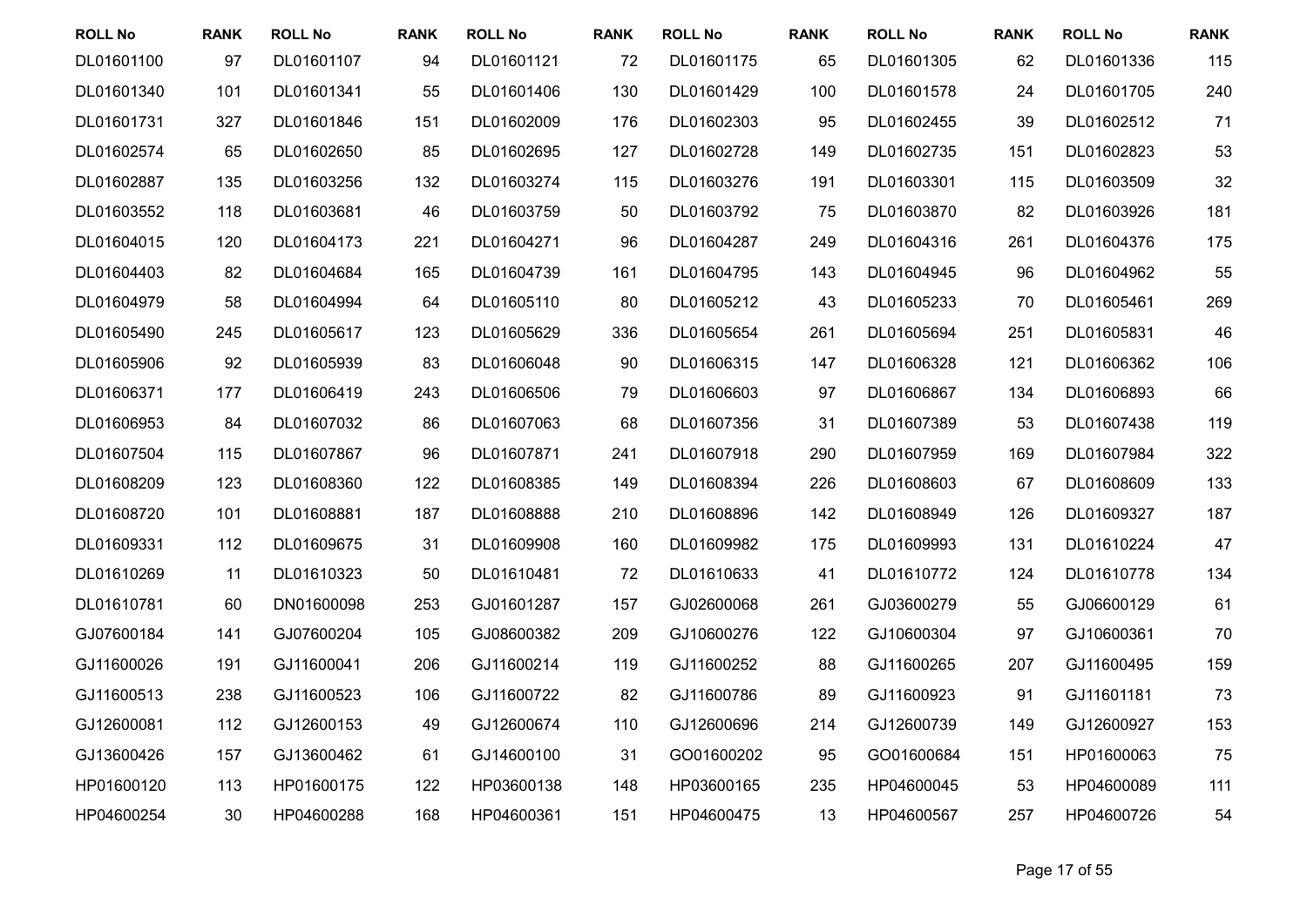| <b>ROLL No</b> | <b>RANK</b> | <b>ROLL No</b> | <b>RANK</b> | <b>ROLL No</b> | <b>RANK</b> | <b>ROLL No</b> | <b>RANK</b> | <b>ROLL No</b> | <b>RANK</b> | <b>ROLL No</b> | <b>RANK</b> |
|----------------|-------------|----------------|-------------|----------------|-------------|----------------|-------------|----------------|-------------|----------------|-------------|
| HP04600792     | 44          | HP04600976     | 59          | HP04600997     | 68          | HP04600999     | 102         | HP04601006     | 68          | HP04601031     | 109         |
| HP06600185     | 94          | HP06600339     | 100         | HP06600341     | 87          | HP06600343     | 122         | HP06600348     | 234         | HP06600541     | 68          |
| HP06600611     | 172         | HP08600022     | 157         | HP08600031     | 300         | HP09600155     | 18          | HP10600029     | 134         | HP10600035     | 258         |
| HP10600128     | 109         | HR01600036     | 207         | HR01600139     | 170         | HR01600493     | 70          | HR03600076     | 274         | HR03600116     | 24          |
| HR03600221     | 69          | HR03600465     | 115         | HR03600770     | 57          | HR03600871     | 70          | HR03600935     | 174         | HR03600965     | 103         |
| HR03601013     | 104         | HR03601330     | 174         | HR04600025     | 297         | HR04600443     | 162         | HR04600449     | 180         | HR04600517     | 141         |
| HR04600657     | 164         | HR04600772     | 147         | HR04600895     | 142         | HR04601107     | 91          | HR04601159     | 117         | HR04601171     | 84          |
| HR04601256     | 98          | HR04601484     | 164         | HR04602003     | 229         | HR04602019     | 99          | HR04602090     | 168         | HR04602271     | 204         |
| HR04602273     | 226         | HR04602489     | 70          | HR04602490     | 84          | HR04602816     | 139         | HR04602970     | 110         | HR04603122     | 90          |
| HR04603175     | 131         | HR04603396     | 84          | HR04603454     | 103         | HR04603636     | 122         | HR04603812     | 88          | HR04603819     | 99          |
| HR05600120     | 192         | HR05600128     | 218         | HR05600154     | 223         | HR05600173     | 110         | HR05600193     | 232         | HR05600407     | 146         |
| HR05600412     | 96          | HR05600415     | 180         | HR05600484     | 174         | HR05600505     | 144         | HR05600580     | 218         | HR05600701     | 204         |
| HR05600814     | 106         | HR05600839     | 100         | HR05601044     | 93          | HR05601053     | 91          | HR05601067     | 139         | HR05601078     | 88          |
| HR05601102     | 34          | HR05601104     | 65          | HR05601308     | 175         | HR05601311     | 104         | HR05601354     | 70          | HR05601372     | 52          |
| HR05601433     | 66          | HR05601913     | 182         | HR05602106     | 93          | HR05602185     | $9\,$       | HR05602201     | 87          | HR05602399     | 235         |
| HR05602406     | 286         | HR05602654     | 60          | HR05602681     | 29          | HR05602768     | 53          | HR05602957     | 78          | HR05603332     | 99          |
| HR05603452     | 1           | HR05603498     | 173         | HR05603668     | 101         | HR05603759     | 160         | HR05603954     | 178         | HR05603957     | 104         |
| HR05603983     | 50          | HR05604186     | 28          | HR05604253     | 70          | HR05604286     | 54          | HR05604346     | 47          | HR05604419     | 65          |
| HR05604490     | 35          | HR05604503     | 91          | HR05604773     | 108         | HR05604807     | 107         | HR05604936     | 63          | HR05605197     | 141         |
| HR05605259     | 214         | HR05605316     | 87          | HR05605448     | 99          | HR05605453     | 11          | HR05605456     | 94          | HR05605461     | 64          |
| HR05605558     | 106         | HR05605591     | 127         | HR05605604     | 140         | HR05605694     | 138         | HR06600202     | 69          | HR06600267     | 144         |
| HR06600670     | 86          | HR06600771     | 107         | HR07600137     | 267         | HR07600427     | 122         | HR07600494     | 243         | HR07600633     | 59          |
| HR07600640     | 85          | HR07600957     | 225         | HR07601107     | 139         | HR07601148     | 85          | HR07601213     | 52          | HR07601289     | 62          |
| HR07601292     | 117         | HR07601330     | 69          | HR07601492     | 111         | HR08600198     | 174         | HR08600271     | 122         | HR08600276     | 127         |
| HR08600304     | 163         | HR08600412     | 62          | HR08600829     | 222         | HR08600855     | 71          | HR09600070     | 190         | HR09600129     | 240         |
| HR09600154     | 206         | HR09600308     | 181         | HR09600311     | 180         | HR09600370     | 176         | HR09600385     | 227         | HR09600423     | 151         |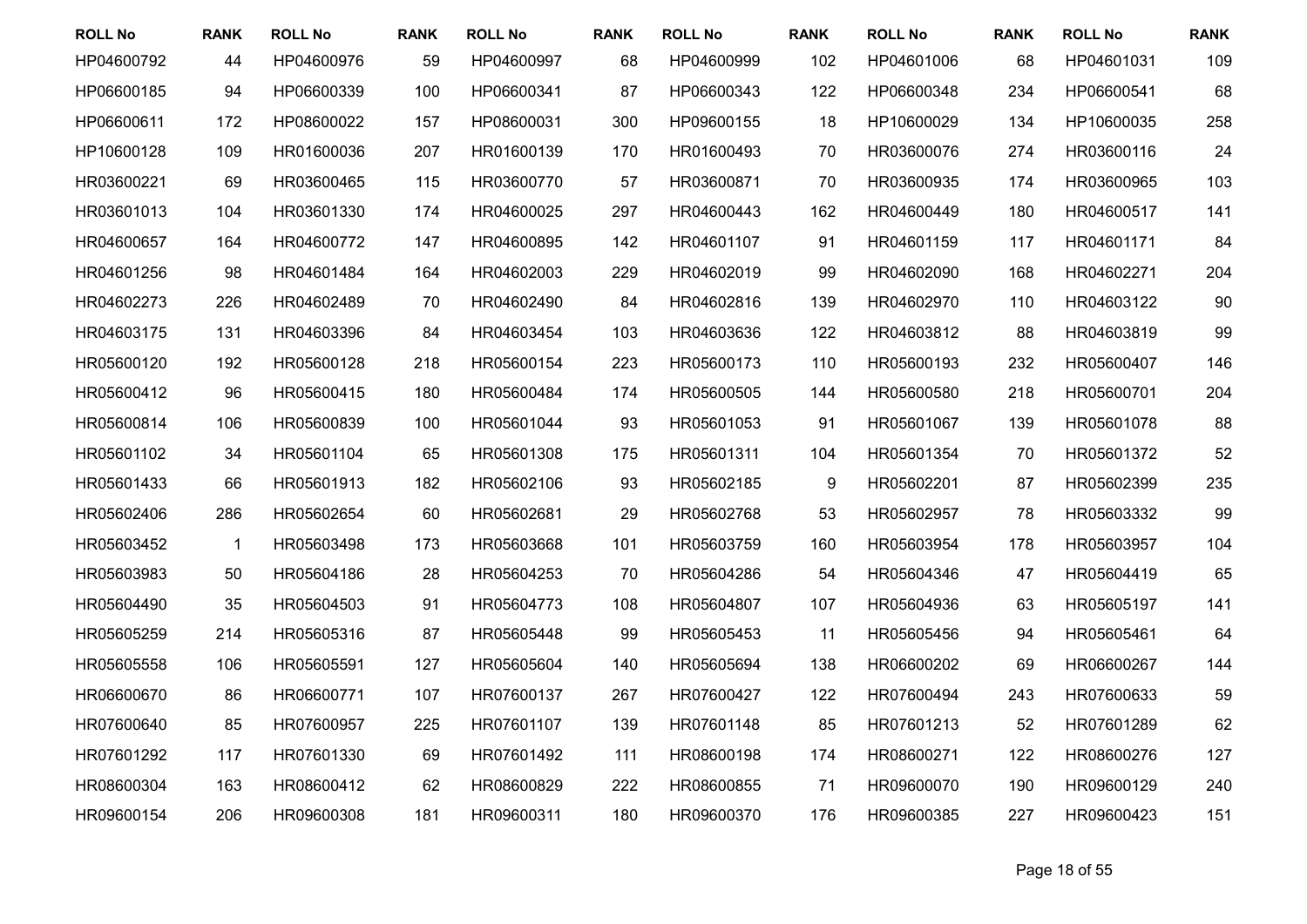| <b>ROLL No</b> | <b>RANK</b> | <b>ROLL No</b> | <b>RANK</b> | <b>ROLL No</b> | <b>RANK</b> | <b>ROLL No</b> | <b>RANK</b> | <b>ROLL No</b> | <b>RANK</b> | <b>ROLL No</b> | <b>RANK</b> |
|----------------|-------------|----------------|-------------|----------------|-------------|----------------|-------------|----------------|-------------|----------------|-------------|
| HR09600561     | 100         | HR09600581     | 118         | HR09600603     | 74          | HR09600606     | 106         | HR09600615     | 97          | HR09600670     | 108         |
| HR09600722     | 51          | HR09600802     | 56          | HR09600912     | 108         | HR09601010     | 174         | HR09601018     | 173         | HR09601067     | 95          |
| HR09601070     | 37          | HR09601143     | 91          | HR09601350     | 97          | HR09601405     | 99          | HR09601475     | 93          | HR09601595     | 125         |
| HR09601607     | 61          | HR09601625     | 83          | HR09601649     | 96          | HR09601689     | 8           | HR09601703     | 146         | HR09601725     | 46          |
| HR09601758     | 183         | HR09601782     | 144         | HR09601969     | 92          | HR10600021     | 167         | HR10600077     | 154         | HR10600253     | 126         |
| HR10600335     | 196         | JH01600027     | 49          | JH01600271     | 117         | JH02600042     | 76          | JH02600196     | 92          | JH02600272     | 284         |
| JH02600319     | 129         | JH02600555     | 18          | JH03600158     | 194         | JH03600292     | 247         | JH03600368     | 255         | JH03600472     | 84          |
| JH03600501     | 51          | JH04600101     | 119         | JH04600525     | 244         | JH04600547     | 120         | JH04600836     | 164         | JH04601030     | 179         |
| JH04601226     | 249         | JH04601812     | 29          | JH04601879     | 217         | JH04601984     | 57          | JH04602115     | 95          | JH04602121     | 110         |
| JH05600338     | 70          | JH05600339     | 65          | JK02600081     | 36          | JK02600312     | 167         | JK02600795     | 101         | JK02600841     | 115         |
| JK02601047     | 81          | JK02601139     | 108         | JK02601228     | 149         | JK02601315     | 269         | JK02601340     | 238         | JK02601728     | 74          |
| JK02601828     | 43          | JK02602397     | 101         | JK02602435     | 80          | JK02602528     | 271         | JK02602683     | 162         | JK02602765     | 107         |
| JK02602788     | 94          | JK02602858     | 259         | JK02602906     | 261         | JK03600039     | 201         | JK03600275     | 74          | JK03600302     | 29          |
| JK03600358     | 137         | JK04600176     | 86          | JK04600198     | 98          | JK04600452     | 232         | JK04601153     | 69          | JK04601328     | 168         |
| JK04601442     | 110         | JK04601829     | 112         | JK04601867     | 140         | JK04602325     | 87          | JK04602403     | 136         | JK04602504     | 218         |
| JK04602840     | 105         | KK02600264     | 67          | KK03600160     | 111         | KK04600048     | 127         | KK04600203     | 84          | KK04600318     | 227         |
| KK04600713     | 240         | KK04601372     | 237         | KK04601610     | 308         | KK04601799     | 107         | KK04601811     | 174         | KK04602269     | 108         |
| KK04602360     | 142         | KK04602573     | 103         | KK05600088     | 159         | KK10600371     | 86          | KK10600985     | 121         | KK10601059     | 133         |
| KK10601130     | 180         | KK12600291     | 83          | KK14600079     | 325         | KK14600261     | 160         | KK14600810     | 58          | KK14600847     | 158         |
| KK15600097     | 160         | KK15600118     | 62          | KK15600289     | 81          | KK16600106     | 235         | KK16600304     | 130         | KK16600316     | 80          |
| KK17600133     | 95          | KL01600183     | 174         | KL01600202     | 120         | KL01600260     | 106         | KL01600265     | 157         | KL01600315     | 114         |
| KL01600354     | 86          | KL01600674     | 71          | KL01600754     | 52          | KL01600817     | 59          | KL04600055     | 38          | KL04600695     | 111         |
| KL04600709     | 160         | KL04600756     | 98          | KL04600818     | 70          | KL04600849     | 73          | KL04600858     | 172         | KL04600863     | 115         |
| KL04601150     | 72          | KL04601574     | 219         | KL04601659     | 96          | KL04602157     | 151         | KL04602639     | 183         | KL05600139     | 92          |
| KL07600199     | 187         | KL07600210     | 80          | KL07600214     | 105         | KL07600238     | 218         | KL07600419     | 97          | KL07600434     | 58          |
| KL07600796     | 150         | KL07600885     | 161         | KL07600944     | 163         | KL07600950     | 177         | KL07600977     | 173         | KL07601029     | 102         |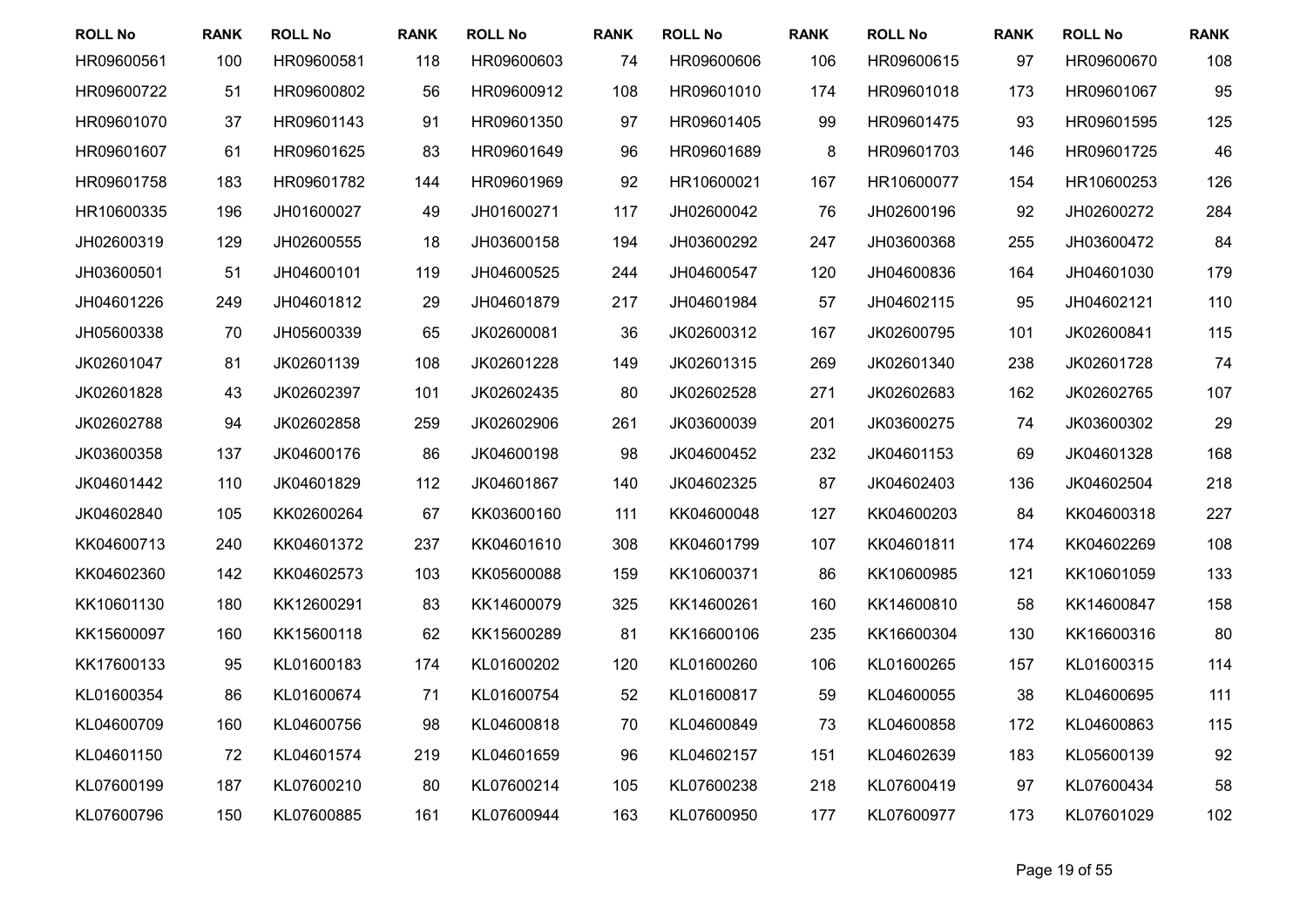| <b>ROLL No</b> | <b>RANK</b> | <b>ROLL No</b> | <b>RANK</b> | <b>ROLL No</b> | <b>RANK</b> | <b>ROLL No</b> | <b>RANK</b> | <b>ROLL No</b> | <b>RANK</b> | <b>ROLL No</b> | <b>RANK</b> |
|----------------|-------------|----------------|-------------|----------------|-------------|----------------|-------------|----------------|-------------|----------------|-------------|
| KL07601044     | 78          | KL07601583     | 92          | KL07601587     | 100         | KL07601702     | 50          | KL07601729     | 149         | KL08600223     | 180         |
| KL08600296     | 168         | KL08600492     | 176         | KL09600022     | 103         | KL09600312     | 144         | KL09600395     | 109         | KL09600549     | 137         |
| KL09600788     | 101         | KL09600853     | 98          | KL11600153     | 145         | KL11600388     | 174         | KL11600390     | 162         | KL11600623     | 79          |
| KL11600639     | 122         | KL11600656     | 147         | KL11600794     | 46          | KL11601112     | 145         | KL11601628     | 235         | KL12600104     | 226         |
| KL12600200     | 92          | KL12600314     | 240         | KL12600597     | 129         | KL12601054     | 75          | KL12601391     | 215         | KL12601576     | 121         |
| KL12601580     | 135         | KL12601883     | 51          | KL12602006     | 32          | KL13600302     | 89          | KL13600618     | 188         | KL13600774     | 59          |
| KL13601294     | 105         | KL15600290     | 153         | KL15600314     | 24          | KL15600339     | 95          | KL15600394     | 122         | KL15600550     | 229         |
| KL15600570     | 157         | KL15600945     | 136         | KL15601009     | 27          | KL15601038     | 152         | KL15601126     | 177         | KL15601270     | 60          |
| KL15601282     | 88          | KL16600101     | 163         | KL17600565     | 120         | KL17600621     | 117         | KL17600625     | 128         | KL17600626     | 144         |
| KL17600973     | 183         | KL17600981     | 108         | KL17600991     | 157         | KL17601439     | 172         | KL17601440     | 46          | KL17601618     | 91          |
| KL17601749     | 71          | KL17601830     | 109         | KL17601946     | 70          | KL17602130     | 35          | KL17602159     | 88          | KL17602175     | 96          |
| KL17602456     | 83          | KL17602531     | 167         | KL17602597     | 102         | KL18600100     | 35          | KL18600146     | 172         | KL18600357     | 185         |
| KL18600364     | 49          | KL18600394     | 128         | KL18600411     | 49          | KL18600462     | 151         | KL18600641     | 153         | KL18600670     | 169         |
| KL18600685     | 152         | KL18600894     | 98          | KL18600895     | 79          | KL18600912     | 71          | KL18601372     | 144         | KL18601416     | 53          |
| KL18601533     | 78          | KL18601559     | 65          | KL18601781     | 123         | KL18602193     | 29          | LL01600003     | 136         | LL01600039     | 337         |
| LL01600045     | 270         | LL01600097     | 256         | LL01600116     | 80          | LL01600150     | 212         | LL01600151     | 265         | LL01600225     | 137         |
| LL01600240     | 155         | MN01600032     | 131         | MN01600051     | 92          | MN01600359     | 272         | MN01600515     | 275         | MP03600040     | 11          |
| MP03600043     | 54          | MP03600045     | 104         | MP03600048     | 18          | MP03600727     | 121         | MP06600058     | 224         | MP06600555     | 100         |
| MP07600122     | 157         | MP07600155     | 220         | MP07600175     | 53          | MP07600405     | 239         | MP07600708     | 196         | MP07600748     | 122         |
| MP07600779     | 147         | MP07601054     | 134         | MP07601738     | 82          | MP08600176     | 64          | MP08600194     | 101         | MP08600295     | 274         |
| MP12600235     | 258         | MP13600168     | 81          | MP15600173     | 165         | MR01600328     | 117         | MR01600596     | 115         | MR01600846     | 100         |
| MR02600065     | 154         | MR03600266     | 178         | MR03600289     | 242         | MR03600295     | 170         | MR03600345     | 270         | MR03600563     | 186         |
| MR03600759     | 162         | MR03601006     | 148         | MR04600283     | 176         | MR04600923     | 93          | MR04600925     | 96          | MR04600989     | 92          |
| MR09600331     | 161         | MR09600351     | 93          | MR10600179     | 245         | MR10600381     | 165         | MR10600575     | 135         | MR13600220     | 224         |
| MR13600237     | 93          | MR13600331     | 87          | MR14600267     | 282         | MR14600690     | 93          | MR15600320     | 79          | MR16600038     | 38          |
| MR16600088     | 139         | MR16600531     | 81          | MR16600640     | 96          | MR16600689     | 96          | MR16600733     | 239         | MR16600795     | 209         |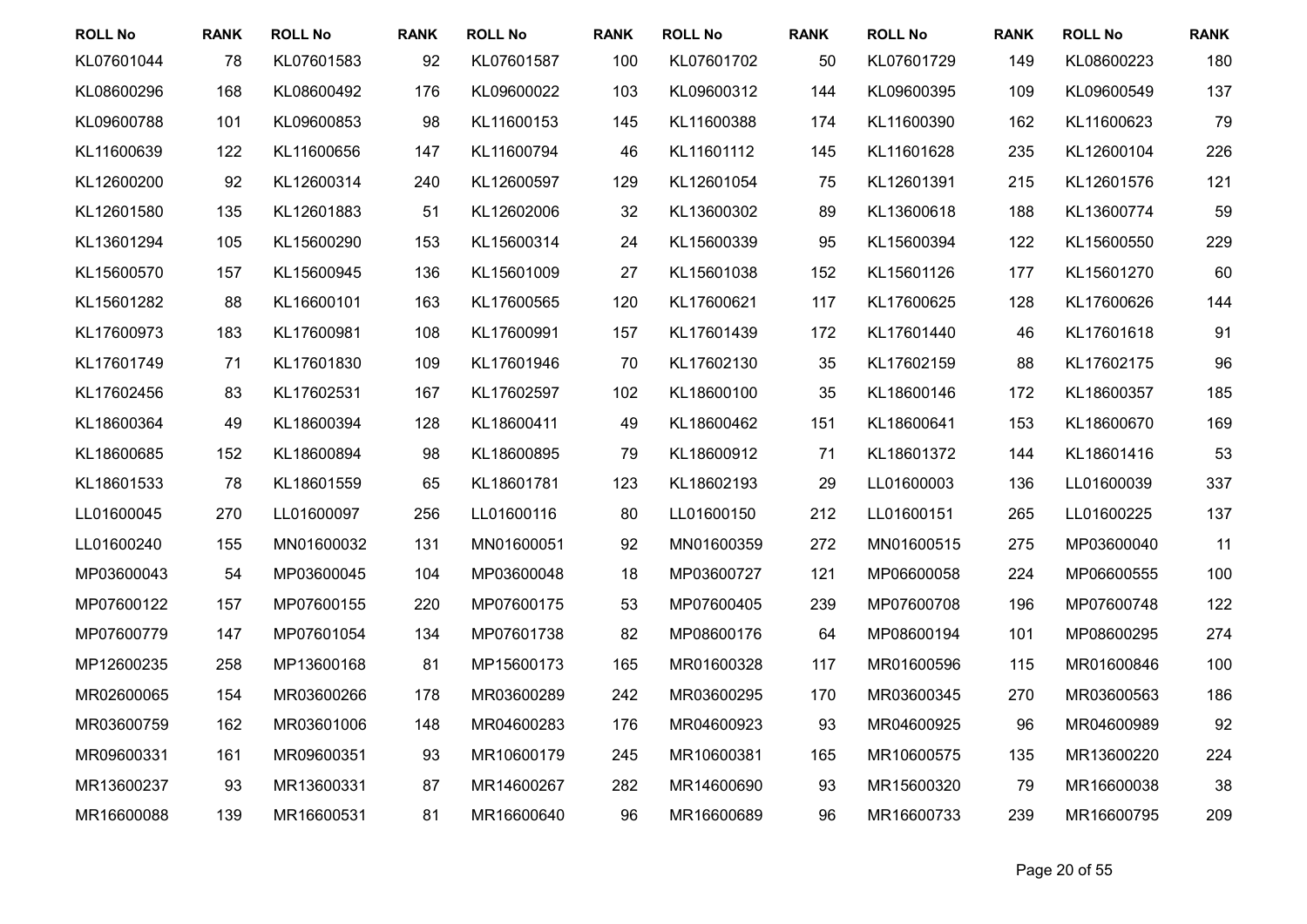| <b>ROLL No</b> | <b>RANK</b> | <b>ROLL No</b> | <b>RANK</b> | <b>ROLL No</b> | <b>RANK</b> | <b>ROLL No</b> | <b>RANK</b> | <b>ROLL No</b> | <b>RANK</b> | <b>ROLL No</b> | <b>RANK</b> |
|----------------|-------------|----------------|-------------|----------------|-------------|----------------|-------------|----------------|-------------|----------------|-------------|
| MR16600796     | 96          | MR16601388     | 236         | MR16601404     | 114         | MR16601516     | 208         | MR16601747     | 121         | MR16601788     | 183         |
| MR16602067     | 78          | MR16602243     | 66          | MR16602297     | 136         | MR16602648     | 15          | MR16602918     | 195         | MR16602969     | 184         |
| MR17600182     | 301         | MR17600191     | 139         | MR17600477     | 195         | MR17600563     | 109         | MR17600757     | 127         | MR17600909     | 41          |
| MR17601135     | 113         | MR17601341     | 111         | MR17601533     | 142         | MR17601544     | 118         | MR17601863     | 182         | MR17601904     | 113         |
| MR17601918     | 65          | MR17602006     | 121         | MR17602028     | 89          | MR18600080     | 240         | MR18600241     | 201         | MR18600276     | 156         |
| MR18600463     | 104         | MR18600501     | 140         | MR19600058     | 305         | MR19601435     | 130         | MR22600426     | 141         | MR22600506     | 166         |
| MR22600773     | 167         | MR22600842     | 161         | MR22600861     | 131         | MR22600950     | 47          | MR22601120     | 97          | MR22602124     | 82          |
| MR22602132     | 197         | MR22602184     | 231         | MR22602268     | 101         | MR22603107     | 73          | MR22603300     | 184         | MR22603310     | 80          |
| MR22603378     | 172         | MR22603440     | 56          | MR22603645     | 91          | MR24600049     | 90          | MR25600013     | 351         | MR26600036     | 282         |
| MR26600109     | 158         | MR28600613     | 64          | MR28600619     | 220         | MR28600634     | 124         | MR28600861     | 204         | MZ01600051     | 350         |
| MZ01600186     | 144         | NL01600047     | 340         | NL02600075     | 134         | NL02600121     | 321         | NL02600189     | 222         | NL02600296     | 275         |
| NL02600332     | 149         | NL02600388     | 201         | OR02600132     | 183         | OR02600228     | 242         | OR02600455     | 103         | OR02600503     | 68          |
| OR02600614     | 134         | OR02600631     | 110         | OR02600648     | 48          | OR02600680     | 320         | OR02600728     | 130         | OR02600813     | 159         |
| OR02600821     | 133         | OR02601032     | 167         | OR02601095     | 66          | OR02601101     | 38          | OR02601106     | 71          | OR03600011     | 163         |
| OR03600123     | 70          | OR03600125     | 137         | OR03600167     | 148         | OR03600361     | 194         | OR03600631     | 78          | OR03600679     | 94          |
| OR04600011     | 98          | OR04600042     | 137         | OR04600186     | 68          | OR04600198     | 74          | OR04600484     | 22          | OR04600487     | 256         |
| OR04600591     | 244         | OR04600793     | 311         | OR04601043     | 181         | OR04601329     | 270         | OR04601392     | 193         | OR04601416     | 117         |
| OR04601491     | 264         | OR04601746     | 148         | OR04601863     | 256         | OR04602273     | 163         | OR04602337     | 261         | OR04602412     | 142         |
| OR04602471     | 161         | OR04602513     | 100         | OR04602547     | 230         | OR04602796     | 104         | OR04603072     | 98          | OR04603128     | 80          |
| OR04603235     | 130         | OR04603378     | 97          | OR04603390     | 87          | OR04604156     | 66          | OR05600067     | 118         | OR05600091     | 57          |
| OR05600235     | 242         | OR05600441     | 120         | OR05600450     | 170         | OR05600451     | 160         | OR05600592     | 116         | OR05600600     | 69          |
| OR05600607     | 116         | OR05600767     | 53          | OR05600823     | 78          | OR06600180     | 33          | OR09600157     | 181         | OR09600408     | 85          |
| OR09600834     | 121         | OR09601215     | 160         | OR09601227     | 248         | PB01600030     | 144         | PB01600240     | 141         | PB01600316     | 159         |
| PB01600394     | 41          | PB01600493     | 63          | PB01600676     | 99          | PB01600685     | 57          | PB02600030     | 313         | PB02600040     | 248         |
| PB02600140     | 103         | PB02600158     | 150         | PB02600445     | 153         | PB02600479     | 50          | PB02600529     | 108         | PB02600623     | 81          |
| PB02600734     | 67          | PB02600864     | 56          | PB02600948     | 76          | PB02600955     | 147         | PB02601023     | 86          | PB02601221     | 73          |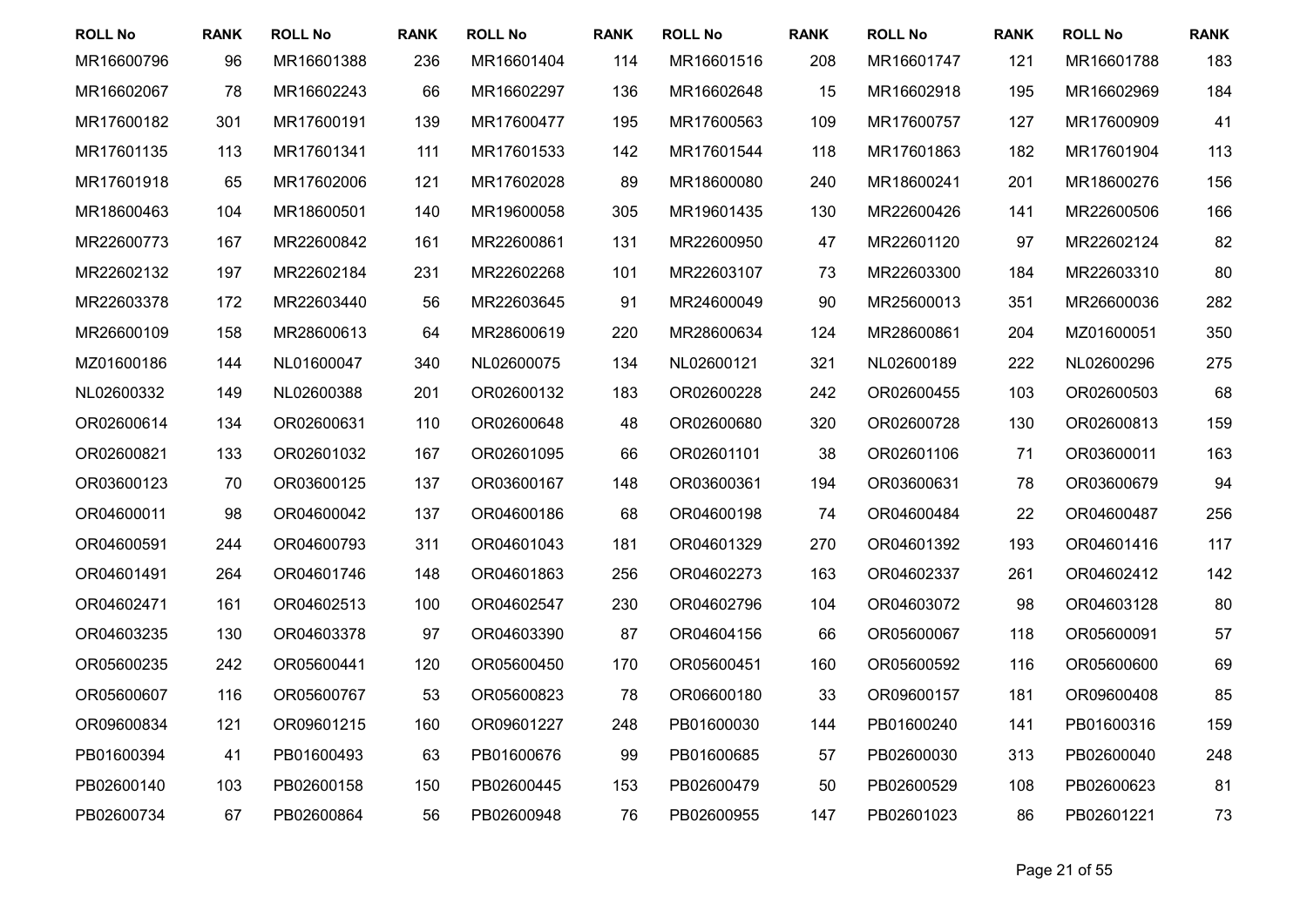| <b>ROLL No</b> | <b>RANK</b> | <b>ROLL No</b> | <b>RANK</b> | <b>ROLL No</b> | <b>RANK</b> | <b>ROLL No</b> | <b>RANK</b> | <b>ROLL No</b> | <b>RANK</b> | <b>ROLL No</b> | <b>RANK</b> |
|----------------|-------------|----------------|-------------|----------------|-------------|----------------|-------------|----------------|-------------|----------------|-------------|
| PB04600033     | 237         | PB04600321     | 112         | PB04600326     | 60          | PB04600334     | 80          | PB04600689     | 130         | PB05600028     | 169         |
| PB05600030     | 315         | PB05600280     | 120         | PB05600822     | 176         | PB07600116     | 117         | PB07600323     | 178         | PB08600181     | 195         |
| PB08600387     | 55          | PB08600558     | 55          | PB11600053     | 231         | PB11600201     | 69          | PB11600208     | 64          | PO01600191     | 98          |
| PO01600233     | 164         | PO01600491     | 281         | PO01600665     | 97          | RJ01600029     | 259         | RJ01600108     | 103         | RJ01600194     | 148         |
| RJ01600287     | 14          | RJ01600459     | 24          | RJ01600470     | 41          | RJ01600653     | 77          | RJ01600890     | 153         | RJ01600910     | 9           |
| RJ01600913     | 96          | RJ01600984     | 37          | RJ02600075     | 276         | RJ02600170     | 113         | RJ02600195     | 204         | RJ02600207     | 265         |
| RJ02600328     | 189         | RJ02600534     | 157         | RJ02600557     | 183         | RJ02600713     | 88          | RJ02600728     | 128         | RJ02600952     | 136         |
| RJ02601218     | 136         | RJ02601233     | 212         | RJ05600012     | 46          | RJ05600081     | 235         | RJ05600210     | 112         | RJ05600221     | 185         |
| RJ05600397     | 95          | RJ05600493     | 126         | RJ05600494     | 127         | RJ05600511     | 99          | RJ06600028     | 348         | RJ06600083     | 344         |
| RJ06600130     | 136         | RJ06600395     | 165         | RJ06600785     | 254         | RJ06601023     | 249         | RJ06601095     | 221         | RJ06601138     | 209         |
| RJ06601227     | 320         | RJ06601546     | 168         | RJ06601570     | 172         | RJ06601689     | 120         | RJ06601704     | 120         | RJ06601746     | 164         |
| RJ06601857     | 70          | RJ06602237     | 157         | RJ06602320     | 100         | RJ06602420     | 163         | RJ06602523     | 163         | RJ06602536     | 110         |
| RJ06602563     | 179         | RJ06602698     | 161         | RJ06603019     | 81          | RJ06603154     | 116         | RJ06603190     | 125         | RJ06603266     | 65          |
| RJ06603295     | 101         | RJ06603678     | 73          | RJ06603728     | 132         | RJ06603799     | 185         | RJ06603828     | 213         | RJ06603908     | 92          |
| RJ06603933     | 135         | RJ06603977     | 104         | RJ06603991     | 99          | RJ06604484     | 125         | RJ06604511     | 334         | RJ06604533     | 317         |
| RJ06604894     | 116         | RJ06604972     | 275         | RJ06605093     | 62          | RJ06605128     | 144         | RJ06605230     | 134         | RJ06605334     | 349         |
| RJ06605342     | 328         | RJ06605418     | 99          | RJ06605467     | 294         | RJ06605543     | 217         | RJ06605805     | 74          | RJ06605962     | 93          |
| RJ06606050     | 82          | RJ06606070     | 88          | RJ06606098     | 151         | RJ06606401     | 216         | RJ06606467     | 131         | RJ06606486     | 201         |
| RJ06606507     | 26          | RJ06606509     | 90          | RJ06606624     | 125         | RJ06606650     | 139         | RJ06606666     | 153         | RJ06606674     | 151         |
| RJ06606691     | 146         | RJ06606698     | 70          | RJ06607068     | 253         | RJ06607123     | 131         | RJ06607613     | 47          | RJ06607780     | 335         |
| RJ06607998     | 204         | RJ06608015     | 330         | RJ06608237     | 165         | RJ06608286     | 93          | RJ06608288     | 165         | RJ06608362     | 82          |
| RJ07600150     | 166         | RJ07600313     | 172         | RJ07600324     | 115         | RJ07600395     | 107         | RJ07600406     | 176         | RJ07600427     | 144         |
| RJ07600434     | 120         | RJ07600650     | 97          | RJ07600682     | 157         | RJ07600698     | 118         | RJ07600709     | 19          | RJ07600898     | 65          |
| RJ07600947     | 75          | RJ07601066     | 130         | RJ07601287     | 86          | RJ07601314     | 145         | RJ07601324     | 193         | RJ08600057     | 250         |
| RJ08600176     | 159         | RJ08600390     | 62          | RJ08600882     | 63          | RJ08601074     | 62          | RJ08601080     | 135         | RJ08601108     | 208         |
| RJ09600064     | 262         | RJ09600124     | 246         | RJ09600351     | 166         | RJ09600796     | 80          | RJ09601019     | 146         | RJ09601064     | 132         |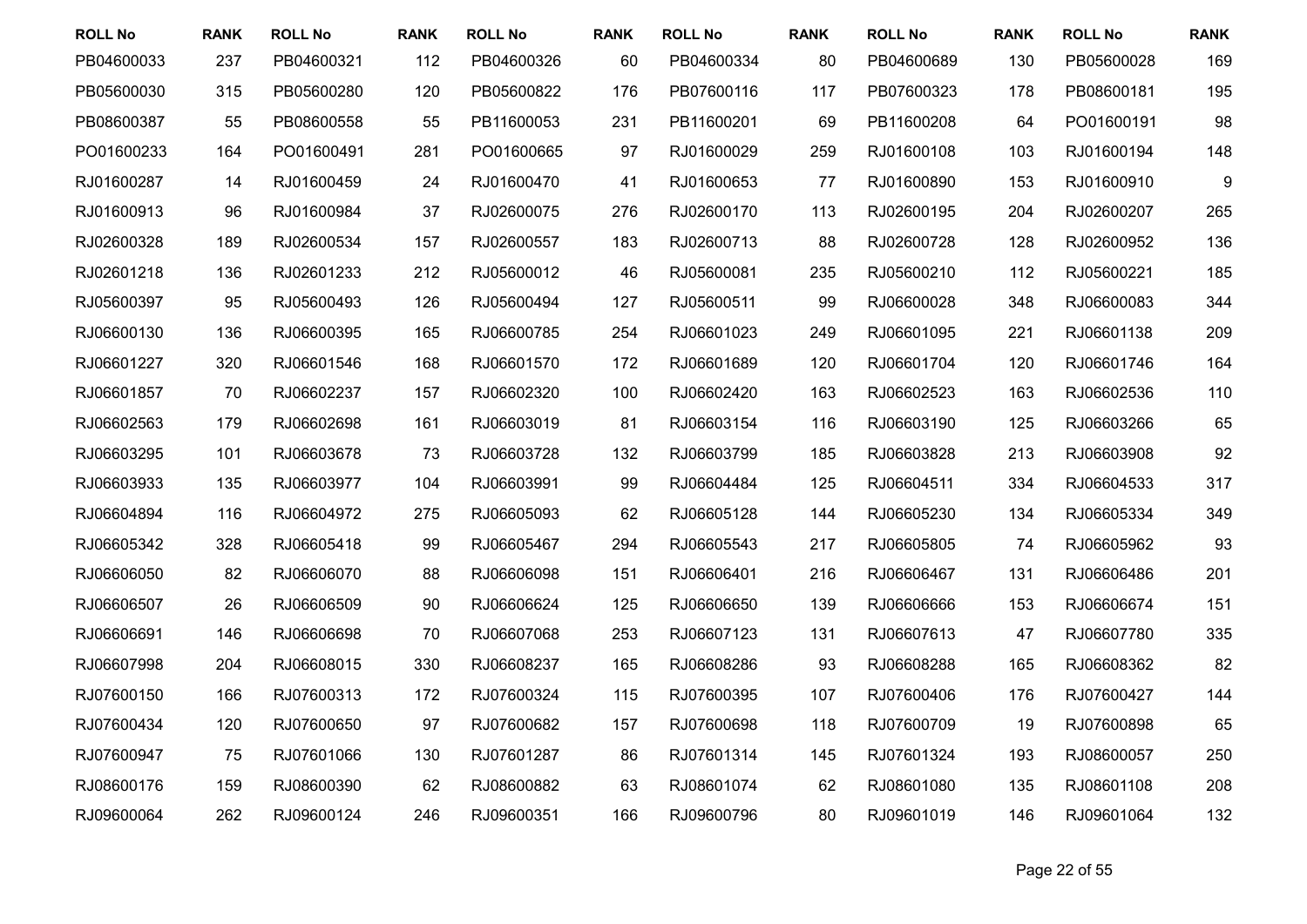| <b>ROLL No</b> | <b>RANK</b> | <b>ROLL No</b> | <b>RANK</b> | <b>ROLL No</b> | <b>RANK</b> | <b>ROLL No</b> | <b>RANK</b> | <b>ROLL No</b> | <b>RANK</b> | <b>ROLL No</b> | <b>RANK</b> |
|----------------|-------------|----------------|-------------|----------------|-------------|----------------|-------------|----------------|-------------|----------------|-------------|
| RJ09601102     | 17          | RJ09601126     | 197         | RJ09601139     | 124         | RJ09601291     | 221         | RJ09601335     | 227         | RJ09601351     | 76          |
| RJ09601354     | 259         | RJ09601482     | 187         | RJ09601500     | 231         | RJ09601508     | 222         | RJ09601518     | 164         | RJ09601657     | 169         |
| RJ09601846     | 122         | RJ09601850     | 80          | RJ09602063     | 149         | RJ09602074     | 161         | RJ09602108     | 68          | RJ09602111     | 17          |
| RJ09602122     | 23          | RJ09602298     | 221         | RJ09602316     | 162         | RJ09602338     | 284         | RJ09602451     | 180         | RJ09602658     | 154         |
| RJ09602717     | 197         | RJ09603027     | 78          | RJ09603040     | 125         | RJ10600029     | 225         | RJ10600096     | 162         | RJ10600147     | 261         |
| RJ10600162     | 48          | RJ10600257     | 306         | RJ10600280     | 103         | RJ10600460     | 133         | RJ10600480     | 81          | RJ10600481     | 125         |
| RJ10600619     | 100         | RJ10600866     | 110         | RJ10600892     | 92          | RJ11600296     | 42          | RJ11600325     | 207         | RJ11600339     | 253         |
| RJ11600593     | 179         | RJ11600630     | 269         | RJ11600633     | 142         | RJ11600888     | 84          | RJ11601065     | 195         | RJ11601073     | 88          |
| RJ11601083     | 45          | RJ11601099     | 72          | RJ11601220     | 97          | RJ11601259     | 75          | RJ11601285     | 157         | RJ11601328     | 90          |
| SM01600099     | 266         | TL01600023     | 129         | TL01600170     | 99          | TL01600175     | 85          | TL01601439     | 163         | TL01602016     | 90          |
| TL01602414     | 93          | TL01602466     | 100         | TL01602821     | 101         | TL01604361     | 179         | TL01605002     | 102         | TL01605853     | 67          |
| TL01606176     | 78          | TL03600467     | 119         | TL04600202     | 135         | TL07601042     | 148         | TN01600223     | 160         | TN01601101     | 138         |
| TN01601182     | 120         | TN01602226     | 101         | TN01602410     | 130         | TN01602536     | 91          | TN01603394     | 148         | TN02600065     | 116         |
| TN02600075     | 153         | TN02600651     | 154         | TN02600686     | 181         | TN03600371     | 73          | TN08600080     | 279         | TN08600714     | 76          |
| TN08600770     | 103         | TN08600927     | 62          | TN08601248     | 280         | TN08601300     | 119         | TN08601522     | 163         | TN08601700     | 101         |
| TN10600122     | 181         | TN11600614     | 81          | TN11600824     | 136         | TN11600988     | 97          | TN11601083     | 145         | TN14600145     | 254         |
| TN14600679     | 128         | TN14600978     | 141         | TN14601229     | 130         | TN18600129     | 272         | TN18600471     | 99          | TN20600140     | 95          |
| TN20600161     | 53          | UK01600111     | 98          | UK01601140     | 75          | UK01601570     | 45          | UK01602303     | 165         | UK01602316     | 107         |
| UK02600052     | 257         | UK02600246     | 152         | UK02600259     | 118         | UK02600680     | 51          | UK02600770     | 80          | UK02600874     | 100         |
| UK02601086     | 149         | UK02601089     | 174         | UK02601113     | 39          | UK02601285     | 57          | UK03600421     | 139         | UK04600128     | 110         |
| UK05600199     | 41          | UK05600281     | 37          | UK06600326     | 145         | UK06600334     | 202         | UK06600796     | 127         | UK06600894     | 40          |
| UP01600535     | 153         | UP01600545     | 31          | UP01600556     | 206         | UP01600625     | 161         | UP01600658     | 226         | UP01600694     | 85          |
| UP01600954     | 142         | UP01600964     | 91          | UP01600969     | 163         | UP01601161     | 134         | UP02600082     | 39          | UP02600095     | 93          |
| UP02600190     | 258         | UP02600191     | 102         | UP02600381     | 109         | UP02600394     | 156         | UP02600395     | 172         | UP02600495     | 180         |
| UP02601161     | 92          | UP03600019     | 150         | UP03600033     | 260         | UP03600036     | 318         | UP03600049     | 243         | UP03600602     | 52          |
| UP03600998     | 242         | UP03601812     | 91          | UP03602175     | 140         | UP03602176     | 61          | UP03602244     | 178         | UP03602277     | 172         |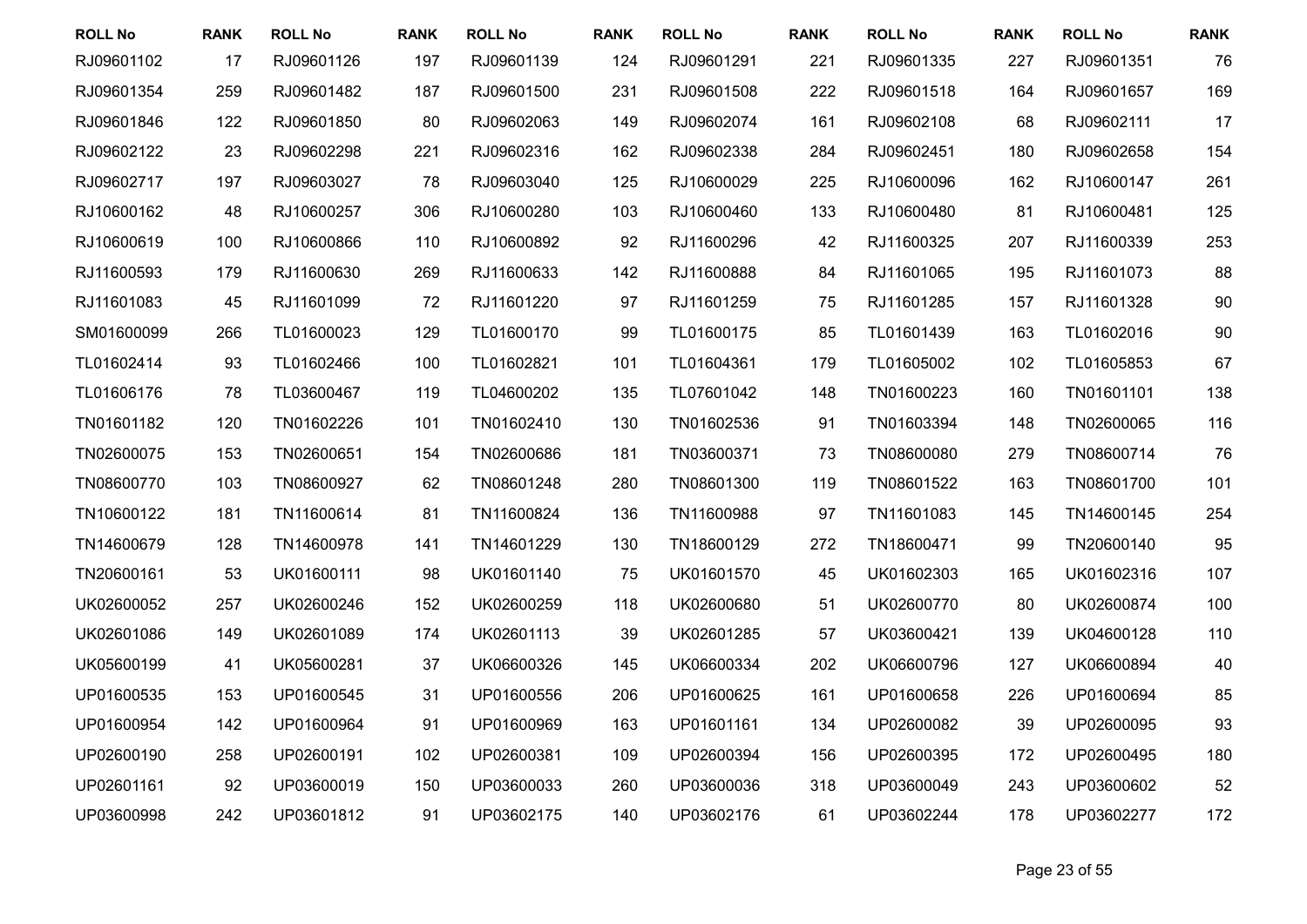| <b>ROLL No</b> | <b>RANK</b> | <b>ROLL No</b> | <b>RANK</b> | <b>ROLL No</b> | <b>RANK</b> | <b>ROLL No</b> | <b>RANK</b> | <b>ROLL No</b> | <b>RANK</b> | <b>ROLL No</b> | <b>RANK</b> |
|----------------|-------------|----------------|-------------|----------------|-------------|----------------|-------------|----------------|-------------|----------------|-------------|
| UP03602302     | 187         | UP03602784     | 206         | UP03602856     | 73          | UP03603029     | 87          | UP04600012     | 288         | UP04600474     | 120         |
| UP04600626     | 179         | UP04600690     | 143         | UP04600873     | 97          | UP04600974     | 89          | UP04601240     | 140         | UP04601266     | 138         |
| UP04601296     | 127         | UP04601349     | 234         | UP06600598     | 265         | UP06600813     | 113         | UP06601082     | 134         | UP07600239     | 166         |
| UP07600347     | 106         | UP07600546     | 70          | UP07600577     | 52          | UP07600781     | 46          | UP08600308     | 196         | UP08600328     | 237         |
| UP08600455     | 130         | UP08600494     | 151         | UP08601170     | 94          | UP08601200     | 102         | UP08601580     | 71          | UP08601583     | 115         |
| UP08601588     | 129         | UP08601827     | 143         | UP08601916     | 99          | UP08601997     | 179         | UP08602001     | 142         | UP08602025     | 188         |
| UP09600720     | 81          | UP09600724     | 62          | UP09600959     | 78          | UP09600960     | 86          | UP10600034     | 63          | UP10600110     | 151         |
| UP11600164     | 185         | UP11600170     | 96          | UP11600330     | 194         | UP11600997     | 89          | UP11601121     | 167         | UP11601154     | 69          |
| UP11601421     | 136         | UP11601423     | 160         | UP11601761     | 170         | UP11601838     | 174         | UP11601920     | 60          | UP11601996     | 228         |
| UP12600030     | 198         | UP12600038     | 198         | UP12600273     | 170         | UP12600303     | 181         | UP12600322     | 30          | UP12600329     | 75          |
| UP12600332     | 105         | UP12600340     | 164         | UP12600498     | 140         | UP12601126     | 87          | UP12601337     | 117         | UP12601471     | 143         |
| UP12601537     | 66          | UP12601803     | 65          | UP12602052     | 124         | UP12602126     | 67          | UP12602206     | 144         | UP12602232     | 119         |
| UP12602416     | 81          | UP12603298     | 124         | UP12603395     | 134         | UP12603499     | 122         | UP12603531     | 183         | UP12603662     | 176         |
| UP13600168     | 179         | UP13600295     | 100         | UP13600316     | 33          | UP13600329     | 16          | UP13600410     | 121         | UP14600337     | 117         |
| UP14600653     | 100         | UP14601046     | 58          | UP14601082     | 89          | UP14601150     | 73          | UP14601290     | 138         | UP14601599     | 232         |
| UP15600103     | 238         | UP15600179     | 170         | UP15600338     | 166         | UP15600531     | 145         | UP15600658     | 82          | UP15600691     | 75          |
| UP15601119     | 99          | UP16600088     | 185         | UP16600177     | 108         | UP16600215     | 121         | UP16600313     | 91          | UP16600574     | 132         |
| UP17600264     | 102         | UP18600028     | 191         | UP18600395     | 43          | UP18600521     | 146         | UP18600548     | 81          | UP18600754     | 172         |
| UP18600982     | 120         | UP18601281     | 170         | UP18601289     | 174         | UP18601380     | 118         | UP18601507     | 38          | UP18601660     | 151         |
| UP18601678     | 130         | UP18601876     | 136         | UP18601934     | 101         | UP18602140     | 103         | UP18602694     | 78          | UP18602802     | 97          |
| UP18602951     | 97          | UP18603007     | 130         | UP18603032     | 158         | UP18603424     | 210         | UP18603558     | 95          | UP18603909     | 163         |
| UP18604310     | 215         | UP18604376     | 164         | UP18604480     | 173         | UP18604624     | 84          | WB01600128     | 97          | WB01600207     | 278         |
| WB01600229     | 242         | WB01600354     | 171         | WB01600395     | 133         | WB01600424     | 182         | WB01600442     | 88          | WB01600473     | 126         |
| WB01600598     | 172         | WB01600607     | 117         | WB02600033     | 221         | WB02600036     | 290         | WB02600039     | 185         | WB02600117     | 150         |
| WB02600119     | 225         | WB02600123     | 158         | WB02600132     | 92          | WB02600155     | 209         | WB02600369     | 97          | WB02600687     | 192         |
| WB02600746     | 70          | WB02600865     | 138         | WB02600869     | 52          | WB02600874     | 279         | WB02601070     | 37          | WB02601104     | 13          |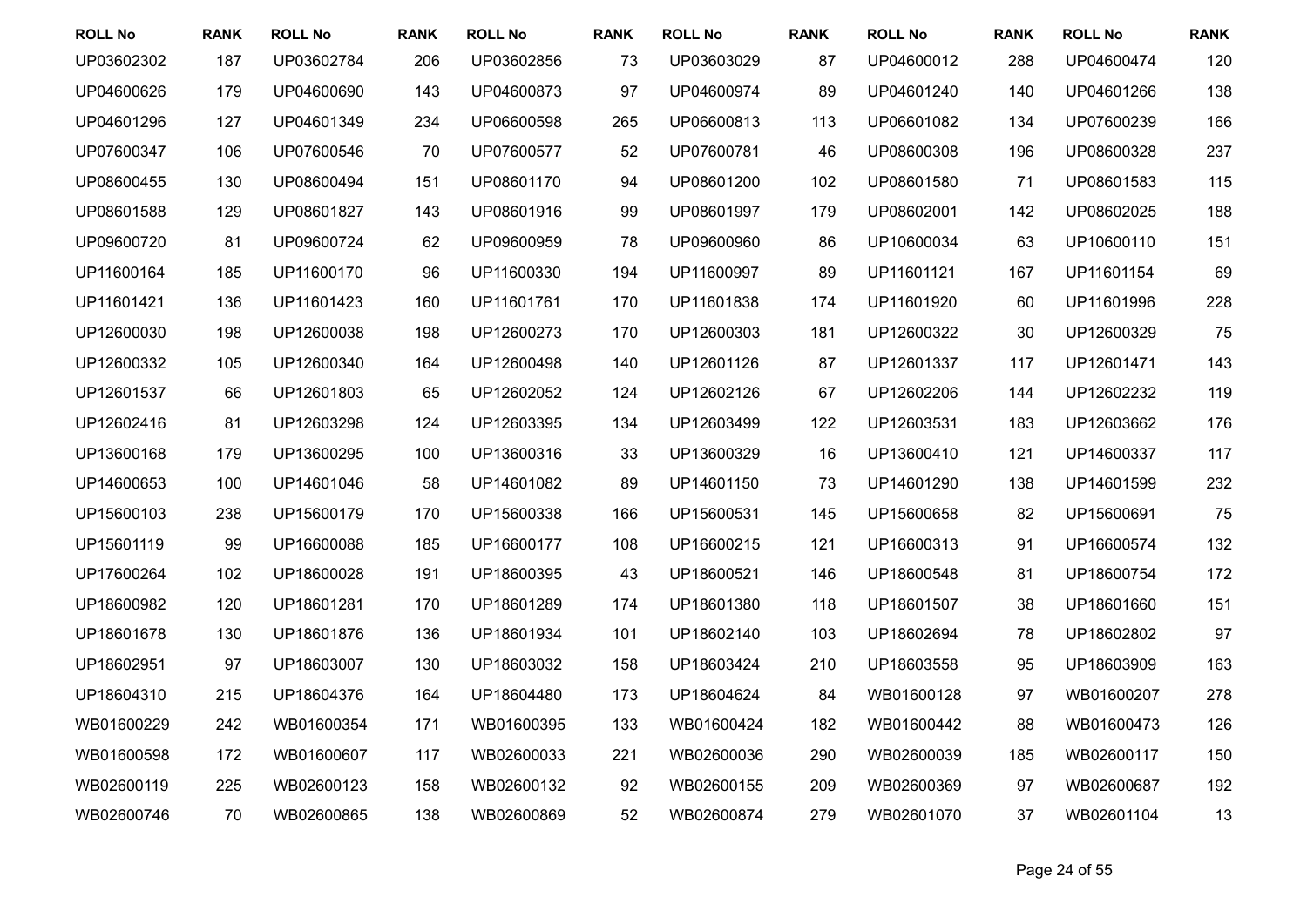| <b>ROLL No</b> | <b>RANK</b> | <b>ROLL No</b> | <b>RANK</b> | <b>ROLL No</b> | <b>RANK</b> | <b>ROLL No</b> | <b>RANK</b> | <b>ROLL No</b> | <b>RANK</b> | <b>ROLL No</b> | <b>RANK</b> |
|----------------|-------------|----------------|-------------|----------------|-------------|----------------|-------------|----------------|-------------|----------------|-------------|
| WB02601208     | 105         | WB02601310     | 127         | WB02601338     | 193         | WB02601347     | 81          | WB02601398     | 152         | WB02601436     | 128         |
| WB02601512     | 85          | WB02601537     | 192         | WB02601543     | 126         | WB02601761     | 79          | WB02601829     | 74          | WB02601834     | 54          |
| WB02601842     | 114         | WB04600262     | 228         | WB04600301     | 148         | WB04600332     | 158         | WB04600371     | 174         | WB04600488     | 118         |
| WB04600490     | 51          | WB04600688     | 81          | WB04600721     | 72          | WB04600823     | 48          | WB04601065     | 132         | WB06600198     | 165         |
| WB06600223     | 42          | WB06600225     | 27          | WB06600436     | 84          | WB06600559     | 165         | WB06600571     | 53          | WB06600632     | 34          |
| WB06600726     | 146         | WB06600752     | 137         | WB06600812     | 128         | WB06600835     | 84          | WB07600098     | 276         | WB07600110     | 218         |
| WB07600188     | 41          | WB07600243     | 169         | WB07600323     | 206         | WB07600646     | 121         | WB07600709     | 255         | WB07600845     | 127         |
| WB07600950     | 56          | WB07600969     | 61          | WB07600978     | 100         | WB07601041     | 74          | WB07601054     | 55          | WB07601087     | 85          |
| WB07601088     | 116         | WB07601178     | 156         | WB07601189     | 101         | WB07601258     | 102         | WB07601296     | 166         | WB07601300     | 124         |
| WB08600055     | 30          | WB08600141     | 94          | WB08600178     | 352         | WB08600269     | 40          | WB08600278     | 45          | WB08600340     | 120         |
| WB08600390     | 180         | WB08600391     | 75          | WB08600419     | 88          | WB08600449     | $\mathbf 1$ | WB08600485     | 174         | WB08600684     | 163         |
| WB08600702     | 116         | WB08600816     | 85          | WB08600873     | 82          | WB08600876     | 114         | WB08600880     | 101         | WB08600963     | 58          |
| WB08601086     | 196         | WB08601093     | 87          | WB08601141     | 66          | WB08601144     | 89          | WB08601145     | 151         | WB08601165     | 37          |
| WB08601218     | 179         | WB08601263     | 91          | WB08601324     | 242         | WB08601344     | 62          | WB08601410     | 183         | WB08601427     | 48          |
| WB08601490     | 194         | WB08601501     | 25          | WB08601592     | 16          | WB08601745     | 128         | WB10600075     | 229         | WB10600131     | 158         |
| WB10600166     | 316         | WB10600218     | 239         | WB10600226     | 297         | WB10600586     | 108         | WB10600679     | 131         | WB10600783     | 250         |
| WB10600790     | 162         | WB10600819     | 202         | WB10601133     | 226         | WB10601217     | 170         | WB10601396     | 295         | WB10601515     | 225         |
| WB10601554     | 119         | WB10601670     | 44          | WB10601750     | 55          | WB10601812     | 119         | WB10601847     | 176         | WB10601860     | 30          |
| WB10601881     | 58          | WB10601908     | 158         | WB10601962     | 58          | WB10601984     | 119         | WB10602002     | 181         | WB10602005     | 229         |
| WB10602010     | 105         | WB10602017     | 105         | WB10602125     | 64          | WB10602126     | 189         | WB10602148     | 103         | WB10602150     | 244         |
| WB10602255     | 112         | WB10602327     | 46          | WB10602336     | 57          | WB10602443     | 178         | WB10602492     | 117         | WB10602586     | 111         |
| WB10602772     | 62          | WB10602994     | 190         | WB10603047     | 106         | WB10603218     | 66          | WB10603271     | 118         | WB10603287     | 219         |
| WB10603368     | 173         | WB10603425     | 104         | WB10603428     | 89          | WB10603480     | 31          | WB10603499     | 155         | WB10603512     | 149         |
| WB10603591     | 116         | WB10603594     | 152         | WB10603595     | 22          | WB10603598     | 66          | WB10603627     | 93          | WB10603636     | 60          |
| WB10603641     | 217         | WB10603647     | 161         | WB10603674     | 104         | WB10603679     | 97          | WB10603721     | 102         | WB10603731     | 106         |
| WB10603786     | 37          | WB10603824     | 210         | WB10603825     | 232         | WB10603911     | 183         | WB10603913     | 221         | WB10603918     | 121         |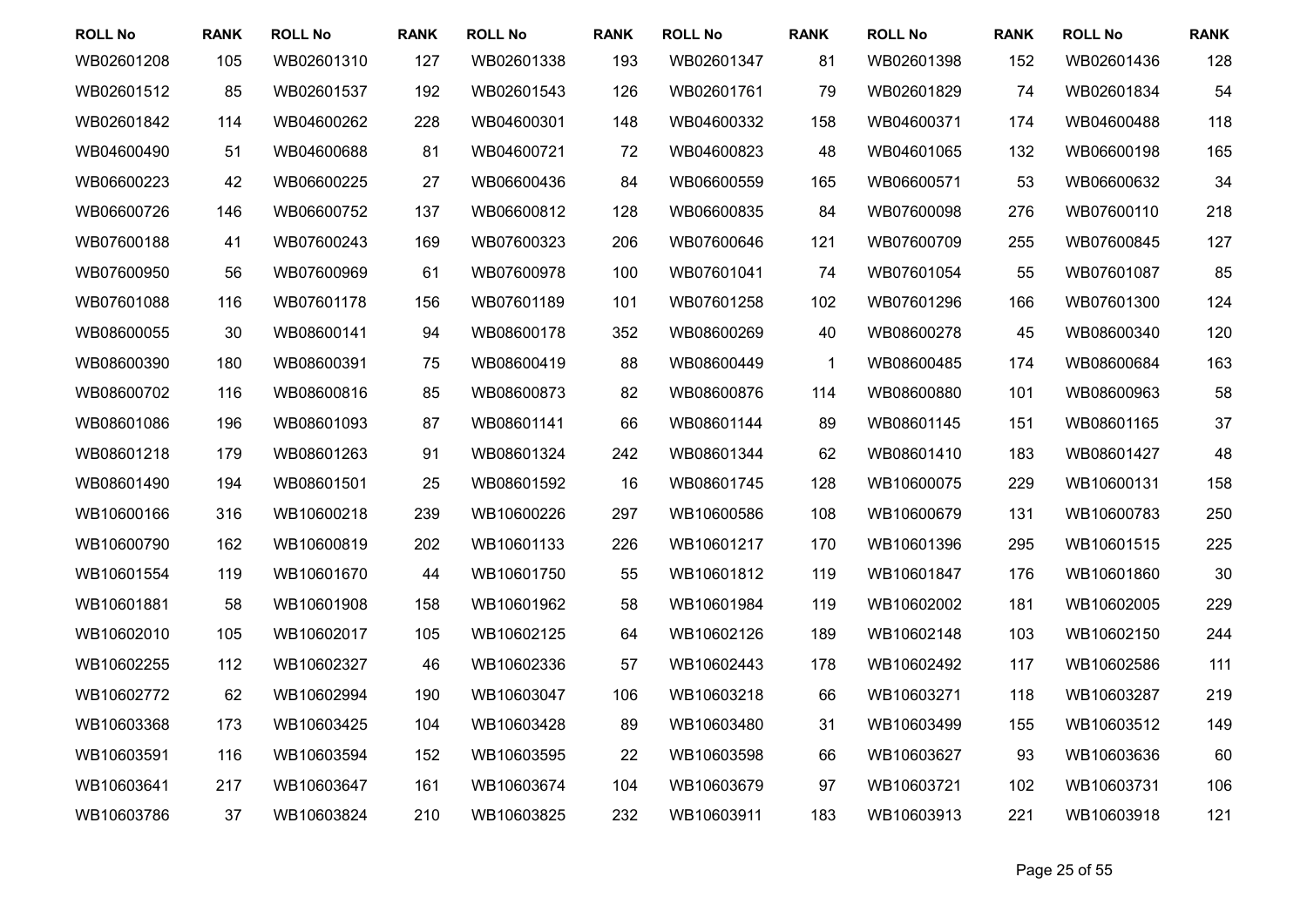| <b>ROLL No</b> | <b>RANK</b> | <b>ROLL No</b> | <b>RANK</b> | <b>ROLL No</b> | <b>RANK</b> | <b>ROLL No</b> | <b>RANK</b> | <b>ROLL No</b> | <b>RANK</b> | <b>ROLL No</b> | <b>RANK</b> |
|----------------|-------------|----------------|-------------|----------------|-------------|----------------|-------------|----------------|-------------|----------------|-------------|
| WB10604020     | 106         | WB10604085     | 121         | WB10604228     | 122         | WB10604450     | 110         | WB10604474     | 182         | WB10604507     | 105         |
| WB10604512     | 96          | WB10604585     | 43          | WB10604639     | 64          | WB10604662     | 48          | WB10604700     | 52          | WB10604726     | 68          |
| WB10604742     | 129         | WB10604767     | 83          | WB10604872     | 59          | WB10604994     | 95          | WB10605083     | 80          | WB10605145     | 94          |
| WB10605147     | 62          | WB10605163     | 73          | WB10605217     | 113         | WB10605289     | 55          | WB10605301     | 95          | WB10605310     | 72          |
| WB10605389     | 62          | WB10605409     | 77          | WB10605479     | 118         | WB10605669     | 102         | WB10605844     | 55          | WB10605855     | 79          |
| WB10605909     | 52          | WB10605988     | 75          | WB10606027     | 86          | WB10606034     | 181         | WB10606035     | 99          | WB10606175     | 191         |
| WB10606187     | 168         | WB10606193     | 159         | WB10606224     | 159         | WB10606263     | 161         | WB10606325     | 144         | WB10606499     | 136         |
| WB10606510     | 147         | WB10606512     | 186         | WB10606543     | 102         | WB10606574     | 98          | WB10606575     | 91          | WB10606617     | 57          |
| WB10606668     | 20          | WB10606780     | 142         | WB10606840     | 62          | WB10606865     | 120         | WB10606959     | 108         | WB10607359     | 10          |
| WB10607551     | 86          | WB10607655     | 169         | WB10607701     | 183         | WB10607734     | 55          | WB10607758     | 58          | WB10607767     | 27          |
| WB10607769     | 100         | WB10607881     | 134         | WB10608157     | 92          | WB10608219     | 107         | WB10608271     | 85          | WB10608287     | 93          |
| WB10608391     | 59          | WB10608435     | 67          | WB10608459     | 102         | WB10608492     | 15          | WB10608493     | 161         | WB10608539     | 136         |
| WB10608566     | 57          | WB10608609     | 45          | WB10608909     | 106         | WB10608962     | 267         | WB10608967     | 281         | WB10608981     | 85          |
| WB10609027     | 100         | WB10609100     | 15          | WB11600040     | 124         | WB11600115     | 100         | WB11600156     | 134         | WB11600443     | 195         |
| WB11600488     | 237         | WB11600512     | 176         | WB11600581     | 101         | WB11600714     | 54          | WB11600722     | 159         | WB11600757     | 129         |
| WB11600780     | 240         | WB11600851     | 246         | WB11600857     | 100         | WB11600913     | 54          | WB11601051     | 113         | WB11601130     | 166         |
| WB11601132     | 76          | WB11601410     | 178         | WB11601428     | 74          | WB11601456     | 112         | WB11601538     | 190         | WB11601667     | 319         |
| WB11601752     | 138         | WB11601756     | 128         | WB11601774     | 132         | WB11601795     | 164         | WB11601814     | 144         | WB11601827     | 133         |
| WB11601941     | 68          | WB11601949     | 160         | WB11601983     | 135         | WB11602019     | 118         | WB11602092     | 159         | WB11602103     | 148         |

### **III. Lectureship/Assistant Professor(NET)**

(i) The following candidates have qualified the eligibility test for Lectureship/Assistant Professor (NET). The candidates qualifying for Lectureship/Assistant Professor (NET) will be eligible for recruitment as lecturer as well as for JRF-Ship in a Scheme/Project, if otherwise suitable as per the eligibility criteria of that Scheme/Project. However, they will not be eligible for regular JRF-NET Fellowship. They will be eligible to pursue Ph.D program with or without any fellowship other than JRF-NET .

#### **Total Candidates : 4394**

| <b>ROLL No</b> | <b>RANK</b> | <b>ROLL No</b> | <b>RANK</b> | <b>ROLL No</b> | <b>RANK</b> | <b>ROLL No</b> | <b>RANK</b> | <b>ROLL No</b> | <b>RANK</b> | <b>ROLL No</b> | <b>RANK</b> |
|----------------|-------------|----------------|-------------|----------------|-------------|----------------|-------------|----------------|-------------|----------------|-------------|
| AL01600122     | 240         | AL01600160     | 165         | AL01600169     | 162         | AL01600431     | -51         | AL01600466     | 142         | AL01600514     | 98          |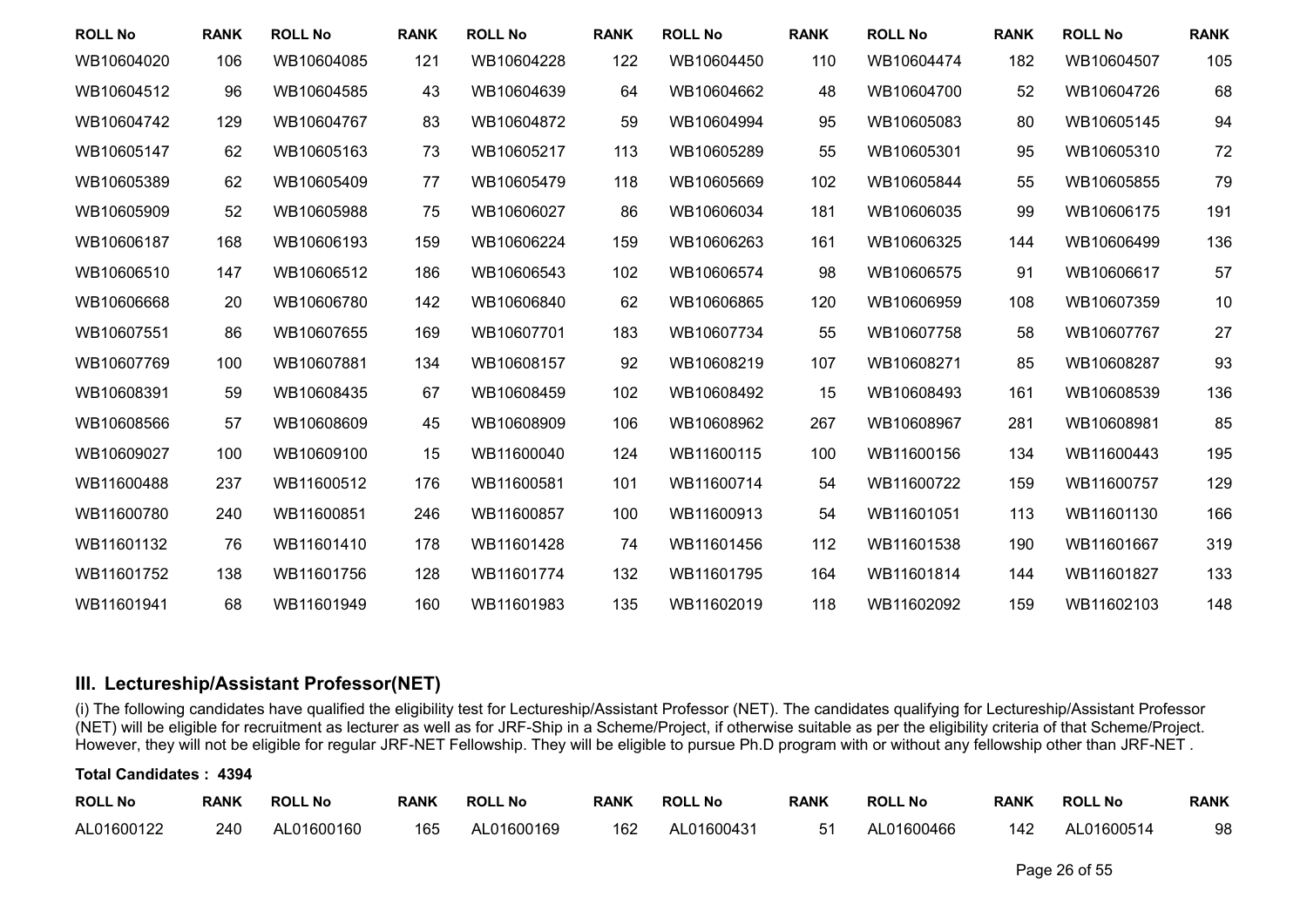| <b>ROLL No</b> | <b>RANK</b> | <b>ROLL No</b> | <b>RANK</b> | <b>ROLL No</b> | <b>RANK</b> | <b>ROLL No</b> | <b>RANK</b> | <b>ROLL No</b> | <b>RANK</b> | <b>ROLL No</b> | <b>RANK</b> |
|----------------|-------------|----------------|-------------|----------------|-------------|----------------|-------------|----------------|-------------|----------------|-------------|
| AL01600649     | 157         | AL01600654     | 162         | AM01600041     | 128         | AM01600058     | 175         | AM01600172     | 161         | AM01600181     | 93          |
| AM01600198     | 52          | AM01600265     | 105         | AM01600268     | 113         | AM01600489     | 44          | AM01600524     | 141         | AM01600554     | 29          |
| AM01600640     | 50          | AM01600761     | 155         | AM01600781     | 56          | AM01600804     | 85          | AM01600848     | 163         | AM02600017     | 171         |
| AM02600020     | 170         | AM02600029     | 65          | AM02600030     | 176         | AM02600039     | 67          | AM02600070     | 22          | AM02600186     | 157         |
| AM02600277     | 128         | AM02600294     | 113         | AM02600352     | 164         | AM02600496     | 236         | AM02600560     | 212         | AM02600718     | 169         |
| AM02600726     | 109         | AM02600854     | 31          | AM02600863     | 180         | AM02600869     | 75          | AM02600874     | 151         | AM02600876     | 162         |
| AM02600985     | 129         | AM02601016     | 111         | AM02601017     | 65          | AM02601041     | 101         | AM02601436     | 106         | AM02601474     | 66          |
| AM02601531     | 100         | AM02601557     | 166         | AM02601600     | 86          | AM02601668     | 66          | AM02601789     | 51          | AM02601816     | 149         |
| AM02602055     | 66          | AM02602186     | 28          | AM02602272     | 26          | AM02602436     | 20          | AM02602542     | 50          | AM02602603     | 52          |
| AM02602874     | 166         | AM02602898     | 149         | AM02602946     | 41          | AM02602948     | 118         | AM02602952     | 109         | AM02603115     | 44          |
| AM02603186     | 157         | AM02603482     | 108         | AM02603485     | 86          | AM02603496     | 100         | AM02603507     | 106         | AM03600018     | 161         |
| AM03600095     | 36          | AM03600097     | 141         | AM03600300     | 143         | AM03600397     | 64          | AM03600408     | 42          | AM03600414     | 50          |
| AM03600538     | 71          | AM03600607     | 48          | AM04600056     | 134         | AM04600063     | 84          | AM04600118     | 105         | AM04600138     | 107         |
| AM05600195     | 60          | AM05600303     | 28          | AM05600351     | 49          | AM05600391     | 92          | AM05600396     | 158         | AM05600403     | 68          |
| AM05600433     | 168         | AM05600471     | 55          | AN01600021     | 63          | AP01600038     | 122         | AP01600304     | 46          | AP01600372     | 21          |
| AP03600069     | 180         | AP03600211     | 65          | AP04600024     | 131         | AP05600005     | 175         | AP07600332     | 65          | AP07600400     | 69          |
| AP08600068     | 226         | AP08600243     | 114         | AP09600206     | 67          | AP09600219     | 42          | AP10600004     | 70          | AP10600068     | 142         |
| AP10600324     | 36          | AP10600384     | 34          | AP12600004     | 123         | AP12600089     | 36          | AP14600068     | 197         | AP14600119     | 123         |
| AP16600049     | 145         | AP16600159     | 65          | AP16600192     | 31          | AP16600291     | 90          | AP16600641     | 156         | AP17600033     | 177         |
| AP17600081     | 225         | AP17600368     | 74          | AP18600143     | 198         | AP18600146     | 132         | AP18600275     | 133         | AP18600309     | 91          |
| AP18600391     | 79          | AP18600783     | 124         | AP18600790     | 42          | AP18601251     | 54          | AP19600009     | 122         | AP19600041     | 170         |
| AP19600187     | 56          | AP19600190     | 51          | AP19600218     | 55          | AP20600039     | 113         | AP21600063     | 26          | BR02600001     | 43          |
| BR02600018     | 63          | BR02600021     | 103         | BR02600022     | 43          | BR02600073     | 91          | BR02600124     | 80          | BR02600188     | 104         |
| BR02600256     | 47          | BR02600440     | 162         | BR02600645     | 49          | BR04600007     | 140         | BR04600009     | 125         | BR04600032     | 206         |
| BR04600040     | 132         | BR04600041     | 141         | BR04600048     | 172         | BR04600181     | 91          | BR04600258     | 88          | BR04600500     | 136         |
| BR04600512     | 91          | BR04600813     | 41          | BR05600007     | 115         | BR05600125     | 167         | BR05600275     | 83          | BR05600427     | 100         |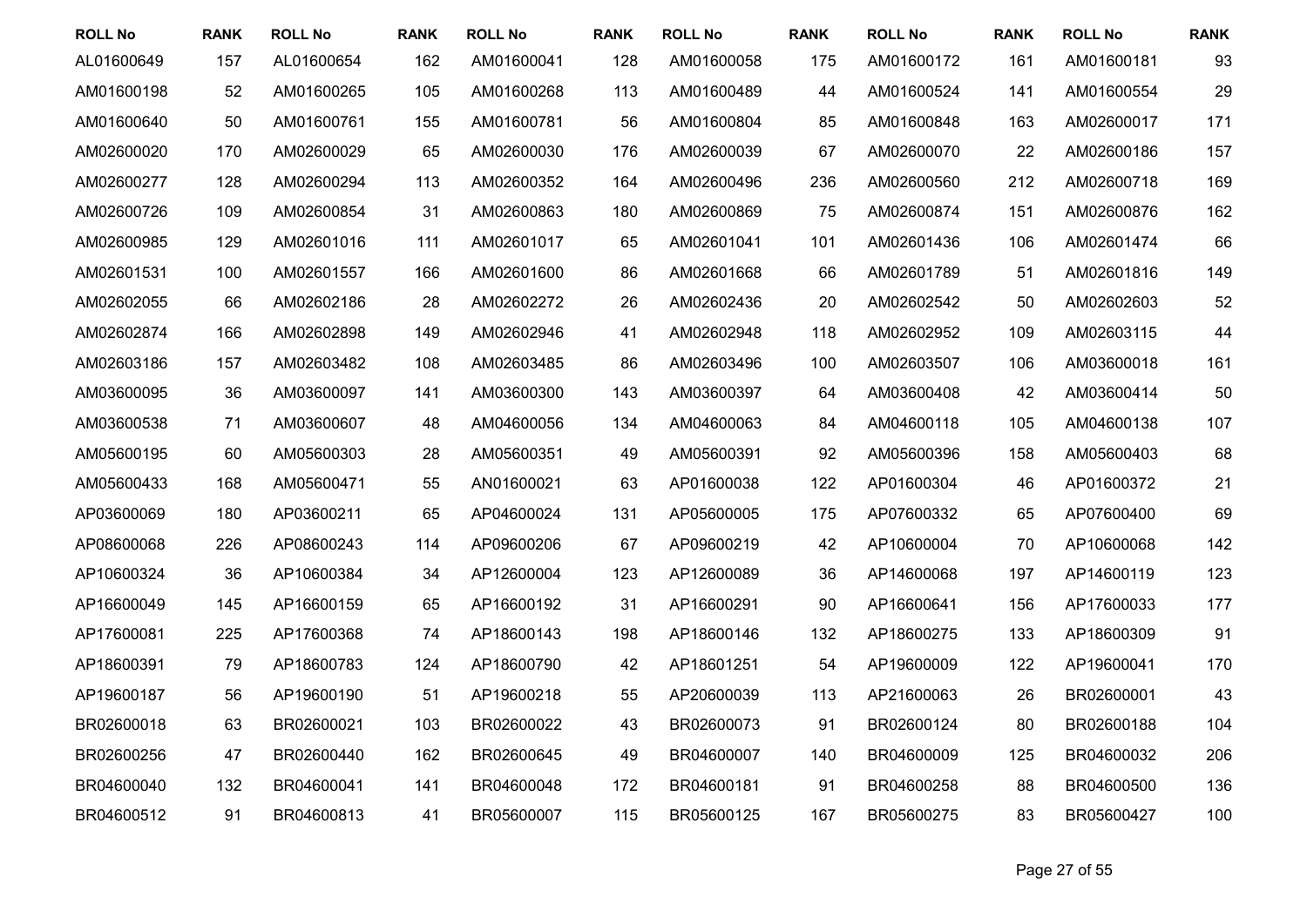| <b>ROLL No</b> | <b>RANK</b> | <b>ROLL No</b> | <b>RANK</b> | <b>ROLL No</b> | <b>RANK</b> | <b>ROLL No</b> | <b>RANK</b> | <b>ROLL No</b> | <b>RANK</b> | <b>ROLL No</b> | <b>RANK</b> |
|----------------|-------------|----------------|-------------|----------------|-------------|----------------|-------------|----------------|-------------|----------------|-------------|
| BR05600440     | 98          | BR06600048     | 127         | BR06600079     | 63          | BR06600385     | 73          | BR06600569     | 57          | BR06600573     | 56          |
| BR06600611     | 46          | BR06600714     | 167         | BR06600719     | 35          | BR06600771     | 76          | BR06600793     | 56          | BR07600018     | 29          |
| BR07600062     | 28          | BR07600063     | 19          | BR07600174     | 122         | BR07600259     | 3           | BR07600286     | 177         | BR07600369     | 113         |
| BR07600374     | 117         | BR07600452     | 59          | BR07600457     | 83          | BR07600470     | 167         | BR07600530     | 148         | BR07600840     | 50          |
| BR07600868     | 113         | BR07601124     | 88          | BR07601153     | 104         | BR07601202     | 56          | BR07601299     | 56          | BR07601343     | 70          |
| BR07601367     | 85          | BR07601486     | 102         | BR07601543     | 60          | BR07601767     | 31          | BR07601878     | 55          | BR07602240     | 93          |
| BR07602316     | 94          | BR07602514     | 95          | BR07602567     | 93          | BR07602589     | 107         | BR07602650     | 35          | BR07602763     | 85          |
| BR07602831     | 96          | BR08600101     | 38          | BR08600277     | 74          | BR08600364     | 90          | BR09600004     | 117         | BR09600208     | 121         |
| CG01600046     | 172         | CG01600055     | 45          | CG01600102     | 172         | CG01600106     | 118         | CG01600137     | 120         | CG01600172     | 157         |
| CG01600245     | 115         | CG01600346     | 35          | CG01600575     | 143         | CG01600597     | 141         | CG01600628     | 108         | CG01600640     | 88          |
| CG01600649     | 170         | CG01600790     | 51          | CG01600905     | 53          | CG01600916     | 44          | CG01601061     | 129         | CG01601081     | 79          |
| CG01601244     | 92          | CG02600018     | 234         | CG02600102     | 183         | CG02600199     | 157         | CG02600381     | 101         | CG02600472     | 101         |
| CG02600516     | 138         | CG02600561     | 96          | CG02600690     | 139         | CG02600940     | 79          | CG02601230     | 134         | CG02601342     | 193         |
| CG02602180     | 114         | CG02602324     | 51          | CG03600059     | 161         | CG03600097     | 173         | CG03600183     | 171         | CG03600207     | 153         |
| CG03600340     | 114         | CG03600488     | 61          | CG03600490     | 144         | CG03600649     | 182         | CG03600676     | 93          | CG03600902     | 164         |
| CG03600913     | 149         | CG03601013     | 94          | CG03601139     | 114         | CG03601162     | 102         | CG03601836     | 100         | CH01600054     | 93          |
| CH01600226     | 169         | CH01600276     | 104         | CH01600371     | 52          | CH01600412     | 25          | CH01600491     | 57          | CH01600532     | 35          |
| CH01600587     | 140         | CH01600606     | 79          | CH01600644     | 43          | CH01600695     | 132         | CH01600698     | 94          | CH01600731     | 22          |
| CH01600782     | 25          | CH01600811     | 113         | CH01600816     | 93          | CH01601017     | 64          | CH01601120     | 79          | CH01601235     | 55          |
| CH01601261     | 137         | CH01601271     | 127         | CH01601482     | 97          | CH01601536     | 50          | CH01601609     | 63          | CH01601703     | 44          |
| CH01601742     | 112         | CH01601842     | 90          | CH01601863     | 106         | CH01601884     | 114         | CH01601925     | 34          | CH01601950     | 37          |
| CH01602184     | 71          | CH01602196     | 101         | CH01602218     | 32          | CH01602292     | 35          | CH01602314     | 50          | CH01602345     | 10          |
| CH01602450     | 157         | CH01602480     | 225         | CH01602512     | 218         | CH01602547     | 31          | CH01602570     | 85          | CH01602616     | 140         |
| CH01602638     | 127         | CH01602710     | 99          | CH01602790     | 145         | CH01602793     | 26          | CH01602814     | 48          | CH01602912     | 94          |
| CH01602986     | 63          | CH01603005     | 34          | CH01603089     | 31          | CH01603141     | 39          | CH01603239     | 93          | CH01603257     | 87          |
| CH01603387     | 102         | CH01603399     | 46          | CH01603434     | 18          | CH01603443     | 68          | CH01603490     | 159         | CH01603556     | 36          |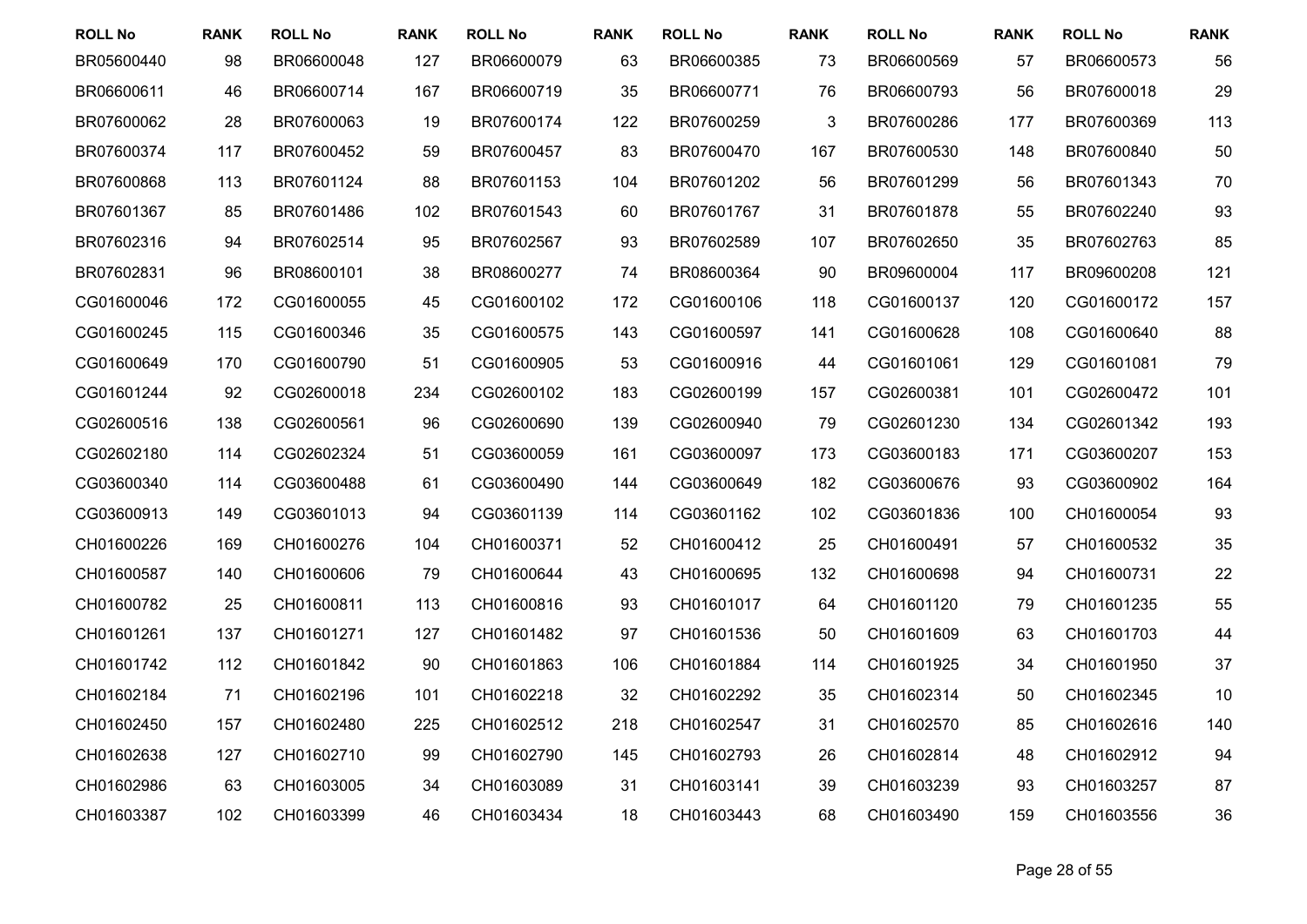| <b>ROLL No</b> | <b>RANK</b> | <b>ROLL No</b> | <b>RANK</b> | <b>ROLL No</b> | <b>RANK</b>  | <b>ROLL No</b> | <b>RANK</b> | <b>ROLL No</b> | <b>RANK</b> | <b>ROLL No</b> | <b>RANK</b> |
|----------------|-------------|----------------|-------------|----------------|--------------|----------------|-------------|----------------|-------------|----------------|-------------|
| CH01603571     | 17          | CH01603638     | 34          | CH01603643     | 48           | CH01603666     | 29          | DD01600023     | 62          | DL01600006     | 58          |
| DL01600014     | 150         | DL01600056     | 155         | DL01600070     | 32           | DL01600075     | 139         | DL01600116     | 19          | DL01600144     | 75          |
| DL01600171     | 27          | DL01600175     | 85          | DL01600281     | 45           | DL01600326     | 50          | DL01600380     | 109         | DL01600401     | 137         |
| DL01600430     | 91          | DL01600511     | 33          | DL01600529     | 95           | DL01600562     | 109         | DL01600582     | 33          | DL01600649     | 101         |
| DL01600662     | 45          | DL01600680     | 88          | DL01600701     | 24           | DL01600735     | 139         | DL01600773     | 56          | DL01600790     | 104         |
| DL01600803     | 62          | DL01600864     | 78          | DL01600892     | 58           | DL01600904     | 32          | DL01600916     | 106         | DL01600952     | 114         |
| DL01601041     | 27          | DL01601042     | 34          | DL01601049     | 46           | DL01601067     | 36          | DL01601074     | 52          | DL01601112     | 46          |
| DL01601128     | 70          | DL01601216     | 18          | DL01601280     | 44           | DL01601303     | 27          | DL01601304     | 15          | DL01601361     | 67          |
| DL01601382     | 75          | DL01601400     | 29          | DL01601436     | 97           | DL01601451     | 82          | DL01601474     | 48          | DL01601528     | 99          |
| DL01601600     | 85          | DL01601712     | 121         | DL01601726     | 115          | DL01601735     | 226         | DL01601790     | 167         | DL01601800     | 162         |
| DL01601813     | 156         | DL01601850     | 145         | DL01601882     | 154          | DL01601889     | 192         | DL01601895     | 60          | DL01601965     | 97          |
| DL01601968     | 158         | DL01601995     | 113         | DL01602016     | 38           | DL01602103     | 55          | DL01602140     | 111         | DL01602242     | 62          |
| DL01602246     | 88          | DL01602276     | 106         | DL01602285     | 16           | DL01602291     | 32          | DL01602310     | 100         | DL01602311     | 138         |
| DL01602327     | 60          | DL01602354     | 102         | DL01602464     | 49           | DL01602492     | 55          | DL01602500     | 33          | DL01602503     | 44          |
| DL01602504     | 57          | DL01602509     | 46          | DL01602547     | 72           | DL01602638     | 29          | DL01602737     | 47          | DL01602828     | 104         |
| DL01602830     | 94          | DL01602848     | 38          | DL01602960     | 233          | DL01602993     | 60          | DL01603001     | 188         | DL01603063     | 156         |
| DL01603132     | 42          | DL01603193     | 27          | DL01603209     | 55           | DL01603218     | 31          | DL01603235     | 35          | DL01603318     | 43          |
| DL01603438     | 177         | DL01603473     | 126         | DL01603489     | 78           | DL01603497     | 147         | DL01603515     | 39          | DL01603526     | 48          |
| DL01603581     | 58          | DL01603634     | 100         | DL01603674     | $\mathbf{1}$ | DL01603686     | 50          | DL01603735     | 57          | DL01603758     | 16          |
| DL01603769     | 62          | DL01603814     | 43          | DL01603889     | 26           | DL01603930     | 57          | DL01603968     | 71          | DL01603981     | 91          |
| DL01603991     | 48          | DL01603995     | 100         | DL01604050     | 100          | DL01604065     | 65          | DL01604159     | 127         | DL01604170     | 57          |
| DL01604175     | 68          | DL01604195     | 134         | DL01604221     | 118          | DL01604246     | 132         | DL01604412     | 53          | DL01604422     | 89          |
| DL01604425     | 25          | DL01604429     | 38          | DL01604451     | 43           | DL01604459     | 91          | DL01604466     | 109         | DL01604500     | 40          |
| DL01604566     | 79          | DL01604591     | 53          | DL01604624     | 24           | DL01604643     | 44          | DL01604646     | 56          | DL01604648     | 32          |
| DL01604666     | 102         | DL01604713     | 66          | DL01604731     | 62           | DL01604762     | 62          | DL01604891     | 22          | DL01604905     | 50          |
| DL01604918     | 26          | DL01604933     | 43          | DL01604973     | 77           | DL01605008     | 32          | DL01605063     | 41          | DL01605112     | 91          |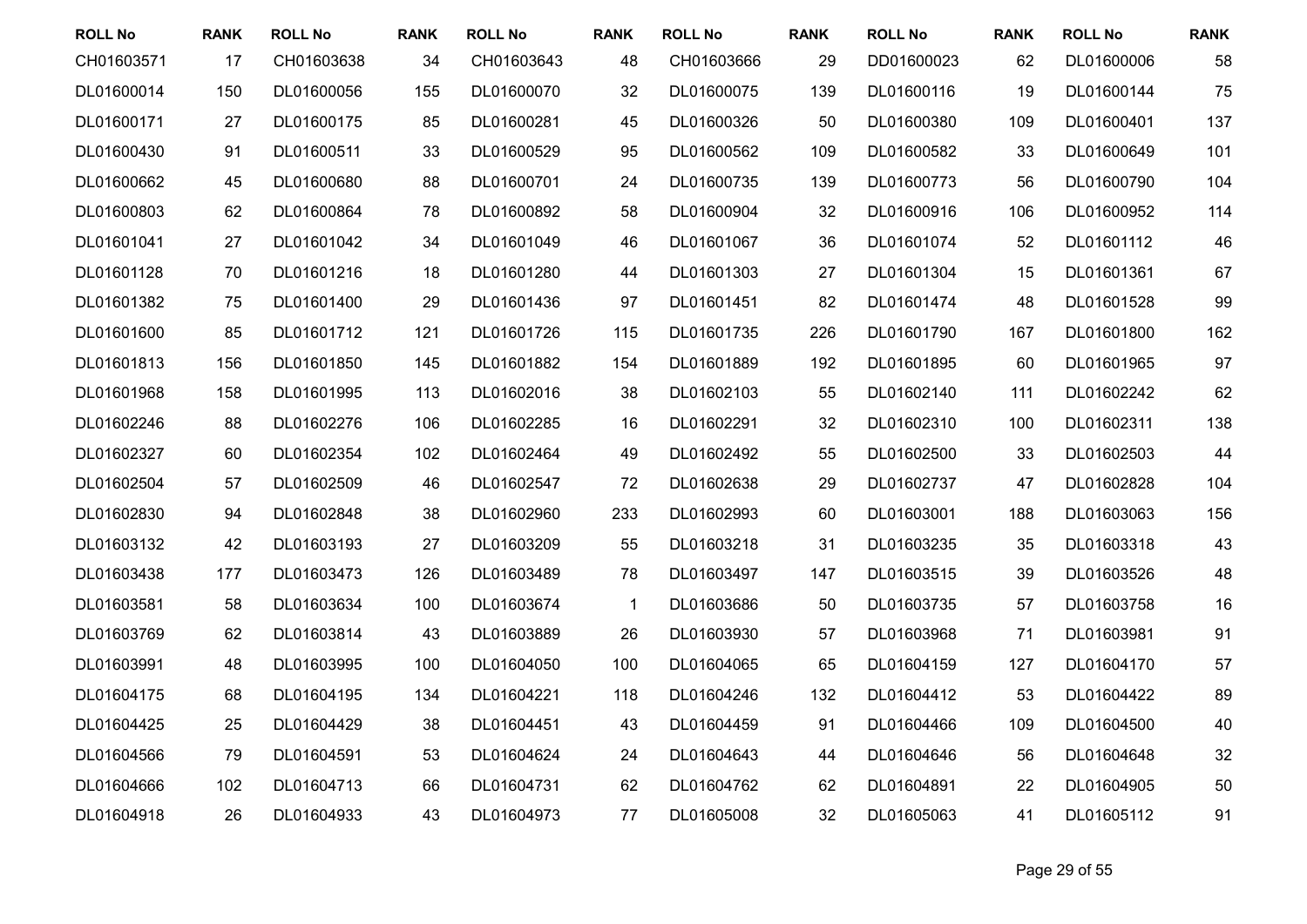| <b>ROLL No</b> | <b>RANK</b> | <b>ROLL No</b> | <b>RANK</b> | <b>ROLL No</b> | <b>RANK</b> | <b>ROLL No</b> | <b>RANK</b> | <b>ROLL No</b> | <b>RANK</b> | <b>ROLL No</b> | <b>RANK</b>              |
|----------------|-------------|----------------|-------------|----------------|-------------|----------------|-------------|----------------|-------------|----------------|--------------------------|
| DL01605202     | 87          | DL01605224     | 41          | DL01605247     | 88          | DL01605251     | 112         | DL01605261     | 45          | DL01605278     | 95                       |
| DL01605432     | 132         | DL01605464     | 157         | DL01605610     | 41          | DL01605631     | 65          | DL01605803     | 50          | DL01605827     | 99                       |
| DL01605839     | 50          | DL01605870     | 40          | DL01605871     | 43          | DL01605877     | 23          | DL01605899     | 103         | DL01605907     | 45                       |
| DL01605923     | 80          | DL01605958     | 150         | DL01606012     | 47          | DL01606085     | 113         | DL01606153     | 84          | DL01606227     | 131                      |
| DL01606242     | 29          | DL01606288     | 77          | DL01606296     | 164         | DL01606316     | 130         | DL01606325     | 28          | DL01606329     | 98                       |
| DL01606339     | 149         | DL01606351     | 98          | DL01606364     | 98          | DL01606409     | 96          | DL01606448     | 170         | DL01606450     | 68                       |
| DL01606526     | 58          | DL01606611     | 52          | DL01606721     | 33          | DL01606724     | 27          | DL01606742     | 4           | DL01606788     | 30                       |
| DL01606793     | 36          | DL01606847     | 27          | DL01606875     | 40          | DL01606900     | 34          | DL01606941     | 69          | DL01606948     | 47                       |
| DL01606952     | 24          | DL01606957     | 45          | DL01606996     | 42          | DL01607009     | 45          | DL01607040     | 17          | DL01607069     | 26                       |
| DL01607135     | 25          | DL01607174     | 55          | DL01607252     | 84          | DL01607292     | 137         | DL01607300     | 80          | DL01607307     | 61                       |
| DL01607341     | 99          | DL01607362     | 85          | DL01607364     | 120         | DL01607388     | 99          | DL01607394     | 94          | DL01607418     | 75                       |
| DL01607430     | 75          | DL01607491     | 28          | DL01607720     | 121         | DL01607762     | 15          | DL01607877     | 14          | DL01607878     | 175                      |
| DL01607884     | 52          | DL01607888     | 172         | DL01607901     | 91          | DL01607906     | 125         | DL01607917     | 155         | DL01607934     | 139                      |
| DL01607960     | 116         | DL01608057     | 234         | DL01608090     | 82          | DL01608111     | 91          | DL01608114     | 154         | DL01608122     | $\overline{\mathcal{A}}$ |
| DL01608274     | 99          | DL01608294     | 31          | DL01608337     | 111         | DL01608344     | 68          | DL01608379     | 51          | DL01608380     | 58                       |
| DL01608387     | 92          | DL01608418     | 41          | DL01608472     | 30          | DL01608478     | 112         | DL01608487     | 41          | DL01608588     | 21                       |
| DL01608635     | 23          | DL01608654     | 73          | DL01608665     | 18          | DL01608670     | 28          | DL01608688     | 25          | DL01608691     | 31                       |
| DL01608716     | 43          | DL01608729     | 63          | DL01608734     | 56          | DL01608855     | 36          | DL01608902     | 89          | DL01608921     | 75                       |
| DL01608933     | 68          | DL01608957     | 46          | DL01609147     | 132         | DL01609193     | 82          | DL01609209     | 37          | DL01609224     | 107                      |
| DL01609243     | 59          | DL01609271     | 129         | DL01609302     | 45          | DL01609422     | 94          | DL01609439     | 124         | DL01609446     | 42                       |
| DL01609458     | 106         | DL01609468     | 77          | DL01609491     | 36          | DL01609529     | 159         | DL01609561     | 66          | DL01609678     | 132                      |
| DL01609713     | 141         | DL01609755     | 155         | DL01609787     | 93          | DL01609811     | 101         | DL01609828     | 47          | DL01609839     | 43                       |
| DL01609899     | 29          | DL01609916     | 57          | DL01609920     | 103         | DL01609932     | 45          | DL01609996     | 110         | DL01610013     | 28                       |
| DL01610150     | 148         | DL01610202     | 23          | DL01610209     | 32          | DL01610248     | 43          | DL01610287     | 15          | DL01610327     | 46                       |
| DL01610346     | 32          | DL01610477     | 24          | DL01610508     | 44          | DL01610522     | 162         | DL01610534     | 96          | DL01610541     | 55                       |
| DL01610547     | 103         | DL01610599     | 91          | DL01610628     | 102         | DL01610635     | 111         | DL01610706     | 11          | DL01610800     | 48                       |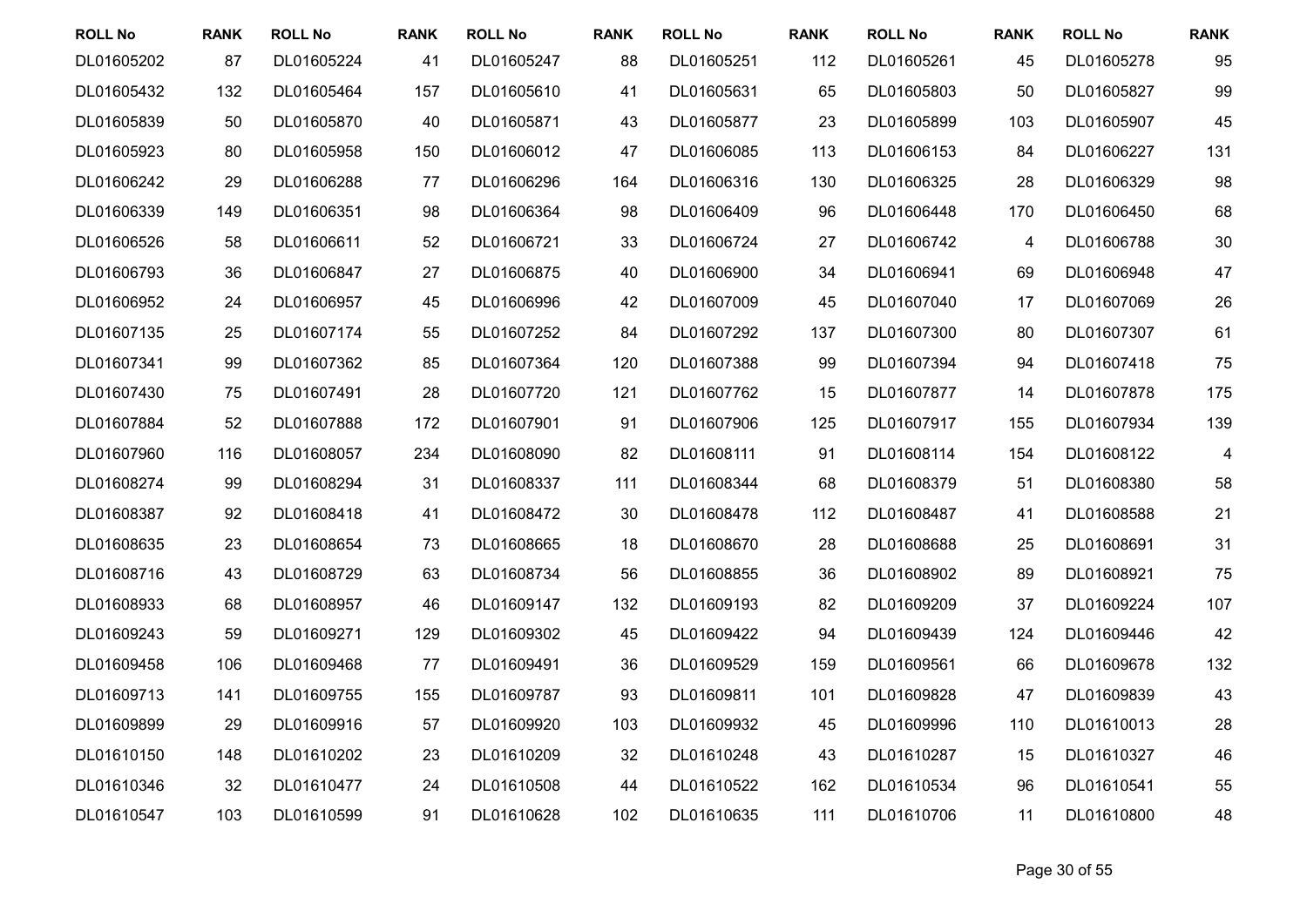| <b>ROLL No</b> | <b>RANK</b> | <b>ROLL No</b> | <b>RANK</b> | <b>ROLL No</b> | <b>RANK</b>    | <b>ROLL No</b> | <b>RANK</b> | <b>ROLL No</b> | <b>RANK</b>     | <b>ROLL No</b> | <b>RANK</b>      |
|----------------|-------------|----------------|-------------|----------------|----------------|----------------|-------------|----------------|-----------------|----------------|------------------|
| GJ01600382     | 101         | GJ01600627     | 105         | GJ01600681     | 109            | GJ01600691     | 14          | GJ01600729     | 97              | GJ01600752     | 64               |
| GJ01600875     | 86          | GJ01601229     | 48          | GJ01601232     | 30             | GJ01601456     | 78          | GJ01601474     | 122             | GJ01601513     | 74               |
| GJ01601517     | 60          | GJ01601684     | 43          | GJ02600004     | 182            | GJ02600400     | 16          | GJ02600472     | 38              | GJ03600004     | 41               |
| GJ03600015     | 39          | GJ06600028     | 181         | GJ06600100     | 70             | GJ07600005     | 79          | GJ07600011     | 121             | GJ07600021     | 244              |
| GJ07600042     | 33          | GJ07600162     | 50          | GJ07600164     | 51             | GJ07600188     | 155         | GJ08600090     | 111             | GJ08600277     | 56               |
| GJ08600353     | 95          | GJ10600100     | 92          | GJ10600220     | 52             | GJ10600279     | 45          | GJ10600380     | 20              | GJ10600400     | 22               |
| GJ10600546     | 103         | GJ10600565     | 76          | GJ10600708     | 84             | GJ11600060     | 95          | GJ11600144     | 239             | GJ11600180     | 63               |
| GJ11600288     | 125         | GJ11600427     | 168         | GJ11600429     | 54             | GJ11600473     | 68          | GJ11600488     | 96              | GJ11600532     | 68               |
| GJ11600586     | 68          | GJ11600715     | 14          | GJ11600856     | 45             | GJ11600968     | 80          | GJ11601097     | 48              | GJ12600007     | 118              |
| GJ12600042     | 163         | GJ12600116     | 53          | GJ12600156     | 45             | GJ12600240     | 145         | GJ12600263     | 68              | GJ12600337     | 26               |
| GJ12600357     | 67          | GJ12600475     | 161         | GJ12600532     | 39             | GJ12600560     | 160         | GJ12600602     | 43              | GJ12600685     | 32               |
| GJ12600736     | 27          | GJ12600911     | 24          | GJ13600010     | 243            | GJ13600215     | 78          | GJ13600224     | 159             | GJ14600009     | 173              |
| GJ14600035     | 35          | GO01600193     | 44          | GO01600258     | 57             | GO01600362     | 148         | GO01600369     | 26              | GO01600377     | 101              |
| GO01600389     | 92          | GO01600445     | 92          | HP01600011     | 226            | HP01600079     | 29          | HP01600143     | 62              | HP01600228     | 131              |
| HP03600222     | 26          | HP03600254     | 155         | HP03600269     | 106            | HP03600343     | 69          | HP03600352     | 47              | HP03600384     | 46               |
| HP03600473     | 94          | HP03600556     | 167         | HP04600013     | 51             | HP04600020     | 146         | HP04600036     | 87              | HP04600052     | $\boldsymbol{9}$ |
| HP04600053     | 4           | HP04600110     | 4           | HP04600117     | $\overline{7}$ | HP04600118     | 8           | HP04600124     | 11              | HP04600132     | 12               |
| HP04600194     | 50          | HP04600198     | 5           | HP04600206     | 27             | HP04600211     | 173         | HP04600235     | 97              | HP04600297     | $\overline{7}$   |
| HP04600298     | 29          | HP04600457     | 48          | HP04600466     | 98             | HP04600487     | 54          | HP04600493     | 141             | HP04600559     | $\overline{c}$   |
| HP04600605     | 6           | HP04600670     | 3           | HP04600731     | $\overline{7}$ | HP04600753     | 7           | HP04600770     | 9               | HP04600864     | $\overline{7}$   |
| HP04600871     | 5           | HP04600885     | $\,6$       | HP04600926     | 137            | HP04600947     | 148         | HP04600992     | $6\phantom{1}6$ | HP04600996     | 9                |
| HP04601007     | 25          | HP04601028     | 21          | HP04601046     | $\sqrt{5}$     | HP04601055     | 9           | HP04601085     | 85              | HP04601086     | 21               |
| HP04601090     | 45          | HP06600033     | 117         | HP06600049     | 22             | HP06600167     | 93          | HP06600170     | 57              | HP06600199     | 47               |
| HP06600245     | 165         | HP06600406     | 25          | HP06600538     | 33             | HP06600629     | 59          | HP06600730     | 148             | HP06600746     | 42               |
| HP07600025     | 26          | HP07600034     | 131         | HP07600190     | 64             | HP08600037     | 225         | HP08600088     | 31              | HP08600227     | 18               |
| HP08600344     | 79          | HP09600090     | 35          | HP09600133     | 30             | HP09600141     | 56          | HP10600007     | 159             | HP10600016     | 134              |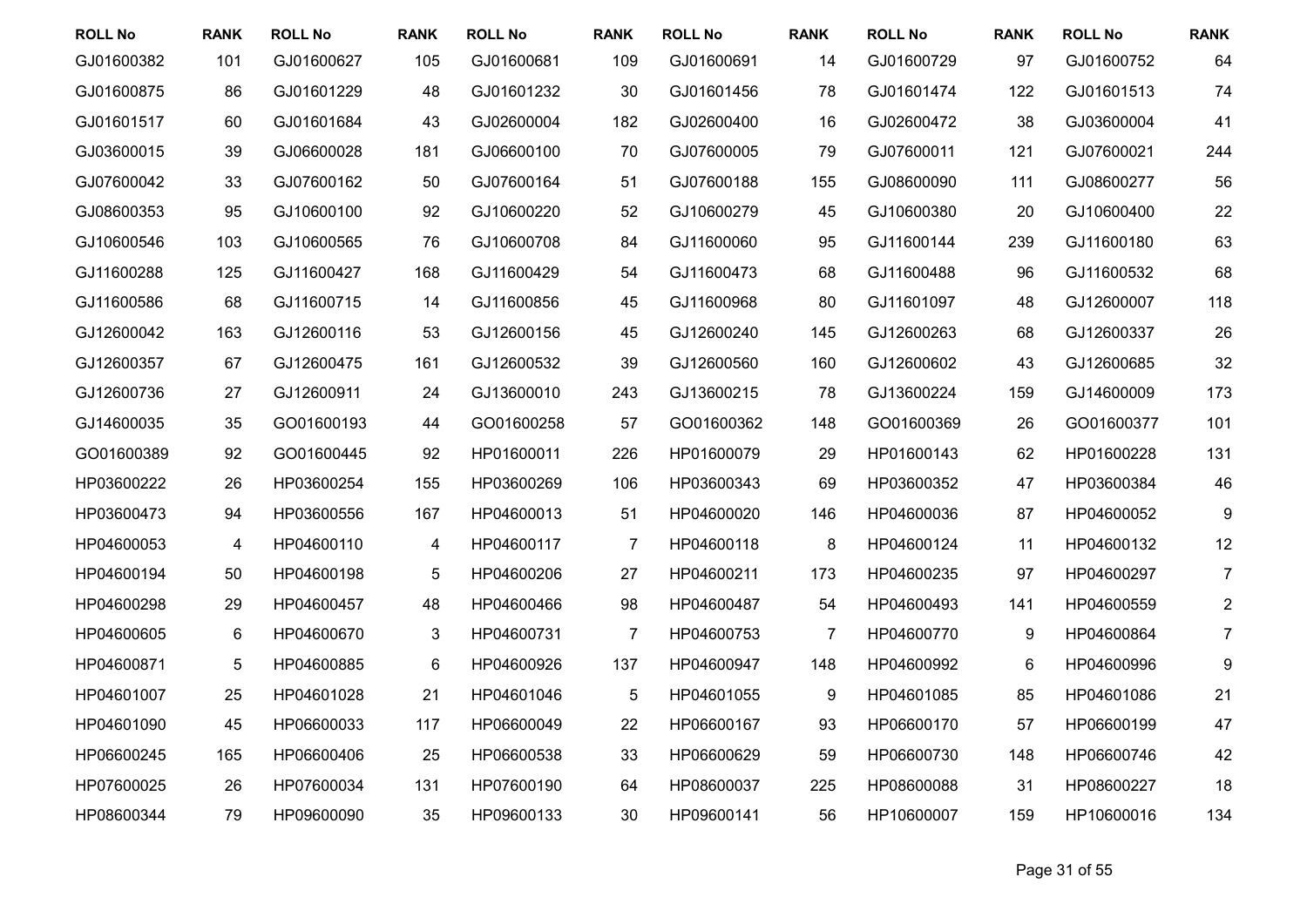| <b>ROLL No</b> | <b>RANK</b> | <b>ROLL No</b> | <b>RANK</b> | <b>ROLL No</b> | <b>RANK</b> | <b>ROLL No</b> | <b>RANK</b>  | <b>ROLL No</b> | <b>RANK</b> | <b>ROLL No</b> | <b>RANK</b> |
|----------------|-------------|----------------|-------------|----------------|-------------|----------------|--------------|----------------|-------------|----------------|-------------|
| HR01600129     | 89          | HR01600142     | 87          | HR01600189     | 108         | HR01600201     | 36           | HR01600227     | 136         | HR01600391     | 26          |
| HR01600447     | 45          | HR01600464     | 59          | HR03600034     | 174         | HR03600051     | 31           | HR03600087     | 150         | HR03600117     | 113         |
| HR03600137     | 143         | HR03600294     | 142         | HR03600298     | 55          | HR03600337     | 107          | HR03600344     | 33          | HR03600360     | 111         |
| HR03600382     | 71          | HR03600386     | 43          | HR03600409     | 121         | HR03600437     | 53           | HR03600488     | 112         | HR03600498     | 26          |
| HR03600506     | 51          | HR03600519     | 136         | HR03600538     | 36          | HR03600589     | 68           | HR03600671     | 32          | HR03600676     | 39          |
| HR03600730     | 51          | HR03600865     | 70          | HR03600936     | 136         | HR03601029     | 33           | HR03601039     | 88          | HR03601050     | 126         |
| HR03601190     | 51          | HR03601283     | 98          | HR03601296     | 102         | HR04600005     | 53           | HR04600046     | 125         | HR04600085     | 149         |
| HR04600130     | 135         | HR04600208     | 56          | HR04600365     | 99          | HR04600379     | $\mathbf{1}$ | HR04600383     | 89          | HR04600501     | 115         |
| HR04600508     | 97          | HR04600588     | 47          | HR04600616     | 59          | HR04600639     | 31           | HR04600767     | 62          | HR04600782     | 98          |
| HR04600822     | 48          | HR04600857     | 24          | HR04600873     | 58          | HR04600884     | 102          | HR04600904     | 58          | HR04600931     | 106         |
| HR04601005     | 110         | HR04601070     | 96          | HR04601088     | 54          | HR04601094     | 22           | HR04601116     | 20          | HR04601156     | 44          |
| HR04601199     | 56          | HR04601337     | 12          | HR04601346     | 27          | HR04601449     | 51           | HR04601451     | 102         | HR04601464     | 100         |
| HR04601482     | 4           | HR04601500     | 74          | HR04601508     | 85          | HR04601518     | 88           | HR04601525     | 88          | HR04601560     | 87          |
| HR04601627     | 69          | HR04601855     | 143         | HR04601859     | 130         | HR04601872     | 131          | HR04601982     | 143         | HR04601995     | 218         |
| HR04602068     | 131         | HR04602073     | 97          | HR04602079     | 17          | HR04602081     | 40           | HR04602102     | 103         | HR04602134     | 84          |
| HR04602138     | 59          | HR04602237     | 98          | HR04602244     | 124         | HR04602251     | 92           | HR04602291     | 60          | HR04602311     | 54          |
| HR04602324     | 96          | HR04602486     | 57          | HR04602622     | 48          | HR04602662     | 53           | HR04602688     | 97          | HR04602707     | 67          |
| HR04602726     | 8           | HR04602926     | 14          | HR04602982     | 159         | HR04602997     | 144          | HR04603140     | 46          | HR04603149     | 76          |
| HR04603197     | 61          | HR04603289     | 18          | HR04603377     | 40          | HR04603412     | 57           | HR04603467     | 50          | HR04603470     | 47          |
| HR04603526     | 64          | HR04603587     | 22          | HR04603822     | 41          | HR04603849     | 44           | HR04603928     | 54          | HR04603931     | 41          |
| HR04603936     | 74          | HR05600089     | 102         | HR05600097     | 150         | HR05600113     | 115          | HR05600121     | 53          | HR05600159     | 61          |
| HR05600223     | 94          | HR05600263     | 119         | HR05600382     | 65          | HR05600405     | 49           | HR05600414     | 55          | HR05600425     | 31          |
| HR05600426     | 25          | HR05600436     | 57          | HR05600439     | 113         | HR05600454     | 107          | HR05600461     | 87          | HR05600466     | 105         |
| HR05600470     | 93          | HR05600475     | 49          | HR05600503     | 61          | HR05600521     | 59           | HR05600541     | 89          | HR05600612     | 75          |
| HR05600700     | 106         | HR05600731     | 26          | HR05600749     | 94          | HR05600757     | 46           | HR05600794     | 56          | HR05600831     | 34          |
| HR05600842     | 124         | HR05600882     | 100         | HR05600977     | 44          | HR05600997     | 50           | HR05601016     | 26          | HR05601018     | 28          |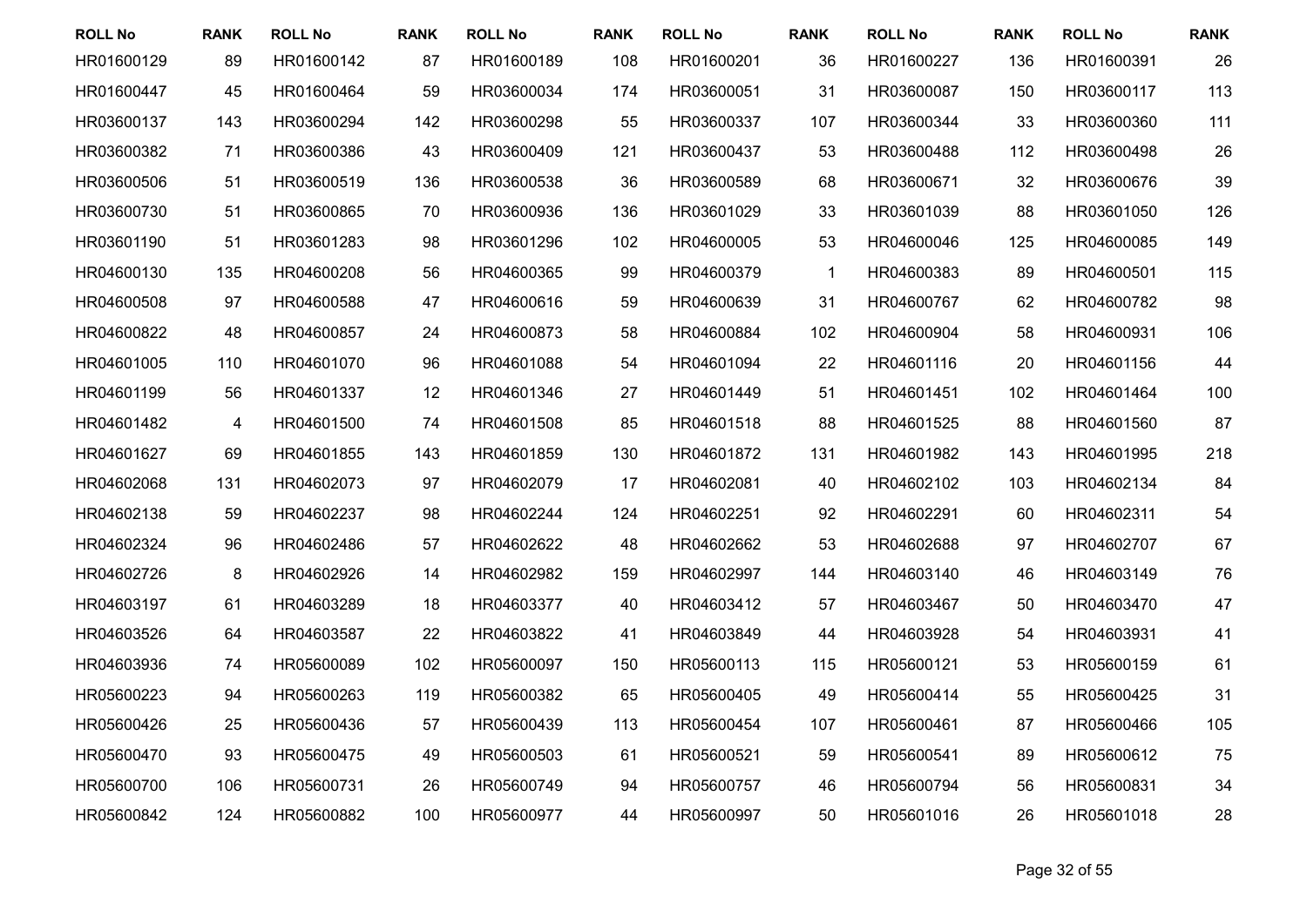| <b>ROLL No</b> | <b>RANK</b> | <b>ROLL No</b> | <b>RANK</b> | <b>ROLL No</b> | <b>RANK</b> | <b>ROLL No</b> | <b>RANK</b> | <b>ROLL No</b> | <b>RANK</b> | <b>ROLL No</b> | <b>RANK</b> |
|----------------|-------------|----------------|-------------|----------------|-------------|----------------|-------------|----------------|-------------|----------------|-------------|
| HR05601025     | 49          | HR05601069     | 32          | HR05601110     | 64          | HR05601149     | 48          | HR05601194     | 33          | HR05601284     | 49          |
| HR05601306     | 82          | HR05601325     | 139         | HR05601347     | 50          | HR05601353     | 31          | HR05601407     | 18          | HR05601429     | 37          |
| HR05601437     | 72          | HR05601439     | 25          | HR05601447     | 128         | HR05601450     | 88          | HR05601491     | 98          | HR05601653     | 87          |
| HR05601685     | 78          | HR05601775     | 105         | HR05601816     | 142         | HR05601842     | 45          | HR05601843     | 107         | HR05601903     | 114         |
| HR05601904     | 44          | HR05601905     | 46          | HR05601945     | 98          | HR05601950     | 32          | HR05601961     | 139         | HR05601972     | 68          |
| HR05602088     | 31          | HR05602220     | 59          | HR05602342     | 61          | HR05602352     | 187         | HR05602357     | 153         | HR05602491     | 65          |
| HR05602502     | 22          | HR05602614     | 42          | HR05602655     | 73          | HR05602680     | 32          | HR05602699     | 37          | HR05602746     | 19          |
| HR05602766     | 31          | HR05602780     | 27          | HR05602895     | $\sqrt{3}$  | HR05602910     | 97          | HR05602911     | 103         | HR05602936     | 45          |
| HR05602993     | 130         | HR05603152     | 149         | HR05603161     | 108         | HR05603263     | 111         | HR05603515     | 42          | HR05603527     | 68          |
| HR05603530     | 37          | HR05603628     | 41          | HR05603645     | 66          | HR05603653     | 92          | HR05603661     | 93          | HR05603711     | 39          |
| HR05603717     | 79          | HR05603723     | 59          | HR05603765     | 62          | HR05603770     | 89          | HR05603796     | 164         | HR05603806     | 160         |
| HR05603807     | 137         | HR05603816     | 140         | HR05603827     | 166         | HR05603884     | 125         | HR05603917     | 142         | HR05603933     | 73          |
| HR05604211     | 17          | HR05604213     | 47          | HR05604237     | 29          | HR05604249     | 52          | HR05604277     | 43          | HR05604299     | 46          |
| HR05604313     | 28          | HR05604317     | 52          | HR05604318     | 30          | HR05604332     | 34          | HR05604348     | 27          | HR05604356     | 30          |
| HR05604374     | 38          | HR05604409     | 48          | HR05604424     | 71          | HR05604628     | 53          | HR05604646     | 53          | HR05604666     | 71          |
| HR05604675     | 128         | HR05604680     | 89          | HR05604700     | 99          | HR05604732     | 99          | HR05604751     | 35          | HR05604858     | 24          |
| HR05604963     | 93          | HR05605122     | 123         | HR05605218     | 25          | HR05605368     | 10          | HR05605446     | 26          | HR05605455     | 67          |
| HR05605473     | 38          | HR05605525     | 54          | HR05605540     | 90          | HR05605586     | 76          | HR05605587     | 82          | HR05605622     | 69          |
| HR05605701     | 82          | HR05605717     | 49          | HR05605735     | 86          | HR05605740     | 22          | HR05605748     | 97          | HR06600017     | 200         |
| HR06600064     | 148         | HR06600151     | 27          | HR06600153     | 18          | HR06600156     | 45          | HR06600168     | 50          | HR06600191     | 39          |
| HR06600201     | 25          | HR06600248     | 134         | HR06600289     | 93          | HR06600299     | 48          | HR06600367     | 90          | HR06600368     | 70          |
| HR06600370     | 44          | HR06600394     | 65          | HR06600464     | 84          | HR06600509     | 72          | HR06600522     | 106         | HR06600525     | 51          |
| HR06600560     | 106         | HR06600635     | 67          | HR06600664     | 31          | HR07600082     | 96          | HR07600116     | 119         | HR07600126     | 165         |
| HR07600262     | 115         | HR07600274     | 35          | HR07600278     | 23          | HR07600294     | 57          | HR07600319     | 131         | HR07600365     | 55          |
| HR07600413     | 120         | HR07600420     | 86          | HR07600430     | 32          | HR07600449     | 98          | HR07600455     | 98          | HR07600469     | 62          |
| HR07600487     | 106         | HR07600572     | 24          | HR07600598     | 44          | HR07600600     | 41          | HR07600634     | 49          | HR07600663     | 34          |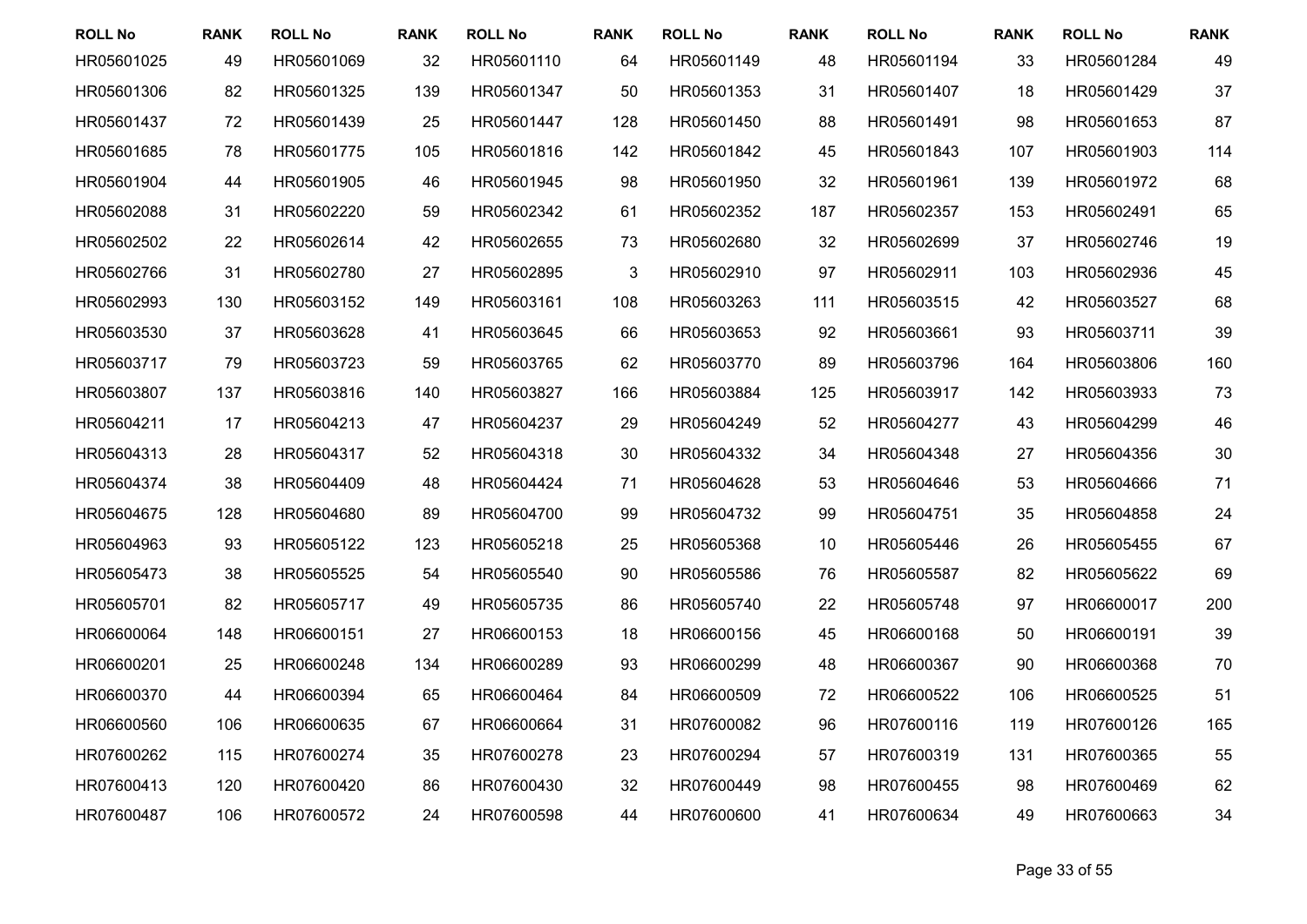| <b>ROLL No</b> | <b>RANK</b> | <b>ROLL No</b> | <b>RANK</b> | <b>ROLL No</b> | <b>RANK</b> | <b>ROLL No</b> | <b>RANK</b> | <b>ROLL No</b> | <b>RANK</b> | <b>ROLL No</b> | <b>RANK</b>    |
|----------------|-------------|----------------|-------------|----------------|-------------|----------------|-------------|----------------|-------------|----------------|----------------|
| HR07600745     | 44          | HR07600746     | 75          | HR07600749     | 81          | HR07600753     | 94          | HR07600758     | 50          | HR07600781     | 63             |
| HR07600787     | 94          | HR07600794     | 70          | HR07600797     | 89          | HR07600798     | 59          | HR07600809     | 38          | HR07600837     | 57             |
| HR07600955     | 170         | HR07600994     | 32          | HR07601145     | 34          | HR07601154     | 34          | HR07601166     | 47          | HR07601273     | 24             |
| HR07601297     | 72          | HR07601309     | 27          | HR07601314     | 83          | HR07601318     | 49          | HR07601343     | 92          | HR07601354     | 73             |
| HR07601410     | 57          | HR07601465     | 54          | HR07601487     | 36          | HR07601507     | 90          | HR07601516     | 38          | HR07601541     | 99             |
| HR07601572     | 31          | HR07601605     | 71          | HR08600021     | 105         | HR08600060     | 53          | HR08600154     | 99          | HR08600186     | 61             |
| HR08600205     | 82          | HR08600502     | 88          | HR08600504     | 86          | HR08600559     | 16          | HR08600609     | 101         | HR08600620     | 96             |
| HR08600668     | 123         | HR08600676     | 33          | HR08600741     | 57          | HR08600769     | 52          | HR08600771     | 35          | HR08600782     | 33             |
| HR08600784     | 53          | HR08600817     | 65          | HR08600899     | 15          | HR08600975     | 104         | HR08600978     | 30          | HR08600981     | $\overline{7}$ |
| HR08600986     | 130         | HR08600989     | 121         | HR09600139     | 28          | HR09600155     | 76          | HR09600195     | 52          | HR09600266     | 97             |
| HR09600298     | 111         | HR09600302     | 27          | HR09600315     | 61          | HR09600354     | 45          | HR09600403     | 101         | HR09600429     | 40             |
| HR09600436     | 97          | HR09600483     | 55          | HR09600498     | 90          | HR09600507     | 139         | HR09600551     | 62          | HR09600552     | 110            |
| HR09600554     | 58          | HR09600597     | 52          | HR09600610     | 141         | HR09600619     | 15          | HR09600630     | 36          | HR09600632     | 104            |
| HR09600697     | 12          | HR09600733     | 18          | HR09600741     | 42          | HR09600776     | 41          | HR09600922     | 26          | HR09600924     | 25             |
| HR09600953     | 26          | HR09600968     | 37          | HR09600982     | 72          | HR09600983     | 19          | HR09600997     | 46          | HR09601008     | 22             |
| HR09601014     | 6           | HR09601017     | 34          | HR09601020     | 31          | HR09601022     | 46          | HR09601027     | 56          | HR09601032     | 117            |
| HR09601040     | 22          | HR09601041     | 34          | HR09601048     | 65          | HR09601049     | 56          | HR09601054     | 53          | HR09601062     | 22             |
| HR09601075     | 84          | HR09601096     | 60          | HR09601103     | 49          | HR09601129     | 43          | HR09601151     | 100         | HR09601156     | 47             |
| HR09601160     | 55          | HR09601165     | 13          | HR09601218     | 22          | HR09601263     | 159         | HR09601310     | 33          | HR09601333     | 47             |
| HR09601339     | 36          | HR09601349     | 47          | HR09601569     | $\bf 8$     | HR09601620     | 26          | HR09601632     | 39          | HR09601704     | 84             |
| HR09601717     | 45          | HR09601810     | 45          | HR09601826     | 39          | HR09601831     | 59          | HR09601834     | 3           | HR09601942     | 68             |
| HR09601954     | 19          | HR09602019     | 21          | HR09602060     | 19          | HR09602079     | 28          | HR09602088     | 25          | HR10600001     | 17             |
| HR10600051     | 179         | HR10600064     | 89          | HR10600072     | 63          | HR10600104     | 134         | HR10600117     | 83          | HR10600178     | 22             |
| HR10600289     | 26          | HR10600302     | 17          | HR10600340     | 12          | JH01600003     | 75          | JH01600054     | 201         | JH01600056     | 170            |
| JH01600161     | 147         | JH01600175     | 104         | JH01600294     | 96          | JH01600309     | 85          | JH01600321     | 95          | JH01600327     | 109            |
| JH01600381     | 46          | JH01600382     | 74          | JH02600021     | 68          | JH02600070     | 75          | JH02600088     | 77          | JH02600096     | 136            |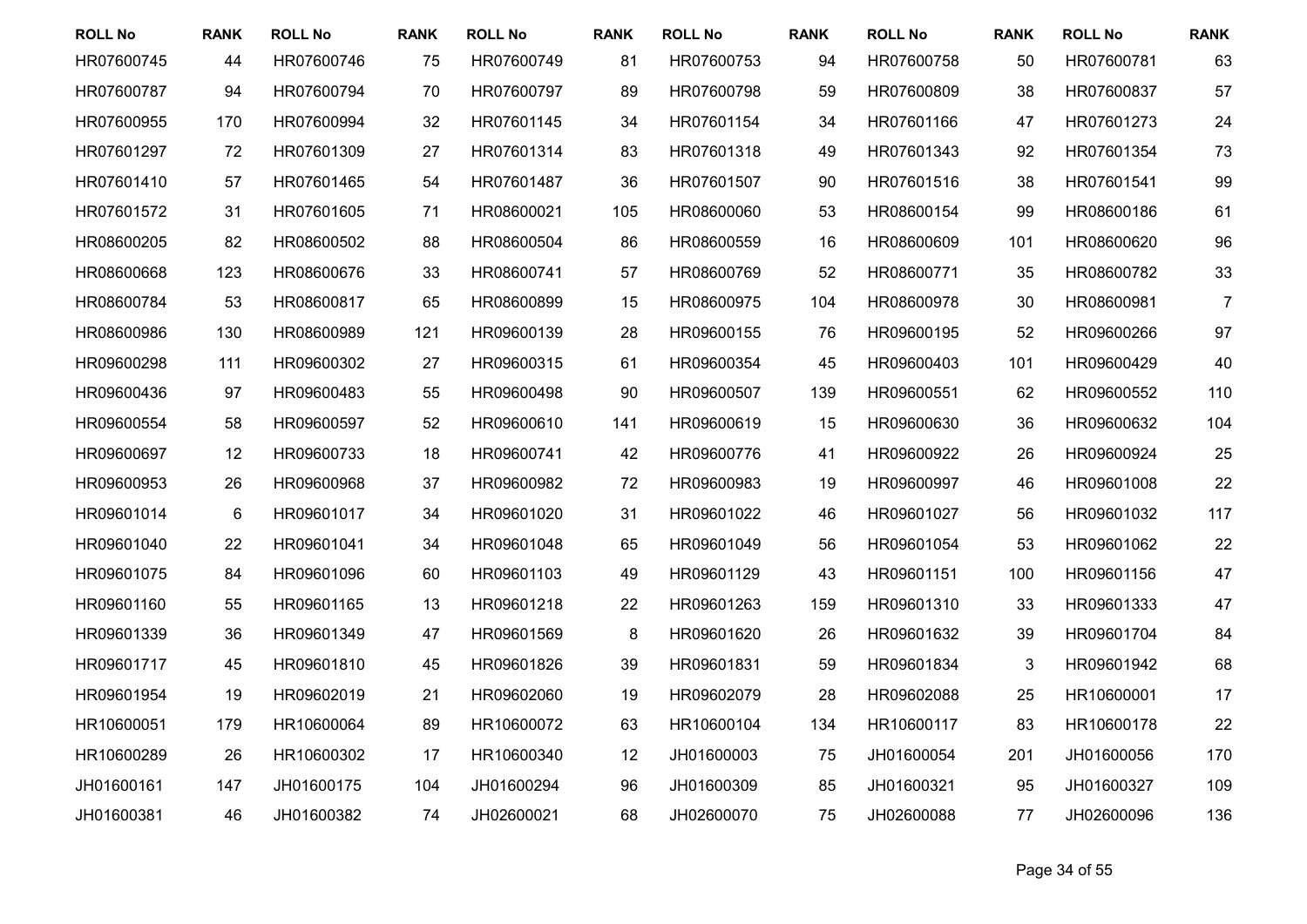| <b>ROLL No</b> | <b>RANK</b> | <b>ROLL No</b> | <b>RANK</b> | <b>ROLL No</b> | <b>RANK</b> | <b>ROLL No</b> | <b>RANK</b> | <b>ROLL No</b> | <b>RANK</b> | <b>ROLL No</b> | <b>RANK</b> |
|----------------|-------------|----------------|-------------|----------------|-------------|----------------|-------------|----------------|-------------|----------------|-------------|
| JH02600241     | 25          | JH02600244     | 158         | JH02600328     | 52          | JH02600404     | 55          | JH02600423     | 53          | JH02600431     | 33          |
| JH02600537     | 77          | JH02600564     | 135         | JH03600061     | 229         | JH03600089     | 46          | JH03600163     | 107         | JH03600204     | 61          |
| JH03600290     | 147         | JH03600302     | 39          | JH03600410     | 43          | JH04600095     | 134         | JH04600103     | 174         | JH04600119     | 169         |
| JH04600357     | 48          | JH04600565     | 173         | JH04600703     | 23          | JH04600784     | 89          | JH04600806     | 47          | JH04600845     | 103         |
| JH04601029     | 132         | JH04601078     | 85          | JH04601097     | 24          | JH04601127     | 161         | JH04601137     | 102         | JH04601139     | 130         |
| JH04601155     | 98          | JH04601266     | 181         | JH04601306     | 98          | JH04601485     | 56          | JH04601486     | 56          | JH04601582     | 52          |
| JH04601647     | 76          | JH04601736     | 156         | JH04601944     | 141         | JH04601948     | 45          | JH04602069     | 47          | JH05600011     | 71          |
| JH05600101     | 42          | JH05600206     | 85          | JH05600249     | 51          | JH05600265     | 49          | JH05600274     | 54          | JH05600292     | 22          |
| JH05600297     | 47          | JH05600351     | 131         | JK01600129     | 84          | JK01600318     | 64          | JK01600321     | 60          | JK01600333     | 56          |
| JK02600280     | 66          | JK02600327     | 43          | JK02600334     | 159         | JK02600339     | 243         | JK02600352     | 215         | JK02600578     | 93          |
| JK02600580     | 61          | JK02600593     | 63          | JK02600620     | 157         | JK02600621     | 61          | JK02600626     | 115         | JK02600660     | 67          |
| JK02600663     | 35          | JK02600684     | 59          | JK02600694     | 87          | JK02600708     | 47          | JK02600744     | 157         | JK02600747     | 63          |
| JK02600775     | 105         | JK02600794     | 65          | JK02600935     | 27          | JK02600946     | 67          | JK02600950     | 165         | JK02600956     | 23          |
| JK02601020     | 36          | JK02601038     | 11          | JK02601075     | 54          | JK02601076     | 83          | JK02601089     | 52          | JK02601166     | 170         |
| JK02601168     | 149         | JK02601186     | 172         | JK02601261     | 24          | JK02601522     | 32          | JK02601547     | 68          | JK02601559     | 49          |
| JK02601641     | 53          | JK02601644     | 58          | JK02601645     | 33          | JK02601770     | 16          | JK02601841     | 25          | JK02601843     | 30          |
| JK02602090     | 144         | JK02602110     | 146         | JK02602152     | 38          | JK02602381     | 129         | JK02602416     | 178         | JK02602428     | 103         |
| JK02602502     | 38          | JK02602520     | 54          | JK02602541     | 51          | JK02602564     | 143         | JK02602588     | 132         | JK02602591     | 161         |
| JK02602673     | 62          | JK02602709     | 59          | JK02602712     | 125         | JK02602716     | 160         | JK02602733     | 144         | JK02602764     | 178         |
| JK02602787     | 158         | JK02602815     | 122         | JK02602883     | 147         | JK02602902     | 102         | JK03600022     | 122         | JK03600169     | 149         |
| JK03600181     | 132         | JK03600201     | 90          | JK03600269     | 46          | JK03600322     | 33          | JK04600041     | 25          | JK04600059     | 46          |
| JK04600103     | 152         | JK04600171     | 63          | JK04600301     | 64          | JK04600302     | 12          | JK04600308     | 28          | JK04600364     | 29          |
| JK04600386     | 19          | JK04600592     | 86          | JK04600681     | 32          | JK04600816     | 29          | JK04600916     | 64          | JK04601075     | 86          |
| JK04601086     | 132         | JK04601167     | 29          | JK04601277     | 96          | JK04601327     | 29          | JK04601414     | 21          | JK04601455     | 57          |
| JK04601579     | 28          | JK04601732     | 44          | JK04601787     | 55          | JK04601816     | 230         | JK04601955     | 68          | JK04602259     | 29          |
| JK04602290     | 68          | JK04602508     | 67          | JK04602543     | 58          | JK04602545     | 46          | JK04602587     | 33          | JK04602710     | 67          |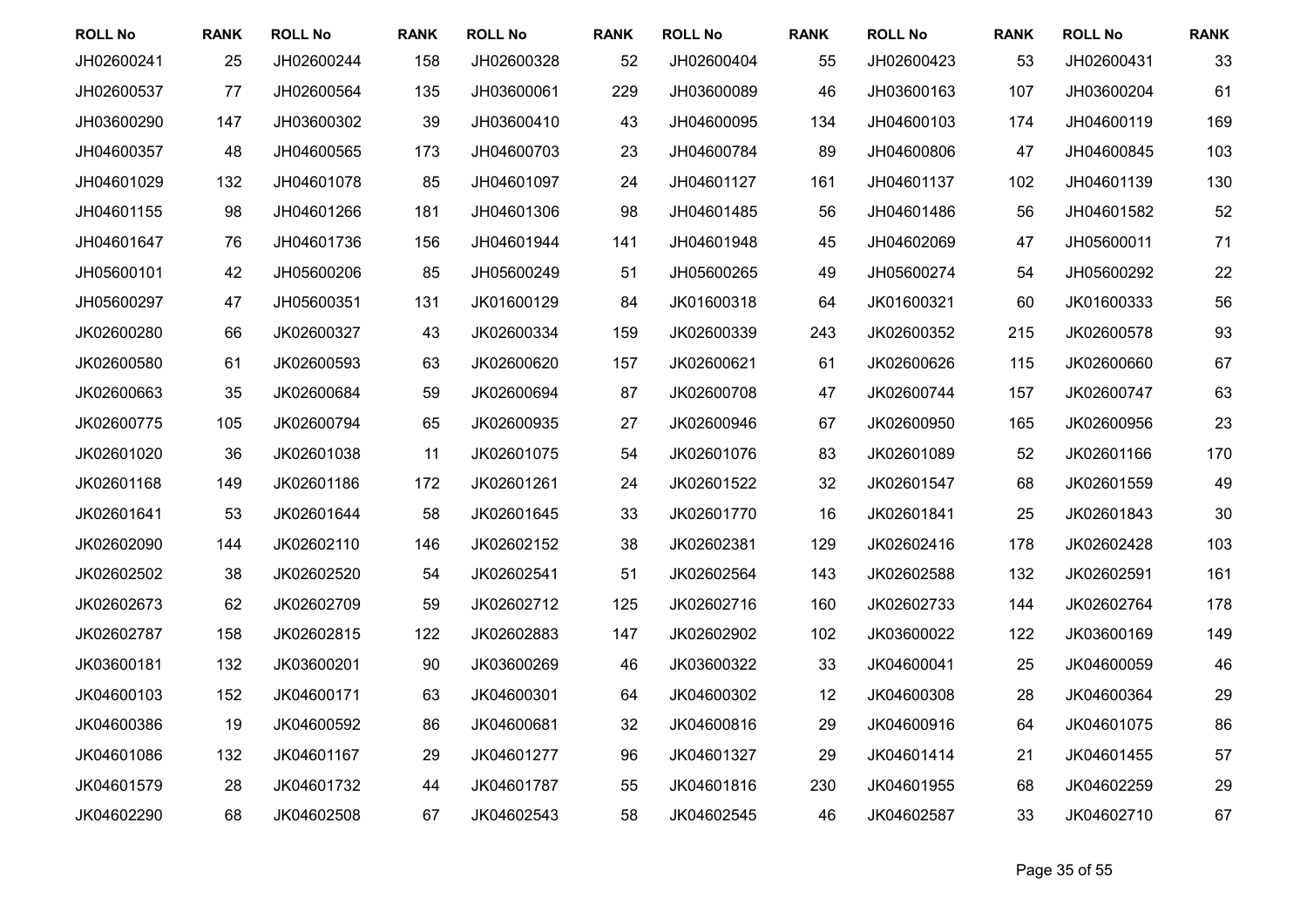| <b>ROLL No</b> | <b>RANK</b> | <b>ROLL No</b> | <b>RANK</b> | <b>ROLL No</b> | <b>RANK</b> | <b>ROLL No</b> | <b>RANK</b> | <b>ROLL No</b> | <b>RANK</b> | <b>ROLL No</b> | <b>RANK</b> |
|----------------|-------------|----------------|-------------|----------------|-------------|----------------|-------------|----------------|-------------|----------------|-------------|
| JK04602719     | 57          | JK04602724     | 65          | JK04602790     | 174         | JK04602900     | 107         | JK04602908     | 82          | KK02600134     | 87          |
| KK03600130     | 54          | KK03600245     | 147         | KK04600159     | 36          | KK04600184     | 45          | KK04600219     | 97          | KK04600222     | 223         |
| KK04600242     | 88          | KK04600463     | 43          | KK04600789     | 70          | KK04601043     | 74          | KK04601049     | 44          | KK04601148     | 20          |
| KK04601264     | 47          | KK04601287     | 155         | KK04601353     | 145         | KK04601410     | 101         | KK04601434     | 212         | KK04601451     | 174         |
| KK04601493     | 37          | KK04601603     | 141         | KK04601629     | 45          | KK04602075     | 46          | KK04602087     | 174         | KK04602214     | 24          |
| KK04602289     | 90          | KK04602375     | 62          | KK04602438     | 33          | KK04602480     | 18          | KK04602482     | 42          | KK04602598     | 42          |
| KK04602672     | 30          | KK04602866     | 140         | KK04603009     | 60          | KK04603064     | 53          | KK04603137     | 54          | KK04603277     | 57          |
| KK04603291     | 26          | KK04603397     | 101         | KK04603426     | 113         | KK04603462     | 35          | KK04603512     | 109         | KK04603524     | 49          |
| KK06600102     | 84          | KK08600431     | 153         | KK10600019     | 223         | KK10600020     | 85          | KK10600125     | 65          | KK10600164     | 244         |
| KK10600167     | 172         | KK10600311     | 50          | KK10600317     | 93          | KK10600332     | 101         | KK10600356     | 87          | KK10600433     | 37          |
| KK10600962     | 47          | KK12600097     | 242         | KK12600135     | 103         | KK12600149     | 23          | KK12600169     | 37          | KK12600220     | 88          |
| KK12600476     | 87          | KK14600015     | 39          | KK14600140     | 54          | KK14600264     | 135         | KK14600444     | 142         | KK14600526     | 58          |
| KK14600548     | 42          | KK14600608     | 83          | KK14600621     | 58          | KK14600792     | 50          | KK15600020     | 109         | KK17600193     | 40          |
| KL01600138     | 245         | KL01600161     | 45          | KL01600175     | 63          | KL01600196     | 103         | KL01600233     | 87          | KL01600518     | 42          |
| KL01600580     | 172         | KL01600616     | 61          | KL01600663     | 95          | KL04600015     | 52          | KL04600086     | 88          | KL04600091     | 26          |
| KL04600299     | 81          | KL04600300     | 79          | KL04600323     | 144         | KL04600587     | 133         | KL04600653     | 29          | KL04600662     | 144         |
| KL04600671     | 45          | KL04600676     | 38          | KL04600691     | 129         | KL04600717     | 45          | KL04600751     | 45          | KL04600816     | 37          |
| KL04600833     | 111         | KL04600883     | 107         | KL04600957     | 137         | KL04601096     | 43          | KL04601231     | 46          | KL04601256     | 112         |
| KL04601257     | 48          | KL04601268     | 39          | KL04601276     | 108         | KL04601669     | 16          | KL04601729     | 43          | KL04601809     | 50          |
| KL04601817     | 31          | KL04602594     | 74          | KL04602612     | 27          | KL04602810     | 57          | KL04602829     | 69          | KL05600119     | 22          |
| KL05600120     | 21          | KL05600161     | 29          | KL07600025     | 64          | KL07600031     | 126         | KL07600032     | 4           | KL07600071     | 54          |
| KL07600080     | 65          | KL07600094     | 117         | KL07600184     | 115         | KL07600226     | 103         | KL07600287     | 85          | KL07600297     | 62          |
| KL07600323     | 112         | KL07600395     | 42          | KL07600531     | 15          | KL07600558     | 104         | KL07600757     | 62          | KL07600765     | 45          |
| KL07600767     | 74          | KL07600792     | 95          | KL07600794     | 101         | KL07600797     | 91          | KL07600809     | 113         | KL07600850     | 107         |
| KL07600882     | 41          | KL07600909     | 106         | KL07601031     | 25          | KL07601118     | 81          | KL07601121     | 68          | KL07601349     | 149         |
| KL07601355     | 166         | KL07601410     | 164         | KL07601412     | 141         | KL07601508     | 142         | KL07601523     | 89          | KL07601550     | 112         |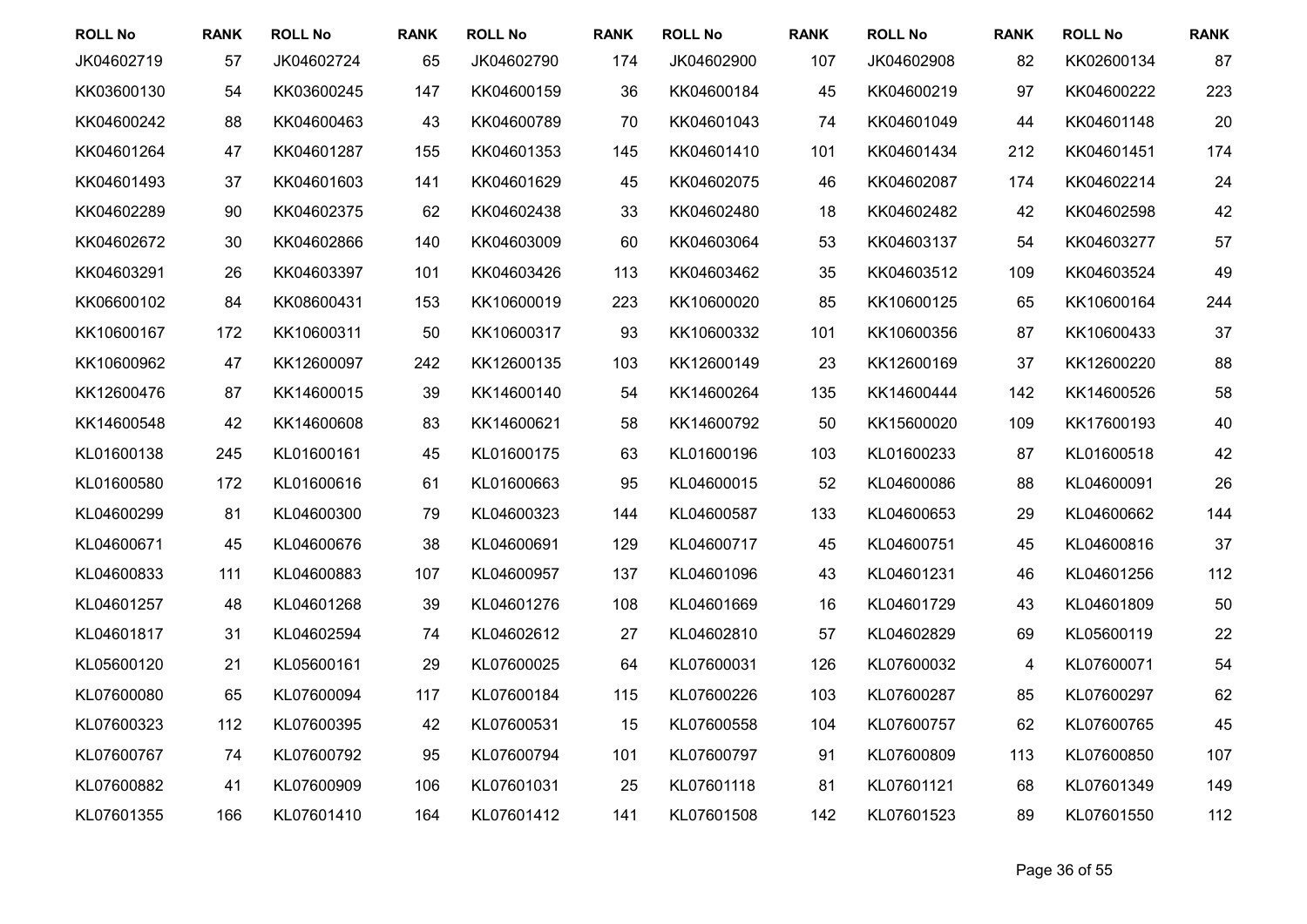| <b>ROLL No</b> | <b>RANK</b> | <b>ROLL No</b> | <b>RANK</b> | <b>ROLL No</b> | <b>RANK</b> | <b>ROLL No</b> | <b>RANK</b> | <b>ROLL No</b> | <b>RANK</b> | <b>ROLL No</b> | <b>RANK</b> |
|----------------|-------------|----------------|-------------|----------------|-------------|----------------|-------------|----------------|-------------|----------------|-------------|
| KL07601570     | 114         | KL07601621     | 52          | KL07601666     | 53          | KL07601667     | 49          | KL07601716     | 104         | KL07601731     | 70          |
| KL08600098     | 107         | KL08600271     | 53          | KL08600273     | 99          | KL08600281     | 115         | KL08600285     | 65          | KL08600394     | 32          |
| KL08600513     | 169         | KL09600001     | 125         | KL09600031     | 104         | KL09600034     | 132         | KL09600056     | 79          | KL09600154     | 35          |
| KL09600221     | 158         | KL09600316     | 129         | KL09600507     | 114         | KL09600563     | 42          | KL09600584     | 32          | KL09600704     | 57          |
| KL09600717     | 48          | KL09600902     | 50          | KL09601067     | 132         | KL09601292     | 17          | KL11600041     | 150         | KL11600111     | 210         |
| KL11600193     | 34          | KL11600386     | 55          | KL11600389     | 61          | KL11600392     | 37          | KL11600399     | 93          | KL11600422     | 63          |
| KL11600468     | 65          | KL11600628     | 54          | KL11600638     | 46          | KL11600678     | 48          | KL11600769     | 68          | KL11600831     | 31          |
| KL11600889     | 28          | KL11601030     | 28          | KL11601058     | 56          | KL11601114     | 61          | KL11601380     | 35          | KL11601407     | 34          |
| KL11601500     | 31          | KL11601541     | 96          | KL11601624     | 35          | KL11601641     | 95          | KL11601740     | 93          | KL12600015     | 60          |
| KL12600021     | 143         | KL12600070     | 85          | KL12600086     | 146         | KL12600087     | 174         | KL12600101     | 173         | KL12600134     | 154         |
| KL12600219     | 142         | KL12600243     | 101         | KL12600354     | 100         | KL12600419     | 81          | KL12600430     | 20          | KL12600444     | 19          |
| KL12600459     | 47          | KL12600548     | 91          | KL12600552     | 77          | KL12600738     | 67          | KL12600770     | 101         | KL12600817     | 105         |
| KL12600843     | 143         | KL12600864     | 102         | KL12600873     | 114         | KL12600887     | 110         | KL12601024     | 83          | KL12601033     | 104         |
| KL12601112     | 166         | KL12601117     | 121         | KL12601142     | 29          | KL12601180     | 95          | KL12601181     | 53          | KL12601200     | 107         |
| KL12601247     | 41          | KL12601276     | 126         | KL12601336     | 43          | KL12601478     | 146         | KL12601502     | 162         | KL12601508     | 105         |
| KL12601541     | 103         | KL12601589     | 48          | KL12601597     | 102         | KL12601632     | 124         | KL12601702     | 93          | KL12601721     | 97          |
| KL12601783     | 95          | KL12601794     | 137         | KL12601828     | 101         | KL12601948     | 92          | KL12601986     | 40          | KL12602043     | 49          |
| KL12602056     | 89          | KL12602206     | 100         | KL12602245     | 59          | KL12602348     | 127         | KL12602410     | 43          | KL12602588     | 54          |
| KL13600012     | 134         | KL13600085     | 162         | KL13600090     | 33          | KL13600138     | 229         | KL13600173     | 105         | KL13600239     | 100         |
| KL13600275     | 44          | KL13600316     | 33          | KL13600362     | 83          | KL13600371     | 95          | KL13600476     | 165         | KL13600510     | 69          |
| KL13600631     | 112         | KL13600640     | 141         | KL13600699     | 51          | KL13600701     | 54          | KL13600837     | 158         | KL13600881     | 113         |
| KL13600926     | 114         | KL13601029     | 53          | KL13601160     | 72          | KL13601221     | 57          | KL13601241     | 103         | KL13601255     | 159         |
| KL13601286     | 147         | KL15600018     | 130         | KL15600067     | 63          | KL15600080     | 86          | KL15600237     | 144         | KL15600340     | 43          |
| KL15600504     | 171         | KL15600516     | 61          | KL15600572     | 143         | KL15600594     | 28          | KL15600621     | 39          | KL15600707     | 84          |
| KL15600716     | 30          | KL15601012     | 87          | KL15601063     | 50          | KL15601087     | 66          | KL15601088     | 27          | KL15601182     | 99          |
| KL15601200     | 88          | KL15601236     | 24          | KL16600090     | 58          | KL16600187     | 16          | KL16600194     | 104         | KL16600258     | 48          |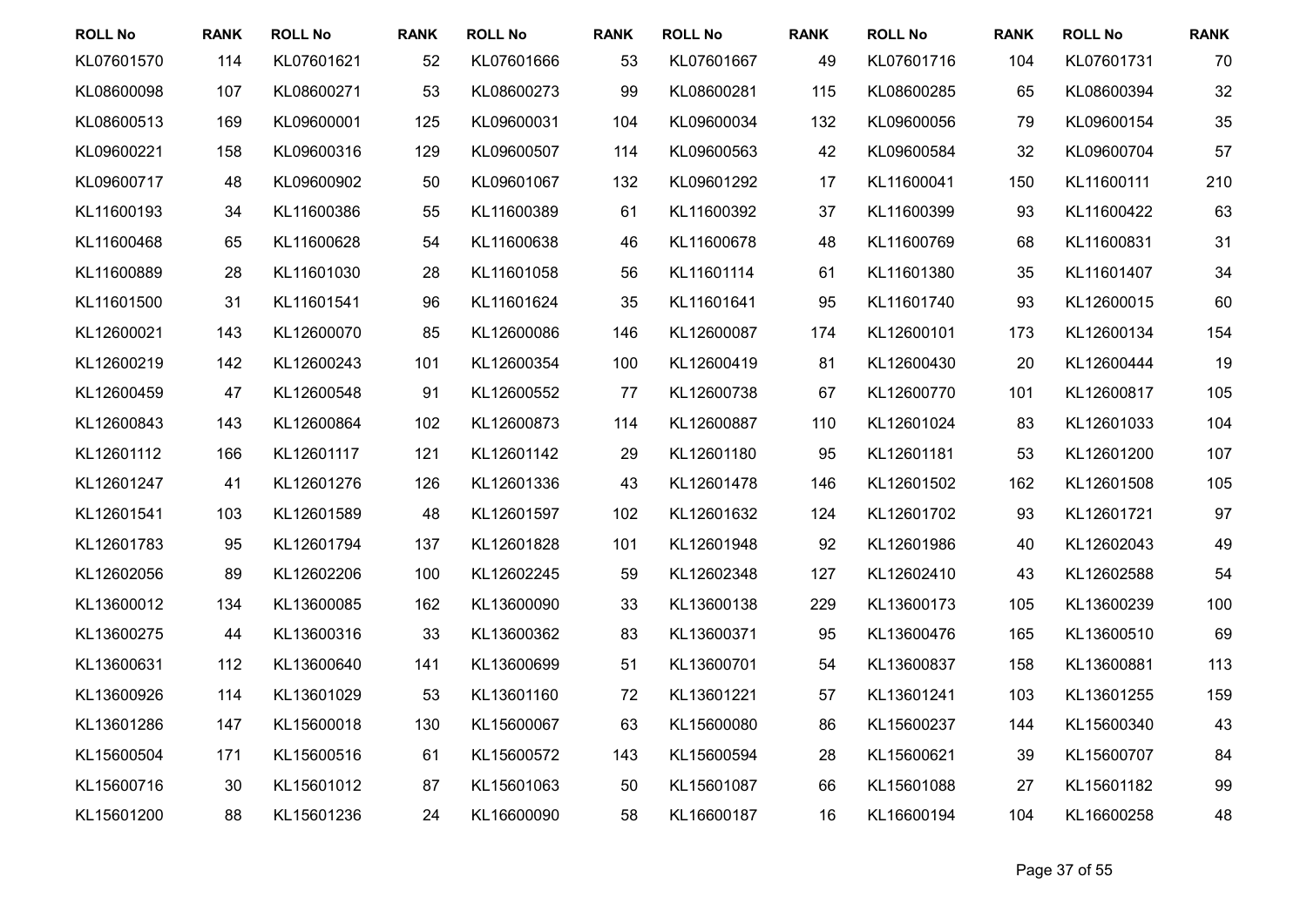| <b>ROLL No</b> | <b>RANK</b> | <b>ROLL No</b> | <b>RANK</b> | <b>ROLL No</b> | <b>RANK</b> | <b>ROLL No</b> | <b>RANK</b> | <b>ROLL No</b> | <b>RANK</b> | <b>ROLL No</b> | <b>RANK</b> |
|----------------|-------------|----------------|-------------|----------------|-------------|----------------|-------------|----------------|-------------|----------------|-------------|
| KL16600318     | 57          | KL16600321     | 29          | KL16600328     | 107         | KL16600341     | 89          | KL16600388     | 54          | KL16600443     | 30          |
| KL16600473     | 57          | KL16600518     | 26          | KL16600541     | 45          | KL17600002     | 124         | KL17600034     | 44          | KL17600070     | 50          |
| KL17600163     | 130         | KL17600218     | 175         | KL17600228     | 98          | KL17600256     | 144         | KL17600442     | 162         | KL17600472     | 157         |
| KL17600596     | 140         | KL17600637     | 31          | KL17600860     | 109         | KL17600872     | 26          | KL17600912     | 128         | KL17600924     | 32          |
| KL17601042     | 104         | KL17601200     | 85          | KL17601243     | 130         | KL17601267     | 73          | KL17601338     | 175         | KL17601449     | 103         |
| KL17601453     | 95          | KL17601474     | 29          | KL17601487     | 93          | KL17601562     | 55          | KL17601600     | 108         | KL17601695     | 104         |
| KL17601702     | 50          | KL17601715     | 29          | KL17602121     | 124         | KL17602134     | 26          | KL17602263     | 113         | KL17602457     | 97          |
| KL17602524     | 100         | KL17602552     | 54          | KL17602602     | 56          | KL17602726     | 89          | KL17602729     | 86          | KL17602803     | 24          |
| KL17602830     | 50          | KL18600046     | 133         | KL18600130     | 170         | KL18600268     | 125         | KL18600277     | 172         | KL18600371     | 33          |
| KL18600377     | 91          | KL18600385     | 65          | KL18600406     | 59          | KL18600416     | 50          | KL18600424     | 57          | KL18600431     | 45          |
| KL18600491     | 95          | KL18600496     | 25          | KL18600508     | 87          | KL18600512     | 99          | KL18600554     | 131         | KL18600658     | 48          |
| KL18600937     | 31          | KL18601072     | 36          | KL18601170     | 76          | KL18601317     | 113         | KL18601336     | 88          | KL18601383     | 128         |
| KL18601700     | 97          | KL18601784     | 84          | KL18601801     | 55          | KL18601803     | 27          | KL18601834     | 61          | KL18601887     | 102         |
| KL18601903     | 94          | KL18602077     | 32          | KL18602091     | 100         | KL18602207     | 41          | LL01600009     | 167         | LL01600020     | 172         |
| LL01600089     | 158         | LL01600100     | 153         | LL01600101     | 157         | LL01600153     | 181         | LL01600191     | 176         | LL01600286     | 150         |
| MG01600077     | 227         | MG01600103     | 241         | MG01600133     | 246         | MG01600152     | 151         | MG01600172     | 131         | MG01600187     | 169         |
| MG01600241     | 158         | MG01600326     | 51          | MG01600344     | 181         | MG01600423     | 74          | MG01600435     | 30          | MG01600585     | 164         |
| MG01600687     | 40          | MG01600701     | 169         | MG01600740     | 54          | MG01600805     | 106         | MN01600137     | 225         | MN01600151     | 154         |
| MN01600152     | 239         | MN01600168     | 168         | MN01600277     | 94          | MN01600319     | 148         | MN01600355     | 99          | MN01600357     | 115         |
| MN01600374     | 127         | MN01600388     | 167         | MN01600507     | 98          | MN01600642     | 181         | MN01600905     | 68          | MN01600915     | 130         |
| MN01600919     | 80          | MN01600987     | 126         | MN01601034     | 171         | MN01601047     | 127         | MN01601238     | 102         | MN02600032     | 180         |
| MP01600009     | 133         | MP01600057     | 220         | MP01600113     | 113         | MP01600119     | 33          | MP02600002     | 19          | MP02600015     | 187         |
| MP02600033     | 162         | MP02600163     | 55          | MP03600047     | 67          | MP03600049     | 107         | MP03600209     | 54          | MP03600223     | 85          |
| MP03600232     | 175         | MP03600236     | 82          | MP03600245     | 162         | MP03600333     | 129         | MP03600340     | 95          | MP03600455     | 47          |
| MP03600482     | 101         | MP03600613     | 129         | MP03600619     | 28          | MP03600713     | 64          | MP03600782     | 145         | MP03600787     | 90          |
| MP03600876     | 110         | MP03600947     | 69          | MP03601004     | 20          | MP03601037     | 49          | MP03601116     | 52          | MP05600012     | 113         |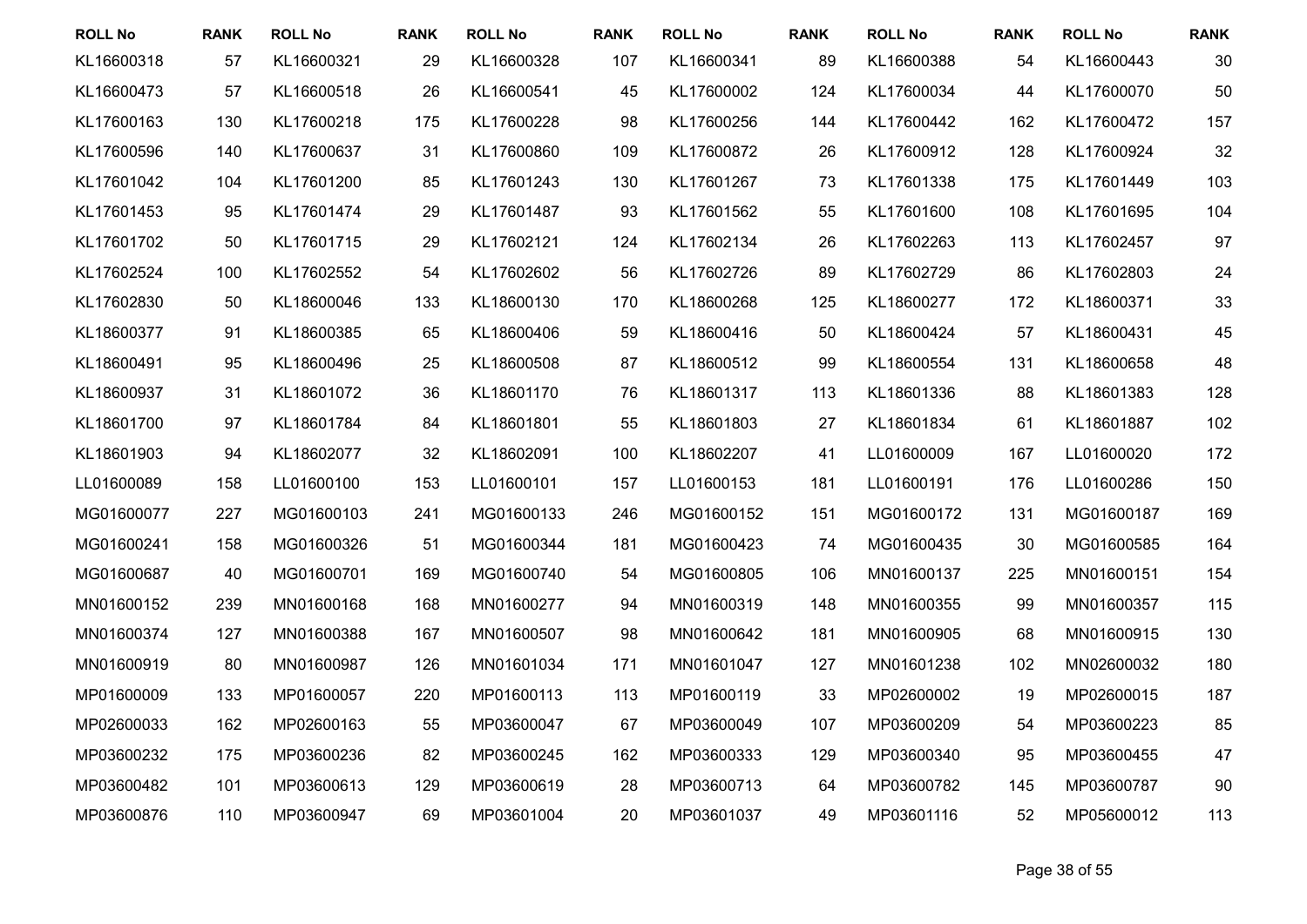| <b>ROLL No</b> | <b>RANK</b> | <b>ROLL No</b> | <b>RANK</b> | <b>ROLL No</b> | <b>RANK</b> | <b>ROLL No</b> | <b>RANK</b> | <b>ROLL No</b> | <b>RANK</b>  | <b>ROLL No</b> | <b>RANK</b> |
|----------------|-------------|----------------|-------------|----------------|-------------|----------------|-------------|----------------|--------------|----------------|-------------|
| MP05600048     | 213         | MP05600055     | 50          | MP05600264     | 171         | MP06600037     | 172         | MP06600146     | 105          | MP06600329     | 44          |
| MP06600582     | 54          | MP07600022     | 150         | MP07600054     | 130         | MP07600065     | 79          | MP07600115     | 53           | MP07600385     | 99          |
| MP07600412     | 160         | MP07600579     | 180         | MP07600683     | 132         | MP07600702     | 44          | MP07600707     | 147          | MP07600737     | 85          |
| MP07600812     | 64          | MP07601076     | 33          | MP07601077     | 54          | MP07601174     | 44          | MP07601202     | 18           | MP07601552     | 72          |
| MP07601572     | 39          | MP07601680     | 143         | MP08600256     | 67          | MP08600416     | 46          | MP08600781     | 76           | MP11600077     | 118         |
| MP11600264     | 62          | MP12600017     | 148         | MP12600035     | 97          | MP12600039     | 89          | MP12600055     | 82           | MP12600091     | 149         |
| MP12600422     | 28          | MP12600532     | 97          | MP13600020     | 169         | MP13600044     | 111         | MP13600112     | 108          | MP13600236     | 136         |
| MP13600242     | 18          | MP15600063     | 197         | MP15600262     | 17          | MR01600002     | 149         | MR01600072     | 65           | MR01600197     | 73          |
| MR01600293     | 206         | MR01600304     | 147         | MR01600436     | 69          | MR01600607     | 49          | MR01600673     | 107          | MR01600908     | 33          |
| MR02600221     | 49          | MR03600003     | 109         | MR03600086     | 168         | MR03600133     | 100         | MR03600233     | 165          | MR03600244     | 180         |
| MR03600314     | 148         | MR03600464     | 100         | MR03600482     | 98          | MR03600490     | 102         | MR03600505     | 143          | MR03600548     | 88          |
| MR03600929     | 95          | MR03601007     | 138         | MR04600272     | 113         | MR04600315     | 80          | MR04600342     | 31           | MR04600379     | 178         |
| MR04600643     | 64          | MR04600674     | 100         | MR04600681     | 88          | MR04600946     | 19          | MR09600153     | 87           | MR09600250     | 114         |
| MR09600296     | 74          | MR10600037     | 105         | MR10600100     | 169         | MR10600346     | 57          | MR10600473     | 165          | MR10600530     | 99          |
| MR10600601     | 43          | MR13600349     | 69          | MR14600048     | 89          | MR14600105     | 104         | MR14600136     | $\mathbf{1}$ | MR14600234     | 40          |
| MR14600240     | 38          | MR14600242     | 79          | MR14600366     | 86          | MR14600509     | 57          | MR14600695     | 120          | MR14600770     | 92          |
| MR15600149     | 99          | MR15600201     | 149         | MR16600092     | 132         | MR16600110     | 166         | MR16600179     | 169          | MR16600180     | 163         |
| MR16600190     | 162         | MR16600209     | 202         | MR16600306     | 25          | MR16600376     | 88          | MR16600383     | 234          | MR16600400     | 94          |
| MR16600583     | 61          | MR16600645     | 53          | MR16600707     | 29          | MR16600723     | 50          | MR16600885     | 23           | MR16600975     | 45          |
| MR16600982     | 107         | MR16601063     | 33          | MR16601068     | 57          | MR16601069     | 97          | MR16601219     | 49           | MR16601252     | 67          |
| MR16601258     | 63          | MR16601394     | 85          | MR16601442     | 66          | MR16601483     | 90          | MR16601495     | 124          | MR16601616     | 34          |
| MR16601683     | 34          | MR16601725     | 30          | MR16601738     | 58          | MR16601754     | 36          | MR16601853     | 66           | MR16602189     | 34          |
| MR16602200     | 37          | MR16602210     | 26          | MR16602238     | 28          | MR16602371     | 24          | MR16602457     | 20           | MR16602474     | 31          |
| MR16602769     | 78          | MR16602814     | 54          | MR16602866     | 94          | MR16602869     | 40          | MR16602932     | 68           | MR16602944     | 29          |
| MR16602945     | 140         | MR16602952     | 29          | MR16603168     | 73          | MR17600050     | 49          | MR17600156     | 150          | MR17600228     | 238         |
| MR17600256     | 213         | MR17600265     | 211         | MR17600301     | 159         | MR17600318     | 223         | MR17600440     | 137          | MR17600445     | 57          |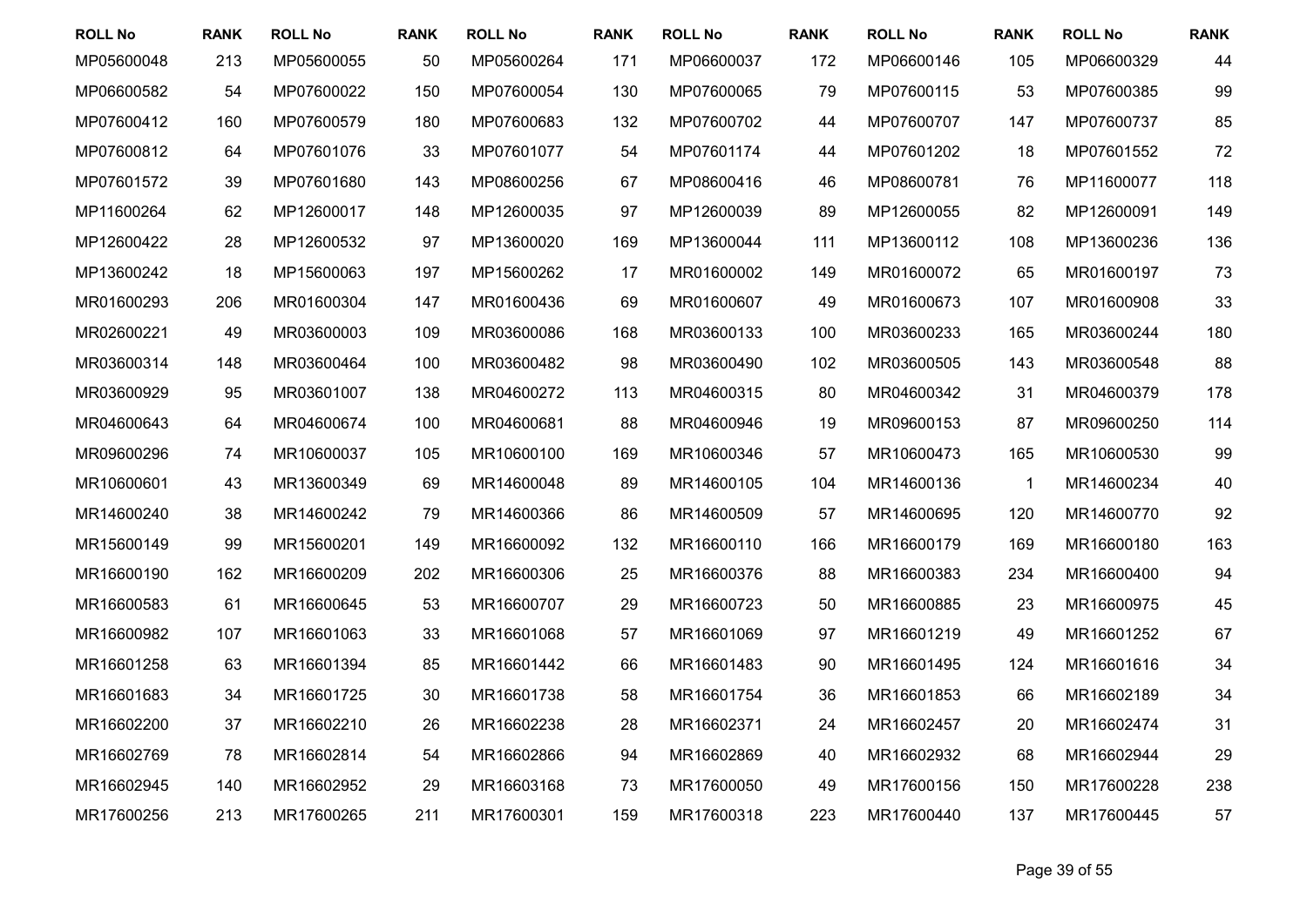| <b>ROLL No</b> | <b>RANK</b> | <b>ROLL No</b> | <b>RANK</b> | <b>ROLL No</b> | <b>RANK</b> | <b>ROLL No</b> | <b>RANK</b> | <b>ROLL No</b> | <b>RANK</b> | <b>ROLL No</b> | <b>RANK</b> |
|----------------|-------------|----------------|-------------|----------------|-------------|----------------|-------------|----------------|-------------|----------------|-------------|
| MR17600470     | 107         | MR17600572     | 50          | MR17600590     | 49          | MR17600677     | 103         | MR17600759     | 64          | MR17600834     | 136         |
| MR17600878     | 143         | MR17601172     | 62          | MR17601373     | 44          | MR17601521     | 54          | MR17601556     | 117         | MR17601587     | 137         |
| MR17601593     | 137         | MR17601736     | 150         | MR17601939     | 143         | MR18600193     | 131         | MR18600269     | 105         | MR18600321     | 178         |
| MR18600426     | 56          | MR18600896     | 77          | MR18600953     | 82          | MR19600006     | 87          | MR19600040     | 16          | MR19600373     | 172         |
| MR19600522     | 180         | MR19600562     | 149         | MR19600563     | 90          | MR19600898     | 29          | MR19600983     | 48          | MR19601000     | 110         |
| MR19601087     | 55          | MR19601110     | 180         | MR19601153     | 44          | MR19601266     | 44          | MR22600027     | 102         | MR22600084     | 132         |
| MR22600250     | 90          | MR22600290     | 26          | MR22600450     | 59          | MR22600460     | 115         | MR22600531     | 63          | MR22600569     | 8           |
| MR22600613     | 93          | MR22600685     | 93          | MR22600914     | 102         | MR22601176     | 28          | MR22601177     | 57          | MR22601221     | 31          |
| MR22601241     | 43          | MR22601280     | 38          | MR22601423     | 28          | MR22601453     | 34          | MR22601497     | 48          | MR22601582     | 64          |
| MR22601604     | 37          | MR22601900     | 162         | MR22601926     | 6           | MR22601958     | 85          | MR22601973     | 142         | MR22602180     | 87          |
| MR22602182     | 43          | MR22602295     | 50          | MR22602477     | 106         | MR22602531     | 179         | MR22602649     | 83          | MR22602657     | 83          |
| MR22602740     | 86          | MR22602855     | 27          | MR22602919     | 36          | MR22602965     | 53          | MR22602994     | 74          | MR22603297     | 131         |
| MR22603441     | 141         | MR22603471     | 48          | MR24600030     | 131         | MR25600018     | 118         | MR25600264     | 223         | MR25600341     | 16          |
| MR25600383     | 47          | MR25600411     | 77          | MR26600011     | 120         | MR26600185     | 96          | MR26600189     | 56          | MR26600304     | 39          |
| MR26600419     | 51          | MR27600001     | 93          | MR27600077     | 61          | MR27600085     | 133         | MR27600090     | 135         | MR27600367     | 84          |
| MR27600391     | 115         | MR27600392     | 57          | MR27600475     | 43          | MR28600003     | 20          | MR28600056     | 13          | MR28600153     | 61          |
| MR28600335     | 16          | MR28600369     | 59          | MR28600415     | 59          | MR28600511     | 33          | MR28600540     | 99          | MR28600617     | 38          |
| MR28600875     | 64          | MR28600897     | 68          | MR28600903     | 32          | MR28600951     | 64          | MR29600007     | 67          | MR29600018     | 193         |
| MR29600029     | 202         | MR29600037     | 31          | MR29600145     | 48          | MR29600194     | 84          | MZ01600090     | 173         | MZ01600102     | 180         |
| MZ01600139     | 164         | MZ01600157     | 181         | MZ01600163     | 164         | MZ01600235     | 150         | MZ01600300     | 171         | NL01600096     | 180         |
| NL01600187     | 59          | NL01600207     | 151         | NL01600288     | 167         | NL01600335     | 78          | NL02600038     | 166         | NL02600097     | 235         |
| NL02600100     | 246         | NL02600109     | 228         | NL02600114     | 188         | NL02600139     | 117         | NL02600164     | 180         | NL02600170     | 171         |
| NL02600206     | 158         | NL02600237     | 159         | NL02600251     | 141         | NL02600294     | 181         | NL02600413     | 146         | NL02600428     | 155         |
| NL02600448     | 156         | NL02600470     | 164         | OR02600081     | 86          | OR02600143     | 140         | OR02600330     | 179         | OR02600488     | 31          |
| OR02600494     | 65          | OR02600518     | 26          | OR02600543     | 45          | OR02600554     | 154         | OR02600626     | 58          | OR02600834     | 54          |
| OR02600889     | 55          | OR02600911     | 34          | OR02601018     | 180         | OR02601094     | 44          | OR02601108     | 60          | OR02601127     | 51          |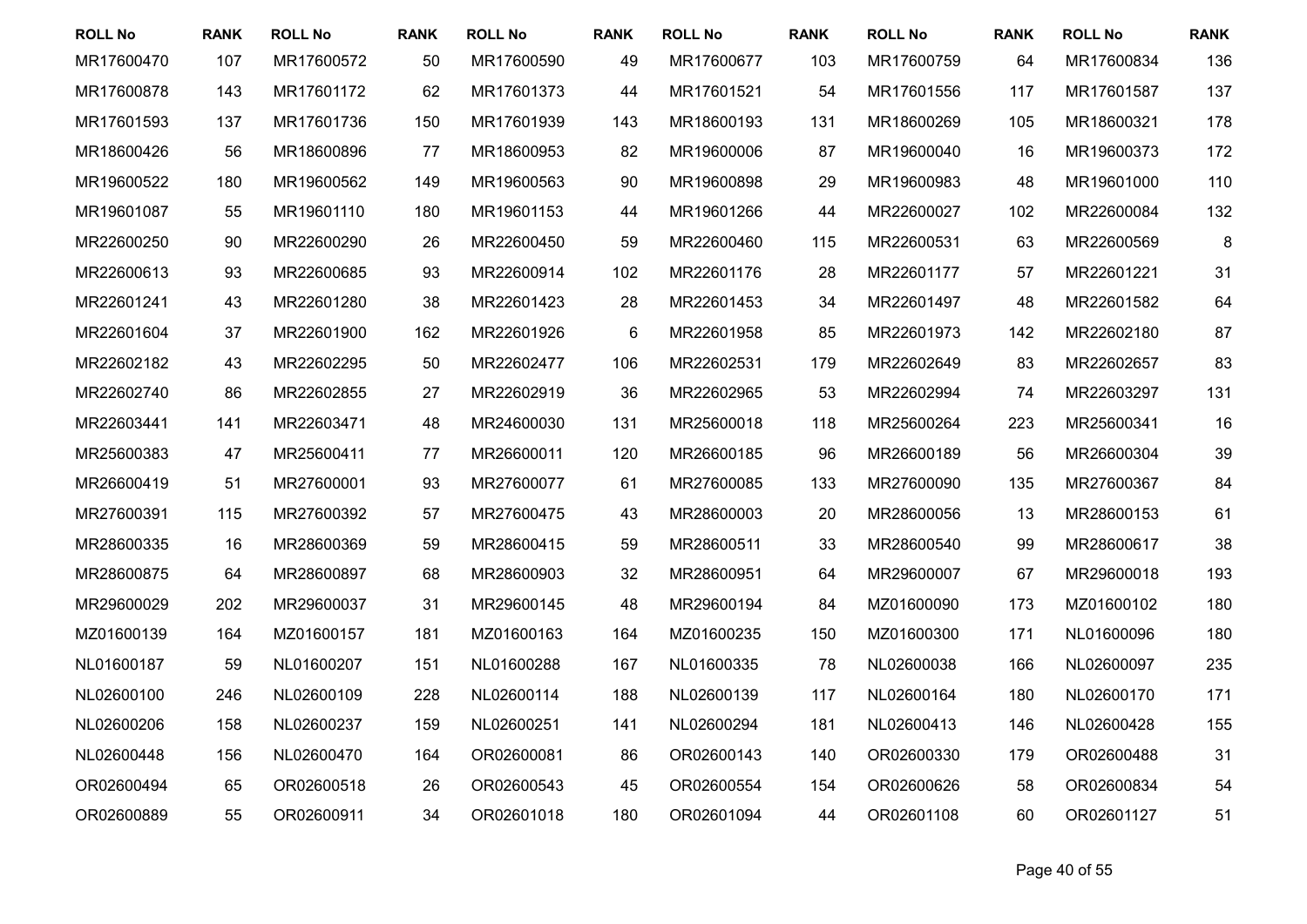| <b>ROLL No</b> | <b>RANK</b>  | <b>ROLL No</b> | <b>RANK</b> | <b>ROLL No</b> | <b>RANK</b>    | <b>ROLL No</b> | <b>RANK</b> | <b>ROLL No</b> | <b>RANK</b> | <b>ROLL No</b> | <b>RANK</b> |
|----------------|--------------|----------------|-------------|----------------|----------------|----------------|-------------|----------------|-------------|----------------|-------------|
| OR02601137     | 55           | OR03600002     | 60          | OR03600016     | 171            | OR03600057     | 109         | OR03600182     | 85          | OR03600188     | 83          |
| OR03600205     | 102          | OR03600254     | 212         | OR03600289     | 96             | OR03600307     | 213         | OR03600378     | 49          | OR03600391     | 25          |
| OR03600473     | 68           | OR03600496     | 102         | OR03600537     | 31             | OR03600539     | 26          | OR03600544     | 16          | OR03600580     | 21          |
| OR03600610     | 46           | OR04600019     | 72          | OR04600049     | $\overline{2}$ | OR04600085     | 47          | OR04600092     | 131         | OR04600104     | 142         |
| OR04600131     | 13           | OR04600142     | 73          | OR04600307     | 129            | OR04600332     | 30          | OR04600465     | 85          | OR04600482     | 88          |
| OR04600496     | 195          | OR04600528     | 17          | OR04600564     | 132            | OR04600682     | 218         | OR04600689     | 132         | OR04600693     | 196         |
| OR04600770     | 87           | OR04600792     | 150         | OR04600829     | 204            | OR04600853     | 97          | OR04600855     | 158         | OR04600858     | 168         |
| OR04600867     | 182          | OR04600882     | 27          | OR04600925     | 160            | OR04600950     | 141         | OR04601048     | 49          | OR04601074     | 82          |
| OR04601098     | 43           | OR04601109     | 153         | OR04601133     | 164            | OR04601246     | 85          | OR04601261     | 231         | OR04601334     | 38          |
| OR04601341     | 142          | OR04601500     | 50          | OR04601504     | 38             | OR04601513     | 89          | OR04601578     | 111         | OR04601605     | 113         |
| OR04601628     | 61           | OR04601649     | 137         | OR04601700     | 95             | OR04601726     | 97          | OR04601792     | 38          | OR04601798     | 23          |
| OR04601806     | 84           | OR04601908     | 91          | OR04601945     | 180            | OR04602060     | 93          | OR04602245     | 46          | OR04602260     | 30          |
| OR04602265     | 126          | OR04602268     | 41          | OR04602314     | 83             | OR04602332     | 54          | OR04602351     | 46          | OR04602450     | 98          |
| OR04602479     | 68           | OR04602540     | 64          | OR04602552     | 42             | OR04602593     | 66          | OR04602613     | 62          | OR04602695     | 83          |
| OR04602702     | 66           | OR04602782     | 54          | OR04602839     | 32             | OR04602982     | 66          | OR04603069     | 52          | OR04603099     | 27          |
| OR04603138     | 17           | OR04603143     | 23          | OR04603170     | 55             | OR04603176     | 25          | OR04603190     | 44          | OR04603191     | 27          |
| OR04603194     | 19           | OR04603270     | 19          | OR04603278     | 54             | OR04603288     | 23          | OR04603312     | 17          | OR04603385     | 42          |
| OR04603389     | 26           | OR04603436     | 74          | OR04603502     | 80             | OR04603862     | 69          | OR04603914     | 67          | OR04603919     | 66          |
| OR04603946     | 26           | OR04604022     | 95          | OR04604028     | 104            | OR04604053     | 103         | OR04604072     | 59          | OR04604337     | 96          |
| OR05600001     | 100          | OR05600004     | 130         | OR05600007     | 39             | OR05600008     | 84          | OR05600035     | 20          | OR05600112     | 78          |
| OR05600125     | 8            | OR05600158     | 146         | OR05600187     | 156            | OR05600214     | 122         | OR05600230     | 59          | OR05600354     | 13          |
| OR05600400     | 38           | OR05600423     | 80          | OR05600535     | 88             | OR05600538     | 68          | OR05600572     | 110         | OR05600582     | 60          |
| OR05600669     | 28           | OR05600777     | 27          | OR05600799     | 49             | OR05600818     | 56          | OR05600837     | 26          | OR05600841     | 21          |
| OR05600853     | 53           | OR05600921     | 96          | OR05600932     | 59             | OR05600997     | 30          | OR06600031     | 33          | OR06600044     | 130         |
| OR06600099     | 91           | OR06600105     | 99          | OR06600149     | 112            | OR06600178     | 43          | OR06600256     | 125         | OR08600004     | 61          |
| OR08600040     | $\mathbf{1}$ | OR08600111     | 132         | OR08600190     | 180            | OR08600197     | 111         | OR08600218     | 87          | OR08600225     | 47          |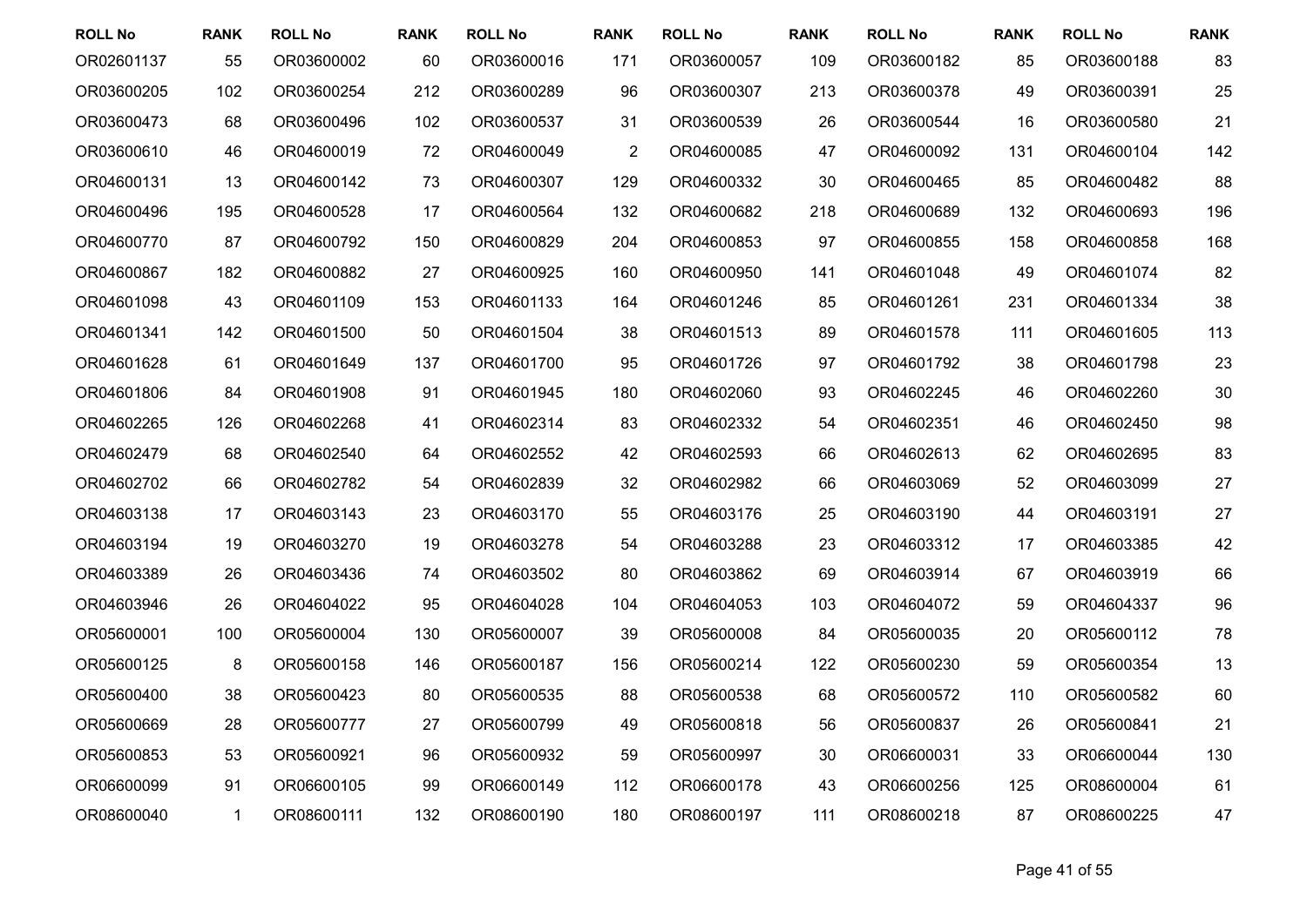| <b>ROLL No</b> | <b>RANK</b> | <b>ROLL No</b> | <b>RANK</b> | <b>ROLL No</b> | <b>RANK</b> | <b>ROLL No</b> | <b>RANK</b> | <b>ROLL No</b> | <b>RANK</b> | <b>ROLL No</b> | <b>RANK</b> |
|----------------|-------------|----------------|-------------|----------------|-------------|----------------|-------------|----------------|-------------|----------------|-------------|
| OR08600229     | 153         | OR08600296     | 68          | OR08600315     | 181         | OR08600408     | 30          | OR08600428     | 41          | OR08600481     | 159         |
| OR08600546     | 26          | OR09600003     | 119         | OR09600090     | 167         | OR09600104     | 158         | OR09600165     | 76          | OR09600178     | 29          |
| OR09600424     | 52          | OR09600500     | 35          | OR09600668     | 52          | OR09600714     | 109         | OR09600774     | 105         | OR09600790     | 133         |
| OR09600841     | 108         | OR09601118     | 93          | OR09601218     | 67          | OR09601251     | 55          | OR09601264     | 48          | OR09601350     | 84          |
| PB01600044     | 46          | PB01600190     | 50          | PB01600202     | 40          | PB01600207     | 25          | PB01600352     | 130         | PB01600357     | 132         |
| PB01600622     | 140         | PB02600067     | 154         | PB02600078     | 156         | PB02600110     | 40          | PB02600324     | 103         | PB02600332     | 40          |
| PB02600349     | 146         | PB02600362     | 67          | PB02600393     | 65          | PB02600463     | 56          | PB02600569     | 128         | PB02600595     | 45          |
| PB02600603     | 21          | PB02600609     | 18          | PB02600622     | 24          | PB02600632     | 34          | PB02600648     | 11          | PB02600652     | 33          |
| PB02600688     | 30          | PB02600744     | 45          | PB02600765     | 22          | PB02600897     | 23          | PB02600918     | 50          | PB02600934     | 50          |
| PB02600942     | 43          | PB02600943     | 33          | PB02600947     | 138         | PB02600961     | 63          | PB02601006     | 77          | PB02601022     | 28          |
| PB02601035     | 45          | PB02601043     | 80          | PB02601077     | 43          | PB02601081     | 34          | PB02601110     | 91          | PB02601111     | 46          |
| PB04600014     | 49          | PB04600064     | 65          | PB04600073     | 47          | PB04600142     | 66          | PB04600160     | 145         | PB04600269     | 56          |
| PB04600297     | 33          | PB04600381     | 31          | PB04600508     | 98          | PB04600511     | 98          | PB04600525     | 71          | PB04600530     | 102         |
| PB04600715     | 68          | PB04600772     | 163         | PB04600791     | 113         | PB05600011     | 77          | PB05600016     | 219         | PB05600017     | 28          |
| PB05600065     | 212         | PB05600179     | 127         | PB05600200     | 103         | PB05600270     | 55          | PB05600311     | 47          | PB05600385     | 136         |
| PB05600424     | 130         | PB05600574     | 18          | PB05600655     | 56          | PB05600809     | 19          | PB05600863     | 71          | PB05600907     | 44          |
| PB07600145     | 144         | PB07600178     | 90          | PB07600194     | 52          | PB07600259     | 26          | PB07600344     | 69          | PB08600016     | 97          |
| PB08600050     | 127         | PB08600171     | 31          | PB08600573     | 47          | PB08600609     | 102         | PB08600670     | 88          | PB11600035     | 113         |
| PB11600132     | 107         | PB11600155     | 77          | PB11600193     | 63          | PB11600270     | 58          | PB11600272     | 45          | PB11600279     | 44          |
| PB11600281     | 16          | PB11600317     | 57          | PO01600024     | 106         | PO01600061     | 210         | PO01600092     | 53          | PO01600098     | 57          |
| PO01600103     | 69          | PO01600208     | 55          | PO01600567     | 115         | PO01600598     | 90          | PO01600610     | 78          | RJ01600044     | 159         |
| RJ01600045     | 145         | RJ01600061     | 167         | RJ01600120     | 117         | RJ01600139     | 71          | RJ01600193     | 84          | RJ01600235     | 45          |
| RJ01600244     | 53          | RJ01600248     | 103         | RJ01600252     | 91          | RJ01600268     | 115         | RJ01600273     | 27          | RJ01600289     | 57          |
| RJ01600348     | 80          | RJ01600420     | 96          | RJ01600489     | 143         | RJ01600496     | 85          | RJ01600554     | 58          | RJ01600699     | 19          |
| RJ01600707     | 43          | RJ01600825     | 134         | RJ01600830     | 157         | RJ01600840     | 73          | RJ01600849     | 48          | RJ01600936     | 64          |
| RJ02600112     | 130         | RJ02600117     | 202         | RJ02600155     | 66          | RJ02600169     | 116         | RJ02600178     | 198         | RJ02600198     | 190         |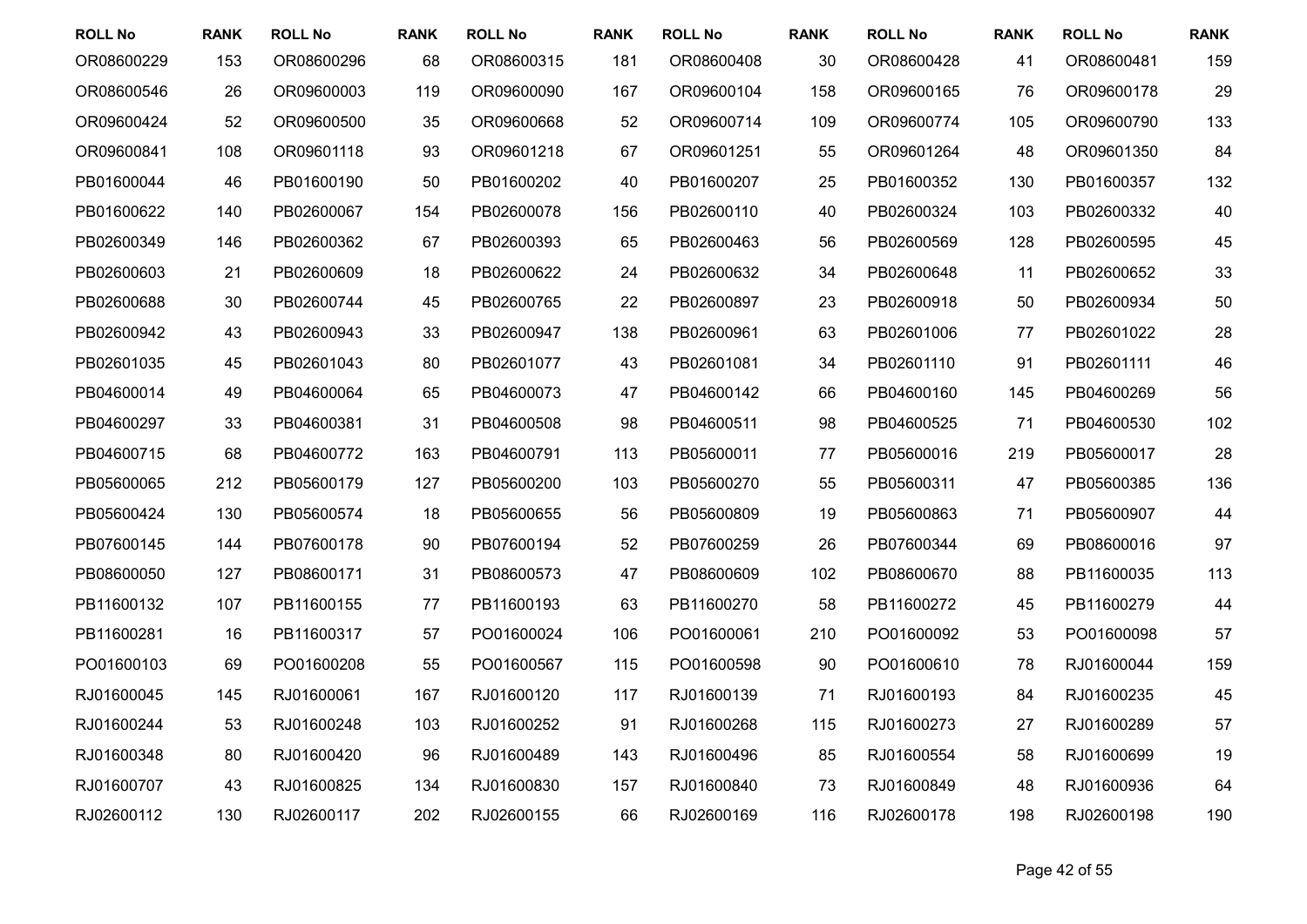| <b>ROLL No</b> | <b>RANK</b> | <b>ROLL No</b> | <b>RANK</b> | <b>ROLL No</b> | <b>RANK</b> | <b>ROLL No</b> | <b>RANK</b> | <b>ROLL No</b> | <b>RANK</b> | <b>ROLL No</b> | <b>RANK</b> |
|----------------|-------------|----------------|-------------|----------------|-------------|----------------|-------------|----------------|-------------|----------------|-------------|
| RJ02600245     | 22          | RJ02600263     | 113         | RJ02600373     | 93          | RJ02600492     | 126         | RJ02600499     | 83          | RJ02600531     | 85          |
| RJ02600552     | 90          | RJ02600679     | 46          | RJ02600709     | 20          | RJ02600727     | 53          | RJ02600759     | 76          | RJ02600774     | 70          |
| RJ02600832     | 50          | RJ02600839     | 50          | RJ02601056     | 89          | RJ02601061     | 91          | RJ02601102     | 85          | RJ02601152     | 84          |
| RJ02601167     | 140         | RJ02601204     | 108         | RJ05600106     | 132         | RJ05600187     | 40          | RJ05600233     | 107         | RJ05600314     | 141         |
| RJ05600358     | 112         | RJ05600363     | 130         | RJ05600436     | 30          | RJ05600607     | 76          | RJ05600613     | 79          | RJ05600640     | 69          |
| RJ06600009     | 121         | RJ06600010     | 69          | RJ06600019     | 148         | RJ06600044     | 55          | RJ06600086     | 113         | RJ06600114     | 229         |
| RJ06600260     | 102         | RJ06600269     | 60          | RJ06600271     | 141         | RJ06600315     | 94          | RJ06600401     | 17          | RJ06600534     | 86          |
| RJ06600563     | 151         | RJ06600572     | 160         | RJ06600682     | 3           | RJ06600714     | 61          | RJ06600794     | 15          | RJ06600813     | 154         |
| RJ06600865     | 204         | RJ06600876     | 214         | RJ06600879     | 97          | RJ06600880     | 168         | RJ06600960     | 157         | RJ06600998     | 30          |
| RJ06601049     | 215         | RJ06601077     | 163         | RJ06601091     | 157         | RJ06601100     | 140         | RJ06601102     | 125         | RJ06601137     | 244         |
| RJ06601150     | 98          | RJ06601173     | 166         | RJ06601200     | 10          | RJ06601220     | 117         | RJ06601283     | 95          | RJ06601298     | 147         |
| RJ06601304     | 163         | RJ06601519     | 180         | RJ06601535     | 95          | RJ06601536     | 59          | RJ06601548     | 146         | RJ06601550     | 97          |
| RJ06601582     | 113         | RJ06601630     | 140         | RJ06601647     | 89          | RJ06601673     | 142         | RJ06601761     | 125         | RJ06601762     | 89          |
| RJ06601790     | 74          | RJ06601793     | 87          | RJ06601804     | 27          | RJ06601910     | 103         | RJ06602173     | 32          | RJ06602193     | 110         |
| RJ06602270     | 145         | RJ06602310     | 94          | RJ06602325     | 176         | RJ06602332     | 98          | RJ06602350     | 64          | RJ06602353     | 112         |
| RJ06602371     | 39          | RJ06602372     | 92          | RJ06602374     | 52          | RJ06602430     | 60          | RJ06602441     | 94          | RJ06602474     | 108         |
| RJ06602510     | 98          | RJ06602550     | 149         | RJ06603009     | 68          | RJ06603024     | 32          | RJ06603041     | 46          | RJ06603044     | 67          |
| RJ06603052     | 44          | RJ06603060     | 41          | RJ06603064     | 26          | RJ06603130     | 55          | RJ06603224     | 34          | RJ06603377     | 50          |
| RJ06603451     | 73          | RJ06603618     | 149         | RJ06603631     | 67          | RJ06603652     | 74          | RJ06603654     | 76          | RJ06603676     | 64          |
| RJ06603713     | 72          | RJ06603736     | 101         | RJ06603746     | 118         | RJ06603747     | 85          | RJ06603765     | 85          | RJ06603771     | 95          |
| RJ06603809     | 102         | RJ06603827     | 157         | RJ06603829     | 53          | RJ06603849     | 78          | RJ06603861     | 106         | RJ06603875     | 135         |
| RJ06603892     | 154         | RJ06603907     | 83          | RJ06603982     | 53          | RJ06604002     | 96          | RJ06604018     | 48          | RJ06604057     | 136         |
| RJ06604121     | 105         | RJ06604177     | 145         | RJ06604203     | 157         | RJ06604211     | 83          | RJ06604259     | 46          | RJ06604299     | 162         |
| RJ06604426     | 59          | RJ06604518     | 166         | RJ06604534     | 44          | RJ06604602     | 137         | RJ06604671     | 165         | RJ06604766     | 173         |
| RJ06604816     | 47          | RJ06604864     | 172         | RJ06604874     | 44          | RJ06604891     | 116         | RJ06604932     | 64          | RJ06604957     | 52          |
| RJ06604991     | 42          | RJ06605006     | 163         | RJ06605085     | 16          | RJ06605086     | 71          | RJ06605099     | 46          | RJ06605143     | 63          |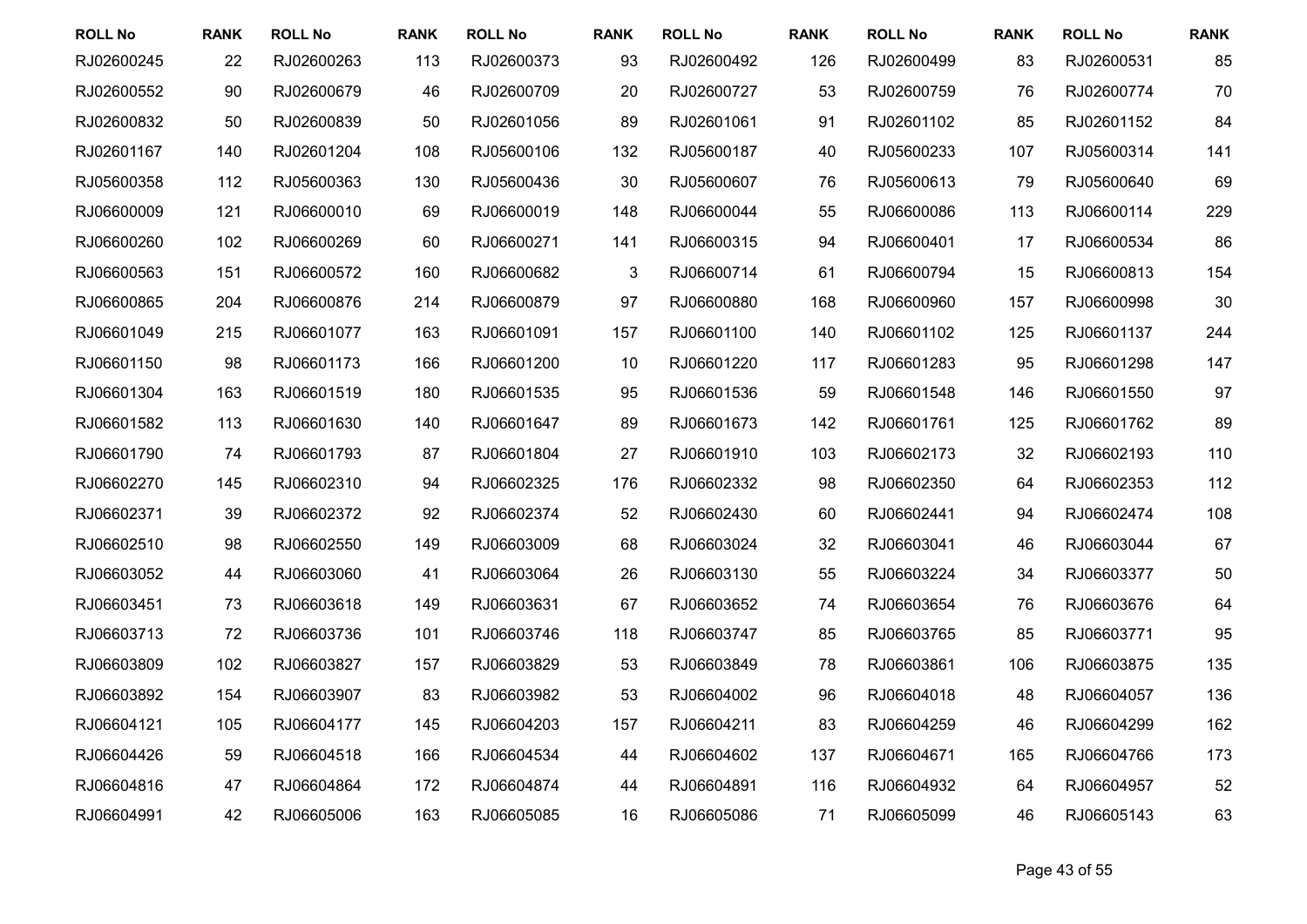| <b>ROLL No</b> | <b>RANK</b>    | <b>ROLL No</b> | <b>RANK</b> | <b>ROLL No</b> | <b>RANK</b> | <b>ROLL No</b> | <b>RANK</b> | <b>ROLL No</b> | <b>RANK</b> | <b>ROLL No</b> | <b>RANK</b> |
|----------------|----------------|----------------|-------------|----------------|-------------|----------------|-------------|----------------|-------------|----------------|-------------|
| RJ06605146     | $\overline{2}$ | RJ06605158     | 54          | RJ06605315     | 123         | RJ06605359     | 60          | RJ06605389     | 103         | RJ06605437     | 90          |
| RJ06605476     | 158            | RJ06605561     | 234         | RJ06605627     | 246         | RJ06605677     | 157         | RJ06605692     | 153         | RJ06605815     | 80          |
| RJ06605851     | 59             | RJ06605878     | 26          | RJ06605899     | 43          | RJ06605901     | 42          | RJ06605954     | 26          | RJ06606311     | 138         |
| RJ06606316     | 97             | RJ06606345     | 74          | RJ06606351     | 92          | RJ06606386     | 92          | RJ06606402     | 91          | RJ06606427     | 123         |
| RJ06606521     | 13             | RJ06606524     | 80          | RJ06606535     | 165         | RJ06606553     | 45          | RJ06606556     | 139         | RJ06606608     | 81          |
| RJ06606629     | 29             | RJ06606941     | 160         | RJ06606945     | 174         | RJ06606959     | 123         | RJ06607006     | 131         | RJ06607017     | 132         |
| RJ06607026     | 150            | RJ06607074     | 160         | RJ06607110     | 60          | RJ06607111     | 234         | RJ06607153     | 65          | RJ06607195     | 115         |
| RJ06607223     | 87             | RJ06607230     | 150         | RJ06607256     | 171         | RJ06607258     | 171         | RJ06607431     | 77          | RJ06607548     | 32          |
| RJ06607563     | 66             | RJ06607567     | 50          | RJ06607627     | 38          | RJ06607709     | 42          | RJ06607777     | 231         | RJ06607784     | 73          |
| RJ06607831     | 76             | RJ06607840     | 234         | RJ06607890     | 163         | RJ06607916     | 129         | RJ06608014     | 32          | RJ06608161     | 107         |
| RJ06608189     | 51             | RJ06608213     | 44          | RJ06608217     | 69          | RJ06608311     | 33          | RJ06608318     | 47          | RJ07600021     | 156         |
| RJ07600097     | 152            | RJ07600127     | 127         | RJ07600169     | 21          | RJ07600197     | 95          | RJ07600251     | 218         | RJ07600329     | 150         |
| RJ07600343     | 97             | RJ07600379     | 129         | RJ07600400     | 55          | RJ07600403     | 47          | RJ07600623     | 48          | RJ07600644     | 54          |
| RJ07600668     | 128            | RJ07600692     | 98          | RJ07600879     | 43          | RJ07600963     | 42          | RJ07600995     | 47          | RJ07601039     | 53          |
| RJ07601311     | 71             | RJ07601427     | 19          | RJ08600010     | 173         | RJ08600053     | 162         | RJ08600097     | 152         | RJ08600155     | 218         |
| RJ08600185     | 142            | RJ08600203     | 120         | RJ08600213     | 234         | RJ08600311     | 105         | RJ08600325     | 53          | RJ08600362     | 29          |
| RJ08600446     | 178            | RJ08600597     | 132         | RJ08600755     | 50          | RJ08600772     | 77          | RJ08600786     | 23          | RJ08601023     | 11          |
| RJ08601084     | 89             | RJ08601092     | 55          | RJ08601236     | 161         | RJ09600014     | 14          | RJ09600027     | 94          | RJ09600029     | 179         |
| RJ09600082     | 161            | RJ09600106     | 152         | RJ09600212     | 147         | RJ09600314     | 91          | RJ09600339     | 84          | RJ09600346     | 131         |
| RJ09600384     | 175            | RJ09600553     | 104         | RJ09600579     | 85          | RJ09600583     | 96          | RJ09600598     | 86          | RJ09600651     | 106         |
| RJ09600768     | 44             | RJ09600776     | 55          | RJ09600803     | 56          | RJ09600821     | 45          | RJ09600893     | 43          | RJ09601067     | 75          |
| RJ09601085     | 77             | RJ09601109     | 80          | RJ09601117     | 54          | RJ09601156     | 99          | RJ09601260     | 161         | RJ09601278     | 134         |
| RJ09601316     | 50             | RJ09601389     | 142         | RJ09601480     | 109         | RJ09601524     | 142         | RJ09601672     | 136         | RJ09601814     | 75          |
| RJ09601815     | 48             | RJ09601875     | 40          | RJ09602034     | 40          | RJ09602060     | 94          | RJ09602078     | 89          | RJ09602089     | 99          |
| RJ09602117     | 152            | RJ09602324     | 95          | RJ09602349     | 178         | RJ09602366     | 223         | RJ09602461     | 89          | RJ09602627     | 89          |
| RJ09602659     | 101            | RJ09602721     | 152         | RJ09602780     | 155         | RJ09602860     | 168         | RJ09602867     | 124         | RJ09602875     | 166         |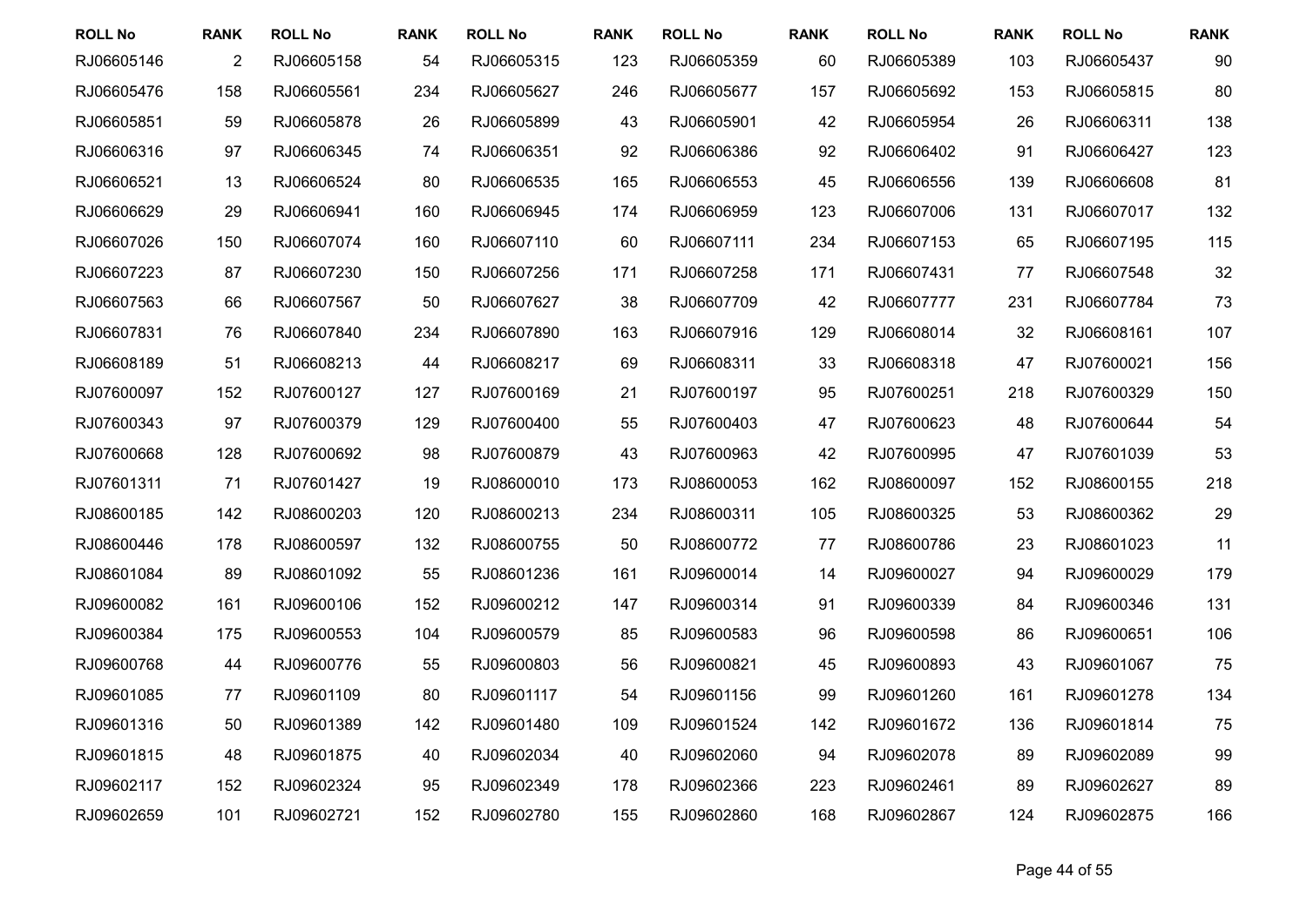| <b>ROLL No</b> | <b>RANK</b> | <b>ROLL No</b> | <b>RANK</b> | <b>ROLL No</b> | <b>RANK</b> | <b>ROLL No</b> | <b>RANK</b> | <b>ROLL No</b> | <b>RANK</b> | <b>ROLL No</b> | <b>RANK</b> |
|----------------|-------------|----------------|-------------|----------------|-------------|----------------|-------------|----------------|-------------|----------------|-------------|
| RJ09602882     | 193         | RJ09602903     | 142         | RJ09602988     | 223         | RJ09603014     | 34          | RJ09603042     | 46          | RJ10600015     | 96          |
| RJ10600050     | 79          | RJ10600052     | 116         | RJ10600129     | 205         | RJ10600240     | 157         | RJ10600279     | 107         | RJ10600305     | 82          |
| RJ10600313     | 148         | RJ10600321     | 55          | RJ10600457     | 86          | RJ10600476     | 30          | RJ10600497     | 62          | RJ10600502     | 94          |
| RJ10600543     | 108         | RJ10600863     | 14          | RJ10601004     | 161         | RJ11600008     | 61          | RJ11600088     | 222         | RJ11600116     | 68          |
| RJ11600120     | 212         | RJ11600212     | 64          | RJ11600305     | 138         | RJ11600317     | 109         | RJ11600326     | 109         | RJ11600347     | 95          |
| RJ11600381     | 103         | RJ11600412     | 35          | RJ11600413     | 175         | RJ11600461     | 115         | RJ11600560     | 36          | RJ11600571     | 126         |
| RJ11600677     | 172         | RJ11600765     | 64          | RJ11601028     | 71          | RJ11601052     | 67          | RJ11601120     | 152         | RJ11601145     | 126         |
| RJ11601243     | 83          | SM01600023     | 237         | SM01600036     | 203         | SM01600091     | 181         | SM01600097     | 172         | SM01600121     | 73          |
| SM01600174     | 23          | SM01600343     | 53          | TA01600012     | 145         | TA01600016     | 218         | TA01600091     | 109         | TA01600092     | 173         |
| TA01600135     | 105         | TA01600209     | 147         | TA01600227     | 172         | TA01600265     | 143         | TA01600399     | 160         | TA01600417     | 26          |
| TL01600009     | 127         | TL01600013     | 159         | TL01600036     | 105         | TL01600059     | 168         | TL01600122     | 112         | TL01600193     | 118         |
| TL01600336     | 138         | TL01600554     | 202         | TL01600642     | 139         | TL01600954     | 115         | TL01600987     | 63          | TL01601442     | 98          |
| TL01601453     | 48          | TL01601686     | 88          | TL01602633     | 65          | TL01602746     | 180         | TL01602803     | 49          | TL01602823     | 150         |
| TL01602833     | 63          | TL01602871     | 84          | TL01602938     | 91          | TL01602993     | 157         | TL01603302     | 98          | TL01603462     | 130         |
| TL01603522     | 68          | TL01603595     | 142         | TL01603648     | 246         | TL01603757     | 131         | TL01603771     | 115         | TL01603917     | 232         |
| TL01603943     | 63          | TL01604019     | 37          | TL01604135     | 146         | *TL01604169    | 59          | TL01604201     | 80          | TL01604342     | 102         |
| TL01604350     | 138         | TL01604394     | 102         | TL01604483     | 28          | TL01604515     | 88          | TL01604530     | 19          | TL01604571     | 66          |
| TL01604601     | 98          | TL01604860     | 34          | TL01604983     | 51          | TL01605281     | 76          | TL01606142     | 51          | TL01606144     | 49          |
| TL01606229     | 46          | TL03600026     | 157         | TL03600143     | 180         | TL04600322     | 80          | TL07600143     | 95          | TL07600366     | 114         |
| TL07600480     | 100         | TL07600640     | 242         | TL07600671     | 184         | TN01600081     | 115         | TN01600219     | 63          | TN01600282     | 5           |
| TN01600340     | 180         | TN01600355     | 153         | TN01600380     | 99          | TN01600746     | 99          | TN01601042     | 115         | TN01601043     | 93          |
| TN01601091     | 38          | TN01601297     | 115         | TN01601416     | 87          | TN01601462     | 114         | TN01601484     | 36          | TN01601521     | 46          |
| TN01601620     | 83          | TN01601652     | 24          | TN01601798     | 134         | TN01601825     | 34          | TN01602271     | 52          | TN01602320     | 54          |
| TN01602346     | 47          | TN01602364     | 41          | TN01602420     | 23          | TN01602425     | 35          | TN01603210     | 153         | TN01603332     | 98          |
| TN01603791     | 100         | TN02600284     | 39          | TN02600299     | 119         | TN02600604     | 105         | TN02600644     | 105         | TN02600657     | 111         |
| TN02600659     | 113         | TN02600703     | 107         | TN02600734     | 93          | TN02600798     | 61          | TN02600854     | 171         | TN02601039     | 48          |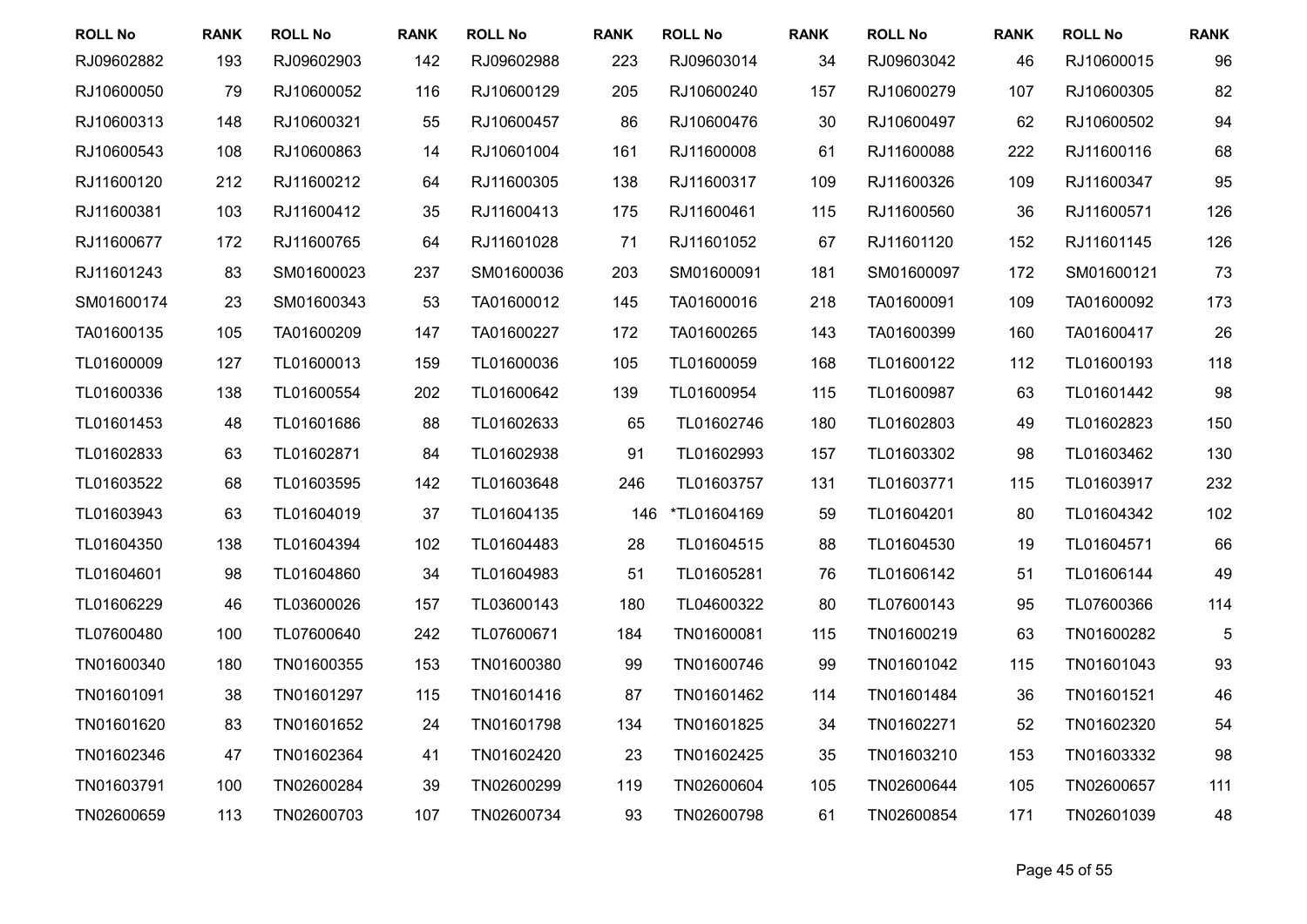| <b>ROLL No</b> | <b>RANK</b> | <b>ROLL No</b> | <b>RANK</b> | <b>ROLL No</b> | <b>RANK</b> | <b>ROLL No</b> | <b>RANK</b> | <b>ROLL No</b> | <b>RANK</b> | <b>ROLL No</b> | <b>RANK</b> |
|----------------|-------------|----------------|-------------|----------------|-------------|----------------|-------------|----------------|-------------|----------------|-------------|
| TN02601076     | 102         | TN02601315     | 10          | TN03600077     | 184         | TN06600128     | 103         | TN06600246     | 114         | TN06600276     | 51          |
| TN06600283     | 42          | TN06600306     | 17          | TN06600467     | 158         | TN08600051     | 186         | TN08600106     | 119         | TN08600368     | 61          |
| TN08600508     | 90          | TN08600531     | 60          | TN08600595     | 106         | TN08600775     | 51          | TN08600936     | 68          | TN08601407     | 137         |
| TN08601623     | 47          | TN10600014     | 180         | TN10600099     | 97          | TN10600211     | 54          | TN10600381     | 56          | TN11600087     | 118         |
| TN11600542     | 56          | TN11600560     | 56          | TN11600634     | 48          | TN11600997     | 41          | TN12600178     | 45          | TN12600382     | 63          |
| TN13600112     | 67          | TN13600137     | 131         | TN14600656     | 56          | TN14600849     | 44          | TN14600859     | 43          | TN14601202     | 51          |
| TN15600013     | 148         | TN15600057     | 193         | TN18600043     | 217         | TN18600080     | 95          | TN18600322     | 58          | TN18600510     | 51          |
| TN18600526     | 55          | TN20600138     | 20          | TN20600283     | 55          | UK01600172     | 97          | UK01600192     | 53          | UK01600245     | 48          |
| UK01600265     | 48          | UK01600410     | 19          | UK01600418     | 70          | UK01600510     | 46          | UK01600537     | 59          | UK01600539     | 118         |
| UK01600646     | 69          | UK01600680     | 35          | UK01600738     | 28          | UK01600745     | 91          | UK01600762     | 53          | UK01600845     | 99          |
| UK01600859     | 47          | UK01600941     | 60          | UK01601049     | 45          | UK01601206     | 70          | UK01601219     | 78          | UK01601416     | 96          |
| UK01601431     | 145         | UK01601456     | 58          | UK01601648     | 83          | UK01601678     | 56          | UK01601689     | 63          | UK01601725     | 45          |
| UK01601727     | 42          | UK01601754     | 160         | UK01601877     | 55          | UK01601902     | 101         | UK01602013     | 52          | UK01602031     | 62          |
| UK01602213     | 52          | UK01602260     | 120         | UK01602293     | 48          | UK01602330     | 39          | UK01602355     | 46          | UK02600019     | 119         |
| UK02600129     | 113         | UK02600132     | 31          | UK02600268     | 64          | UK02600340     | 34          | UK02600506     | 97          | UK02600564     | 101         |
| UK02600625     | 30          | UK02600643     | 71          | UK02600731     | 115         | UK02601011     | 25          | UK02601102     | 34          | UK02601188     | 144         |
| UK02601293     | 97          | UK02601360     | 28          | UK02601370     | 100         | UK02601428     | 42          | UK02601445     | 27          | UK02601493     | 50          |
| UK02601561     | 43          | UK02601574     | 18          | UK03600080     | 125         | UK03600090     | 50          | UK03600288     | 49          | UK03600424     | 66          |
| UK03600463     | 59          | UK03600519     | 50          | UK04600009     | 76          | UK04600120     | 91          | UK04600125     | 98          | UK04600151     | 24          |
| UK05600030     | 152         | UK05600036     | 239         | UK05600091     | 55          | UK05600099     | 43          | UK05600110     | 45          | UK05600143     | 113         |
| UK05600168     | 28          | UK05600192     | 58          | UK05600197     | 48          | UK05600202     | 128         | UK05600246     | 42          | UK06600038     | 61          |
| UK06600075     | 50          | UK06600136     | 127         | UK06600178     | 148         | UK06600195     | 135         | UK06600213     | 91          | UK06600240     | 140         |
| UK06600273     | 109         | UK06600323     | 149         | UK06600336     | 46          | UK06600350     | 60          | UK06600446     | 14          | UK06600447     | 47          |
| UK06600462     | 24          | UK06600521     | 55          | UK06600528     | 49          | UK06600571     | 67          | UK06600580     | 47          | UK06600620     | 26          |
| UK06600683     | 50          | UK06600702     | 82          | UK06600744     | 36          | UK06600794     | 82          | UK06600808     | 96          | UK06600936     | 103         |
| UK06600960     | 17          | UK06600963     | 41          | UP01600029     | 209         | UP01600092     | 23          | UP01600096     | 206         | UP01600105     | 156         |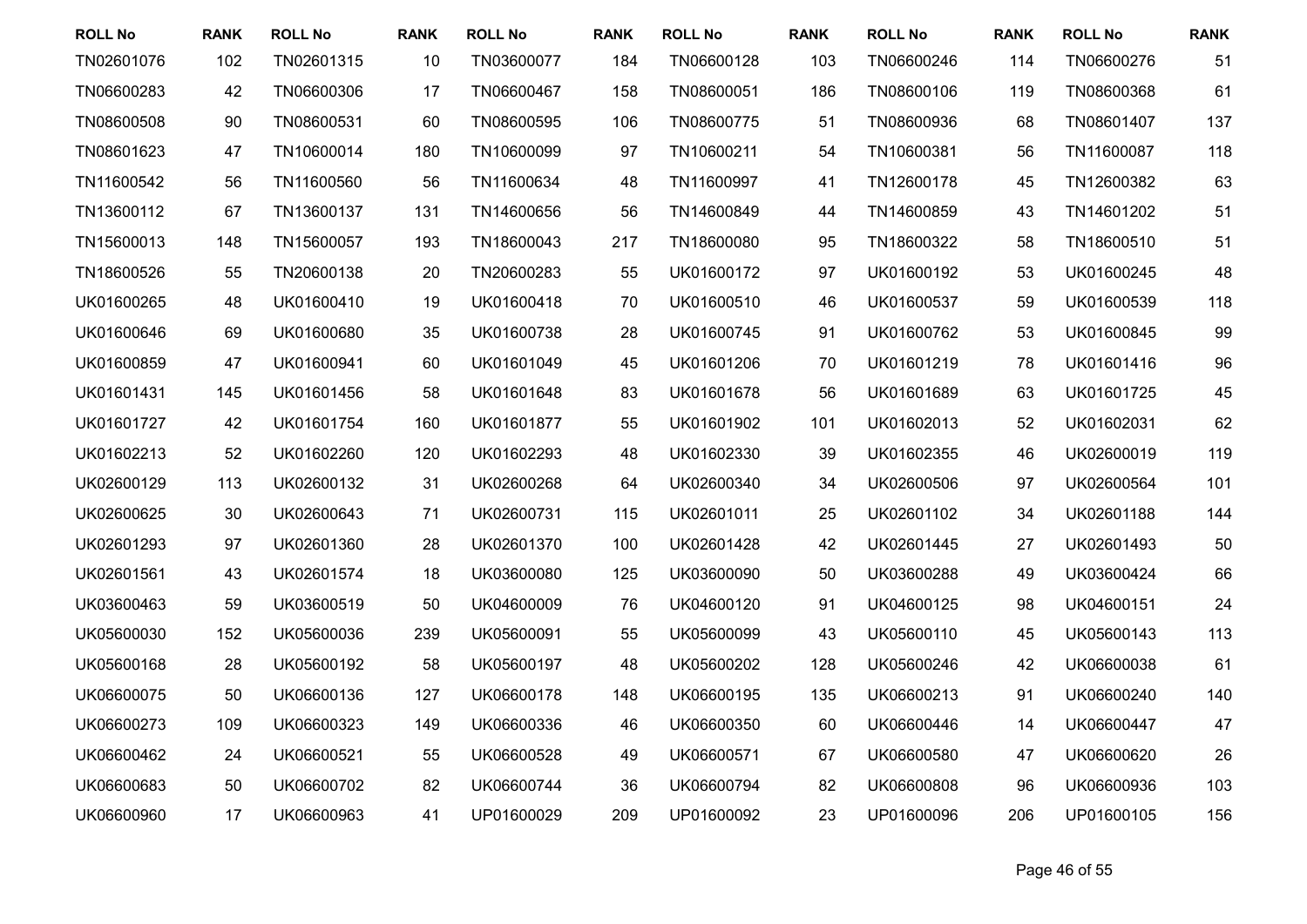| <b>ROLL No</b> | <b>RANK</b> | <b>ROLL No</b> | <b>RANK</b> | <b>ROLL No</b> | <b>RANK</b> | <b>ROLL No</b> | <b>RANK</b>    | <b>ROLL No</b> | <b>RANK</b> | <b>ROLL No</b> | <b>RANK</b> |
|----------------|-------------|----------------|-------------|----------------|-------------|----------------|----------------|----------------|-------------|----------------|-------------|
| UP01600207     | 109         | UP01600277     | 103         | UP01600296     | 99          | UP01600364     | 38             | UP01600375     | 55          | UP01600576     | 64          |
| UP01600699     | 66          | UP01600818     | 20          | UP01600827     | 33          | UP01600905     | 13             | UP01600914     | 3           | UP01600956     | 62          |
| UP01600974     | 41          | UP01601147     | 25          | UP01601249     | 33          | UP01601293     | 55             | UP02600006     | 50          | UP02600024     | 114         |
| UP02600031     | 38          | UP02600044     | 79          | UP02600083     | 108         | UP02600098     | 37             | UP02600156     | 167         | UP02600209     | 185         |
| UP02600224     | 87          | UP02600241     | 167         | UP02600266     | 51          | UP02600268     | 112            | UP02600318     | 83          | UP02600405     | 45          |
| UP02600412     | 43          | UP02600423     | 76          | UP02600427     | 93          | UP02600470     | 37             | UP02600490     | 115         | UP02600496     | 22          |
| UP02600619     | 44          | UP02600630     | 46          | UP02600704     | 104         | UP02600721     | 88             | UP02600741     | 88          | UP02600819     | 33          |
| UP02600885     | 53          | UP02601043     | 28          | UP02601055     | 79          | UP02601071     | 56             | UP02601081     | 83          | UP02601126     | 67          |
| UP02601163     | 23          | UP02601267     | 55          | UP02601273     | 82          | UP03600004     | 126            | UP03600050     | 218         | UP03600080     | 135         |
| UP03600114     | 87          | UP03600129     | 63          | UP03600186     | 97          | UP03600233     | 106            | UP03600275     | 86          | UP03600342     | 29          |
| UP03600367     | 49          | UP03600384     | 49          | UP03600451     | 93          | UP03600555     | 81             | UP03600570     | 35          | UP03600574     | 80          |
| UP03600594     | 74          | UP03600631     | 130         | UP03600730     | 151         | UP03600753     | 82             | UP03600989     | 178         | UP03601011     | 44          |
| UP03601074     | 99          | UP03601255     | 86          | UP03601295     | 46          | UP03601356     | 38             | UP03601456     | 147         | UP03601637     | 105         |
| UP03601646     | 84          | UP03601684     | 93          | UP03601748     | 77          | UP03601884     | 134            | UP03601936     | 52          | UP03601966     | 68          |
| UP03602001     | 41          | UP03602015     | 41          | UP03602022     | 42          | UP03602087     | 74             | UP03602123     | 78          | UP03602127     | 79          |
| UP03602280     | 107         | UP03602363     | 94          | UP03602463     | 56          | UP03602470     | 50             | UP03602484     | 54          | UP03602486     | 38          |
| UP03602503     | 67          | UP03602530     | 42          | UP03602591     | 75          | UP03602595     | 101            | UP03602613     | 96          | UP03602639     | 45          |
| UP03602711     | 183         | UP03602809     | 78          | UP03602840     | 44          | UP03602888     | 53             | UP03602956     | 69          | UP03602977     | 87          |
| UP03603136     | 53          | UP03603166     | 48          | UP03603169     | 46          | UP04600026     | 197            | UP04600103     | 194         | UP04600202     | 69          |
| UP04600248     | 45          | UP04600346     | 101         | UP04600354     | 29          | UP04600609     | 86             | UP04600631     | 134         | UP04600677     | 32          |
| UP04600685     | 143         | UP04600788     | 32          | UP04600942     | 29          | UP04600999     | 41             | UP04601179     | 44          | UP04601239     | 98          |
| UP04601291     | 73          | UP04601307     | 51          | UP06600005     | 138         | UP06600006     | $\overline{7}$ | UP06600111     | 47          | UP06600186     | 30          |
| UP06600214     | 108         | UP06600418     | 173         | UP06600438     | 87          | UP06600448     | 113            | UP06600586     | 189         | UP06600629     | 113         |
| UP06600899     | 68          | UP06600905     | 99          | UP06600942     | 57          | UP07600039     | 137            | UP07600049     | 224         | UP07600054     | 176         |
| UP07600089     | 66          | UP07600162     | 55          | UP07600166     | 57          | UP07600169     | 87             | UP07600177     | 148         | UP07600201     | 49          |
| UP07600338     | 98          | UP07600388     | 48          | UP07600404     | 36          | UP07600440     | 52             | UP07600629     | 26          | UP07600687     | 93          |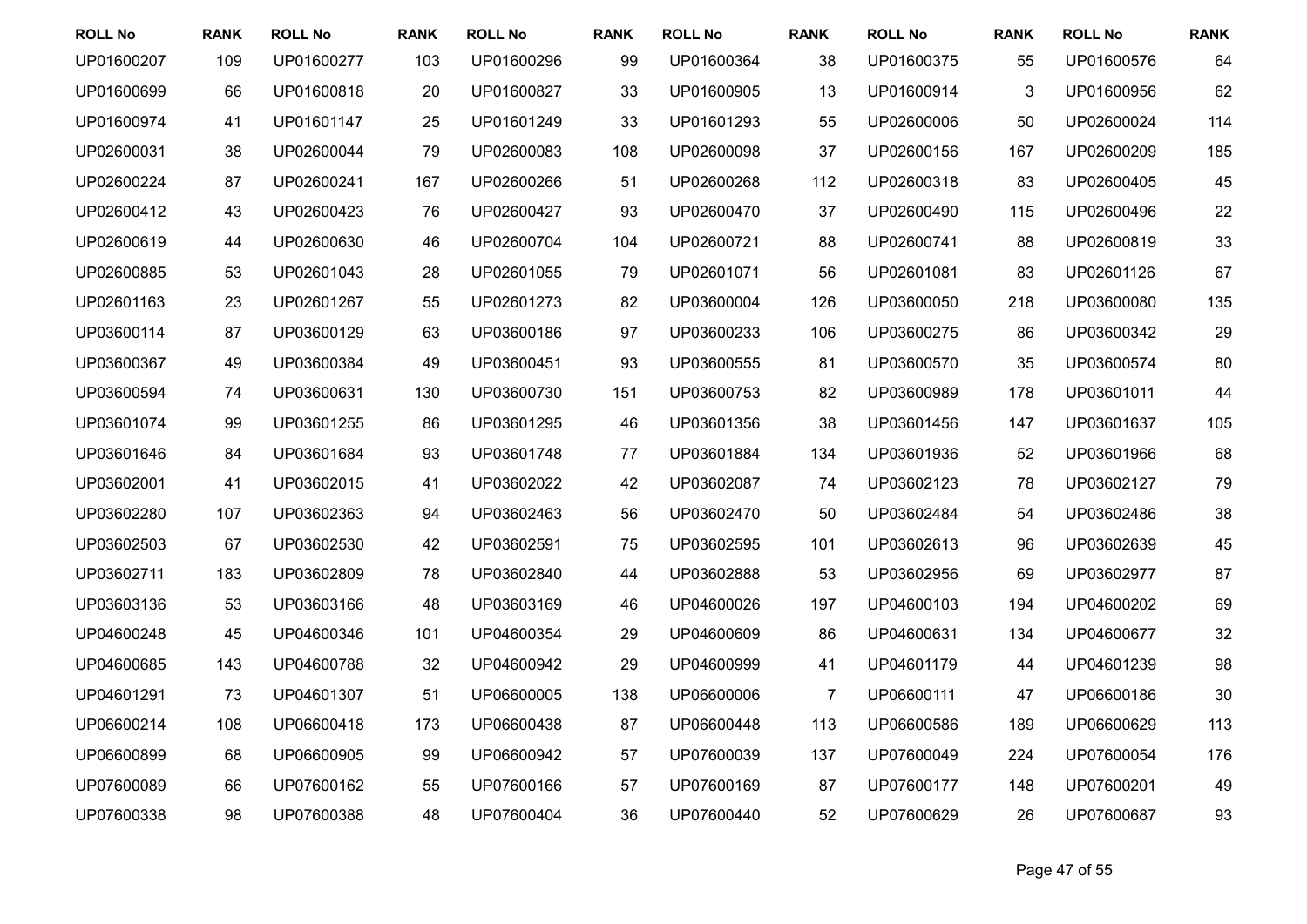| <b>ROLL No</b> | <b>RANK</b> | <b>ROLL No</b> | <b>RANK</b> | <b>ROLL No</b> | <b>RANK</b> | <b>ROLL No</b> | <b>RANK</b> | <b>ROLL No</b> | <b>RANK</b> | <b>ROLL No</b> | <b>RANK</b> |
|----------------|-------------|----------------|-------------|----------------|-------------|----------------|-------------|----------------|-------------|----------------|-------------|
| UP07600806     | 97          | UP07600863     | 19          | UP07600868     | 40          | UP07600876     | 123         | UP08600118     | 124         | UP08600135     | 173         |
| UP08600137     | 131         | UP08600201     | 46          | UP08600240     | 93          | UP08600450     | 57          | UP08600492     | 111         | UP08600523     | 150         |
| UP08600600     | 23          | UP08600757     | 98          | UP08600810     | 92          | UP08600830     | 108         | UP08600944     | 92          | UP08601004     | 41          |
| UP08601053     | 57          | UP08601101     | 46          | UP08601107     | 20          | UP08601191     | 45          | UP08601247     | 57          | UP08601297     | 34          |
| UP08601389     | 94          | UP08601422     | 84          | UP08601441     | 137         | UP08601449     | 97          | UP08601460     | 89          | UP08601483     | 104         |
| UP08601520     | 65          | UP08601563     | 114         | UP08601788     | 63          | UP08601798     | 149         | UP08601890     | 42          | UP08602028     | 91          |
| UP09600013     | 115         | UP09600117     | 86          | UP09600121     | 91          | UP09600132     | 89          | UP09600200     | 22          | UP09600205     | 67          |
| UP09600208     | 27          | UP09600383     | 43          | UP09600389     | 87          | UP09600571     | 102         | UP09600615     | 21          | UP09600725     | 19          |
| UP09600738     | 47          | UP09600843     | 50          | UP09600913     | 74          | UP09600970     | 88          | UP10600023     | 154         | UP10600063     | 116         |
| UP10600064     | 144         | UP10600118     | 97          | UP10600126     | 109         | UP10600436     | 83          | UP10600527     | 24          | UP11600032     | 43          |
| UP11600072     | 129         | UP11600136     | 33          | UP11600165     | 63          | UP11600177     | 84          | UP11600231     | 108         | UP11600260     | 94          |
| UP11600292     | 110         | UP11600406     | 169         | UP11600425     | 164         | UP11600597     | 29          | UP11600622     | 51          | UP11600708     | 45          |
| UP11600818     | 110         | UP11600825     | 74          | UP11600928     | 53          | UP11601101     | 22          | UP11601159     | 83          | UP11601165     | 100         |
| UP11601243     | 87          | UP11601326     | 91          | UP11601344     | 50          | UP11601348     | 61          | UP11601394     | 105         | UP11601408     | 50          |
| UP11601479     | 151         | UP11601551     | 114         | UP11601556     | 52          | UP11601569     | 130         | UP11601590     | 90          | UP11601716     | 84          |
| UP11601736     | 89          | UP11601759     | 109         | UP11601814     | 103         | UP11601942     | 83          | UP11601970     | 110         | UP11601977     | 64          |
| UP11601999     | 141         | UP12600008     | 131         | UP12600029     | 136         | UP12600041     | 161         | UP12600056     | 180         | UP12600077     | 124         |
| UP12600117     | 219         | UP12600142     | 148         | UP12600226     | 31          | UP12600316     | 82          | UP12600404     | 53          | UP12600411     | 65          |
| UP12600475     | 98          | UP12600506     | 34          | UP12600508     | 98          | UP12600522     | 114         | UP12600553     | 66          | UP12600558     | 24          |
| UP12600572     | 34          | UP12600642     | 36          | UP12600693     | 27          | UP12600917     | 83          | UP12601012     | 25          | UP12601013     | 66          |
| UP12601020     | 44          | UP12601029     | 122         | UP12601107     | 52          | UP12601119     | 54          | UP12601143     | 120         | UP12601178     | 139         |
| UP12601279     | 103         | UP12601411     | 94          | UP12601441     | 28          | UP12601444     | 98          | UP12601523     | 47          | UP12601817     | 21          |
| UP12601835     | 95          | UP12601843     | 27          | UP12601899     | 99          | UP12601974     | 43          | UP12601990     | 127         | UP12602252     | 61          |
| UP12602258     | 57          | UP12602368     | 83          | UP12602406     | 62          | UP12602443     | 90          | UP12602539     | 41          | UP12602573     | 43          |
| UP12602621     | 48          | UP12602852     | 89          | UP12602930     | 27          | UP12602977     | 137         | UP12603364     | 95          | UP12603371     | 87          |
| UP12603413     | 103         | UP12603452     | 49          | UP12603482     | 114         | UP12603506     | 46          | UP12603582     | 110         | UP12603627     | 50          |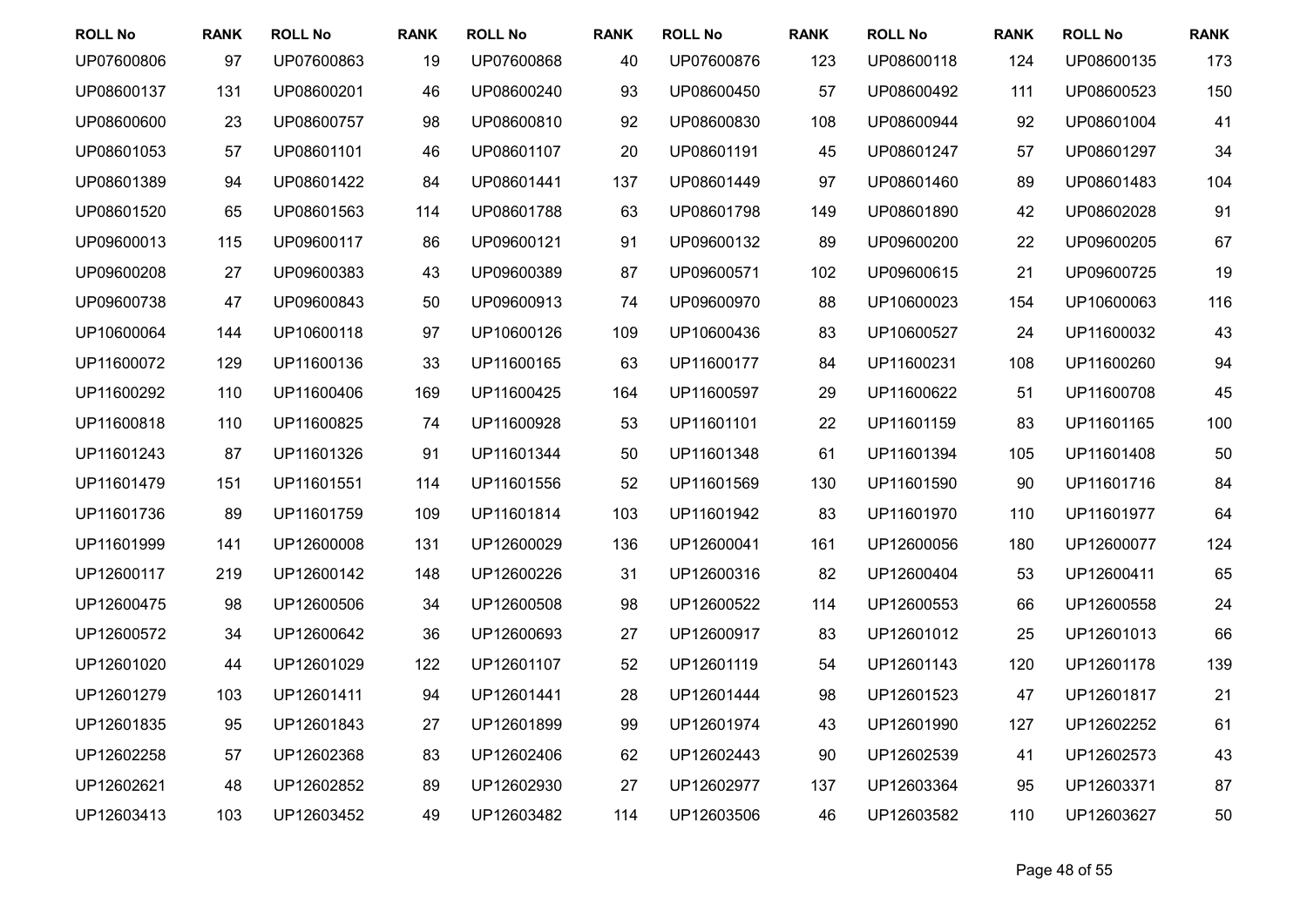| <b>ROLL No</b> | <b>RANK</b> | <b>ROLL No</b> | <b>RANK</b> | <b>ROLL No</b> | <b>RANK</b> | <b>ROLL No</b> | <b>RANK</b> | <b>ROLL No</b> | <b>RANK</b> | <b>ROLL No</b> | <b>RANK</b> |
|----------------|-------------|----------------|-------------|----------------|-------------|----------------|-------------|----------------|-------------|----------------|-------------|
| UP12603647     | 65          | UP12603760     | 24          | UP12603817     | 32          | UP12603979     | 144         | UP12604037     | 95          | UP12604069     | 58          |
| UP12604070     | 124         | UP12604114     | 106         | UP12604179     | 33          | UP13600015     | 125         | UP13600021     | 77          | UP13600037     | 168         |
| UP13600178     | 100         | UP13600185     | 94          | UP13600211     | 23          | UP13600358     | 29          | UP13600359     | 45          | UP13600374     | 43          |
| UP13600435     | 16          | UP14600037     | 20          | UP14600041     | 49          | UP14600083     | 190         | UP14600204     | 68          | UP14600217     | 92          |
| UP14600254     | 191         | UP14600308     | 142         | UP14600355     | 105         | UP14600369     | 23          | UP14600419     | 95          | UP14600432     | 111         |
| UP14600438     | 59          | UP14600491     | 45          | UP14600722     | 42          | UP14600727     | 54          | UP14600766     | 83          | UP14600807     | 94          |
| UP14600811     | 9           | UP14600931     | 54          | UP14600955     | 52          | UP14600986     | 51          | UP14601014     | 46          | UP14601052     | 31          |
| UP14601299     | 75          | UP14601306     | 78          | UP14601462     | 60          | UP14601585     | 112         | UP15600032     | 163         | UP15600044     | 212         |
| UP15600150     | 171         | UP15600227     | 180         | UP15600296     | 84          | UP15600312     | 50          | UP15600320     | 38          | UP15600365     | 113         |
| UP15600463     | 149         | UP15600490     | 88          | UP15600545     | 68          | UP15600644     | 52          | UP15600711     | 22          | UP15600886     | 36          |
| UP15600921     | 21          | UP15600957     | 91          | UP15600982     | 131         | UP15601052     | 168         | UP15601147     | 44          | UP16600018     | 90          |
| UP16600172     | 104         | UP16600184     | 52          | UP16600197     | 52          | UP16600210     | 110         | UP16600266     | 36          | UP16600298     | 32          |
| UP16600367     | 77          | UP16600374     | 46          | UP16600453     | 121         | UP16600482     | 84          | UP16600496     | 60          | UP17600196     | 73          |
| UP18600008     | 124         | UP18600062     | 145         | UP18600110     | 132         | UP18600158     | 107         | UP18600163     | 67          | UP18600179     | 93          |
| UP18600257     | 83          | UP18600275     | 90          | UP18600343     | 112         | UP18600356     | 47          | UP18600393     | 43          | UP18600432     | 54          |
| UP18600465     | 84          | UP18600514     | 96          | UP18600520     | 89          | UP18600524     | 90          | UP18600543     | 87          | UP18600639     | 139         |
| UP18600693     | 111         | UP18600704     | 95          | UP18600715     | 37          | UP18600719     | 84          | UP18600762     | 87          | UP18600797     | 105         |
| UP18600814     | 90          | UP18600831     | 94          | UP18600848     | 78          | UP18600983     | 48          | UP18600989     | 44          | UP18601087     | 93          |
| UP18601099     | 74          | UP18601261     | 97          | UP18601295     | 79          | UP18601299     | 91          | UP18601308     | 115         | UP18601316     | 109         |
| UP18601663     | 67          | UP18601756     | 62          | UP18601757     | 119         | UP18601774     | 6           | UP18601818     | 66          | UP18601827     | 75          |
| UP18601877     | 95          | UP18601936     | 99          | UP18602018     | 56          | UP18602051     | 102         | UP18602058     | 106         | UP18602173     | 42          |
| UP18602350     | 84          | UP18602409     | 79          | UP18602419     | 113         | UP18602469     | 42          | UP18602480     | 39          | UP18602493     | 30          |
| UP18602517     | 96          | UP18602518     | 90          | UP18602522     | 85          | UP18602604     | 48          | UP18602708     | 85          | UP18602745     | 94          |
| UP18602787     | 40          | UP18602807     | 139         | UP18602858     | 61          | UP18602904     | 110         | UP18602916     | 159         | UP18602995     | 25          |
| UP18603039     | 63          | UP18603084     | 88          | UP18603105     | 42          | UP18603121     | 112         | UP18603203     | 27          | UP18603341     | 73          |
| UP18603359     | 25          | UP18603520     | 5           | UP18603638     | 45          | UP18603640     | 124         | UP18603647     | 144         | UP18603680     | 115         |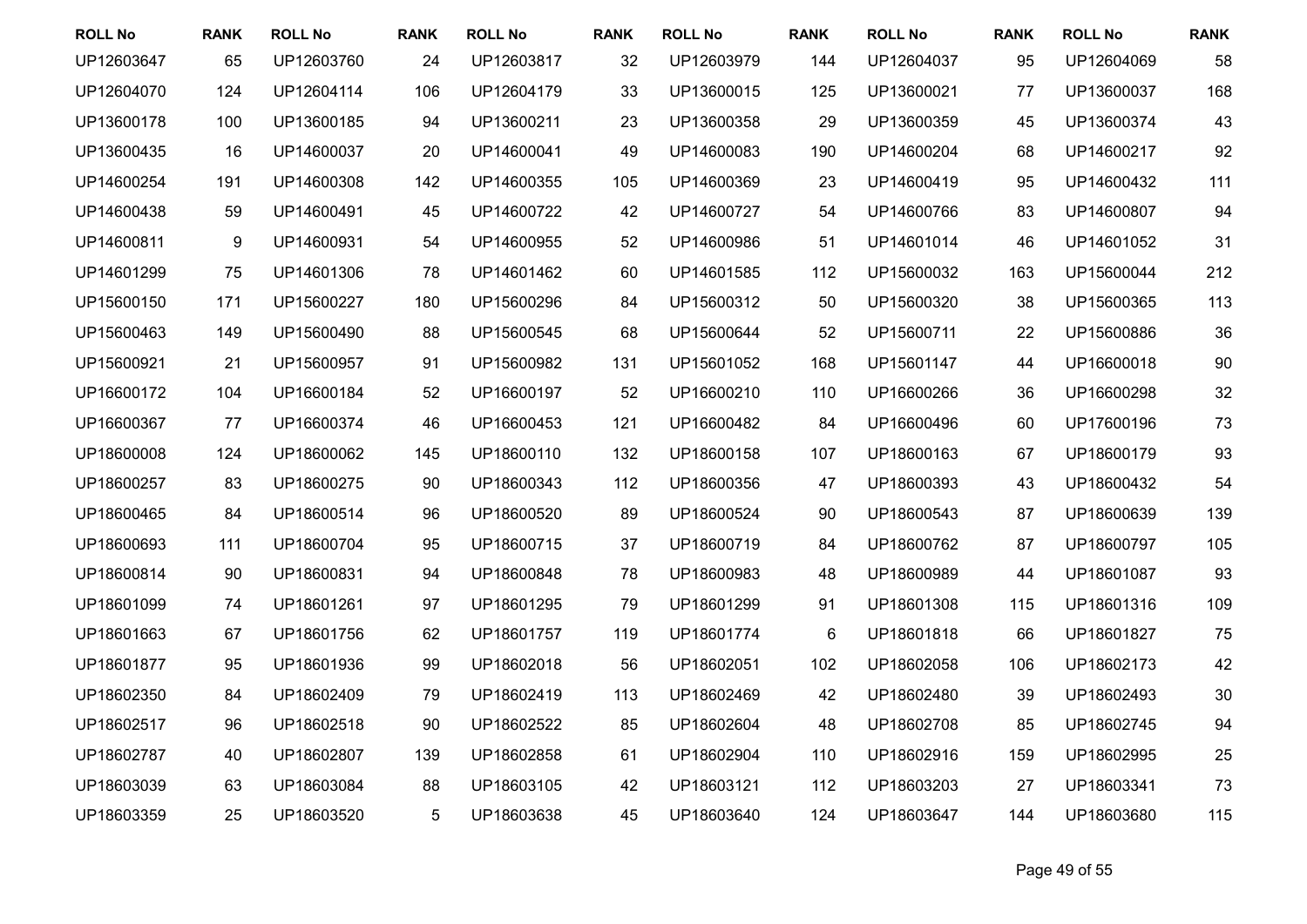| <b>ROLL No</b> | <b>RANK</b> | <b>ROLL No</b> | <b>RANK</b> | <b>ROLL No</b> | <b>RANK</b> | <b>ROLL No</b> | <b>RANK</b> | <b>ROLL No</b> | <b>RANK</b> | <b>ROLL No</b> | <b>RANK</b>    |
|----------------|-------------|----------------|-------------|----------------|-------------|----------------|-------------|----------------|-------------|----------------|----------------|
| UP18603729     | 50          | UP18603783     | 93          | UP18603835     | 106         | UP18603959     | 52          | UP18604171     | 41          | UP18604214     | 116            |
| UP18604216     | 89          | UP18604292     | 229         | UP18604298     | 156         | UP18604334     | 135         | UP18604341     | 154         | UP18604484     | 86             |
| UP18604611     | 48          | UP18604692     | 55          | WB01600007     | 110         | WB01600010     | 136         | WB01600018     | 48          | WB01600026     | 53             |
| WB01600030     | 110         | WB01600063     | 42          | WB01600070     | 96          | WB01600077     | 63          | WB01600098     | 199         | WB01600102     | 125            |
| WB01600180     | 29          | WB01600206     | 59          | WB01600212     | 67          | WB01600217     | 148         | WB01600246     | 99          | WB01600256     | 133            |
| WB01600346     | 44          | WB01600387     | 39          | WB01600445     | 64          | WB01600476     | 43          | WB01600539     | 57          | WB01600597     | $\overline{1}$ |
| WB01600674     | 45          | WB02600004     | 130         | WB02600010     | 162         | WB02600140     | 55          | WB02600249     | 42          | WB02600258     | 60             |
| WB02600264     | 58          | WB02600332     | 24          | WB02600355     | 34          | WB02600378     | 22          | WB02600379     | 20          | WB02600406     | 21             |
| WB02600447     | 134         | WB02600463     | 124         | WB02600465     | 72          | WB02600466     | 45          | WB02600482     | 96          | WB02600500     | 127            |
| WB02600503     | 131         | WB02600506     | 70          | WB02600519     | 60          | WB02600551     | 41          | WB02600629     | 63          | WB02600646     | 131            |
| WB02600667     | 119         | WB02600711     | 51          | WB02600732     | 46          | WB02600736     | 70          | WB02600738     | 45          | WB02600747     | 55             |
| WB02600781     | 119         | WB02600782     | 102         | WB02600813     | 95          | WB02600840     | 7           | WB02600862     | 153         | WB02600894     | 78             |
| WB02600917     | 86          | WB02600992     | 100         | WB02601000     | 42          | WB02601001     | 34          | WB02601011     | 39          | WB02601066     | 69             |
| WB02601068     | 49          | WB02601069     | 49          | WB02601108     | 124         | WB02601117     | 57          | WB02601123     | 83          | WB02601162     | 144            |
| WB02601178     | 106         | WB02601213     | 33          | WB02601246     | 58          | WB02601329     | 83          | WB02601332     | 81          | WB02601336     | 86             |
| WB02601344     | 76          | WB02601385     | 225         | WB02601392     | 189         | WB02601413     | 157         | WB02601424     | 55          | WB02601427     | 109            |
| WB02601457     | 77          | WB02601464     | 58          | WB02601494     | 25          | WB02601497     | 33          | WB02601532     | 35          | WB02601610     | 109            |
| WB02601634     | 64          | WB02601655     | 26          | WB02601668     | 31          | WB02601671     | 31          | WB02601679     | 70          | WB02601690     | 50             |
| WB02601695     | 89          | WB02601727     | 69          | WB02601742     | 70          | WB02601745     | 20          | WB02601753     | 84          | WB02601764     | 16             |
| WB02601772     | 98          | WB02601824     | 21          | WB04600040     | 43          | WB04600051     | 12          | WB04600054     | 158         | WB04600061     | 55             |
| WB04600062     | 64          | WB04600065     | 132         | WB04600092     | 145         | WB04600095     | 159         | WB04600171     | 59          | WB04600187     | 39             |
| WB04600273     | 159         | WB04600302     | 23          | WB04600308     | 137         | WB04600312     | 53          | WB04600318     | 59          | WB04600330     | 29             |
| WB04600419     | 169         | WB04600424     | 63          | WB04600425     | 67          | WB04600435     | 61          | WB04600459     | 104         | WB04600484     | 68             |
| WB04600487     | 20          | WB04600515     | 96          | WB04600531     | 102         | WB04600541     | 32          | WB04600544     | 48          | WB04600559     | 106            |
| WB04600628     | 83          | WB04600642     | 57          | WB04600643     | 37          | WB04600653     | 50          | WB04600679     | 17          | WB04600701     | 21             |
| WB04600755     | 23          | WB04600796     | 74          | WB04600909     | 65          | WB04600914     | 54          | WB04600939     | 47          | WB04600954     | 57             |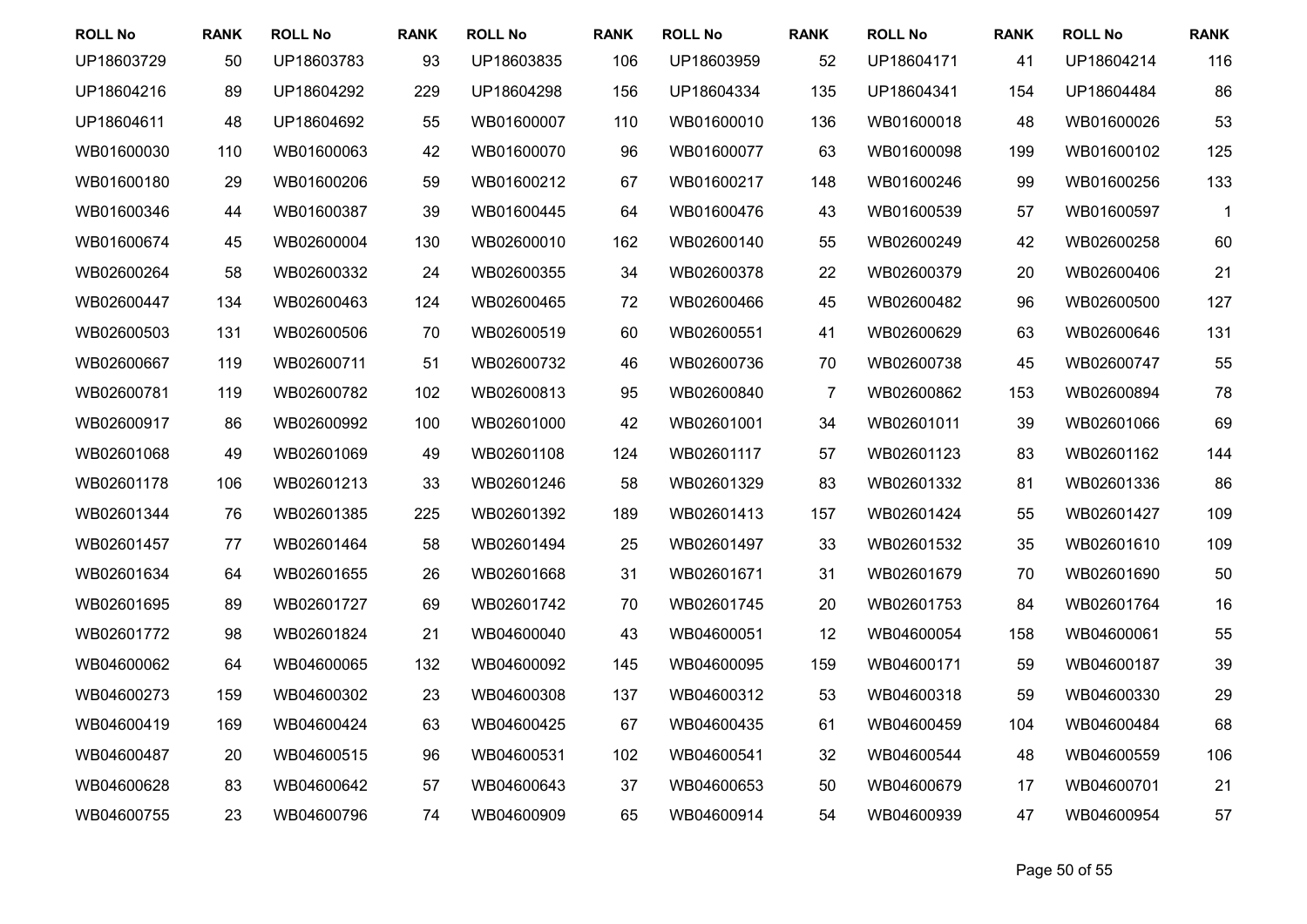| <b>ROLL No</b> | <b>RANK</b>    | <b>ROLL No</b> | <b>RANK</b> | <b>ROLL No</b> | <b>RANK</b> | <b>ROLL No</b> | <b>RANK</b> | <b>ROLL No</b> | <b>RANK</b> | <b>ROLL No</b> | <b>RANK</b> |
|----------------|----------------|----------------|-------------|----------------|-------------|----------------|-------------|----------------|-------------|----------------|-------------|
| WB04600960     | 104            | WB04600989     | 37          | WB04601030     | 60          | WB04601032     | 33          | WB06600001     | 16          | WB06600034     | 137         |
| WB06600062     | 141            | WB06600082     | 69          | WB06600104     | 55          | WB06600109     | 89          | WB06600147     | 72          | WB06600173     | 91          |
| WB06600183     | 170            | WB06600188     | 98          | WB06600234     | 137         | WB06600262     | 45          | WB06600263     | 57          | WB06600271     | 63          |
| WB06600305     | 50             | WB06600332     | 65          | WB06600395     | 149         | WB06600397     | 139         | WB06600406     | 26          | WB06600418     | 24          |
| WB06600461     | 32             | WB06600483     | 62          | WB06600531     | 108         | WB06600554     | 108         | WB06600558     | 28          | WB06600564     | 26          |
| WB06600566     | 19             | WB06600595     | 16          | WB06600596     | 43          | WB06600600     | 29          | WB06600622     | 20          | WB06600637     | 21          |
| WB06600662     | 34             | WB06600664     | 50          | WB06600668     | 18          | WB06600698     | 18          | WB06600721     | 34          | WB06600731     | 27          |
| WB06600748     | 31             | WB06600760     | 112         | WB06600770     | 83          | WB06600787     | 107         | WB06600792     | 44          | WB06600821     | 55          |
| WB06600827     | 38             | WB07600003     | 135         | WB07600057     | 74          | WB07600153     | 54          | WB07600183     | 57          | WB07600194     | 51          |
| WB07600195     | 20             | WB07600203     | 34          | WB07600206     | 41          | WB07600239     | 53          | WB07600251     | 155         | WB07600254     | 98          |
| WB07600277     | 120            | WB07600353     | 40          | WB07600371     | 201         | WB07600385     | 115         | WB07600388     | 88          | WB07600459     | 92          |
| WB07600499     | 97             | WB07600502     | 84          | WB07600503     | 137         | WB07600505     | 93          | WB07600519     | 133         | WB07600532     | 105         |
| WB07600534     | 50             | WB07600535     | 61          | WB07600546     | 61          | WB07600561     | 43          | WB07600597     | 65          | WB07600649     | 41          |
| WB07600653     | 104            | WB07600654     | 147         | WB07600655     | 98          | WB07600686     | 106         | WB07600837     | 51          | WB07600840     | 38          |
| WB07600853     | 58             | WB07600863     | 73          | WB07600867     | 16          | WB07600912     | 50          | WB07600917     | 48          | WB07600979     | 28          |
| WB07601012     | 28             | WB07601065     | 92          | WB07601069     | 45          | WB07601076     | 116         | WB07601079     | 67          | WB07601093     | 91          |
| WB07601097     | 78             | WB07601111     | 72          | WB07601112     | 90          | WB07601131     | 19          | WB07601132     | 112         | WB07601134     | 39          |
| WB07601137     | 79             | WB07601138     | 27          | WB07601139     | 67          | WB07601140     | 90          | WB07601151     | 21          | WB07601152     | 99          |
| WB07601174     | 72             | WB07601180     | 89          | WB07601181     | 60          | WB07601201     | 37          | WB07601224     | 47          | WB08600001     | 81          |
| WB08600022     | 18             | WB08600024     | 177         | WB08600047     | 152         | WB08600063     | 32          | WB08600095     | 205         | WB08600110     | 38          |
| WB08600250     | $\overline{2}$ | WB08600312     | 172         | WB08600338     | 40          | WB08600345     | 95          | WB08600355     | 65          | WB08600361     | 65          |
| WB08600371     | 89             | WB08600396     | 150         | WB08600401     | 89          | WB08600426     | 61          | WB08600433     | 35          | WB08600484     | 91          |
| WB08600562     | 96             | WB08600593     | 48          | WB08600602     | 68          | WB08600628     | 130         | WB08600633     | 36          | WB08600668     | 138         |
| WB08600693     | 139            | WB08600695     | 78          | WB08600830     | 23          | WB08600837     | 49          | WB08600842     | 67          | WB08600861     | 43          |
| WB08600887     | 19             | WB08600931     | 30          | WB08600950     | 69          | WB08601012     | 22          | WB08601033     | 95          | WB08601036     | 25          |
| WB08601089     | 28             | WB08601116     | 122         | WB08601118     | 123         | WB08601128     | 16          | WB08601129     | 134         | WB08601156     | 87          |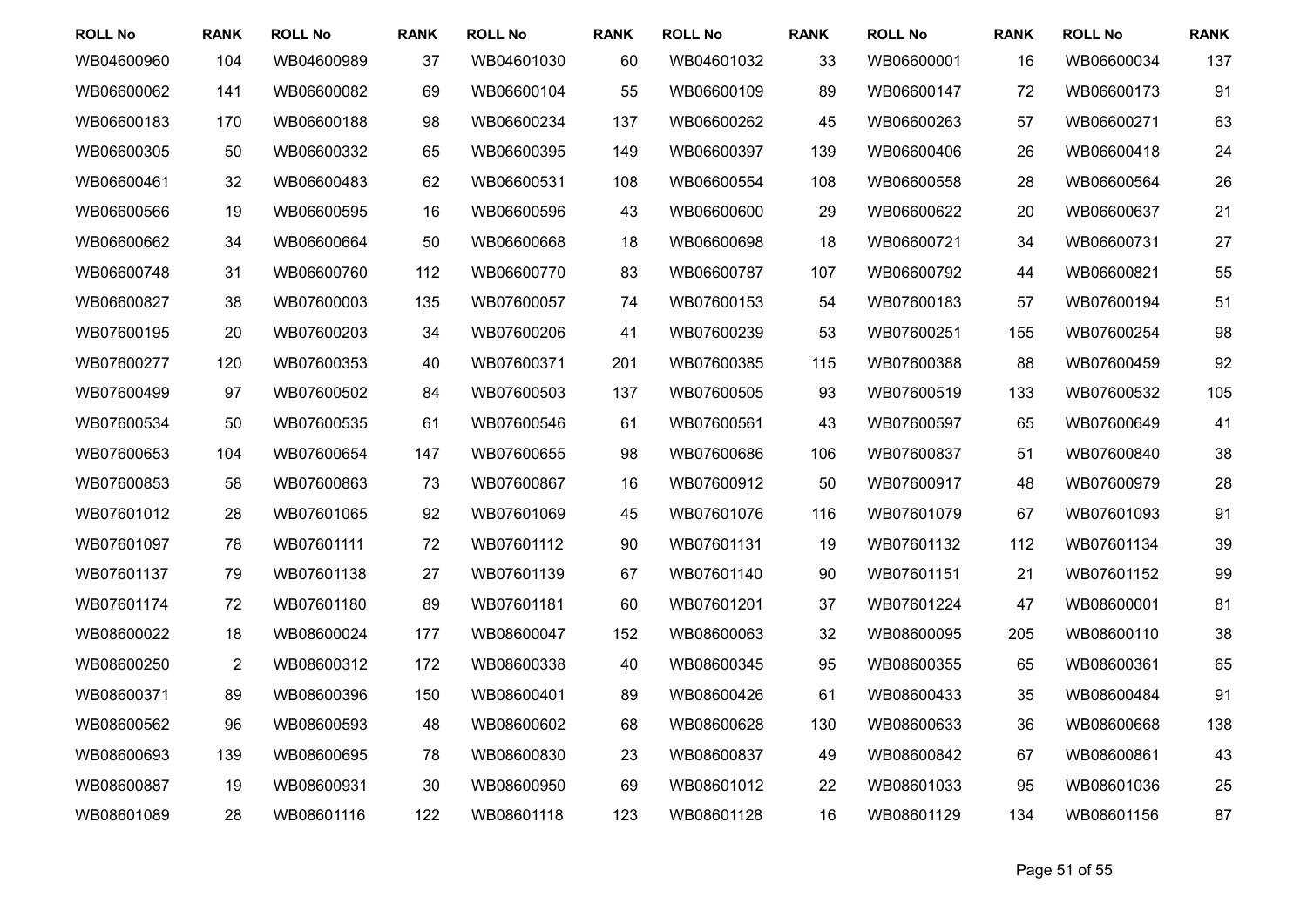| <b>ROLL No</b> | <b>RANK</b> | <b>ROLL No</b> | <b>RANK</b> | <b>ROLL No</b> | <b>RANK</b> | <b>ROLL No</b> | <b>RANK</b> | <b>ROLL No</b> | <b>RANK</b> | <b>ROLL No</b> | <b>RANK</b> |
|----------------|-------------|----------------|-------------|----------------|-------------|----------------|-------------|----------------|-------------|----------------|-------------|
| WB08601159     | 96          | WB08601170     | 102         | WB08601280     | 129         | WB08601319     | 29          | WB08601342     | 53          | WB08601359     | 43          |
| WB08601379     | 62          | WB08601392     | 30          | WB08601407     | 58          | WB08601420     | 37          | WB08601422     | 30          | WB08601439     | 50          |
| WB08601458     | 54          | WB08601464     | 54          | WB08601472     | 57          | WB08601473     | 54          | WB08601491     | 134         | WB08601499     | 99          |
| WB08601548     | 223         | WB08601549     | 39          | WB08601575     | 137         | WB08601621     | 46          | WB08601639     | 68          | WB08601663     | 32          |
| WB08601703     | 41          | WB08601730     | 88          | WB08601776     | 37          | WB08601803     | 115         | WB10600012     | 95          | WB10600013     | 36          |
| WB10600017     | 217         | WB10600039     | 47          | WB10600073     | 57          | WB10600115     | 51          | WB10600123     | 57          | WB10600149     | 56          |
| WB10600170     | 70          | WB10600241     | 51          | WB10600334     | 110         | WB10600339     | 145         | WB10600377     | 121         | WB10600429     | 64          |
| WB10600441     | 84          | WB10600454     | 172         | WB10600478     | 44          | WB10600495     | 120         | WB10600540     | 163         | WB10600562     | 90          |
| WB10600621     | 121         | WB10600644     | 116         | WB10600647     | 36          | WB10600651     | 51          | WB10600654     | 27          | WB10600681     | 73          |
| WB10600691     | 80          | WB10600698     | 107         | WB10600704     | 129         | WB10600749     | 77          | WB10600750     | 61          | WB10600757     | 206         |
| WB10600762     | 96          | WB10600776     | 68          | WB10600784     | 54          | WB10600890     | 35          | WB10600893     | 116         | WB10600898     | 149         |
| WB10600921     | 89          | WB10600923     | 219         | WB10601005     | 98          | WB10601021     | 35          | WB10601022     | 222         | WB10601023     | 87          |
| WB10601035     | 30          | WB10601052     | 96          | WB10601128     | 68          | WB10601179     | 207         | WB10601258     | 47          | WB10601386     | 30          |
| WB10601394     | 79          | WB10601398     | 63          | WB10601399     | 61          | WB10601421     | 27          | WB10601448     | 105         | WB10601450     | 131         |
| WB10601454     | 29          | WB10601461     | 43          | WB10601462     | 40          | WB10601479     | 63          | WB10601504     | 65          | WB10601533     | 35          |
| WB10601567     | 35          | WB10601581     | 137         | WB10601592     | 99          | WB10601627     | 22          | WB10601638     | 61          | WB10601662     | 23          |
| WB10601664     | 131         | WB10601747     | 22          | WB10601759     | 65          | WB10601771     | 113         | WB10601776     | 148         | WB10601779     | 37          |
| WB10601795     | 29          | WB10601826     | 40          | WB10601864     | 107         | WB10601867     | 127         | WB10601931     | 65          | WB10601953     | 27          |
| WB10601954     | 35          | WB10601957     | 144         | WB10601998     | 53          | WB10602018     | 22          | WB10602110     | 25          | WB10602152     | 33          |
| WB10602182     | 55          | WB10602192     | 148         | WB10602223     | 55          | WB10602270     | 142         | WB10602281     | 59          | WB10602310     | 97          |
| WB10602330     | 35          | WB10602377     | 35          | WB10602381     | 61          | WB10602460     | 87          | WB10602464     | 40          | WB10602465     | 97          |
| WB10602469     | 135         | WB10602473     | 63          | WB10602489     | 29          | WB10602493     | 43          | WB10602558     | 47          | WB10602581     | 63          |
| WB10602582     | 67          | WB10602713     | 50          | WB10602798     | 45          | WB10602839     | 59          | WB10602901     | 57          | WB10602955     | 60          |
| WB10602975     | 112         | WB10602990     | 108         | WB10602991     | 24          | WB10603003     | 100         | WB10603007     | 68          | WB10603036     | 36          |
| WB10603051     | 34          | WB10603093     | 24          | WB10603103     | 88          | WB10603112     | 58          | WB10603156     | 48          | WB10603176     | 56          |
| WB10603181     | 30          | WB10603189     | 48          | WB10603190     | 56          | WB10603195     | 60          | WB10603200     | 64          | WB10603201     | 60          |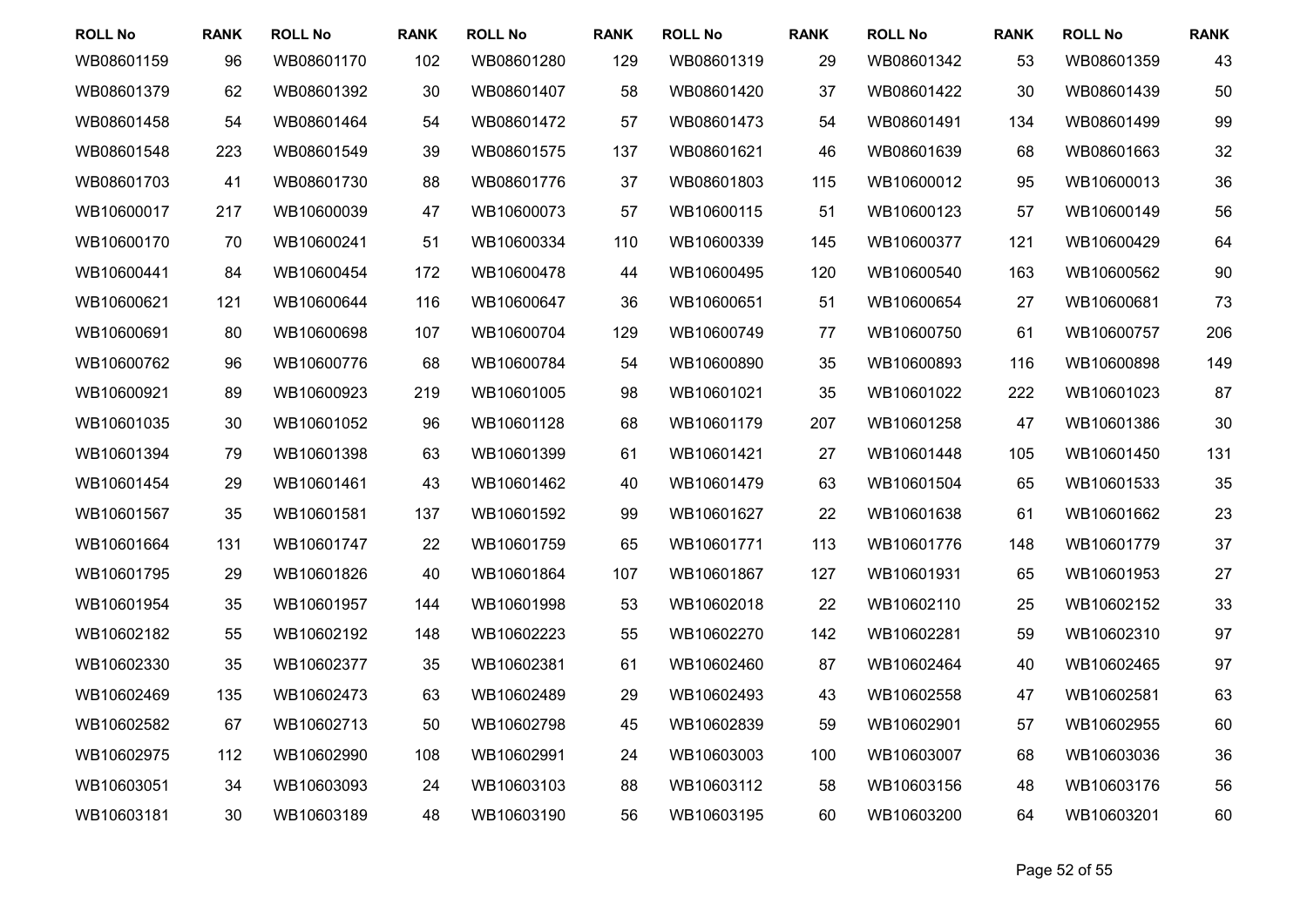| <b>ROLL No</b> | <b>RANK</b>    | <b>ROLL No</b> | <b>RANK</b> | <b>ROLL No</b> | <b>RANK</b> | <b>ROLL No</b> | <b>RANK</b> | <b>ROLL No</b> | <b>RANK</b> | <b>ROLL No</b> | <b>RANK</b> |
|----------------|----------------|----------------|-------------|----------------|-------------|----------------|-------------|----------------|-------------|----------------|-------------|
| WB10603231     | 56             | WB10603242     | 30          | WB10603272     | 60          | WB10603280     | 68          | WB10603292     | 44          | WB10603293     | 34          |
| WB10603301     | 92             | WB10603310     | 46          | WB10603314     | 36          | WB10603328     | 68          | WB10603332     | 28          | WB10603343     | 46          |
| WB10603347     | 39             | WB10603363     | 56          | WB10603365     | 64          | WB10603405     | 92          | WB10603424     | 149         | WB10603435     | 60          |
| WB10603448     | 58             | WB10603449     | 68          | WB10603472     | 139         | WB10603536     | 42          | WB10603547     | 54          | WB10603567     | 52          |
| WB10603575     | 68             | WB10603577     | 42          | WB10603600     | 51          | WB10603653     | 30          | WB10603660     | 46          | WB10603663     | 126         |
| WB10603677     | 104            | WB10603693     | 42          | WB10603757     | 42          | WB10603796     | 85          | WB10603827     | 48          | WB10603831     | 60          |
| WB10603853     | 36             | WB10603874     | 39          | WB10603923     | 51          | WB10603948     | 58          | WB10603983     | 94          | WB10603994     | 24          |
| WB10604011     | 56             | WB10604030     | 26          | WB10604060     | 62          | WB10604110     | 26          | WB10604113     | 181         | WB10604167     | 145         |
| WB10604323     | 36             | WB10604400     | 51          | WB10604405     | 60          | WB10604407     | 34          | WB10604456     | 51          | WB10604533     | 29          |
| WB10604541     | 30             | WB10604543     | 69          | WB10604548     | 28          | WB10604552     | 34          | WB10604561     | 43          | WB10604568     | 57          |
| WB10604591     | 24             | WB10604593     | 52          | WB10604683     | 15          | WB10604712     | 41          | WB10604731     | 49          | WB10604740     | 41          |
| WB10604758     | 34             | WB10604780     | 54          | WB10604785     | 19          | WB10604838     | 50          | WB10604855     | 23          | WB10604866     | 23          |
| WB10604871     | 52             | WB10604888     | 55          | WB10604934     | 72          | WB10604939     | 41          | WB10604941     | 57          | WB10604948     | 24          |
| WB10604952     | 28             | WB10605002     | 65          | WB10605024     | 72          | WB10605033     | 51          | WB10605105     | 25          | WB10605159     | 64          |
| WB10605160     | 29             | WB10605170     | 30          | WB10605171     | 17          | WB10605198     | 18          | WB10605225     | 56          | WB10605228     | 49          |
| WB10605239     | 34             | WB10605246     | 15          | WB10605256     | 49          | WB10605257     | 56          | WB10605262     | 26          | WB10605271     | 24          |
| WB10605287     | 52             | WB10605313     | 72          | WB10605322     | 34          | WB10605333     | 17          | WB10605350     | 34          | WB10605399     | 26          |
| WB10605412     | 18             | WB10605446     | 26          | WB10605453     | 21          | WB10605471     | 26          | WB10605488     | 20          | WB10605505     | 57          |
| WB10605654     | 73             | WB10605668     | 65          | WB10605763     | 34          | WB10605900     | 56          | WB10605916     | 22          | WB10605976     | 127         |
| WB10605984     | $\overline{c}$ | WB10606013     | 164         | WB10606066     | 69          | WB10606081     | 57          | WB10606103     | 31          | WB10606122     | 25          |
| WB10606133     | 68             | WB10606148     | 49          | WB10606149     | 76          | WB10606157     | 37          | WB10606172     | 30          | WB10606185     | 88          |
| WB10606188     | 33             | WB10606197     | 79          | WB10606227     | 74          | WB10606230     | 133         | WB10606234     | 88          | WB10606295     | 39          |
| WB10606307     | 45             | WB10606320     | 86          | WB10606327     | 21          | WB10606359     | 112         | WB10606373     | 38          | WB10606377     | 30          |
| WB10606380     | 135            | WB10606422     | 19          | WB10606432     | 101         | WB10606459     | 137         | WB10606486     | 58          | WB10606497     | 25          |
| WB10606501     | 44             | WB10606513     | 50          | WB10606514     | 26          | WB10606530     | 75          | WB10606578     | 51          | WB10606581     | 33          |
| WB10606600     | 37             | WB10606603     | 31          | WB10606672     | 73          | WB10606676     | 54          | WB10606683     | 57          | WB10606686     | 38          |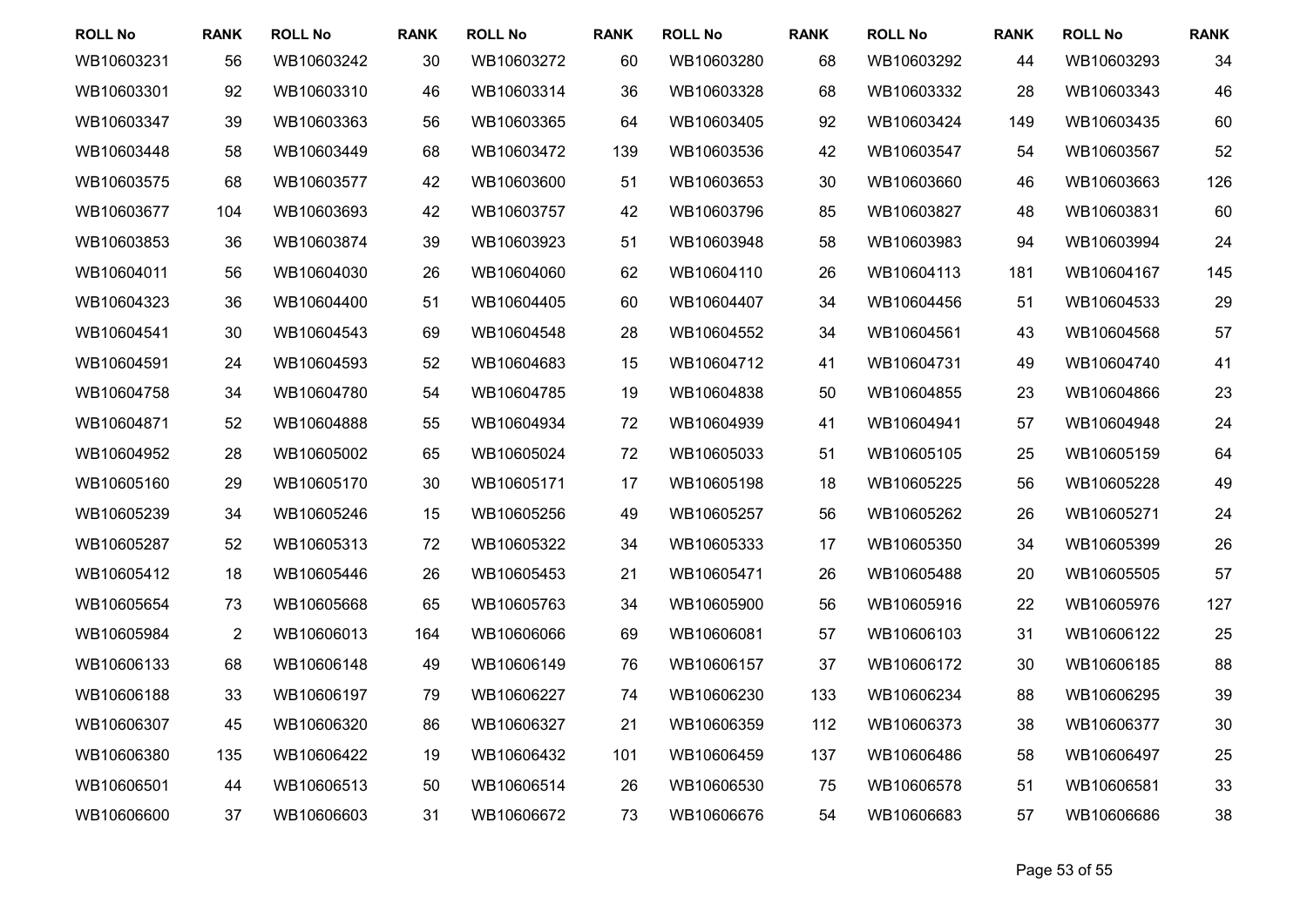| <b>ROLL No</b> | <b>RANK</b> | <b>ROLL No</b> | <b>RANK</b> | <b>ROLL No</b> | <b>RANK</b> | <b>ROLL No</b> | <b>RANK</b> | <b>ROLL No</b> | <b>RANK</b> | <b>ROLL No</b> | <b>RANK</b> |
|----------------|-------------|----------------|-------------|----------------|-------------|----------------|-------------|----------------|-------------|----------------|-------------|
| WB10606703     | 87          | WB10606720     | 45          | WB10606771     | 75          | WB10606802     | 49          | WB10606817     | 48          | WB10606848     | 23          |
| WB10606856     | 48          | WB10606883     | 35          | WB10606892     | 34          | WB10606897     | 113         | WB10606946     | 51          | WB10606949     | 165         |
| WB10606957     | 97          | WB10607009     | 55          | WB10607039     | 87          | WB10607053     | 97          | WB10607084     | 136         | WB10607108     | 92          |
| WB10607256     | 95          | WB10607328     | 83          | WB10607391     | 221         | WB10607393     | 197         | WB10607398     | 136         | WB10607402     | 208         |
| WB10607445     | 62          | WB10607448     | 58          | WB10607510     | 40          | WB10607517     | 55          | WB10607606     | 46          | WB10607613     | 48          |
| WB10607615     | 56          | WB10607627     | 52          | WB10607631     | 48          | WB10607639     | 48          | WB10607643     | 86          | WB10607670     | 36          |
| WB10607732     | 30          | WB10607850     | 64          | WB10607859     | 32          | WB10607866     | 93          | WB10607870     | 57          | WB10607896     | 48          |
| WB10607919     | 131         | WB10607984     | 57          | WB10608021     | 111         | WB10608050     | 24          | WB10608073     | 75          | WB10608081     | 226         |
| WB10608086     | 61          | WB10608091     | 72          | WB10608149     | 25          | WB10608172     | 67          | WB10608190     | 57          | WB10608213     | 49          |
| WB10608222     | 57          | WB10608270     | 46          | WB10608318     | 42          | WB10608323     | 86          | WB10608350     | 56          | WB10608378     | 62          |
| WB10608410     | 30          | WB10608415     | 70          | WB10608431     | 22          | WB10608432     | 62          | WB10608443     | 31          | WB10608465     | 41          |
| WB10608483     | 49          | WB10608499     | 58          | WB10608518     | 18          | WB10608532     | 66          | WB10608538     | 29          | WB10608568     | 57          |
| WB10608624     | 35          | WB10608629     | 58          | WB10608653     | 36          | WB10608678     | 164         | WB10608691     | 31          | WB10608744     | 144         |
| WB10608751     | 41          | WB10608777     | 23          | WB10608795     | 33          | WB10608801     | 34          | WB10608821     | 45          | WB10608823     | 147         |
| WB10608867     | 10          | WB10608875     | 118         | WB10608877     | 43          | WB10608892     | 9           | WB10608914     | 11          | WB10608934     | 139         |
| WB10608938     | 60          | WB10608961     | 97          | WB10608986     | 60          | WB10609028     | 20          | WB10609031     | 16          | WB10609045     | 34          |
| WB10609098     | 42          | WB10609106     | 52          | WB11600010     | 165         | WB11600019     | 59          | WB11600134     | 56          | WB11600165     | 218         |
| WB11600168     | 141         | WB11600169     | 197         | WB11600236     | 136         | WB11600247     | 192         | WB11600277     | 114         | WB11600303     | 24          |
| WB11600332     | 217         | WB11600344     | 98          | WB11600364     | 215         | WB11600369     | 93          | WB11600378     | 82          | WB11600384     | 40          |
| WB11600391     | 101         | WB11600450     | 175         | WB11600518     | 53          | WB11600620     | 113         | WB11600621     | 131         | WB11600637     | 142         |
| WB11600669     | 127         | WB11600735     | 168         | WB11600751     | 145         | WB11600755     | 92          | WB11600796     | 124         | WB11600822     | 24          |
| WB11600824     | 64          | WB11600845     | 100         | WB11600907     | 104         | WB11600927     | 145         | WB11600940     | 168         | WB11601022     | 72          |
| WB11601114     | 64          | WB11601127     | 74          | WB11601164     | 50          | WB11601166     | 31          | WB11601235     | 70          | WB11601238     | 72          |
| WB11601250     | 69          | WB11601267     | 41          | WB11601343     | 67          | WB11601345     | 67          | WB11601421     | 119         | WB11601442     | 136         |
| WB11601447     | 77          | WB11601453     | 71          | WB11601457     | 132         | WB11601470     | 126         | WB11601483     | 28          | WB11601507     | 69          |
| WB11601514     | 104         | WB11601597     | 103         | WB11601661     | 114         | WB11601670     | 221         | WB11601682     | 216         | WB11601689     | 95          |